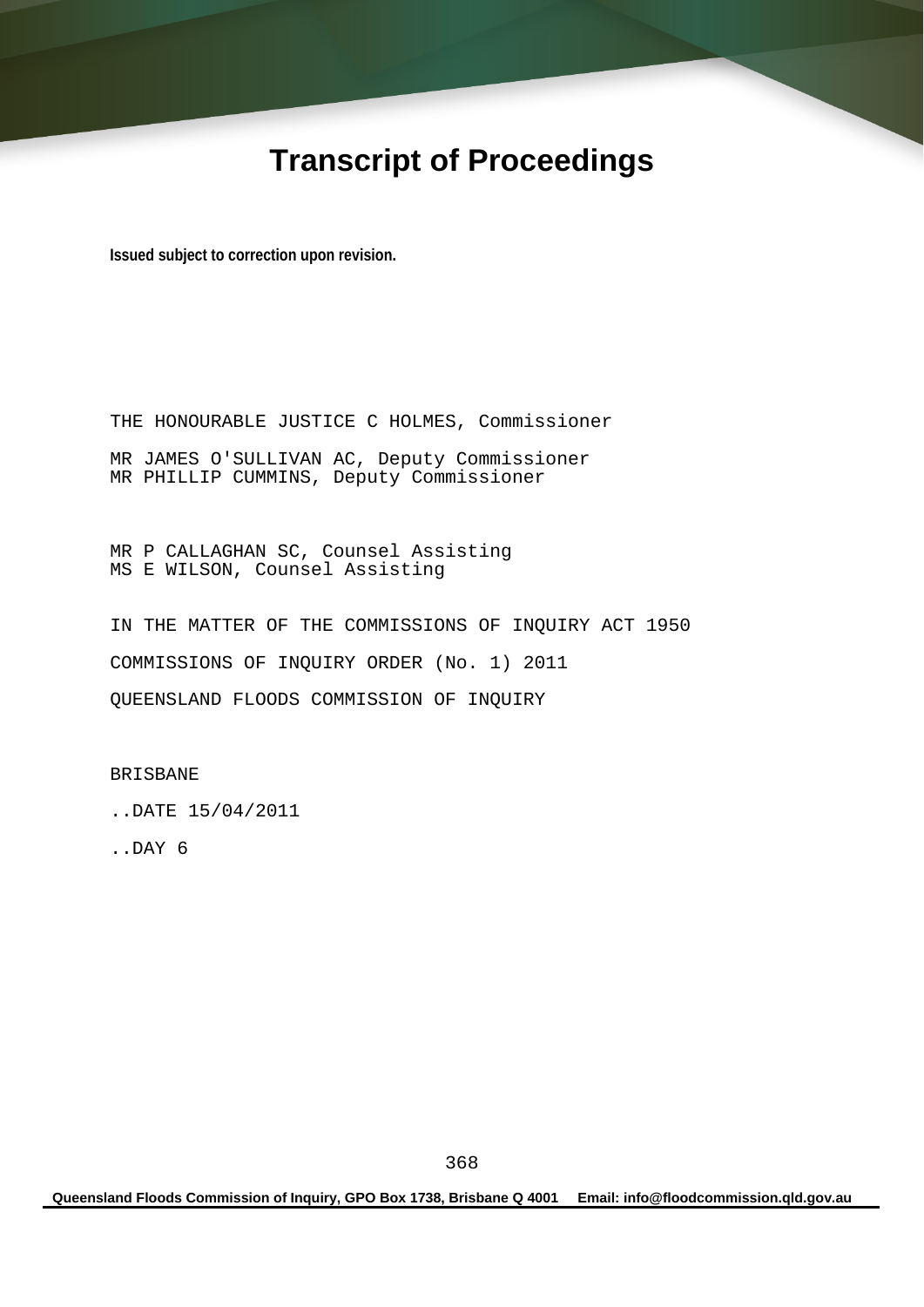THE COMMISSION RESUMED AT 10.00 A.M.

TERRENCE ALWYN MALONE, CONTINUING:

COMMISSIONER: Yes, Mr Callaghan?

MR CALLAGHAN: Mr Malone, your Honour statement was tendered yesterday. Do you have it with you?-- I have a copy, yes.

I want to take you first of all to the attachment TM2, which is document referable to rainfall forecasting for the Wivenhoe Dam catchment. You exhibited that to your statement and have referred to it. I don't need to traverse what's been said there. What I'm interested in is - that document's dated July 2006 - how you understand the situation to have moved on in the almost five years since?-- I understand it hasn't moved on considerably since, the level of that science.

All right. Thank you. Can I take you, then, to paragraph 21 of your statement and ask some questions which may be of a highly technical nature, I'm not sure. What is of interest is the concept of the run-off fraction, that is to say the amount of rain that actually makes it into the dam after it's fallen. That's something, I take it, that is obviously the basis for the without forecast prediction model for the lake level?-- No, that's - what I'm referring to there is the percentage of gross rain which actually occurs which is converted to run-off.

All right. Run-off?-- Volume to - inflow into the dams.

That's right, and does that not inform the model which tells us what the predicted lake level will be?-- This is an approximation to that model, to the other algorithm we use in the model.

I just missed the last sentence?-- This is an approximation of the algorithm we actually use in the model.

I see. Can I ask about the algorithm that's actually used in the model then? It's something that does the same thing?-- Similar things in a different way.

Okay. And what is of interest is the manner in which the saturation of the catchment is reflected in that algorithm; in other words, that fraction of how much rain that - after it's fallen, how much of that actually makes it into the dam must be affected by the saturation of the catchment, must it not?-- It is.

Okay. So, what is the figure or is there some figure attributed to the degree to which the catchment is saturated?-- Not explicitly, it's reflected in two measures. One is the fraction of run-off, which is the - what I have

**1**

**20** 

**10** 

**30** 

**40**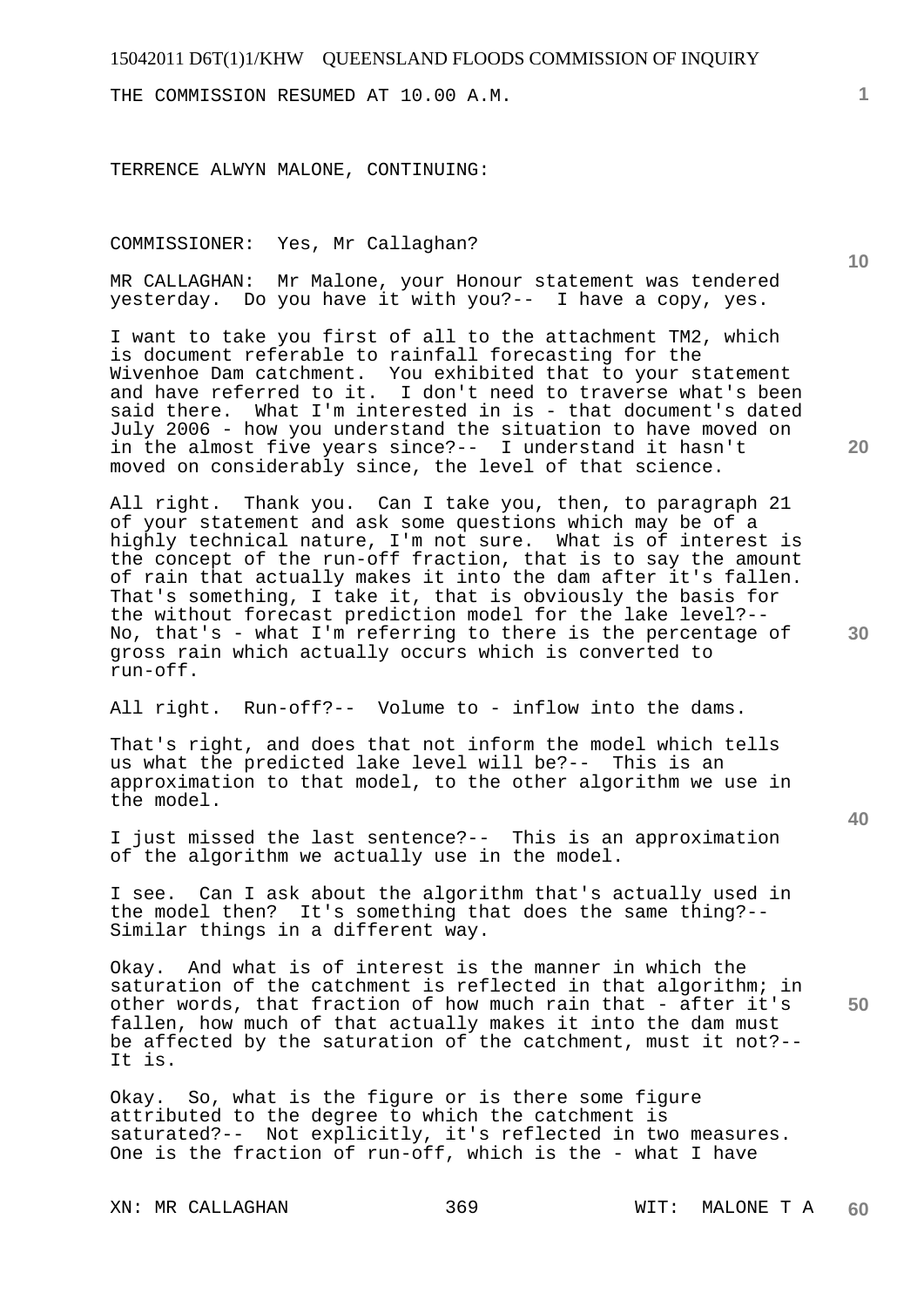**1** used here, but in our modelling we use another algorithm which refers to the continuing loss rate.

Right?-- And in this event, the continuing loss rate used, was lower than what we would normally expect, reflecting the degree of saturation within the catchment.

I predicted this was going to get technical. The amount of run-off into the dam after a nominal amount of rainfall in, say, the middle of the drought would be different from the amount of run-off on the 10th of January this year?-- Correct.

How is that updated, if you like? Is that a process - how is that fraction revised to reflect the saturation of the catchment?-- Well, what we're doing continuously during the modelling process is comparing our model results with what's been recorded and adjusting that parameters to match what's been recorded. So, as the catchment becomes more and more saturated, one of those loss parameters is actually decreasing, we're getting more - a higher percentage of run-off as the catchment becomes more saturated.

All right. And in part this becomes of interest because at one stage there was or the suggestion is, conclusion is, that there was a large rainfall event over the dam itself. You are familiar with what I'm talking about? How do we be confident that it was that that contributed to the rise in the lake level, rather than an increase in the run-off factor due to the what must have been extraordinary saturation?-- When we talked about the run-off factors, we're talking about those run-off factors which are from the land area-----

Yes?-- -----not on water surface area.

Quite?-- On the water surface, we get 100 per cent run-off.

**40**  Yes, of course?-- Now, I think you find in the report it's quite clear that there's a diagram which shows the water level at the upstream station at Gregors Creek, and if I can draw your attention to that?

Can you just tell us the page number?-- Yes. I will just have to find that one. Appendix 4Q.

Thank you. I have that?-- That will be on page 11.

Page 11 of appendix 0?-- Yep.

**50**  Yes?-- And I will also draw your attention to figure 9.1.2 on page 4 of the main report.

All right. Well, we might get someone to look at this later, but you say that the answer to my questions can be gleaned from - by reference to those?-- To those two figures. You will notice that in the first instance, Gregors Creek is higher in the first peak than the second peak.

**20** 

**10**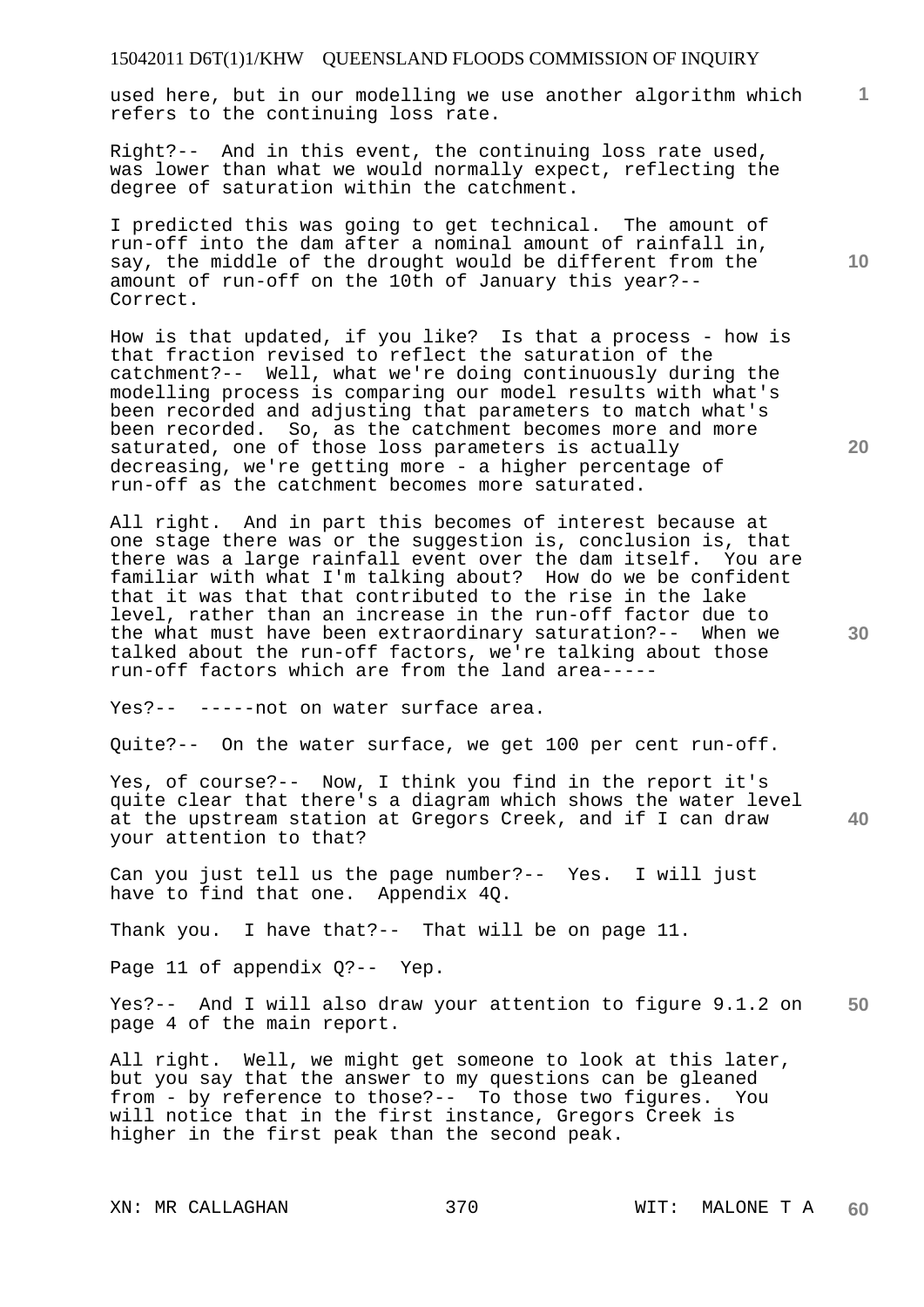Right?-- Whereas in the dam, the inflow to the dam, the peak is higher in the second peak than the first peak, and that gives us a good indication of the heavy rainfall that occurred - probably did occur between those two stations.

All right. Thank you. Can I take you to paragraph 33 and/or that part of your statement in which we are discussing the move to W4, and I appreciate that when we are talking about something like certainty, it's a relative concept, someone might look at the favourite in tomorrow's Doncaster, someone might think it's certainty, some might think it's a false favourite, it will vary according to an individual assessment, but I'm interested to explore what you regard as the necessary level of certainty to transition to W4? Can you express it in terms of the model runs that you did? Do you need a certain number of those before you move to W4 or-----?-- Before-----

-----how would you-----?-- Yes, I would require one of two things, I would require either - I was quite sure that a single model run gave me a level much greater than 74, therefore I would be reasonably confident that we would get to at least 74, or I would require several model runs which would confirm that we will get to about 74.

Right. In fact, even using the without forecast model for the predicted lake level, there were, I think, four which showed it either at 74, the first one was right on 74, and then three after that, which predicted the lake level at above 74 before W4 was declared. Is that the sort of data you would ordinarily require?-- Correct, yes.

And can I just explore that a little further, because I think I understand what you say in your statement about the need for extreme caution when making releases because of the consequences they might have downstream. The transition to W4 doesn't actually mandate specific releases, does it?-- It's uncontrolled releases.

It's absolute discretion. The other aspect of W4 is that it requires dam safety to be the primary consideration; you agree?-- Yes, yes.

Yes. And I'm just wondering why you need such a degree of certainty before you elevate that to your primary consideration?-- Up until that stage, we're trying - our optimal requirement is to minimise downstream flooding and maximise flood mitigation.

**50**  Yes?-- When we get to '74, it becomes - the risk is greater for security of the dam than it is for flood mitigation. Our design studies show that once we get to 74, if we get an extreme event, then we have to start to release very early on in the event, or - you know, when we get to 74 to make sure we don't get to those critical levels.

In effect - I am paraphrasing, correct me if I'm wrong, you equate the need to make higher releases to the same thing?-- Yes.

**10** 

**1**

**20**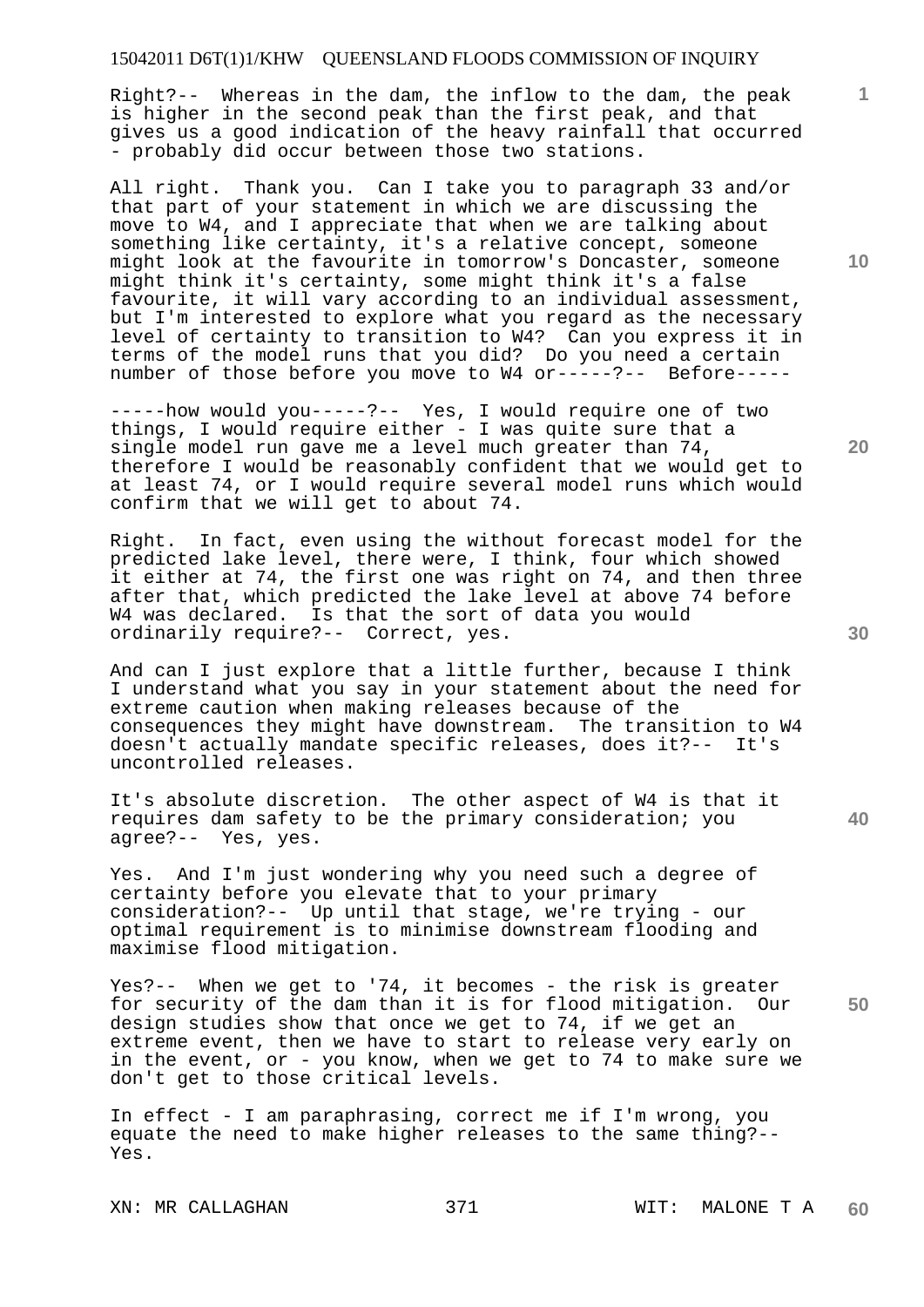To the primary consideration being dam safety?-- Yes.

All right. I will take you to paragraph 48 and you may have already addressed this in the first question I asked you, but you remain of the view that was expressed in TM2, that forecasts are simply not sufficiently accurate as to provide a basis for the release of flood waters?-- I remain of that view.

Nothing you have seen or heard since then has caused you to query that?-- No.

Okay. I will take you to paragraph 69, which concludes that part of your statement in which you addressed the exchange that was had with the Brisbane City Council. You are familiar with the exchange that I'm talking about?-- Yes.

And, look, can you take it that in these questions you are not being challenged about the proposition that in the scheme of things this may not have been a huge issue?-- In the scheme of things, yes.

You have reached the conclusion that really it didn't make that much difference to anything that happened thereafter?-- No, I have reached that conclusion.

I am not challenging you on that, but what I'm confirming is that there was a degree of uncertainty as to what the relevant level of release was that would have damaging flows in Brisbane?-- In my mind-----

At the time?-- Well, no, not at the time, because I was operating under the manual.

Right?-- But subsequent, yes, I have come to doubt whether that's appropriate.

It must have at least caused you - this exchange must have at least caused you to question the manual and, as I say, no great consequence as a result, but for about six hours you did attempt to operate with information which was different from that contained in the manual?-- We were operating under the premise of minimising the downstream urban damage.

Look, all I'm getting at, and I am not challenging you if you did that?-- Yes.

**50**  That was what you were attempting to do, but I just put this: it's a bit hard to make a decision about minimising downstream damage if you don't have or if you are being challenged about the accuracy of the information that you are trying to achieve that with?-- That's true, and I think it comes back to what I have said later in my statement about clarity of terms.

Just so?-- Mmm.

All right. Can I take you to paragraph 77, paragraphs 77 to

XN: MR CALLAGHAN 372 WIT: MALONE T A **60** 

**20** 

**10** 

**30**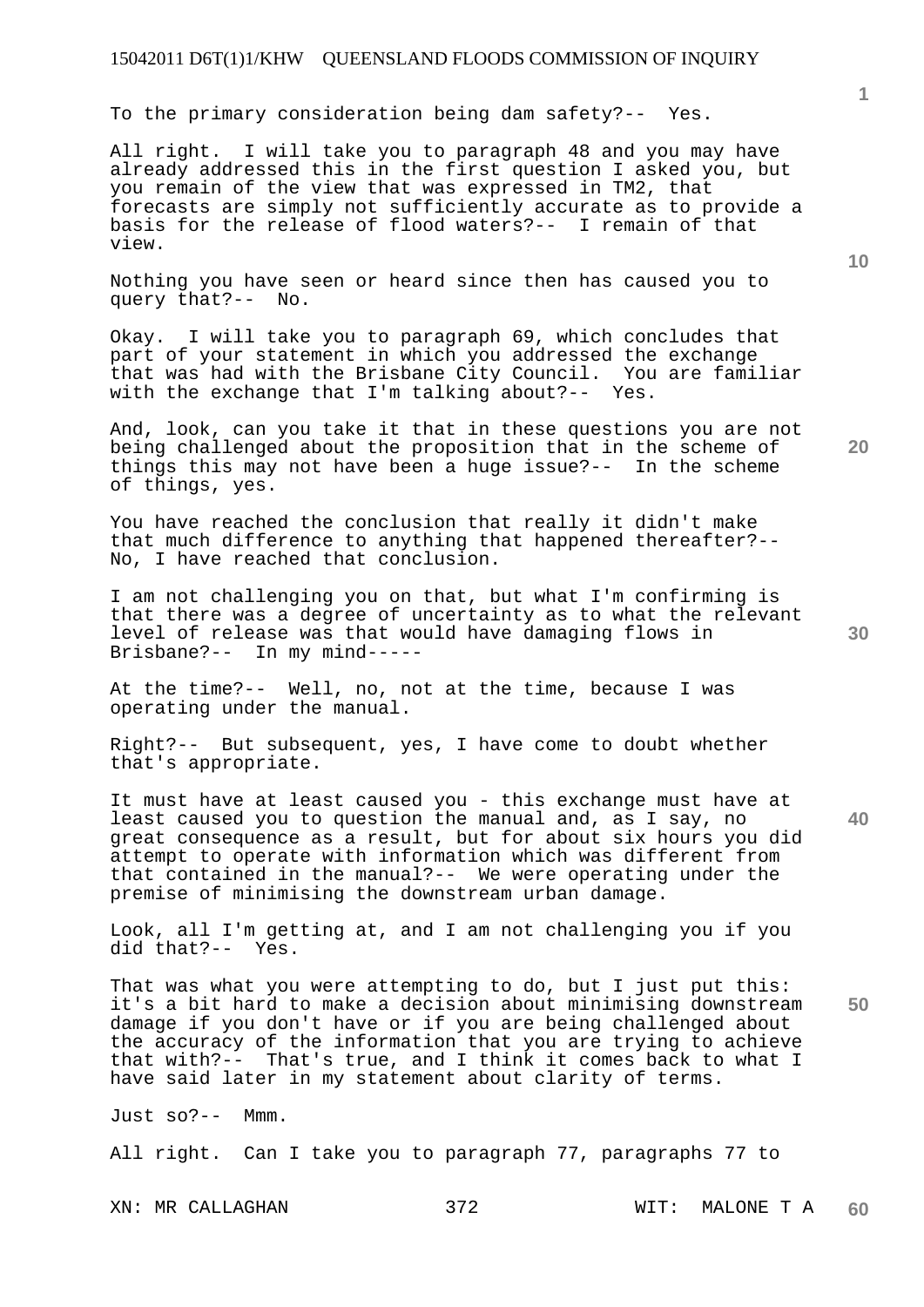79? Those entries in the Flood Event Log which you have extracted helpfully in your statement, we can confirm that you did make the entry at 7.20 - sorry, I withdraw that. We confirm that you are engineer 2?-- Correct.

And that the entry for 7.20 purports to relate to something that you said?-- Yes.

**10**  That's so? The content of that entry does seem to reflect the content of the preceding perhaps three entries, similar sorts of concepts being canvassed in each of them; do you agree with that?-- Yes.

But you don't recall saying any of the things recorded in those entries?-- Not specifically, no.

In fact, as paragraph 79 reads, you suggested to the extent that they suggest there was a need for releases to be increased, those entries are incorrect?-- Yes.

I'd suggest to you it might be accepted that one entry in the Flood Event Log could well be the result of a mistaken premise or a mistake made by the person who actually recorded the entry, but you accept that there are four entries there that record similar concepts?-- Yes.

All right. Beyond that, you have got nothing to add to what you have already said in your statement, 78 and 79.

Thank you. Yes, can I take you back to paragraph 28, please? This is something which you touched upon also, I believe, in your interview with Commission staff. Could I just ask you while you're here to just elaborate on the concern you express in paragraph 28?-- This is based upon my experience with the Bureau of Meteorology. Within the Flood Warning Centre, the duty engineers have the authority to talk directly to media to agencies, other agencies, and that seems to have worked well in communication - communicating technical information to other technical people in a very short space of time in potentially a rapidly changing situation, and I am of a similar opinion we can do similar things in the Flood Operations Centre.

That brings me to the topic of the manual. Do you have a copy of the manual available to you?-- Yes.

Perhaps can I ask you just in a general sense at the outset whether as a result of the experiences of the wet season just gone you have some suggestion for the manner in which the manual might be improved?-- I have made suggestions in my statement that - to that end, yes.

And nothing beyond that which appears there?-- In terms of styled differently so all the technical information is in one section and all the objectives in another, and also, as I said, the clarity of terms. I mean, terms like "likely to reach", "expected to reach", they are very subjective and need some further definition.

**20** 

**40** 

**1**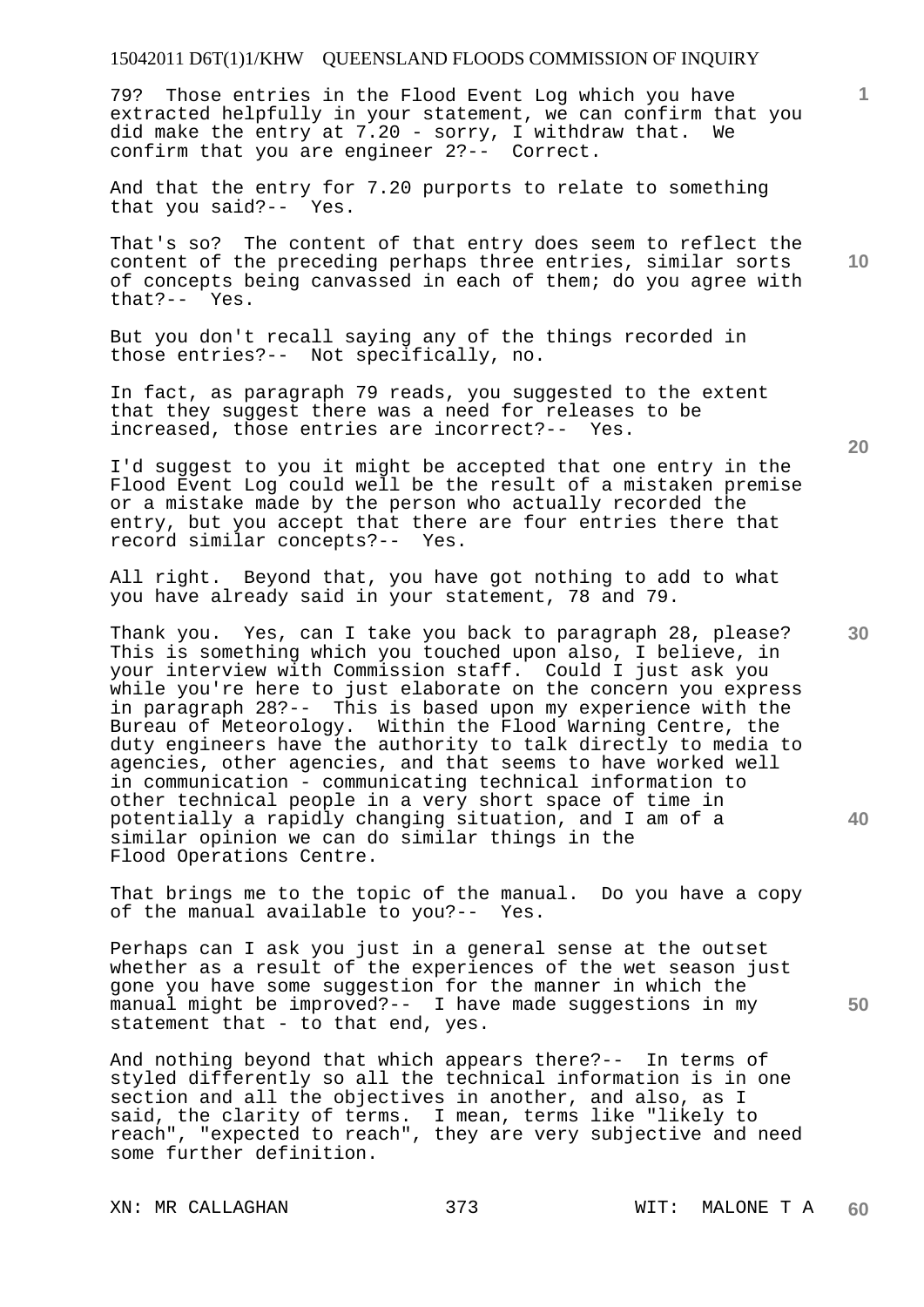You have also suggested, I think, perhaps in paragraph 30, that the technical operational data should be separated from the objectives; is that right?-- Yes.

And can you just elaborate on that?-- I find in the manual at the moment there is a bit - a mixture of tables and other technical information which probably could all be put in appendices and more readily available-----

Yes?-- -----or findable to the duty engineers.

Now, please, I'm not trying to be critical here, but did you have involvement in the preparation of this manual?-- I did.

You had the opportunity to make input?-- I did.

Mr Tibaldi was the principle author; is that correct?-- There was.

There was a series of meetings between the engineers themselves?-- And the Dam Safety Regulator.

Anyone else?-- At times we were talking about the manual in other meetings.

Yes. So, there was a pooling of knowledge, if you like, as to what the content should be?-- Yes.

But as to the actual writing structure, format, that was not something that-----?-- John was the primary author, John Tibaldi was the primary author.

All right?-- But I supported him in his writings.

**40**  Yes. And can I take you specifically to 8.4 of the manual on page 22? This is possibly a part of the manual which has been drawn to your attention in recent times, and you are aware that this passage is the subject of some focus that the strategy chosen at any point in time - you can read that to yourself, I don't need to read that. Would you agree that that passage seems to suggest at least that forecast rainfall should be used in predicting the level of the lake for the purpose of choosing the appropriate strategy?-- My understanding is that we would base the current strategy on recorded rainfall-----

Yes?-- -----and future strategies and where we might get to on the forecast rainfall.

Well, would you agree that to the extent that  $-$  if that does suggest something different, you would say the manual should be amended to reflect the actual practice?-- Yes, make it quite clear.

All right. Just finally, I just want to show you a couple of e-mails. There is an e-mail on the 10th of January at 11.17 p.m.. You can read that there. It's ostensibly from

**1**

**20**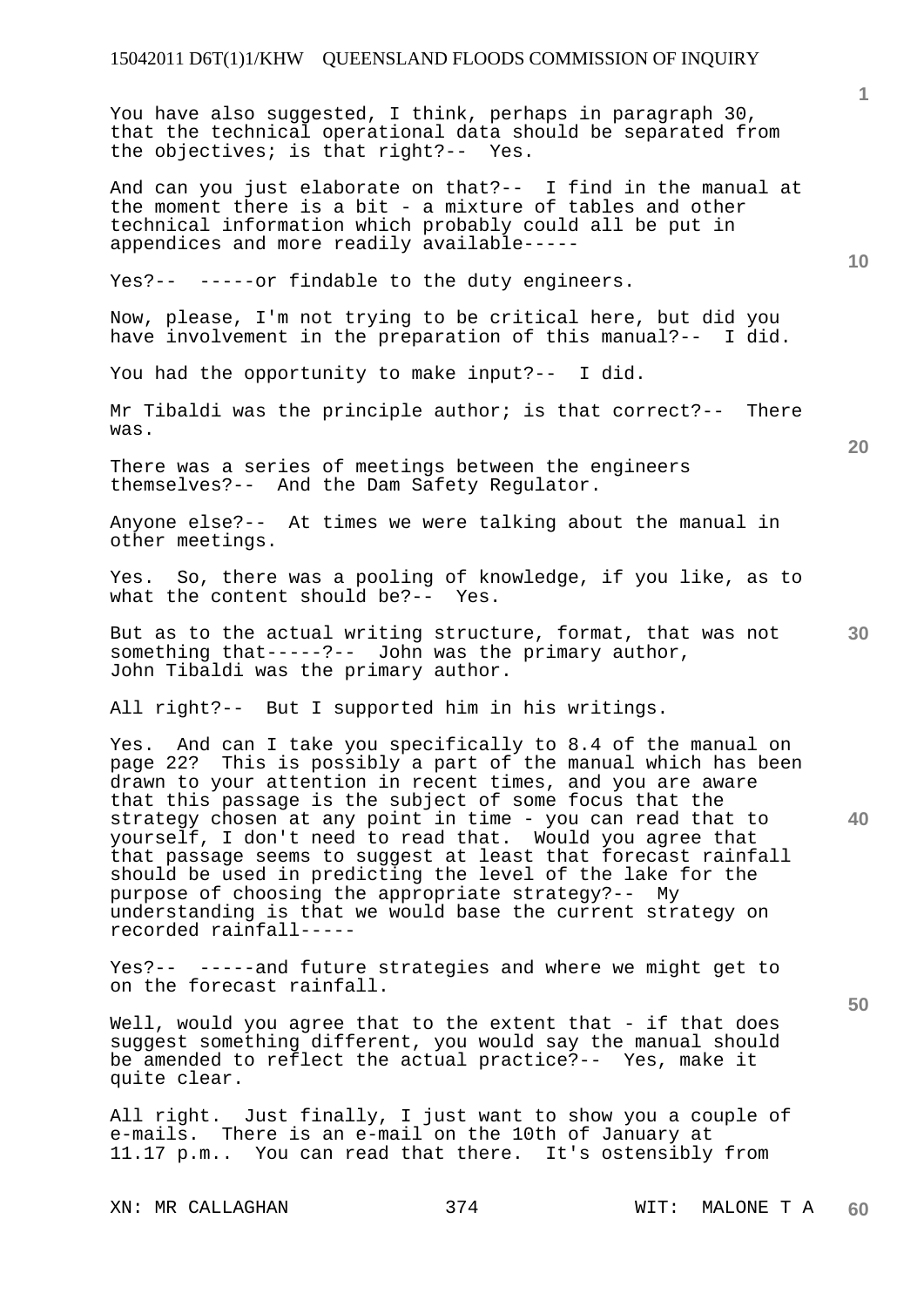you to duty, that being the duty engineers?-- Yep.

The engineer on duty. It simply reads, "Gents, ran out of battery. All this effort and risk to reduce the peak at PO by about 500. What is the incremental impact above 4,000???" Can you just explain that one to us?-- I recall at the time that there was - this was just after the big storms in the top end of the Lockyer and there was some thought given to how we could possibly minimise the peak at the Port Office by because we were very unsure about what was coming out of the Lockyer.

Yes?-- There was a high degree of uncertainty, so it was an effort to say, you know, if we can only reduce the peak out of the dam by 500, then it's not going to have a huge impact at the Port Office.

And so "the effort and risk" was what precisely?-- Well, if we were trying to store - keep more water in the dam-----

Yes?-- -----at the time to counteract what was coming - well, we didn't know what was coming down the Lockyer-----

I follow?-- -----then - yeah, there was a balance that we had  $t_0$ -----

It was the risk of holding back water-----?-- Yeah.

-----in Wivenhoe?-- Yep.

Okay. Thank you I tender that document.

COMMISSIONER: Exhibit 47.

ADMITTED AND MARKED "EXHIBIT 47"

**50**  MR CALLAGHAN: And I will show you one last e-mail. Relevantly, this is Friday, January 14, 05.56 - 5.56 a.m. ostensibly. This is directed to Mr Barton Maher and it reads, "Barton, do you have the equations for the fuse plugs? We need equations to include in our gate operation model ASAP. Approximately equations will suffice at this stage." Can you just tell us about this e-mail?-- What we wanted to do was update our operational spreadsheet to include the fuse plugs. At that stage they were only considered objectively subjectively and what I wanted to do was make sure we include the equations of fuse plugs into the operational spreadsheet.

And precisely what does that mean, the operational spreadsheet being the document which did what?-- The way we operated the gates and determined the gate openings.

All right. So, there's some relevant equations - relevant information relating to the fuse plugs which have not yet been

**20** 

**40** 

**10**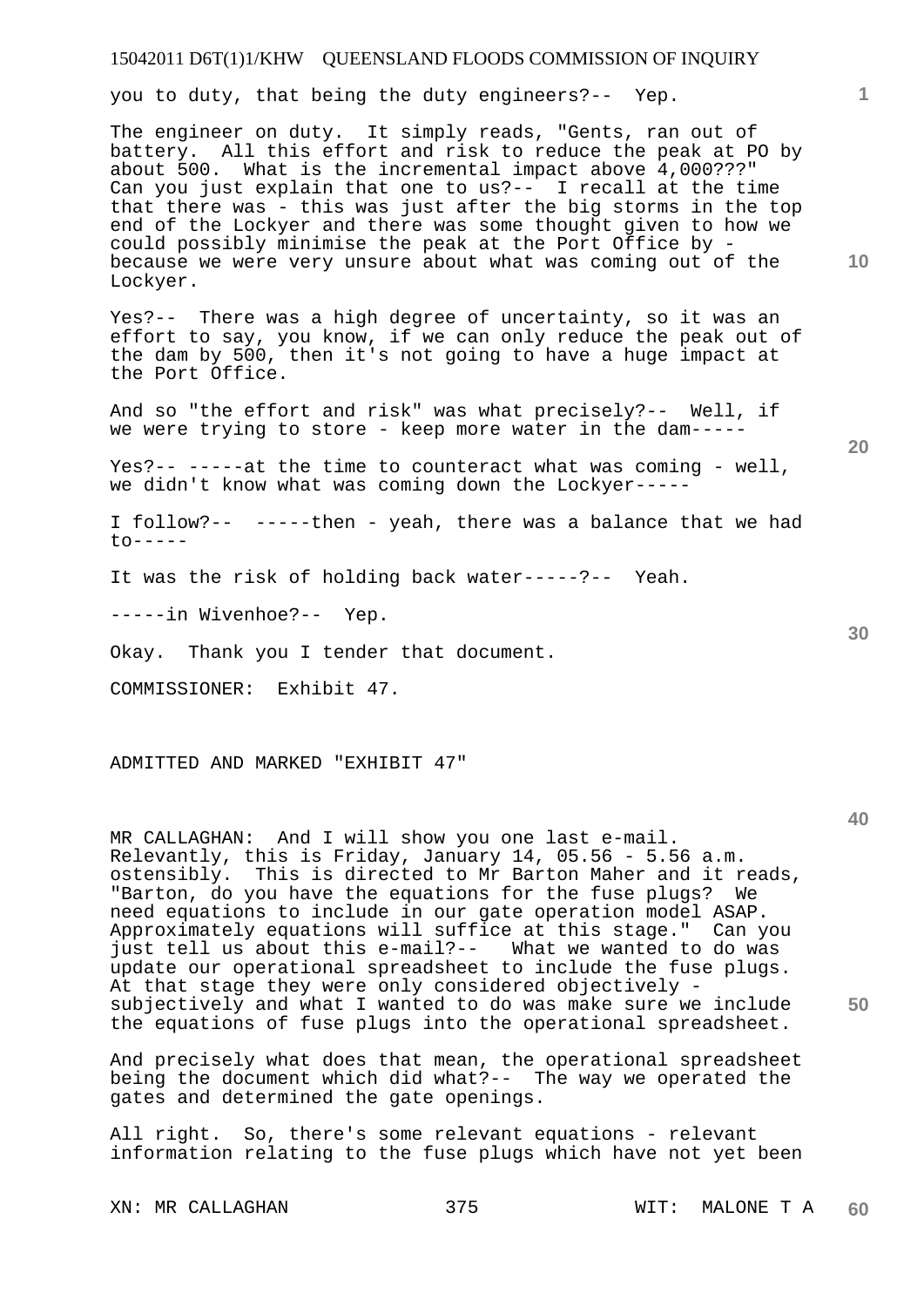included in that model; is that right?-- Not objectively or explicitly, no.

No. So, it was being left to the expertise of the - you and your fellow engineers to-----?-- Cater for it.

And I won't say intuitively, obviously you are doing it scientifically, but without the precise equation which would have been necessary?-- Which would have assisted us, yes.

Which would have assisted. Right. What does that tell us about the preparation for this event, that there information relevant to the fuse plugs which hadn't been incorporated into the gate operation model as at that time? It doesn't seem like best practice?-- The information was contained in the manual and it was readily at hand. That's how we would have taken it into account at the time.

Perhaps you just better explain exactly what that means. These are equations relevant to the fuse plugs. What precisely did they do?-- Ratings, relationship between height and flow should the fuse plugs be initiated.

Right?-- So, we had the tables, which we could have used, but it's just more convenient to have the equations.

Because they're entered into the computer models?-- Well, we could have also entered the values of the tables into the computer models manually.

Okay. But that is probably something you wouldn't want to be doing on the run in the middle of a fast breaking event like this?-- Yes.

You'd agree with that?-- Yes.

Okay. Thank you. If I haven't tendered that, I tender that one.

COMMISSIONER: That's Exhibit 48.

ADMITTED AND MARKED "EXHIBIT 48"

COMMISSIONER: Yes, Mr Rangiah?

XN: MR CALLAGHAN 376 WIT: MALONE T A **60** 

**30** 

**50** 

**40** 

**1**

**10**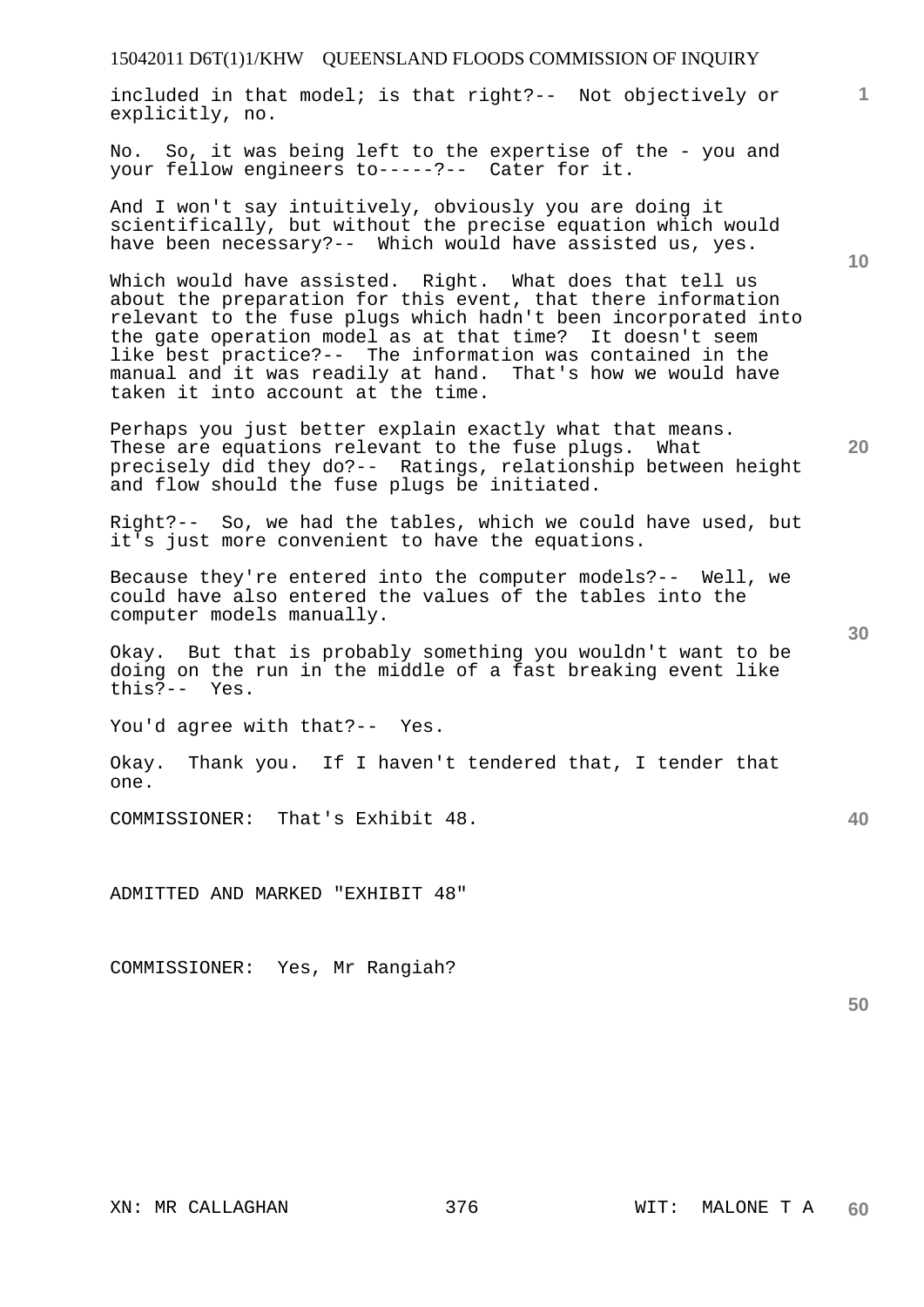MR RANGIAH: Mr Malone, I represent some residents of the Fernvale area. Can I start by taking you to paragraph 22 of your first statement? Do you see that it indicates that you worked in the Flood Operations Centre from 7 a.m. to 7 p.m. on Friday, the 7th of January?-- Yes.

And then the next entry is - shows that you worked from  $7$  a.m. to 7 p.m. on Sunday, the 9th of January. Now, did you in between also work from 7 a.m. to 7 p.m. on Saturday the, 8th of January?-- No.

In paragraph 62 of your statement you say that Strategy W3 was invoked at 8 a.m. on Saturday, the 8th of January and then you say, "This occurred during my shift."?-- Yep.

Do you see that?-- Yes.

And does that suggest that you did work a shift?-- No, that 62 is actually incorrect, and it did not occur during my shift because I was not on duty.

All right. Do you know during whose shift Strategy W3 was invoked?-- I would have to look that up.

**20** 

**10** 

**1**

**40**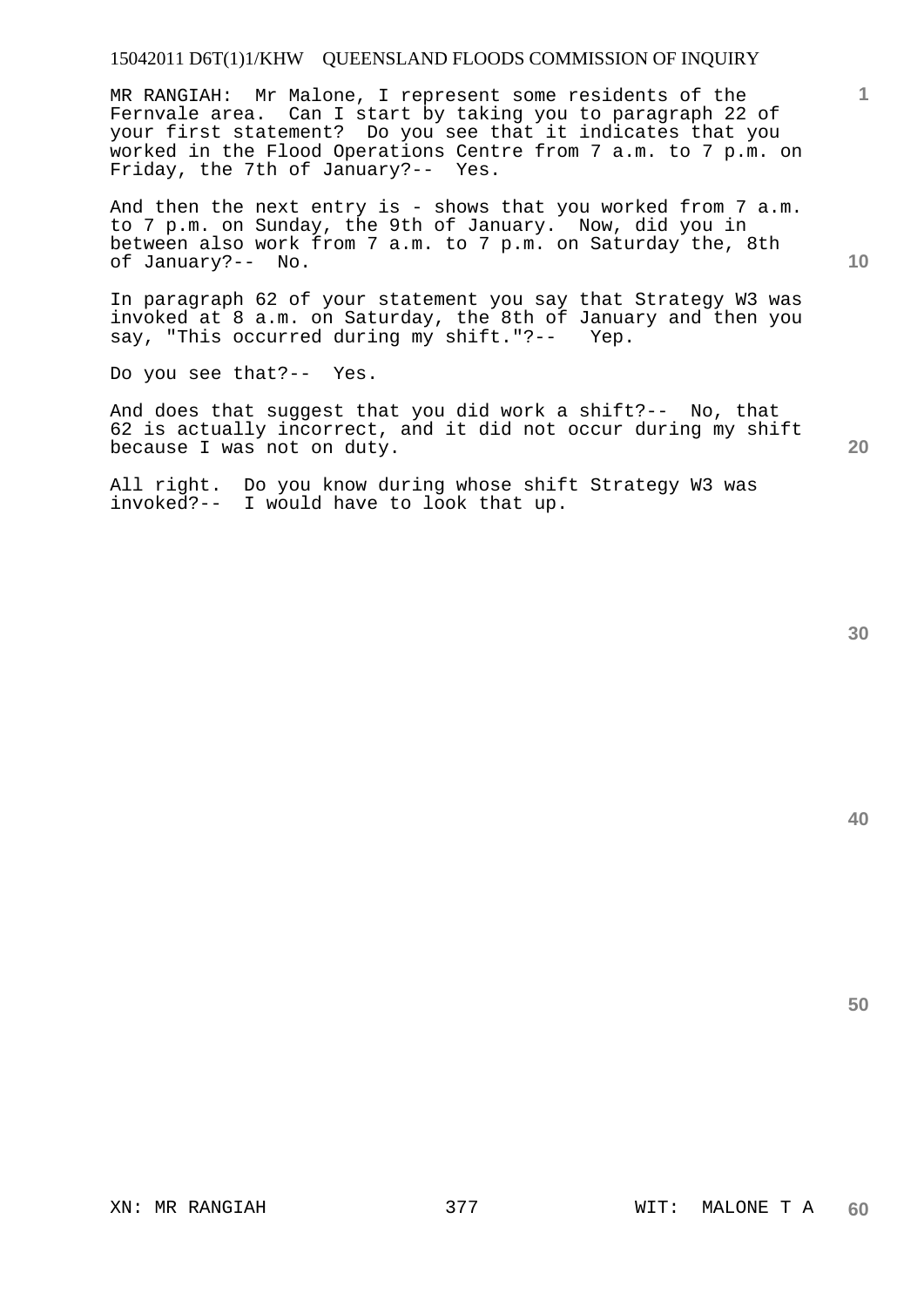Do you know where you got the information from that strategy W3 was invoked at 8 a.m. on Saturday the 8th of January?-- As I said, I would have to look that up

Where would you look that up?-- In the flood report.

Could you do that, please? And just as something that might assist, can I suggest that there is no record in the flood log of strategy W3 being invoked, as far as I can see it? And can I also suggest to you that there is no situation report that refers to strategy W3 being invoked?-- What's the question, sorry?

Well, I am just giving you that information because it might assist you in terms of what you look for?-- No, engineer 1, Mr Ayre, was on duty on the Saturday.

COMMISSIONER: Who gets to know about it when a strategy is invoked? Do the flood engineers just tell each other, or is it communicated - and presumably you tell the gate operators but who is it communicated to and how?-- I think - well, there is no requirement for - in any documentation or notification to advise anyone that we're moving from one strategy to another. It is just a procedural - set of procedures we use in the Flood Operations Centre.

But it does matter because the objectives change?-- That's true.

So how do you communicate it and to whom? I am not asking what you are required to do, but just what do you do?-- We're only talking about it within the Flood Operations Centre but it is also reflected in the situation reports.

All right, thank you.

MR RANGIAH: So there should be a situation report that indicates that the strategy changed from W1 to W3 at 8 a.m. on Saturday the 8th, is that correct?-- I would have to have a look to see what the situation report at the time indicates.

Perhaps you can turn to - you will find them in the report-----?-- Yes.

-----at appendix E. And perhaps you could turn to page 13? You will see that that's a situation report, number 8, prepared at 6.32 a.m. Do you have that?-- Yes.

And then the next situation report is number 9 at 2.22 p.m. Do you see that?-- Yes.

And so if strategy W3 had been engaged at 8 a.m., you would expect to find the reference to it in situation report number 9, wouldn't you?-- As I said, not necessarily. It is -it has never been firmly stated that we put those sorts of indications in situation reports.

COMMISSIONER: It would certainly make it easier for people to

XN: MR RANGIAH 378 WIT: MALONE T A **60** 

**10** 

**20** 

**1**

**40**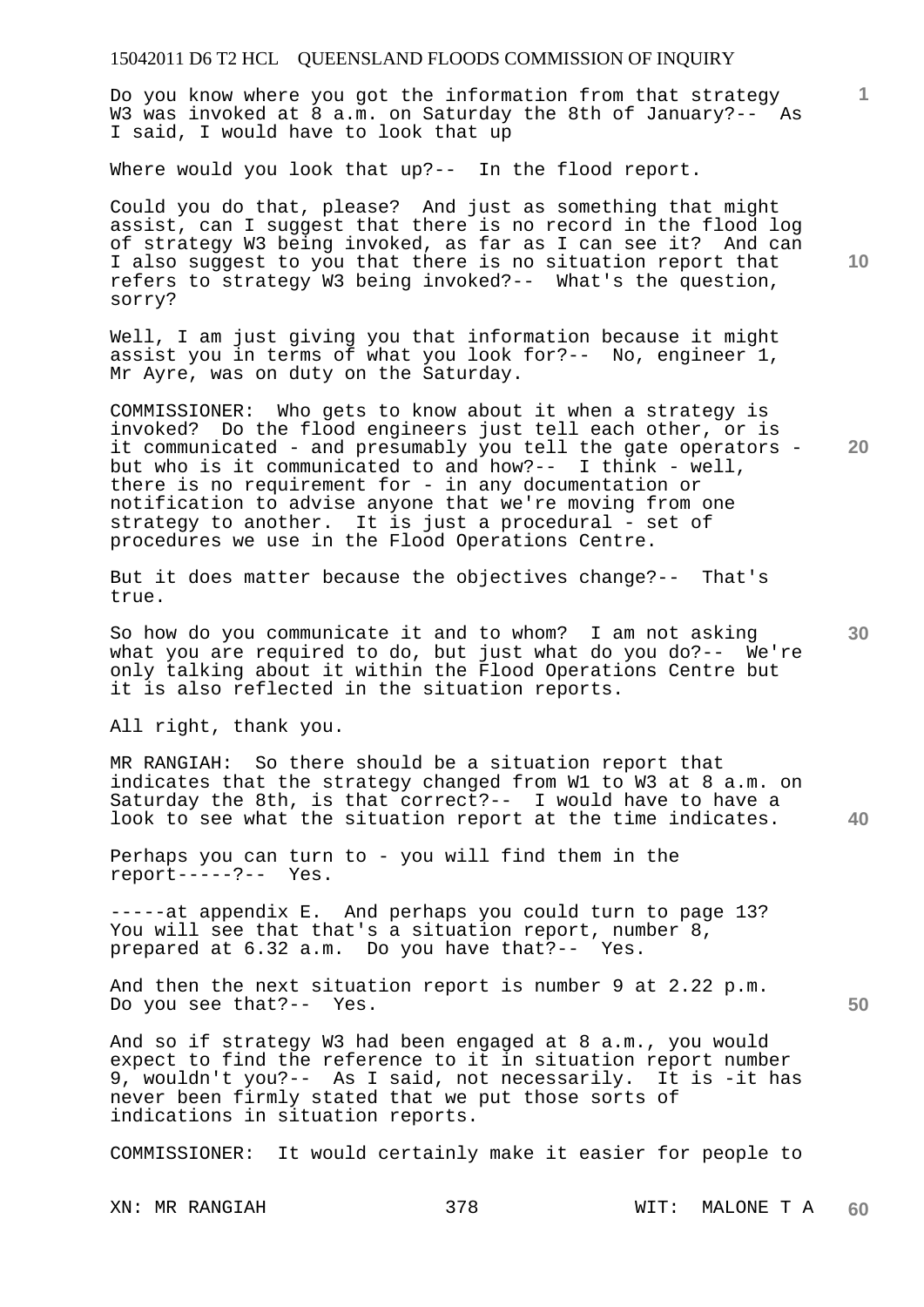review what you did later, wouldn't it, if it were clear exactly what happened when?-- Yeah, and that's an issue for clarity within the document - the flood manual itself.

MR RANGIAH: Okay. See, it is important, isn't it, to know which strategy is actually being engaged at any point in time?-- Yes.

And, I think as the Commissioner suggested, it is important because the primary considerations change according to the strategy?-- Yes.

And the rates of release you adopt will depend upon the primary target of the strategy that you are operating under?-- Yes.

Now - so it is the case then that you weren't on duty when situation report number 9 was prepared; that's correct, isn't it?-- That's correct.

And you weren't on duty when situation report number 10 was prepared. That's correct, isn't it?-- That's correct.

And so the next time you were - or you were on duty when situation report number 11 was prepared?-- Yes.

And, in fact, it was you who prepared that situation report? You will have to actually-----?-- Sorry.

**30**  -----give me an answer so it can be recorded?-- I wasn't aware there was a question.

Okay. I should have - can you assume when I say something that it is intended to be a question mark at the end of it? Do you agree that in the situation report under the heading "rainfall" it was - you indicated that "a severe weather warning remains current for heavy rainfall in the dam catchment areas"?-- Yes.

**40**  And you indicated on the next page that it was intended to "maintain flows of around 1,600 CUMECS in the mid-Brisbane River for the next 24 hours"? Do you see that?-- That's what it says, yes.

Now, at this stage you were operating within the W3 strategy?-- Yes.

Did you know that?-- Yes.

**50**  How did you know that?-- It would have been discussed at the handover that morning. Or - yeah.

You can't remember now?-- It is obvious. I mean, some things you don't need to have written down to know.

Now, if you were operating within the W3 strategy, then there was the capacity to increase the rates of release so that the flow past Moggill was up to 4,000 CUMECS?-- Yes.

**20** 

**1**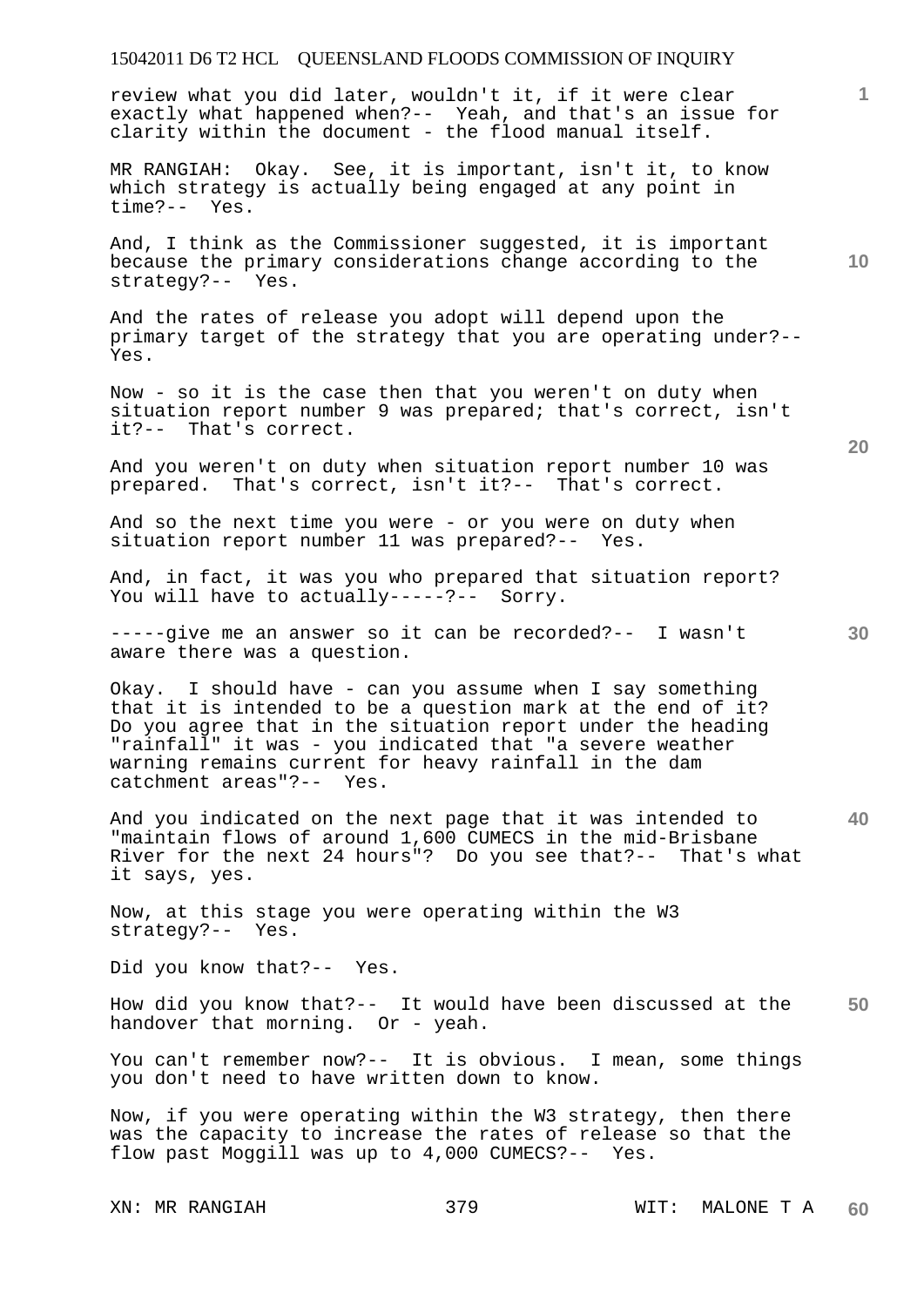Now, could I take you to situation report number 12? And this was prepared at 9.04 p.m. on Sunday the 9th of January, is that correct?-- That's correct.

And you wrote that report?-- I did.

In that report you wrote that very heavy rainfall had been recorded?-- Yes.

And that a severe weather warning remained current for heavy rainfall?-- Yes.

And at that stage it was expected that the dam would reach at least 73 metres during Tuesday morning? That is under Wivenhoe Dam, I should say?-- Yes.

And that was on a no forecast rainfall model?-- I would have to check exactly but I would assume so.

And you make that assumption because you have indicated in your statement that you don't operate on a predicted rainfall model?-- That's correct.

When deciding strategy?-- Current strategy.

And by strategy, what you are referring to is the rate of releases?-- Yes.

And at that stage the current release rate was 1,400?-- That's what-----

You agree with that?-- Yes, that's what the situation report says.

And it was intended to increase the rate of release to at least 2,600 CUMECS on the Tuesday morning. Now, was the delay in attempting to increase the rates of release until Tuesday morning related to a desire to keep the downstream crossings open for as long as possible?

COMMISSIONER: I am not quite sure that's right, Mr Rangiah, because the increases start from noon Monday. It is not as if they have been deferred till Tuesday morning, it is just that's where it will get to by Tuesday morning.

MR RANGIAH: Yes. Well, perhaps I can put it slightly differently. The increase to 2,600 was to take place progressively until it reached 2,600 on the Tuesday morning?-- That was the expectation at the time.

And - but that figure of 2,600 or that release rate could have been reached earlier than Tuesday morning, couldn't it?-- Yes, but we would have increased downstream flooding.

And it was that desire to delay downstream flooding that resulted in you not increasing the rate more rapidly to 2,600 at that stage, is that correct?-- No, I don't see that - how

**10** 

**1**

**30** 

**20** 

**40**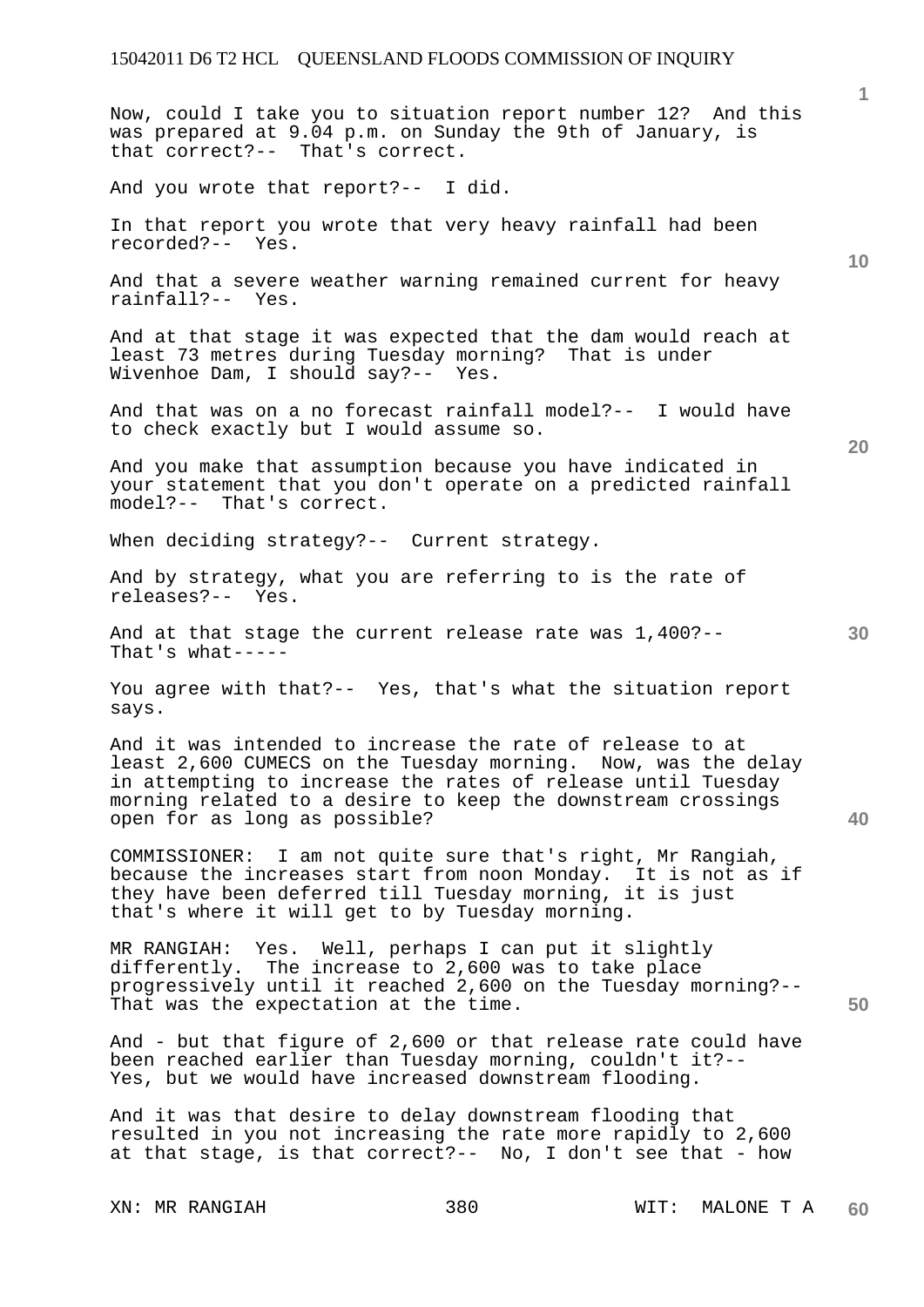you can draw that conclusion.

Now, you were on duty, you say in paragraph 22, from 7 a.m. on Monday the 10th of January?-- Are you going back to my statement?

Yes, paragraph 22 indicates that. Do you agree with that?-- Yes.

And when you came on duty, you presumably looked at the situation report that had been released most recently?-- Yes.

And that was situation report number 14 which had been prepared by Mr Ruffini. Do you agree with that?-- That he prepared it, yes.

And that situation report indicated that the dam would reach at least 73.3 metres during Tuesday? That is the Wivenhoe Dam?-- Yes.

And that was on a no predicted rainfall model, wasn't it?-- Correct.

Now, you may need to look at the records to confirm this but can I suggest to you that at 1 a.m. there had been a model run on a with predicted rainfall basis showing an expected dam level at Wivenhoe of 74.7 metres? Perhaps while you are looking at the records I will suggest some other figures to you. Do you agree with that?-- Yes.

At 4 a.m. there was a model run on the same basis that showed a predicted dam level of 74.8 metres?-- Yes.

And at 5 a.m., 74.5 metres?-- Yes.

So by the time you came on duty, there was a consistent pattern of predicted dam level of over 74 metres using the predicted rainfall model. You agree with that?-- Yes, I agree with that.

And then it is suggested that that pattern continued so that at 9 a.m. there was a predicted level of 74.5 metres?-- You are assuming that it is going to get there. Now, it is not going to get there necessarily. We've got two uncertainties there. What we're saying there is that if we get the predicted rainfall, we may get to 74.5 and if we get to 74 some time in that forecast period, then we will have to implement W4. That's purely and simply what those model runs are for.

Do you agree, though, that on that model the predicted level of Wivenhoe was 74.5 metres at 9 a.m.?-- That's what the model run says.

And the manual itself depends upon predicted lake level, doesn't it?-- It could be interpreted that way, yes. It is unclear.

**30** 

**20** 

**50** 

**1**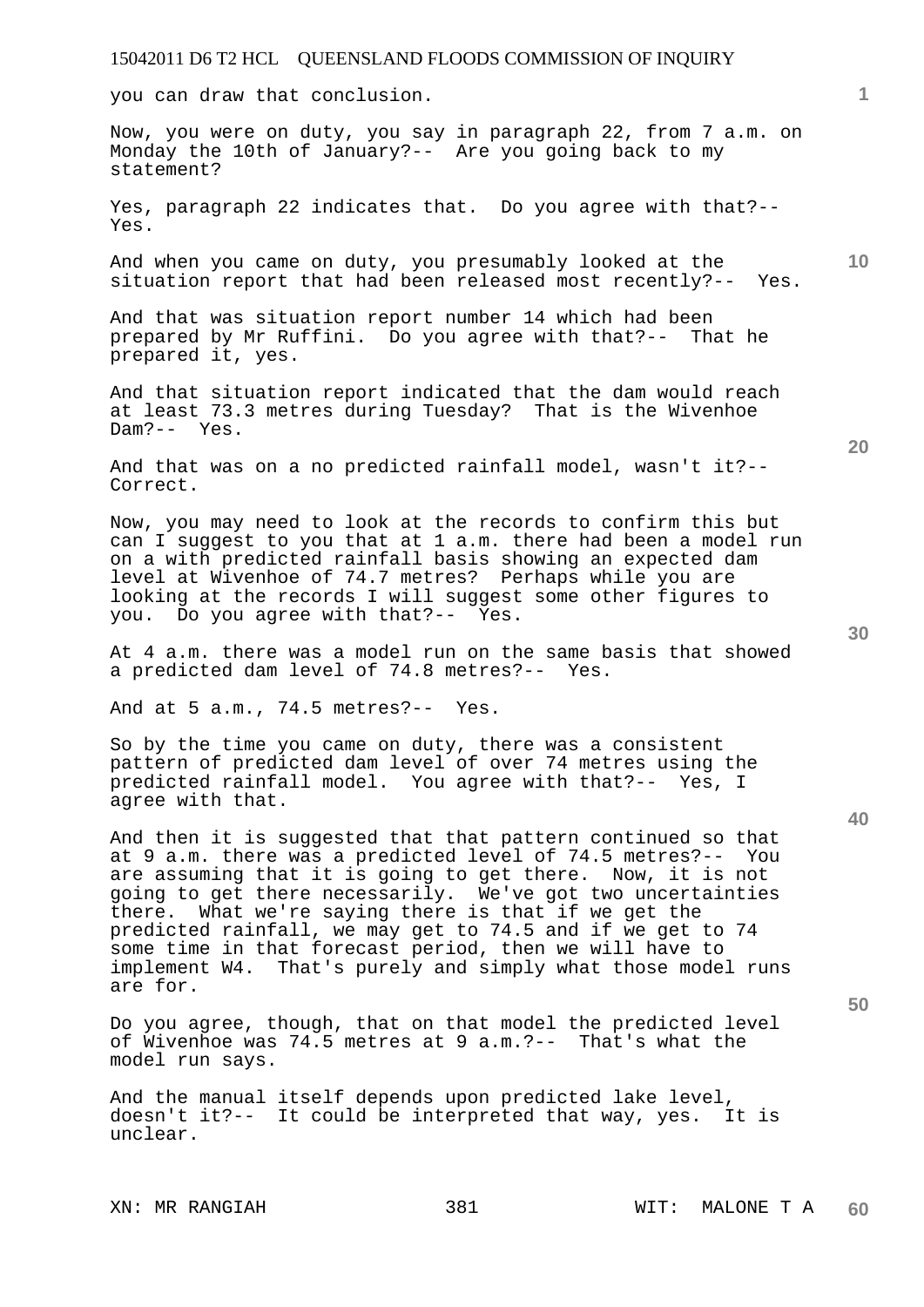The manual doesn't refer to actual lake level?-- It does.

I am sorry, in terms of - I phrased that badly, I am sorry. It is my fault. But in terms of the W3 and W4 strategy, what those strategies refer to are storage level predicted to be at certain values or between certain values?-- I will also draw your attention to another statement in the manual under W4, which is the one I put a lot of store in and I believe my fellow operators do, too, and that says in the W4, "This strategy normally comes into effect when the water level in Wivenhoe Dam reaches 74." And that's the one under which we put most of our operational store.

So if that statement is correct, does that mean that you ignore the predicted water level using an actual rainfall model?-- Sorry, an actual rainfall model?

Yes. By actual rainfall model I mean a model taking into account rain that has already fallen and where run-off may be occurring into the dam?-- For the current strategy we use rainfall up to the current date, current time, the recorded rainfall.

So if you use actual rainfall that has already fallen, some of the water will have entered the dam and other water may still be running off into the dam?-- That's - that's the case.

Now, this statement that you rely on says that the strategy normally comes into effect when the water level in Wivenhoe Dam reaches 74?-- Yes.

So does that suggest that you wait until the water level itself reaches 74, not taking into account the predicted run-off from rainfall that has actually fallen?-- No, no, that's not the case at all. We take into account the rainfall that's on the ground and the volume of run-off, and we make an estimate of how high the dam is going to get.

COMMISSIONER: Well, that's predicted, not actual?-- That's true, yes, but that's recorded rainfall. It is not the predicted rainfall.

This really is a bit of a mess, isn't it?-- It is a very difficult concept, yeah.

Well, it is not the concepts; there are about three different ways in which it is expressed in the manual which could mean you take into account forecast rainfall-----?-- It will vary.

**50**  -----which could mean you just take into account the run-off, which could mean you just look at the water in the dam?-- Yeah.

MR RANGIAH: Now, you have made it quite clear in your evidence so far that your position is that you don't take into account a with forecast rainfall model when making decisions as to the rates of release?-- Current rates of release and then the short term rates of release.

**20** 

**40** 

**10**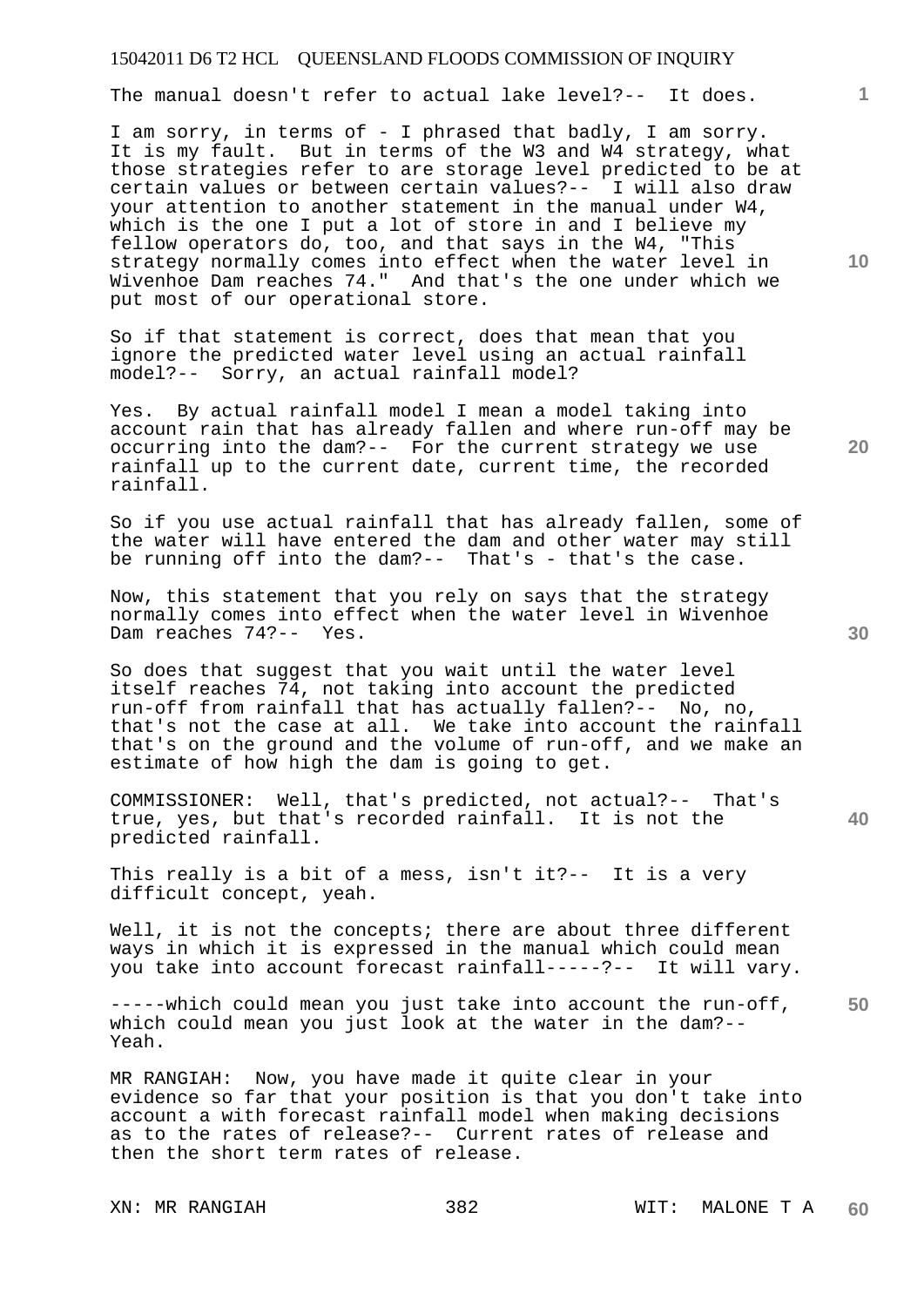Okay. When you decide strategies and rates of release, you are only deciding on short term releases, aren't you?-- Yes.

And strategies change as things evolve?-- Correct.

Now, on that Monday morning, if you had acted upon the predicted rainfall model, then I suggest that you had two options: (1) would be to engage the W4 strategy and the other is to increase the rates of release so that the flow would be up to 4,000 past Moggill?-- That's not the way I would operate. I would take into account that if the rainfall - if we got that forecast rainfall and if the dam got to EL 74, then we would implement strategy W4 at the appropriate time. So it was giving me - that gives me an indication of when I might have to implement W4, not at the current time.

And what you did do was you kept the release rates to about 2,000 from about 8 a.m. to 4 p.m. on that day?-- Yes.

Now, yesterday counsel for Seqwater suggested to a witness that when you engage the W4 strategy, the outflow should equal the inflow?-- That's correct.

The manual doesn't say that, though, does it?-- That's just an understanding of hydrology. To maintain current water level, steady water level, you must let out whatever is coming in.

Well-----?-- Otherwise the water level goes up or down.

Well, the manual doesn't say that it is necessary to stabilise the water level at 74?-- Yes, it does. "Opening of the gates is to occur generally in accordance with the requirement of 8.6 until the storage level of Wivenhoe Dam begins to fall."

So you are reading from the bottom of page 29?-- Yes, or halfway down.

And it says gate openings are generally to occur at minimum intervals and sequences as specified in section 8.6 until storage levels of Wivenhoe Dam begin to fall but it doesn't require outflows to - I am sorry, but it doesn't require that that be done?-- I read it does. "Opening the gates is to occur until the storage level of Wivenhoe begins to fall."

Well, it says, "Gate openings are generally to occur", doesn't it?-- No, "generally to occur in accordance with 8.6", and 8.6 gives us the opening intervals, not whether or not the open gates - it gives us the timing of the openings, not whether we open them or not.

What I am suggesting is there is a discretion remaining under the W4 strategy as to whether you maintain the lake level or have to reduce it?-- Maintain, reduce are very similar.

And strategy W4, I suggest, is intended to be engaged before the lake level actually reaches 74?-- Disagree.

**10** 

**20** 

**1**

**40**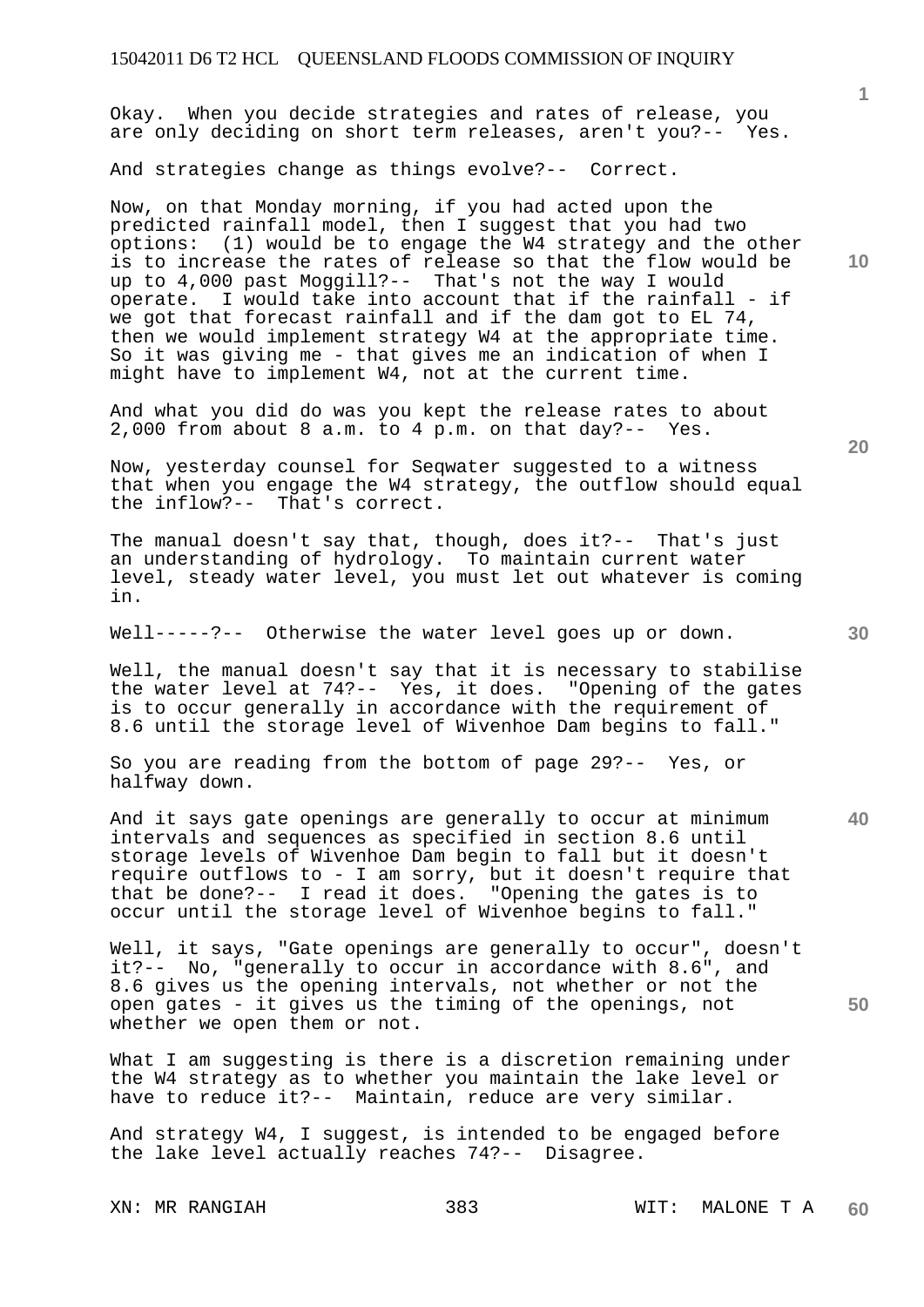In other words - we may have gone over this already - but in other words when you look at the conditions, you ignore the word "predicted", where it says, "Wivenhoe storage level predicted to exceed 74 metres"?-- I take into account when we think we might get to the point in time at which we have to implement strategy W4. So what that gives me is that if I'd run a model now and I know that it says that I'm - we might get to EL 74 at 6 o'clock tonight, then that gives me the point in time at which I would have to implement that strategy.

COMMISSIONER: That will be 6 o'clock tonight?-- Yes.

Thank you.

MR RANGIAH: All right. Did you assist in the preparation of the report?-- I did.

And you agreed with it?-- Substantially, yes. There was nothing I have strong objection to.

And I will just take you briefly to page 1 of that report and you have read this before?-- I have.

If you look under the heading "background", the second paragraph and the second sentence says, "The objective followed and strategy chosen at any point in time depends on actual water levels in the dams as well as flood modelling predictions based on the best observed rainfall and then forecast rainfall, stream flow information available at the time." You would say that that's incorrect insofar as it refers to forecast rainfall, would you?-- May or may not. It will also depend upon what's happening. That forecast rainfall may be impacting on the areas downstream of the dam, so we would have to take that into consideration. It is not just the dam that we're operating for, it is the mitigating downstream areas, too. So the forecast rainfall may be important to those downstream areas.

So you say you do take into account forecast rainfall in making decisions as to the level of releases?-- Depending on the circumstance. If the the circumstance. It depends on the circumstances. forecast rainfall is for areas downstream, by releasing earlier you might make things worse. So it is a balancing act.

In your statement paragraph 33, you refer to the suggestion that strategy W4 should have been triggered earlier, and then you say, "This suggestion is incorrect because it assumes releases of floodwaters are made from Wivenhoe Dam on the basis of model results which include forecast rainfall. Duty engineers do not operate on this basis."?-- In making releases from Wivenhoe explicitly, yes, that's correct. We have to be sure that what we're going to do is not going to worsen the situation.

So is this statement correct or incorrect? I mean, do you

XN: MR RANGIAH 384 WIT: MALONE T A **60** 

**30** 

**40** 

**50** 

**10** 

**20**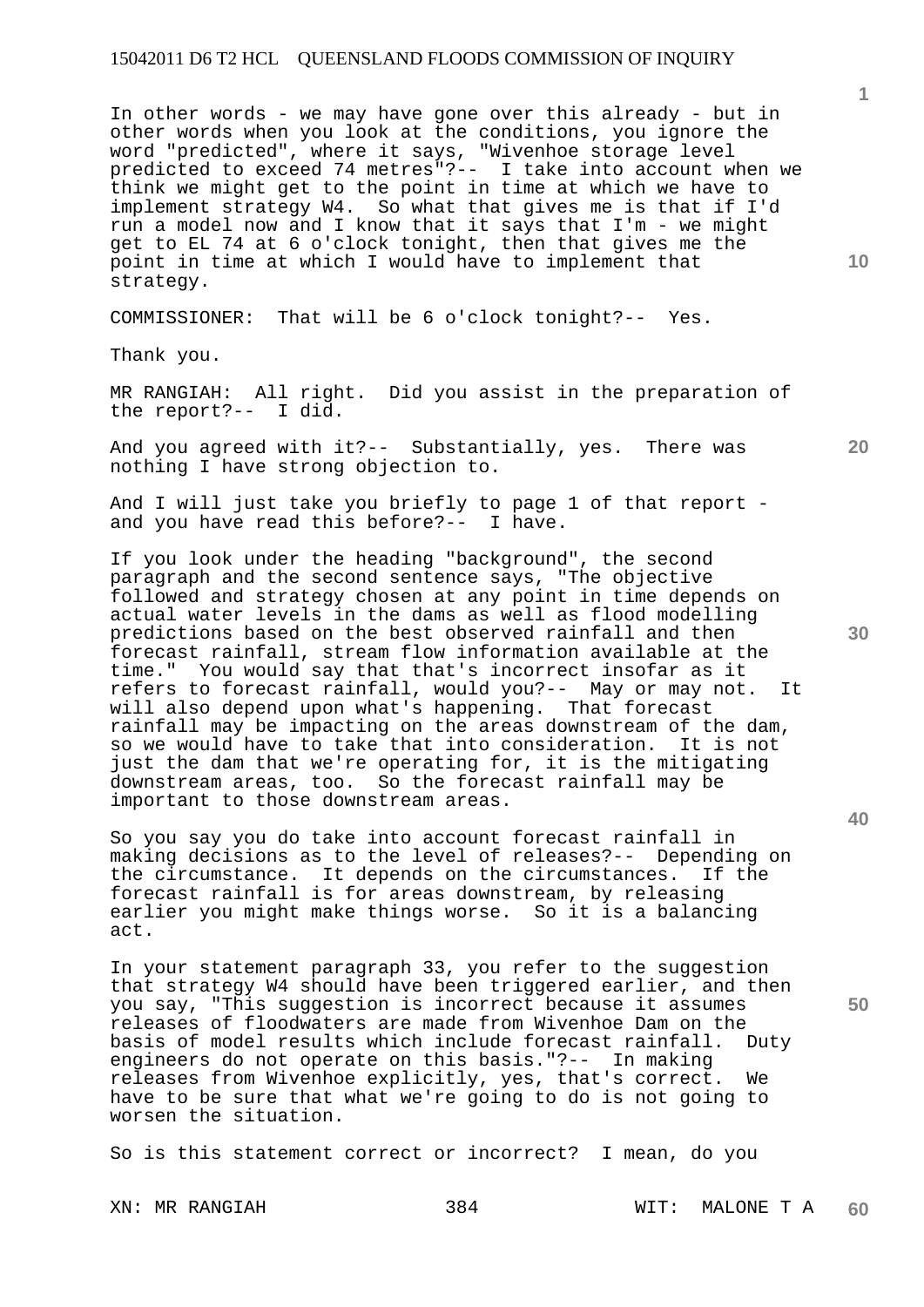make decisions about releases from Wivenhoe Dam on the basis that does include forecast rainfall or don't you?-- It would depend on the situation.

So this statement here, "Duty engineers do not operate on this basis", is that incorrect?-- In some circumstances that would be incorrect.

Similarly, in paragraph 44, the last sentence where you refer to the blue line, the red line and you say, "Duty engineers make decisions to release floodwaters based on the red line, not the blue line", that's not correct either?-- We base it on what we have confidence in what's going to happen, not what we think is going to happen necessarily.

Now, one of the issues that I just don't understand is this: that the report emphasises that the Bureau of Meteorology rainfall forecasts significantly underestimated the actual rainfall. You would agree with that?-- At times, and in other times it overestimated.

But you say that - you maintain that generally the Bureau of Meteorology forecasts are not used when making decisions about the appropriate release rates?-- Well, they are considered but not used explicitly. I mean, you don't make releases in the short term based upon forecast rainfall for the next 24 to 48 hours, no.

So if that's the case, then logically the Bureau of Meteorology's underestimated rainfall forecasts would have had no impact on the short term decisions made about release rates?-- That's basically correct. In the six to 12 hours, yes.

Now, in your second statement you talk about having conducted modelling as to the effect of earlier releases at larger rates, is that right?-- Yes.

**40**  And you accept, don't you, that using a hydrodynamic model is likely to produce more accurate results?-- I have stated that, yes.

Has that been done?-- We have engaged consultants to undertake that study for us.

Thank you. I have nothing further.

COMMISSIONER: Thank you. Mr Dunning?

MR DUNNING: Yes, thank you.

**10** 

**1**

**20**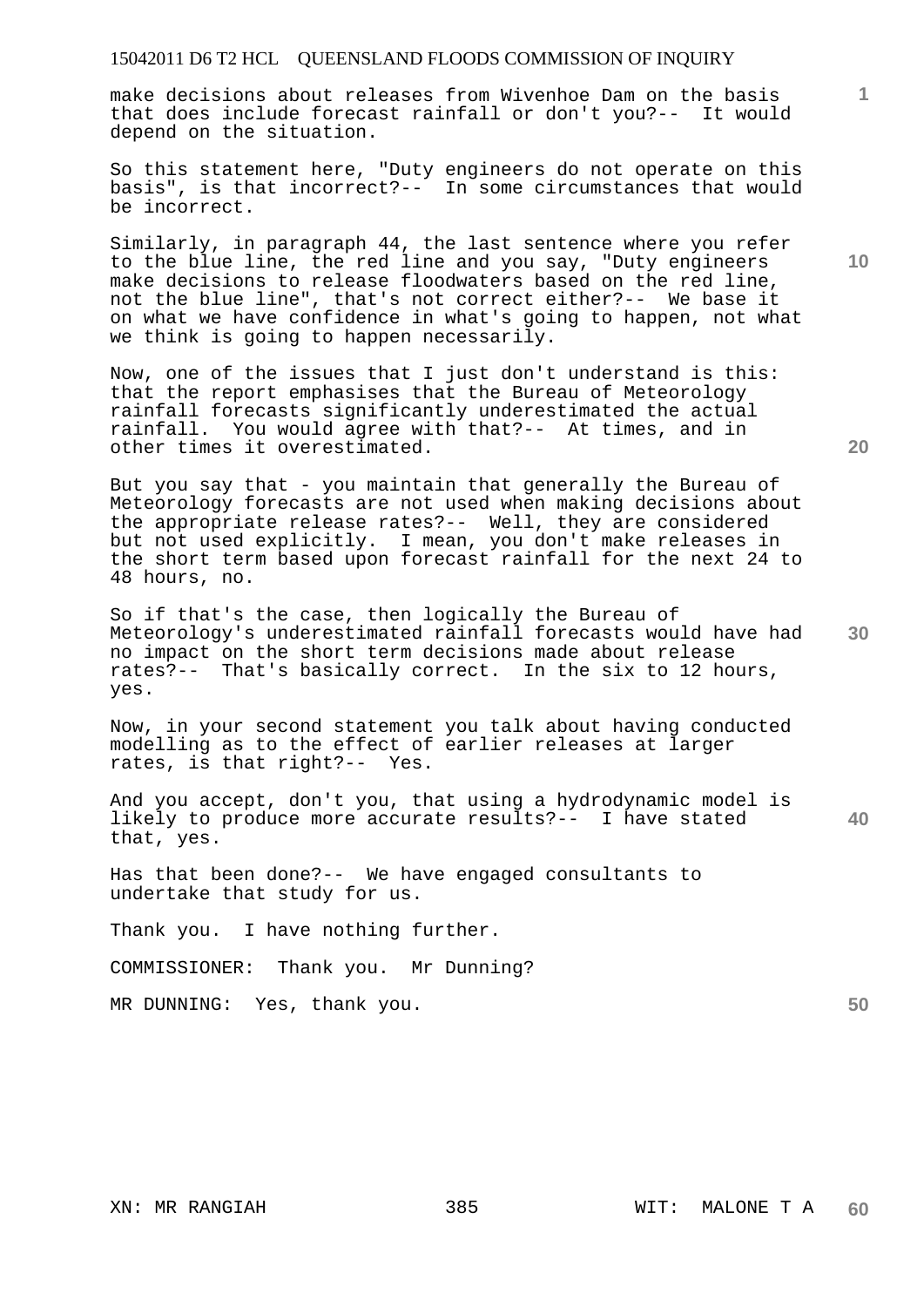MR DUNNING: Mr Malone, we agree, I think, that regardless of whatever strategy you are in - sorry, leaving aside W4 for the moment, your aim is to keep the release rates as low as possible?-- We're trying to minimise the impact to downstream areas.

Yes, all right. Because the higher the rate, the greater the impact - the impact downstream?-- Yes.

**10** 

**1**

**20**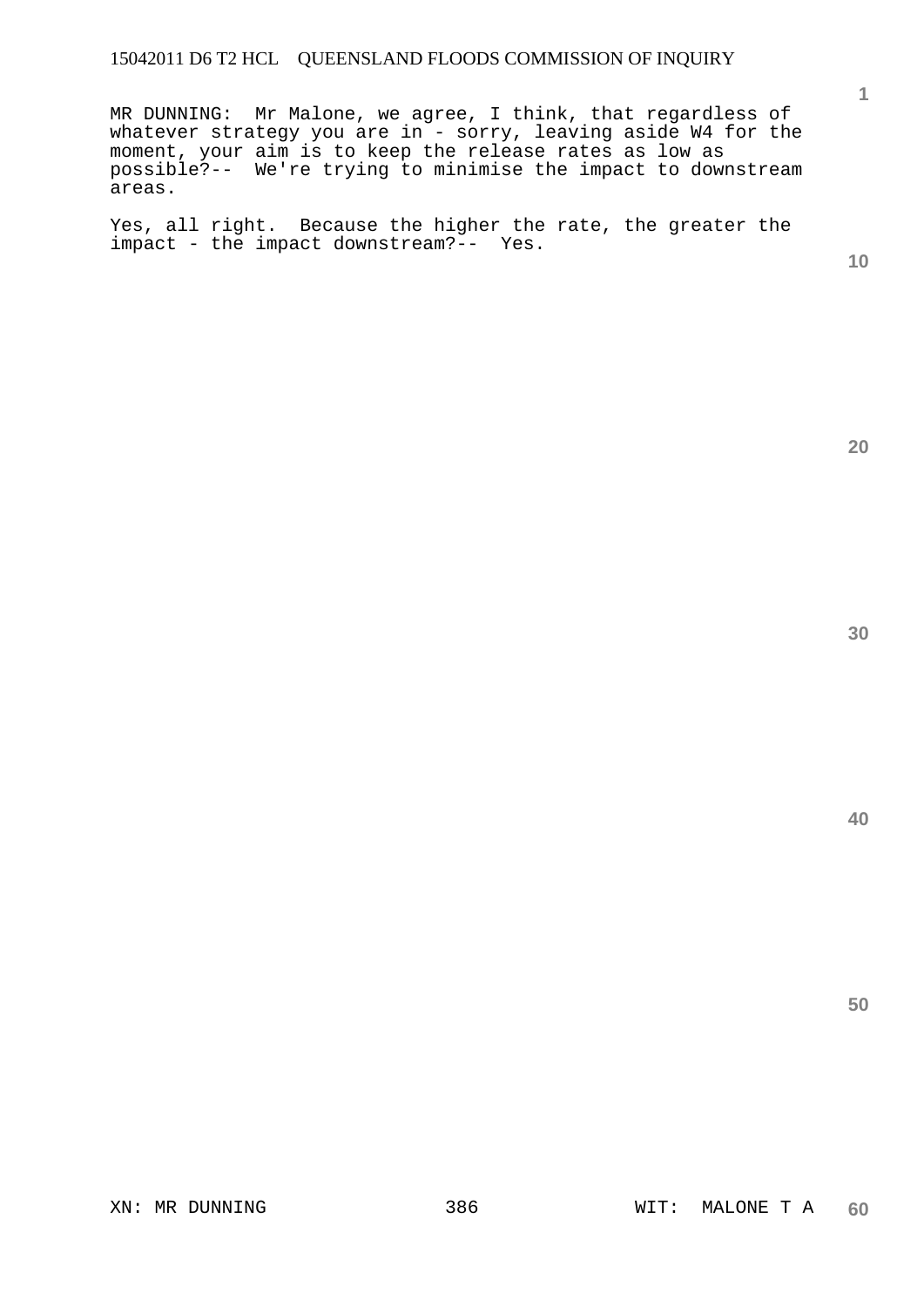It's also right, isn't it, that once you are in that range of 3,500, 4,000 CUMECS releases, you are talking of substantial releases?-- Very much so.

That had and will continue to cause considerable inconvenience and damage?-- Yes.

And they have been the product of a significant rain effect?-- Yes.

Thank you. Now, I want to turn to talk about this issue of the reference in W3 to the upper limit of nondamaging flows. I don't want to rehearse all of those things that was gone through about it, but can I just put a couple of propositions to you to get your response. You will agree with me, won't you, that from the Brisbane City Council<sup>T</sup>s point of view their interest in this topic lie upon ascertaining at what level damaging - at what level of flow or release flow property damage or damage from floods will start to occur in Brisbane; agree?-- Agree.

The dam operator, though, has a somewhat different but related consideration, and that is once it's at around this range, at around that three and a half thousand CUMECS range release, it's considering not only the impacts in Brisbane, but impacts elsewhere down and upstream of Wivenhoe, and it realises that the integrity of the dam is now on the horizon. Do you agree with that?-- I'd agree.

Thank you. And, consequently, it will be from the dam operator's point of view desirable if it can avoid into going into W4; do you agree with that?-- I would like to think so, yes.

All right. I will take you to some aspects of W4 in a moment, but before I do, it follows from that that from a dam operator's point of view you will tolerate, for example, some flooding in Brisbane if that will allow you to stay within W3?-- Yes.

And that's why logically at least you see the release rates of 4,000 CUMECS as the upper level for W3 remaining sound, even though we must recognise they involve some flooding in Brisbane?-- Yes.

Thank you. Perhaps before I go to W4, can I then just ask you one or two final questions on this topic? We obviously have all had an opportunity to read both of your statements. The issue of the reference in the manual and W3 to three and a half thousand CUMECS as being the upper limit of nondamaging floods in Brisbane - sorry, 4,000?-- 4,000.

The manual saying 4,000 being the upper limit of nondamaging floods in Brisbane, your only criticism of what appears there is that it nominates 4,000 as that figure rather than 3,500, or, alternatively, should say that 4,000 is the lower end of damaging floods in Brisbane?-- Yes, it's back to clarity of definition.

XN: MR DUNNING  $387$  WIT: MALONE T A **60** 

**20** 

**10** 

**1**

**40**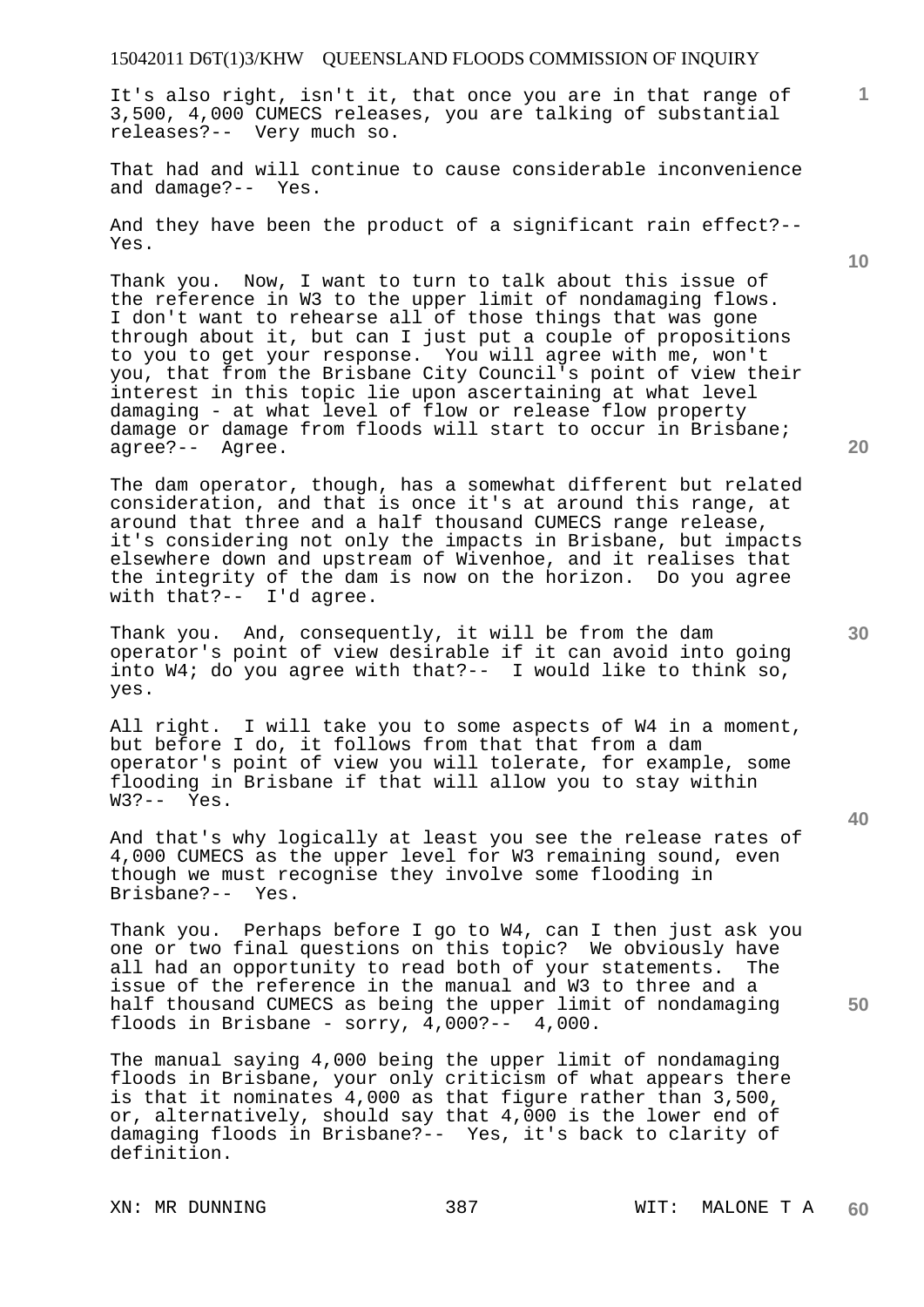Yes. But subject to that clarity of definition of what the consequences of the flow will be, you don't have any criticism of the flow rate nominated itself?-- No.

Thank you. Now, can I then just deal with this: to the extent that there was that lack of clarity during this rain event, you will agree with me it had no operational consequences?-- It had no - none whatsoever. The difference was only 11,000 megalitres.

And one of the reasons at least that it had no operational consequences was there was in place robust and effective communication between all agencies and relevantly in this case the Brisbane City Council and the Flood Operations Centre?-- Indeed.

And it was the availability and use of those robust means of communication that ensured it had no operational consequences?-- Correct.

And it is, as it ought to be, a feature of any system such as this that it contains procedures, redundancies some will call them, to allow or dealing with issues of confusion that might arise in any unfolding operation?-- Yes.

So, in effect, to the extent it raised any confusion, it was accommodated by a safeguard already built in to the system?-- Yes.

You'd agree? Thank you. Can I take you, please, to this topic of W4, and can I ask you, please, to turn that up for me? It appears on page 29 of the manual. Now, you have been asked a number of questions, the general thrust of which, I think it's fair to say, is that there's a desirability in an earlier movement to Strategy W4 than occurred here and it seems that you and your colleagues would be disposed to in the future. I want to draw your attention to a couple of matters and I want you to tell me whether you agree or disagree with these propositions. One is there's this topic of the conditions and, in particular, the Wivenhoe storage level is predicted to exceed 74 AHD. Now, in terms of how you operate under the manual, is your operation of it informed by the fact that in condition 4 you have a rider to that, which appears in that passage you, in fact, took our learned friend Mr Rangiah to, that sentence, "This strategy normally comes into effect when the water in the dam actually reaches it", whereas there is no such rider in relation to Strategies 1, 2 or 3?-- That's correct.

Okay. Thank you. And in so much as it has been suggested that a movement to W4 is not as - doesn't have the sort of dramatic consequences that you and your colleagues have suggested because there's an element of discretion in there, I want to take you to some matters and I want you to tell me whether you agree or disagree. If you go to page 29 and the second of the paragraphs under the - the paragraph starts, "Under Strategy, W4." Do you see that?-- Yes.

**30** 

**20** 

**40** 

**50** 

**1**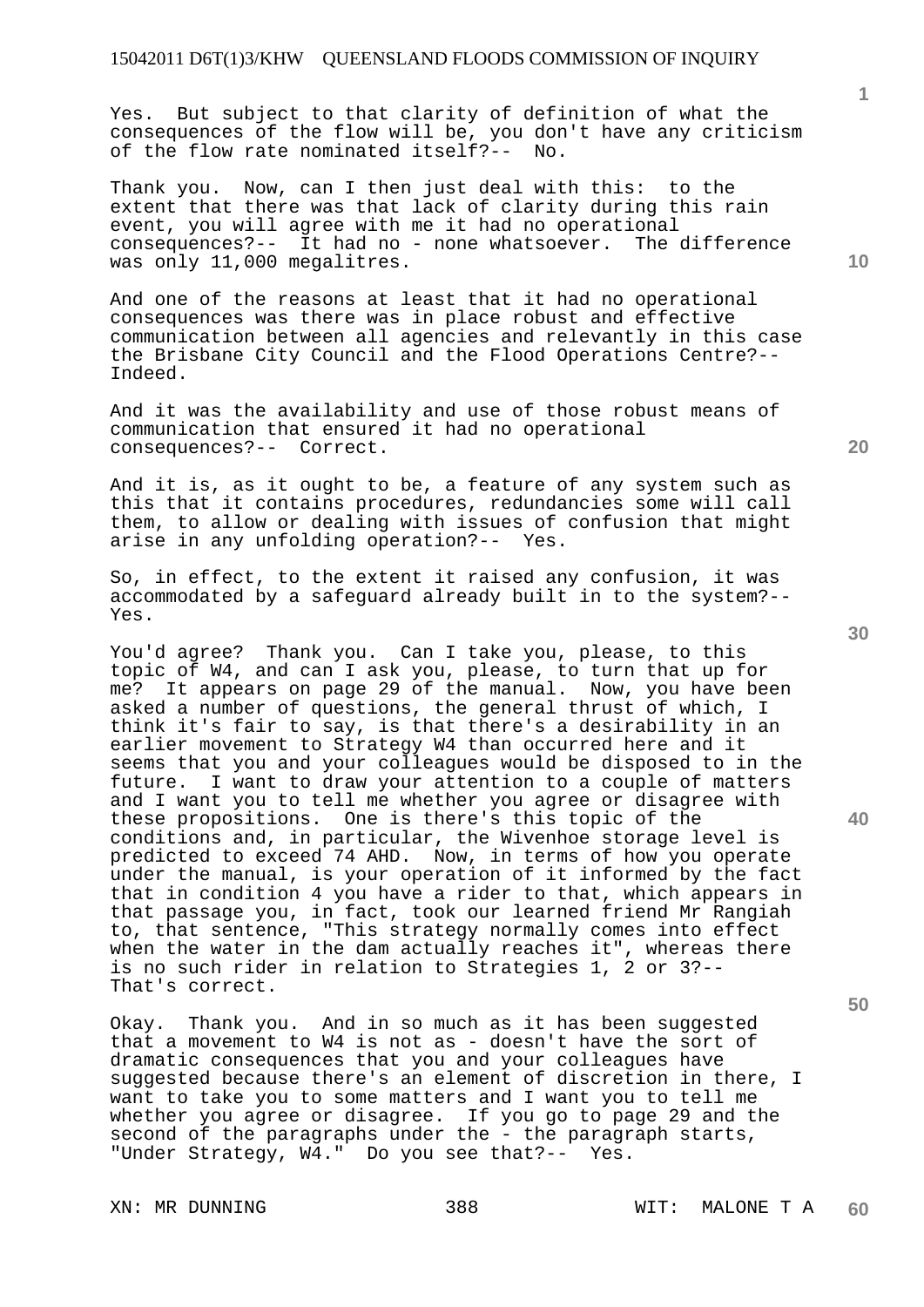Just read that to yourself for the moment, please. All right. Now, you, I take it, have operated on the basis that in executing the Strategy W4 you are bound to increase the rate of releases as it is now a question of dam safety, not downstream flood mitigation?-- I agree.

And in executing that strategy, what's required is the opening of the gates to occur generally in accordance with 8.6, and we see that again repeated in the second paragraph under the heading, "Strategy W4A." Do you see that?-- Yes.

If we then we go to 8.6, is it the way that you have executed your functions in the Flood Operations Centre under 8.6 that what it obliges you to do is if outflows are less than 4,000 CUMECS, you are to try and avoid rapid opening of the radial gates by complying with the opening sequence that is set out in 8.6?-- I agree.

All right. But that if we go over to page 32, where dam outflow exceeds 4,000 CUMECS, have you operated on the basis that once you get to 4,000, those issues of the gate opening sequence don't really matter any more, because the damage is well and truly underway?-- I understand that to be the case.

All right. Thank you. Or not understand it, but that's how you have-----?-- Operated.

**30**  Thank you. Now, we will only ever in reality be talking of a movement to W4 when we are at least around 4,000 CUMECS, won't we?-- Yes.

So, on a practical level, in circumstances where, on any view of those that have been canvassed with you this morning, we are talking of a movement to W4, we will be talking of circumstances where if, in effect, you declare W4 and you follow the procedures, what you would then move to do is open those gates as quickly and practically as you could without regard to damage downstream until such time as not only you saw the dam levels stabilise, but, in fact, fall?-- That's what the strategy requires.

All right. So, it would literally oblige you, to use a colloquialism, to open the flood gates as far as you could until you saw the levels fall?-- Yes.

That's the dramatic consequence of the suggestion of a relaxation of Strategy W4, isn't it?-- Indeed.

**50**  Thank you. And that's why at least, as you operated it, you have understood - you have worked on the basis that it contains that rider that you actually be at 74 before such a drastic step is taken?-- Indeed, yes.

Thank you. Can I then, finally, please, Mr Malone, take you to this topic of the decision to hold releases at Wivenhoe at about 2,000 CUMECS rather than 2,600 CUMECS? You are aware of the issue no doubt?-- Yes.

**10** 

**1**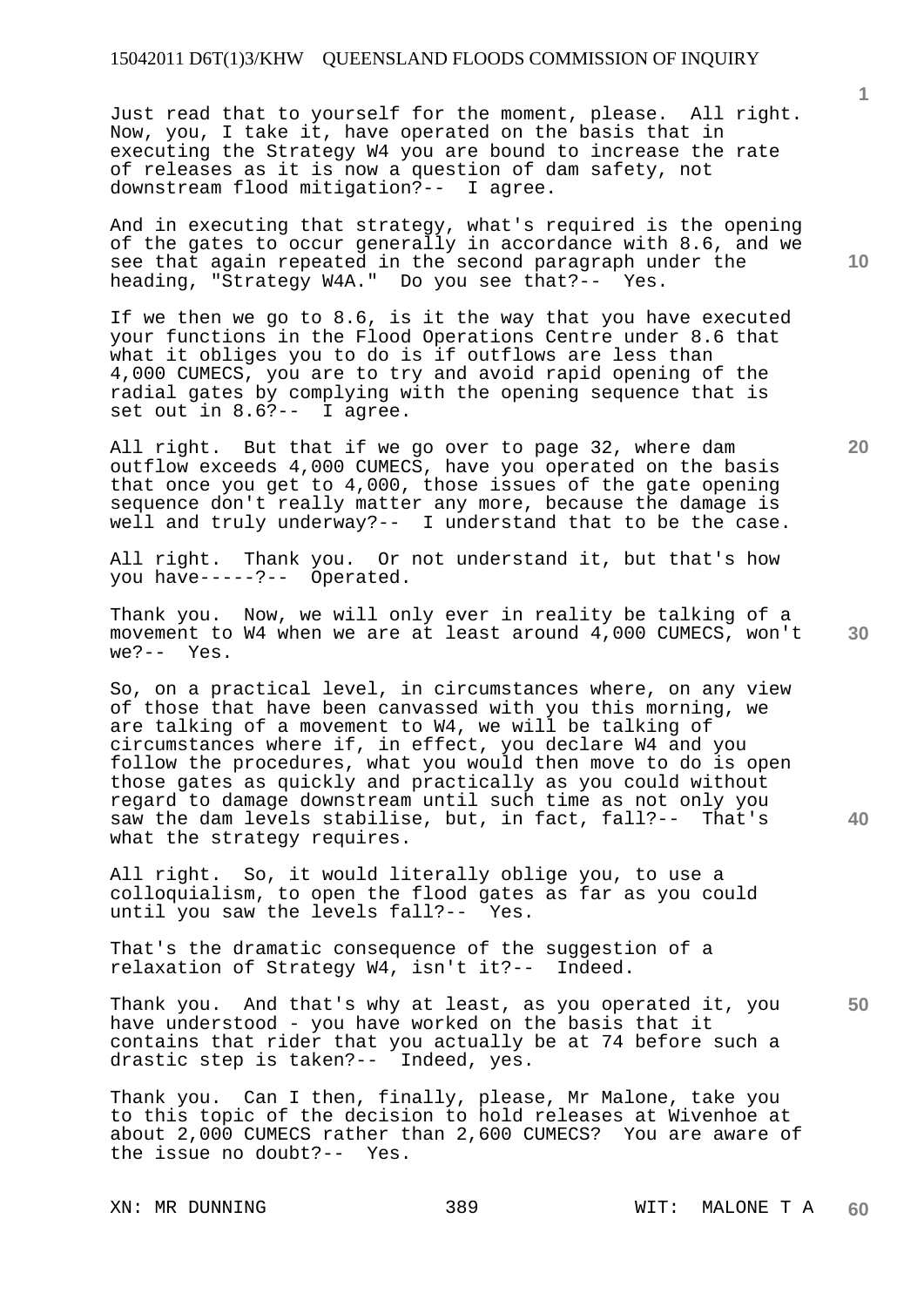And it arises on a practical level because your colleagues had issued Wivenhoe Direction 9 which would have achieved once fully executed 2,600, and you and your colleagues issued Wivenhoe Direction 10 which was to reduce it to 2,000?-- Yes.

Thank you. And the sequence of events occurs in this way, doesn't it: you knew from - perhaps we could see this usefully summarised in the event log. Do you have a copy of the log in front of you? Exhibit 21, thanks. And the page we're interested, we're interested in Monday, the 10th of January. The 6.30 entry is the first I am interested in?-- What page is that, sorry?

Mine doesn't have numbered pages?-- So, what date was it again?

Monday, 10 January 2011, 6.30. Page 86?-- Yep.

**20**  All right. Now, we see there Wivenhoe Directive 9. That was the directive that your colleagues on the nightshift had issued; correct?-- Yes. issued; correct?--

All right. Then we see at 8.30 Wivenhoe Directive 10, that yourself and Mr Tibaldi were involved in?-- Sorry, are we looking at the log or the directives?

No, if you go to 8.30 in the log you will see it summarised there?-- Okay. There's no-----

COMMISSIONER: Are you talking about log or event summary?-- The event log doesn't contain indications of when the directives were issued.

MR DUNNING: I have been dealing off the unredacted log. Is it not in evidence?

**40**  COMMISSIONER: I don't think that's the problem. I just think the Flood Event Log might be something different. Is that right, Mr Malone? It doesn't have the directives?-- No, it doesn't have the directives in it.

What does?-- They're in the first - appendix L.

MR DUNNING: Commissioner-----

COMMISSIONER: I thought you said 6.30 a.m. on Monday, Mr Dunning.

**50**  MR DUNNING: Yes. Commissioner, I understand it's Exhibit 23 and it is what I refer to as the unredacted log but I want to make sure that it is as it's being described to me, and that is, as I understand, the actual document that was produced.

COMMISSIONER: What's the appendix number? Do you have that?

MR DUNNING: I don't have an appendix number, your Honour. L, I am told, appendix L.

**1**

**10**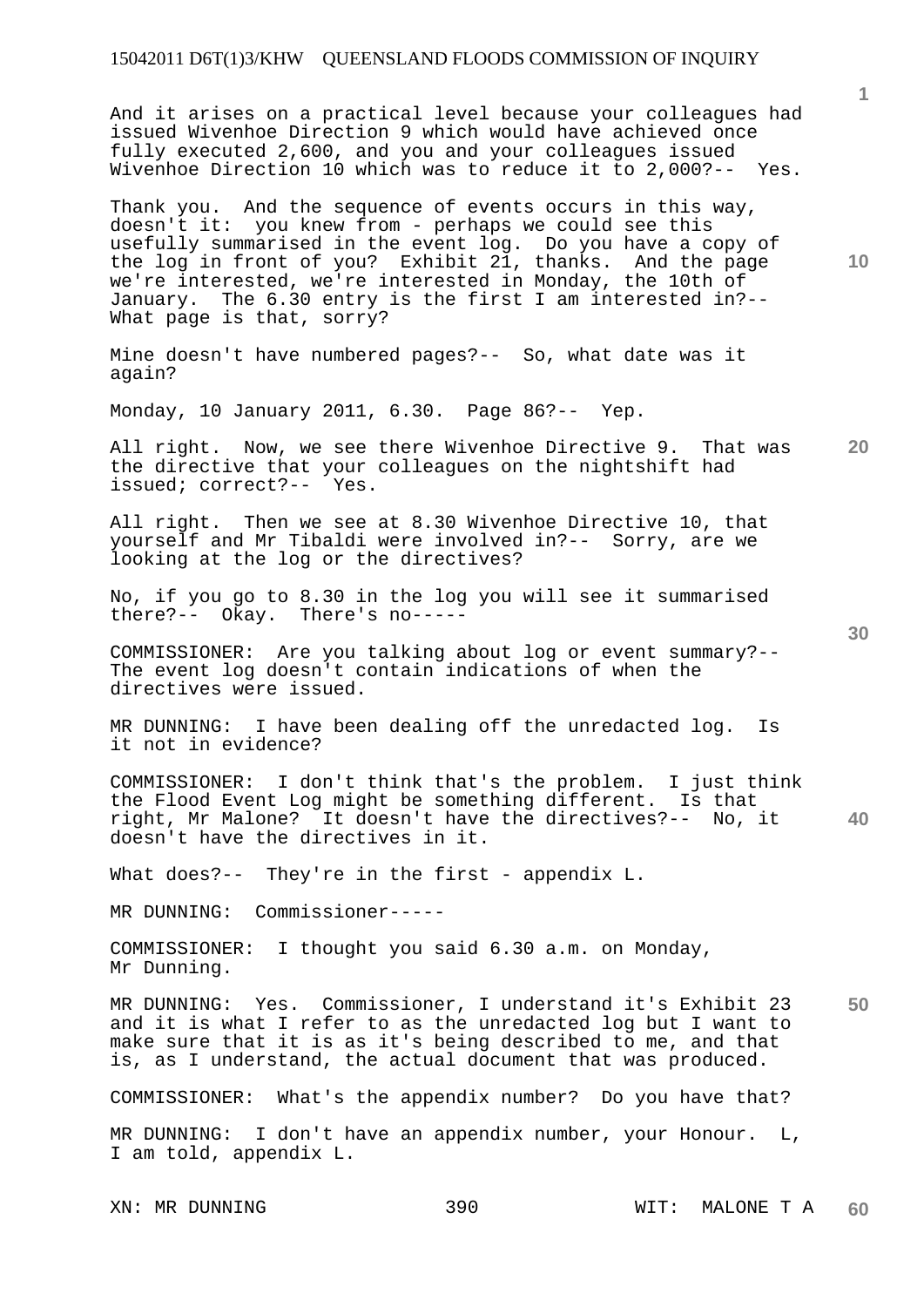**1 10 20 30 40 50**  MR CALLAGHAN: It's not in the report, Madam Commissioner. That was the issue. The document was redacted for the purposes of the report, as I understand it. COMMISSIONER: Right. MR CALLAGHAN: The unredacted log is evidence as a separate----- COMMISSIONER: Okay. Mr Malone's going to need to look on the screen then. MR CALLAGHAN: Yes, he will. COMMISSIONER: Thanks. So, if you look at the screen, we will get it up on that and this will give a version. MR DUNNING: I have got a spare copy. My solicitor has got some notes on it. Unless anybody objects, I was proposing I might just pass that up. I don't know what it's like from the witness box, but at least for me it's----- COMMISSIONER: All right. Do that. I don't think it's too bad on the screen, Mr Dunning, looking at it there. MR DUNNING: Commissioner, it is more from back here. COMMISSIONER: Look, the witness can have both and work out for himself which is easier. MR DUNNING: Sorry, I now appreciate the witness has got a screen right in front of him. COMMISSIONER: Yes. MR DUNNING: Right?-- Sorry, where were we up to then? We're up to the 10th of January, 6.30 a.m.?-- Right. Can you see the 6.30 entry for the issuance of Wivenhoe Directive 9?-- Yes. That's the one that was issued by your colleagues who had been on the night shift. All right. Then chronologically is what seems to happen is by 6.30 yourself and Mr Tibaldi resolved to issue Wivenhoe Directive 10. Do you see that? It should only be three entries down?-- Yes, yes, sorry, I do. And that seems at least to have been informed by the fact that you are now alive to the rate of which damaging floods would be effected in Brisbane?-- Yes.

All right. And after some modelling, you resolve that the last two gate openings could be avoided and still effectively execute Strategy W3?-- Yes.

Which at that stage still had you obviously trying to avoid

XN: MR DUNNING 391 WIT: MALONE T A **60**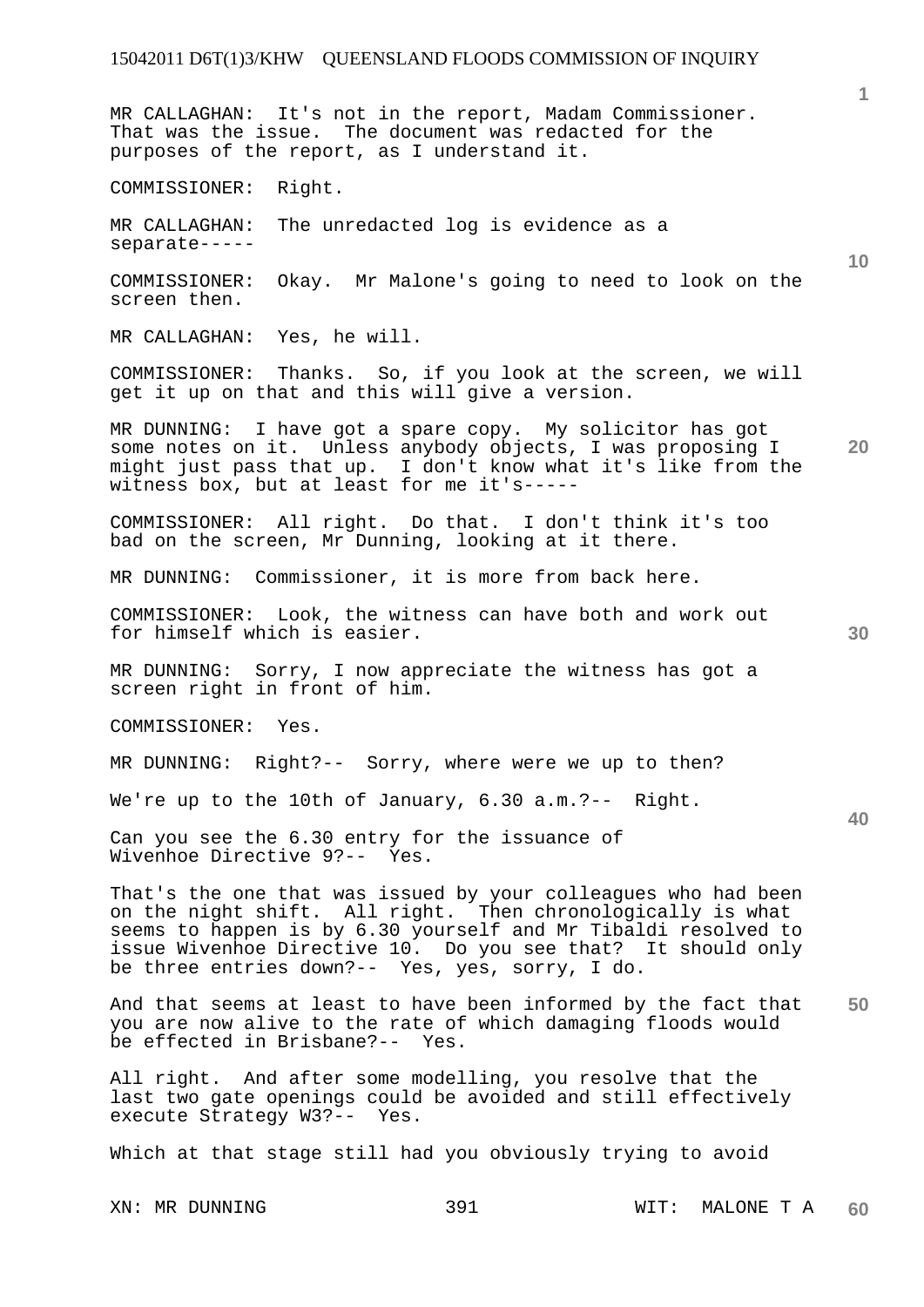| 15042011 D6T(1)3/KHW QUEENSLAND FLOODS COMMISSION OF INQUIRY                                                                                                                         |              |
|--------------------------------------------------------------------------------------------------------------------------------------------------------------------------------------|--------------|
| downstream flooding as far as possible?-- That's the<br>intention.                                                                                                                   | $\mathbf{1}$ |
| Thank you. And then if we go to 9.38, there's the conference<br>call with Mr Morris from the Brisbane City Council?-- Yes.                                                           |              |
| In fact, what the log demonstrates is that the chronology of<br>events is you'd, in fact, resolved to issue<br>Wivenhoe Directive 10 before you'd spoken to Mr Morris?--<br>Correct. | 10           |
| But in that discussion, amongst other things, the rate of<br>release and its consequences in Brisbane was discussed?--<br>It.<br>was.                                                |              |
| And can I suggest to you that the discussion was throughout a<br>professional one?-- Entirely.                                                                                       |              |
| And it was the sort of exchange of information intelligence<br>that you would expect between agencies in an event like this<br>to produce the best overall result?-- Indeed.         | 20           |
| But that ultimately the decision that was made in relation to<br>gate releases that day had been made prior to this discussion<br>with Brisbane City Council?-- It had.              |              |
| And in the exercise of your independent and professional<br>judgment as to how best to prosecute W3 at that moment in<br>time?-- Given the information available.                    | 30           |
| And as events unfolded during the day and had changed you<br>acted accordingly?-- Yes.                                                                                               |              |
| Yes, thanks for your attention, Mr Malone. Thanks,<br>Commissioner.                                                                                                                  |              |
| Would it be convenient that you finish?<br>COMMISSIONER:                                                                                                                             |              |
| I have, thank you, yes.<br>MR DUNNING:                                                                                                                                               |              |
| Convenient time for the morning break?<br>COMMISSIONER:                                                                                                                              | 40           |
| MR CALLAGHAN:<br>Yes.                                                                                                                                                                |              |
| We will come back at 20 to.<br>COMMISSIONER:                                                                                                                                         |              |
|                                                                                                                                                                                      |              |

THE COMMISSION ADJOURNED AT 11.19 A.M.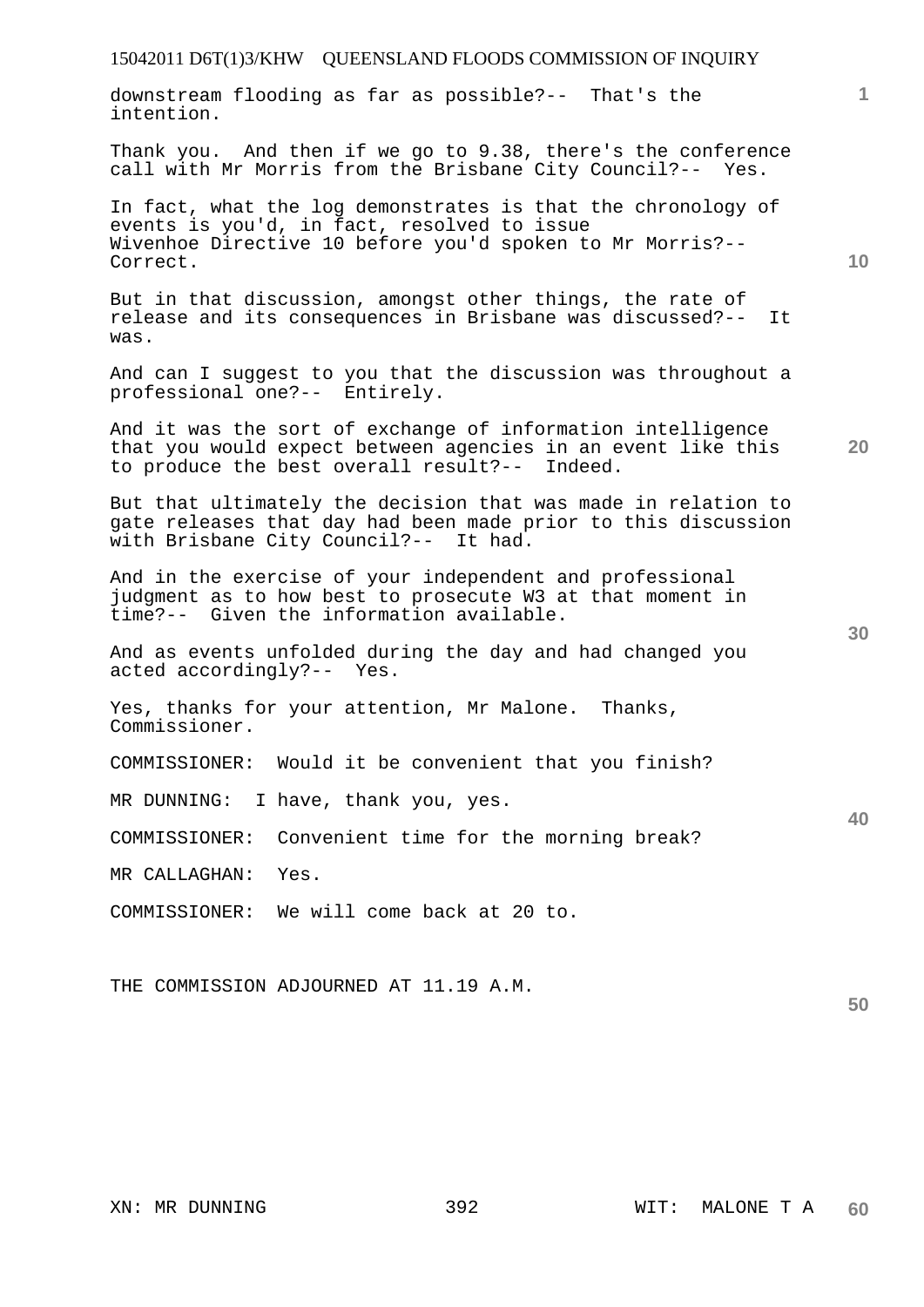THE COMMISSION RESUMED AT 11.39 A.M.

TERRENCE ALWYN MALONE CONTINUING:

COMMISSIONER: Mr Flanagan?

MR FLANAGAN: Thank you, your Honour.

Mr Malone, from January 1986 to September 2006 you were employed by the Bureau of Meteorology in the Flood Warning Centre, is that correct?-- Since '86 did you say?

Yes?-- Yes, in various States, yes.

Yes. And in that role or in that position you fulfilled certain roles including the Operational Flood Forecasting roles for river basins in New South Wales?-- Correct.

So it was a logical step, was it not, that you, as engineer 2 on the 11th of January 2011, were the engineer who had the contact with the Bureau of Meteorology?-- I think we all had contact, but, yes, seeing as I had worked there, yes.

I will take you to the log which is Exhibit 21 which probably demonstrates that most of the contact with the bureau was through yourself. Exhibit 21 and if you turn to page 89?-- Yes. Sorry, is that in the report or-----

This is the flood event log, appendix M?-- Yep.

And the first entry I want to take you to is 7.20 a.m., one of the first things you do is that you apprise the CEO of Seqwater, Mr Borrows, of the latest situation of Wivenhoe Dam and the lower Brisbane. What did you inform him?-- That it was in all likelihood we would be getting to W4.

Yes. And as a result of going to the W4 stage, you yourself knew there would be substantial releases and increases in those releases to ensure dam safety under that strategy?-- Correct.

And as a result of that did you yourself realise that the Bureau of Meteorology had to be informed of this consequence?-- There is no formal notification but I did.

As a matter of common sense-----?-- Certainly.

-----you informed them?-- I did.

And you rang them or had contact with them at 7.35 a.m. on

**10** 

**1**

**20** 

**40**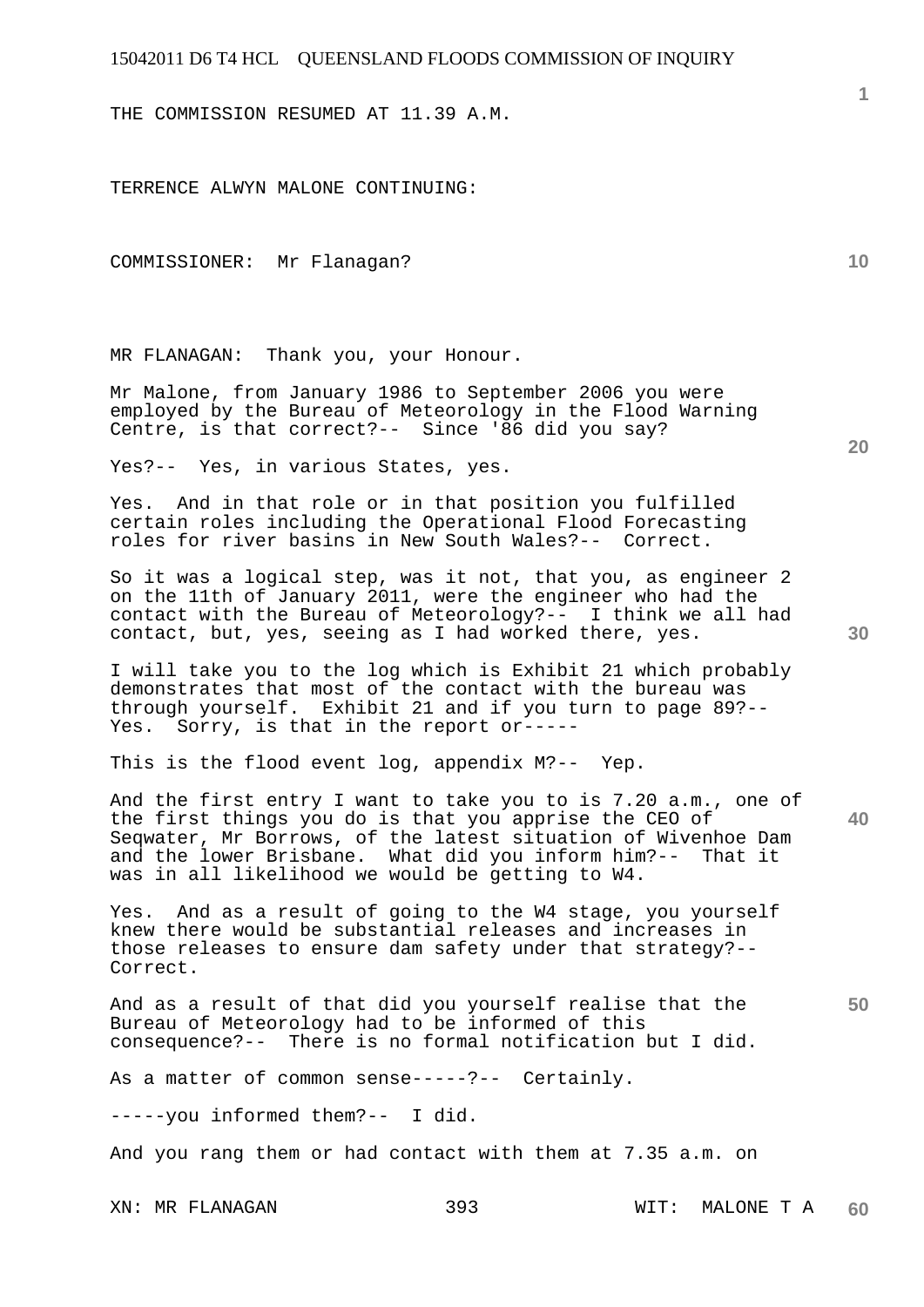11 January 2011, is that correct?-- Yes.

Now, you say here that in the course of this conversation "the full appraisal of Seqwater strategy both Seqwater and BOM models results were discussed in detail and generally agreed with each other "?-- Yes.

That entry was made by you?-- No, the entry was made by flood officer 4.

I see, of course. In relation to that conversation, do you have a recollection of what was said with the bureau at this stage?-- I have not a direct recollection but the impression was that we would have been agreeing on the magnitude of the inflows.

Sorry, that you wouldn't?-- We were agreeing or concurring on the magnitude of the inflows of the dams.

Right, I see. Now, who from the bureau did you have direct contact with in the course of the 11th of January 2011?-- I don't recall specifically. A number of officers.

A number of officers. Did that include Mr Baddiley?-- Probably.

Right. Thank you. Just so that we can understand, there were something like 13 directives issued between, I think, the hours of 8 a.m. and 9.36 p.m. on the 11th, and in relation to some of those directives it resulted in an increase in the CUMECS being released from the Wivenhoe Dam, is that correct?-- That's correct.

Now, for each of those increases, because of the particular directive, did you inform at each occasion the bureau of those increases?-- Not on every occasion, I don't think.

And when you did inform the bureau of increases in releases, how was that done; by telephone, email or what?-- In two methods. First of all there would have been telephone calls and then there were emails of the actual and projected releases details.

Now, when we say projected releases, they are the releases that have been projected according to the modelling done by yourself and the other engineers?-- Correct.

And those models or that modelling is quite different to the exercise that you were requested to request of BOM to model releases in the order of 9,000 CUMECS and 10,000 CUMECS?-- Correct.

Can I just clarify this: in terms of the modelling that you were requesting the bureau to do for the purposes of predicting flood peaks in the Bremer River and, indeed, in the Brisbane River, were they based on the actual releases and proposed releases according to your modelling?-- That's yes, that's correct.

**10** 

**20** 

**1**

**40** 

**50**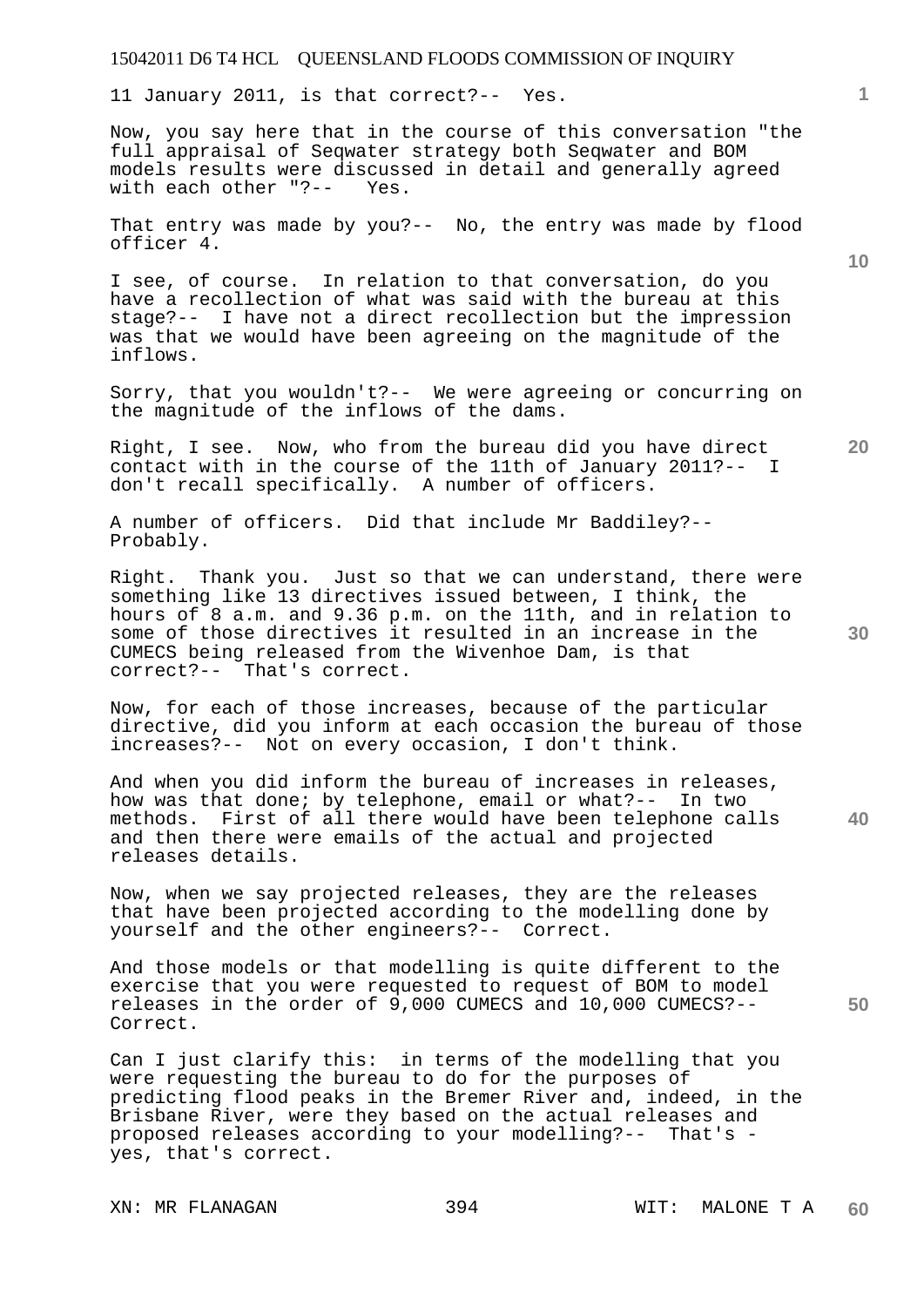Right. I will make this clearer: there was no part of the bureau's modelling for predicting flood peaks that incorporated the 9,000 or 10,000 hypothetical CUMECS releases?-- No, no, that was a worse case scenario.

Right. So in terms of, if you like, increases in predictions by the bureau - we appreciate there is all sorts of things that one models in - and you would know this better than anyone - but in the particular instance of this flood event one had to model in the peak of the Lockyer Creek?-- Yes.

The peak of the Bremer River?-- Yes.

The backflow effect of the Brisbane River on the Bremer River?-- Indeed.

And, indeed, the local run-off?-- Indeed.

**20**  And one other thing that had to be factored in, of course, was<br>the releases from the Wivenhoe Dam?-- Yes. the releases from the Wivenhoe Dam?--

Now, when a peak was increased for the Bremer River in the course of seven and a half hours from, say, 16 metres to 22 metres, or indeed from 12.7 metres to 22 metres, you knew, given the size of the proposed releases from the Wivenhoe Dam, that those releases, along with other factors, would have a direct impact on the prediction of the flood peaks?-- At - at all locations along the Brisbane River.

Exactly. And you appreciated that?-- Yes.

May I take you back to the entry, therefore, then 7.35 a.m.? In informing the bureau of the fact that you were contemplating the W4 stage and that increased releases would be made in the course of the day to ensure dam safety, as part of your modelling did you take into account the effects of the increased releases on the Bremer River and Ipswich?-- No, it is not a part of our duties.

If it is not part of your duties, is it simply part of your duties to inform as accurately as possible, given that these are proposed releases, the bureau of those proposed releases so that they can model that into their own modelling?-- Correct.

Thank you. May I turn to a completely different topic? And you might be able to clear this up for me easier than anyone else. In calculating the flood capacity of the Wivenhoe Dam as opposed to the water supply component, should one use 79.1 ADH or 74 ADH in calculating the various percentages?-- For?

For determining what is the percentage of water supply for the Wivenhoe Dam and what is the percentage of the flood capacity of the Wivenhoe Dam?-- The percentage for water supply is EL 67.

Yes?-- So that's 100 per cent.

**40** 

**50** 

**10**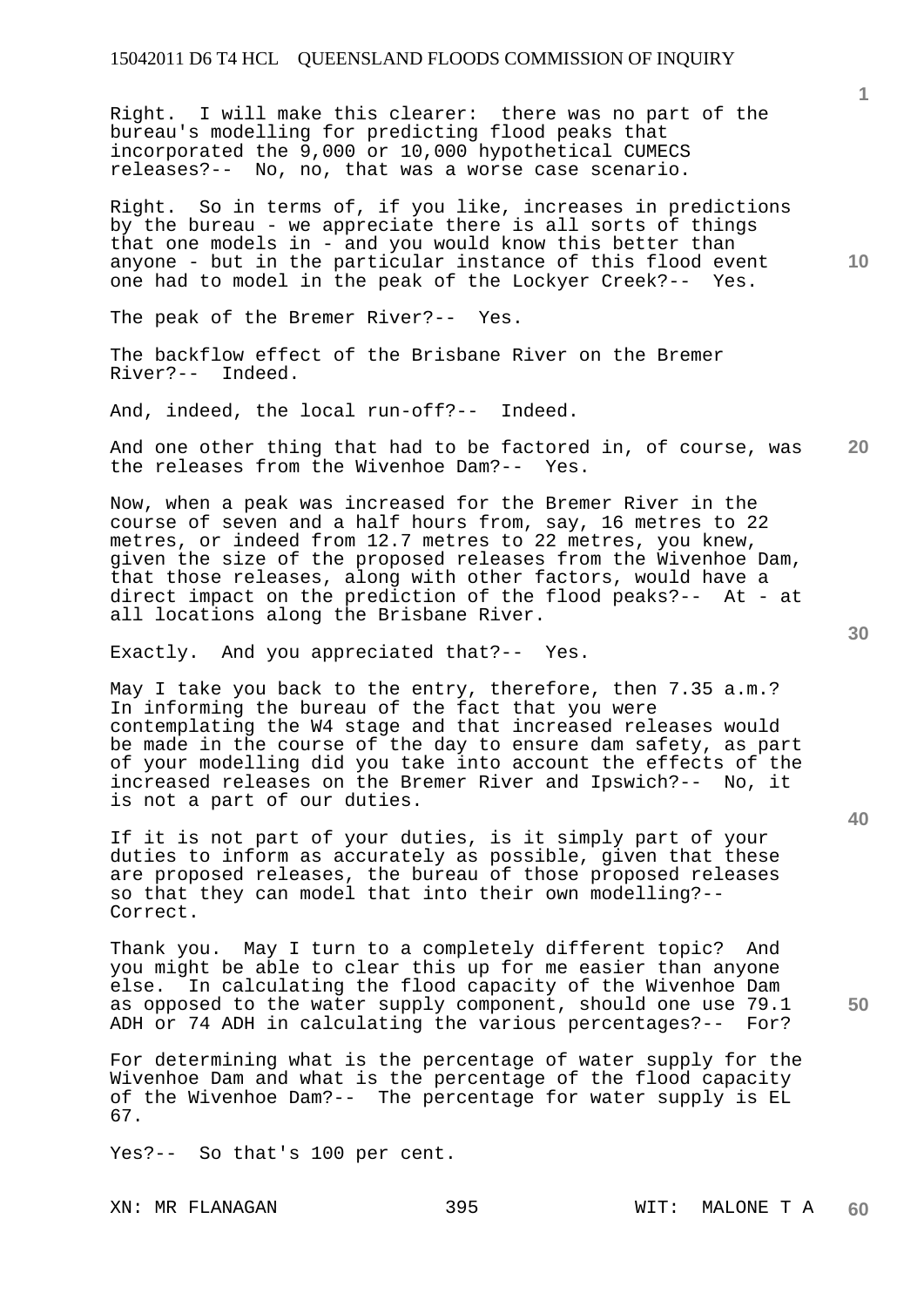Yes?-- Above that is the flood storage component-----

Yes?-- -----and that varies. It goes up to EL 80, if necessary.

Yes. But for all practical purposes, under this particular manual that you operate under, once one reaches the W4 stage, that is at 74, you are obliged to commence releases to ensure it remains at that level?-- To control the level, yes.

Yes. That is, the operation of the manual means for all practical purposes the flood mitigation capacity of the Wivenhoe Dam is not measured as between 67 ADH and 79.1 or 80 ADH, but for all practical purposes it is actually measured between 67 ADH and 74 ADH, isn't it?-- No, I disagree with that.

Can you tell me why?-- Yes, there is still flood storage up to EL 80. It is just - the dam still mitigates floods even after the gates are fully opened and the fuse plugs have been initiated.

And does that mean that if the dam was to get to 79.1 or 80 is it possible for the dam to get to 79 or 80?-- Indeed it is.

If it gets to that stage, though, is the dam's integrity at risk?-- Indeed it is.

That's why the W4 strategy permits actions to be taken by engineers such as yourself back to the 74 mark?-- Yes.

Historically, because I notice that you have got vast experience as an engineer in relation to dams-----?-- Sorry, in relation to floods.

In relation to floods, and in all different jurisdictions of Australia, historically do you know whether the Wivenhoe Dam ever had a different percentage in terms of flood mitigation as opposed to water supply than it has today?-- No.

So has it always been something in the order of 45, 55 per cent - 55 per cent in favour of flood mitigation capacity?-- I can't categorically state that for a fact, no.

COMMISSIONER: Is that a no you didn't know the answer?-- I don't know the answer.

All right, thank you.

MR FLANAGAN: May I finally take you to your second statement, which is Exhibit 33? And this is a statement, Mr Malone, whereby you sought to answer two particular criticisms?-- Mmm.

And there were two criticisms, or two, if you like, theories put up that you have sought to refute, if you like, in the

**10** 

**1**

**30** 

**20**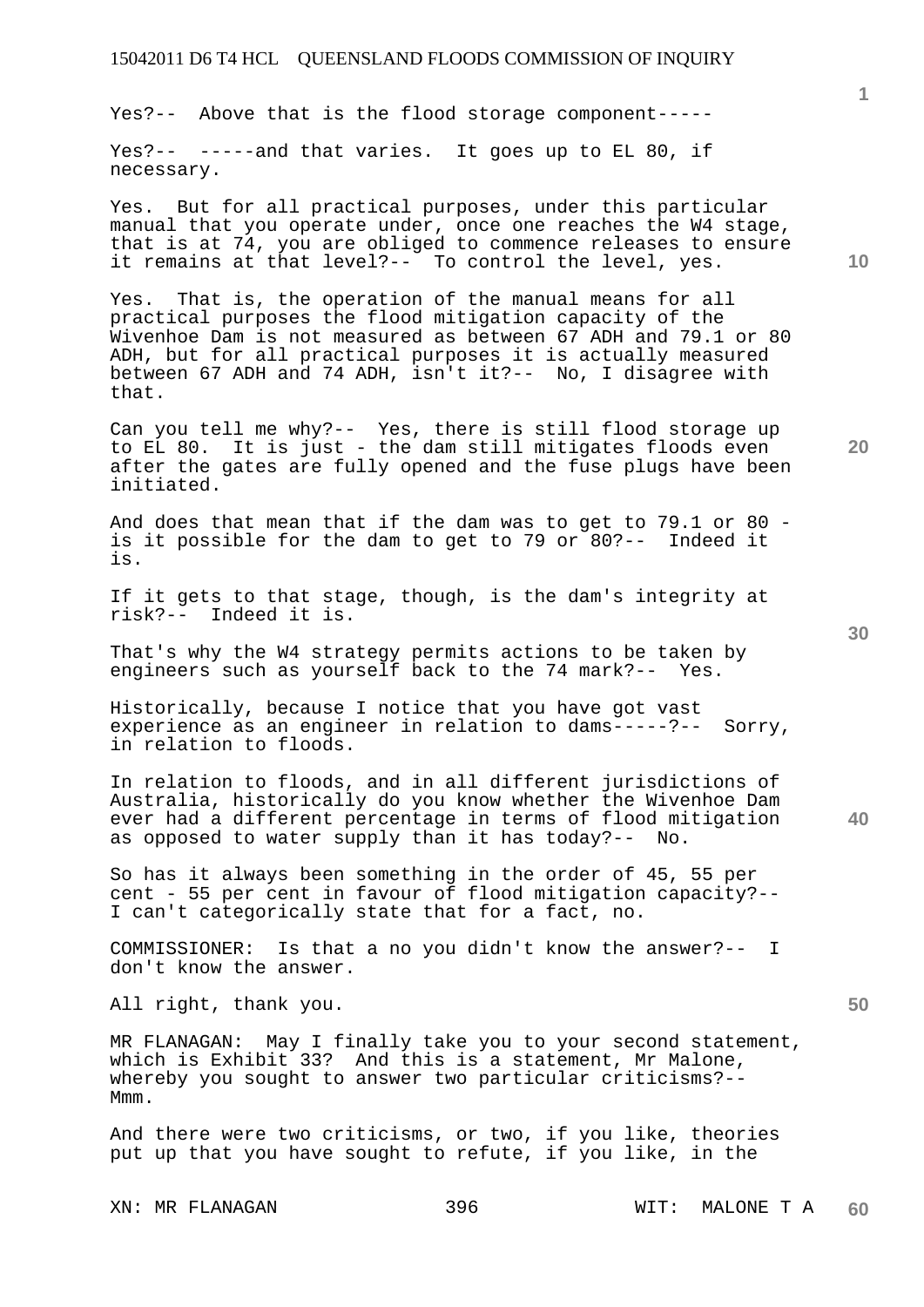second statement, is that correct?-- Yes.

And so when we read the evidence that you give in your second statement, we should read it in the context of you refuting two particular or specific propositions?-- Yes.

Now, may I take you to paragraph 3 of that statement? It is the case, is it not, that the modelling you've done in relation to scenario 1, if you like, is based on 100 per cent FSL?-- It assumes that, yes. We start off on 67.

Thank you. In relation to the second part of the modelling, which is dealing with a reduction prior to the 2011 flood event of 75 per cent, that modelling is based on this, is it not: that prior to the 2011 flood event, that is, say, when the Minister requested some information about a possible reduction in the dam level - and say that you had actually reduced it by 25 per cent - that is not the dam level but the - what would you have actually reduced? The 67 ADH?-- No, the level in the dam from 67 to about 64.

To 64. And that would have constituted a 25 per cent reduction-----?-- 25 per cent reduction.

-----in the ordinary ADH of the dam. Now, if you had done that prior to the flood event, this modelling that you've done here assumes this: that the flood event comes along, you permit the dam to reach again 67 ADH?-- Correct.

And then you start making releases?-- At 67.25.

At 67.25 you start making releases at that stage. Now, do you recall that you assisted Mr Maher in putting five options to the government?-- No.

Oh you didn't assist him?-- I didn't assist Mr Maher.

Actually - all right. He says in his statement that he talked to you about it at least?-- We talked about it but I wasn't involved in doing the numerical modelling.

I appreciate that. But are you aware, at least, of the five options put to the government?-- Vaguely aware. I haven't actually seen the papers.

Have you looked at the modelling of those five options?-- No.

In relation to one of those options, option 5, what has been suggested is that you have the initial reduction in the dam of 75 per cent, so we go down to 64 ADH, and that the manual is adjusted or amended and to the ROP - Moreton ROP is amended, so that the dam is operated not pursuant to the present manual but is operated in such a way that the releases - measured releases are made for the purposes of maintaining the dam at 64 ADH. You appreciate that's option 5?-- I appreciate the difference, yeah.

That option 5 is actually quite different, is it not, to the

XN: MR FLANAGAN 397 WIT: MALONE T A **60** 

**10** 

**1**

**20**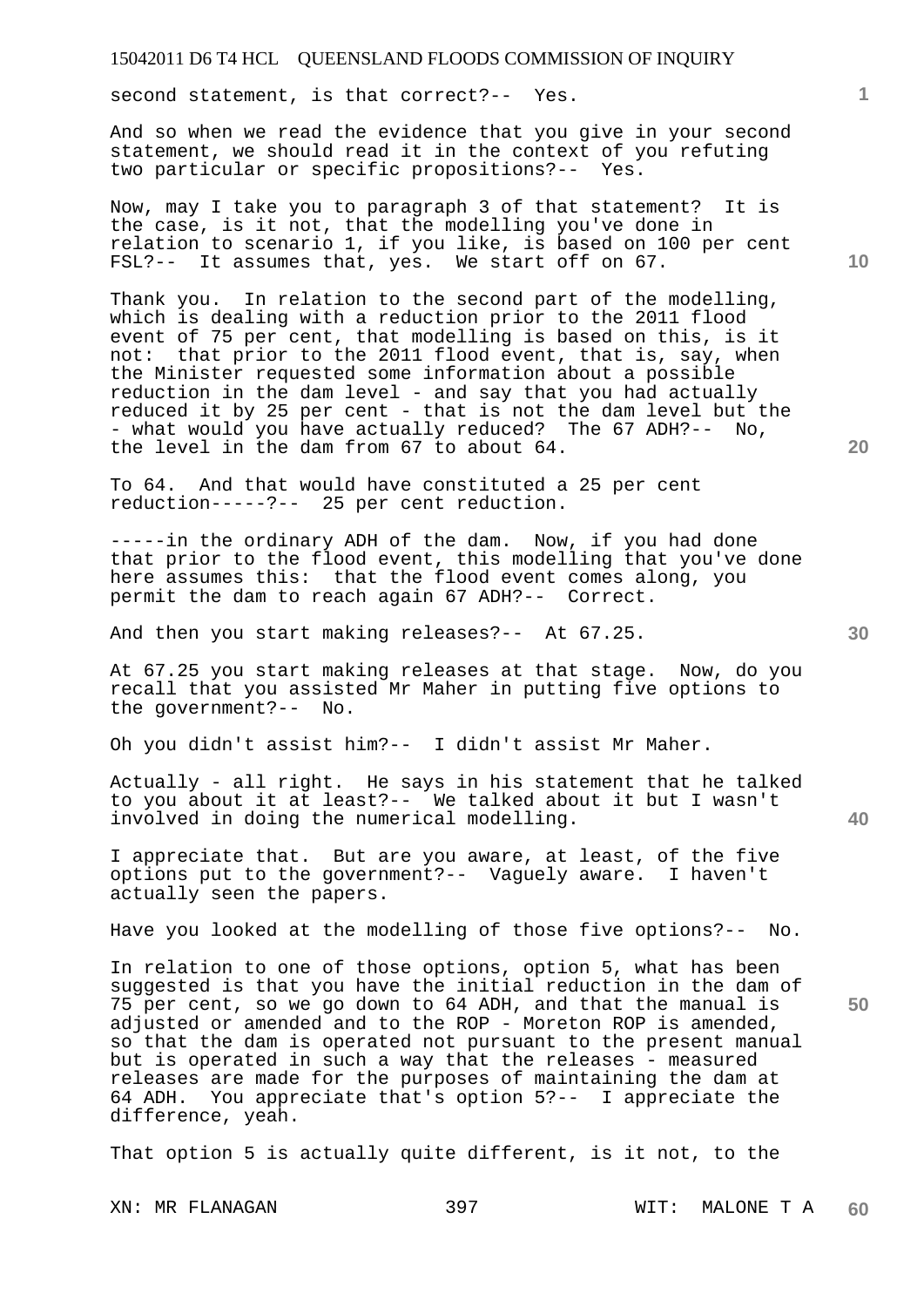modelling you have put in in responding to the second criticism?-- I would expect so.

Thank you. Now, it is the case, is it not, that you are not in a position to dispute that adopting option 5 would have reduced the flow from the Wivenhoe Dam during this flood event to the extent of 40 per cent?-- I am not aware explicitly of that.

Are you aware of the percentages by which, even adopting your own modelling, that is a 75 per cent reduction - sorry, a 25 per cent reduction but applying the manual so that the flood event occurs before you can release, if you like, that even with that sort of scenario, the flow from the Wivenhoe Dam for the 2011 flood event would have been reduced in the order of six to 24 per cent?-- Six to 24?

Six per cent to 24 per cent?-- Very precise numbers but if that's what studies shows.

Just taking it from there, quite fairly in your second statement you say that the studies that are required to actually identify the true impact on the Bremer River and Ipswich requires at least some sort of hydrodynamic studies, does it not?-- It does.

Can I take it then that there is no part of your second statement by which you seek to minimise the effects of the releases made from the Wivenhoe Dam on 11 January on the City of Ipswich and the Bremer River?-- Sorry?

I take it that from your statement you do not seek to minimise the effects that releases from the Wivenhoe Dam on 11 January had on the Bremer River and the City of Ipswich?-- That was not a part of this study.

No, thank you. Thank you, your Honour.

COMMISSIONER: Thank you. Now, Mr MacSporran?

MR MacSPORRAN: I have nothing, thank you, your Honour.

COMMISSIONER: Mr Malone works for Seqwater, doesn't he?

MR O'DONNELL: Yes, he does, your Honour.

COMMISSIONER: Are you happy to go next then, Mr MacSporran?

MR MacSPORRAN: I have nothing, thank you, your Honour.

COMMISSIONER: Oh, you don't have any questions anyway. Mr Ambrose?

MR AMBROSE: I have no questions.

COMMISSIONER: All right. Mr Telford?

MR TELFORD: No questions, Commissioner.

**20** 

**30** 

**40**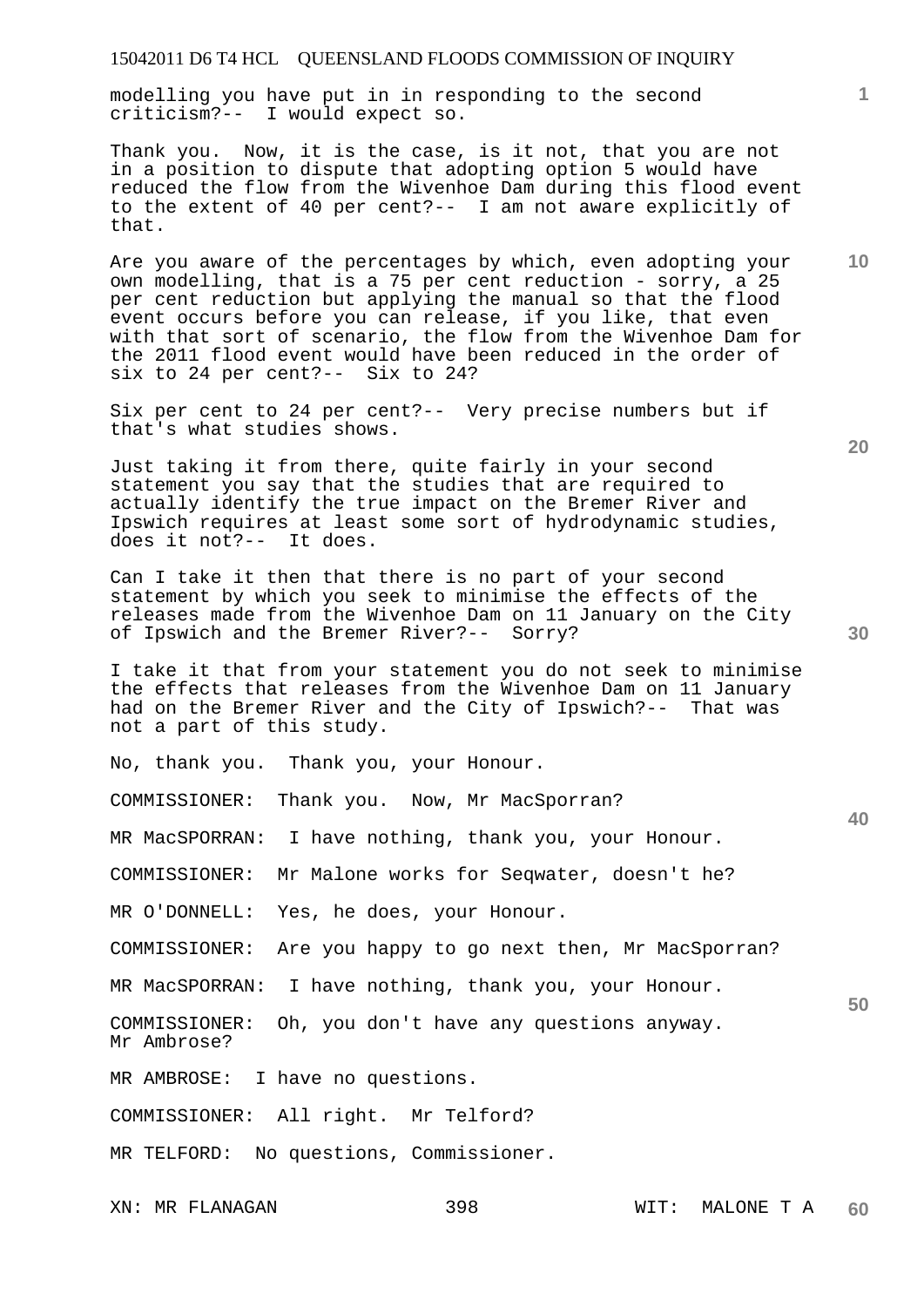COMMISSIONER: Ms McLeod?

MS McLEOD: No questions, your Honour.

COMMISSIONER: Mr O'Donnell?

MR O'DONNELL: Nothing from the Assistant Commissioner?

COMMISSIONER: Oh, sorry, I will check that. Mr Cummins?

MR CUMMINS: Maybe just a point of clarification. Mr Malone, I did ask this of a previous witness, but the lines shown on your curves of the water level within Wivenhoe, we have talked a lot about the inflow and the assumptions behind the inflows to that, but it is correct, isn't it, that they do presume a gate-opening sequence and they presume outflows?-- In my second statement are you referring to?

**20**  No, no, the ones that are shown - the modelling runs that you did during the flood?-- They presume?

Outflows?-- Yes.

So outflows are not - they are deduced - you determine outflows on the basis of consideration of the inflows but those models themselves are done post making - I will call it a decision, but post making an estimate of what you are going to do in the future?-- Yes, they are based upon modelled headwater level and the ratings for the gates.

So if you were to, say, adopt a different operating strategy than you had in mind when you did those models, you would get a different outcome?-- Yes.

And potentially if that strategy resulted in higher outflows, it would actually show lower levels in Wivenhoe?-- Yes.

Thank you, Mr Malone.

COMMISSIONER: Can I just clarify, too, the outflows that you factor into your modelling, I think I understood yesterday they were calculated on the current strategy so you would look at what the rate was at Moggill and the rate of release from Wivenhoe to achieve the limit?-- The balance, yes.

Yes. So it is really the maximum outflow you could do under the current strategy, is that right?-- Yes, but taking into account what was coming down the Lockyer and the local inflows also.

Yes?-- So getting that balance right.

And the point of factoring that into your model is, well, if we keep on under this strategy, what will the lake level be?-- Yeah.

Thanks. Thanks, Mr O'Donnell.

**40** 

**50** 

**10**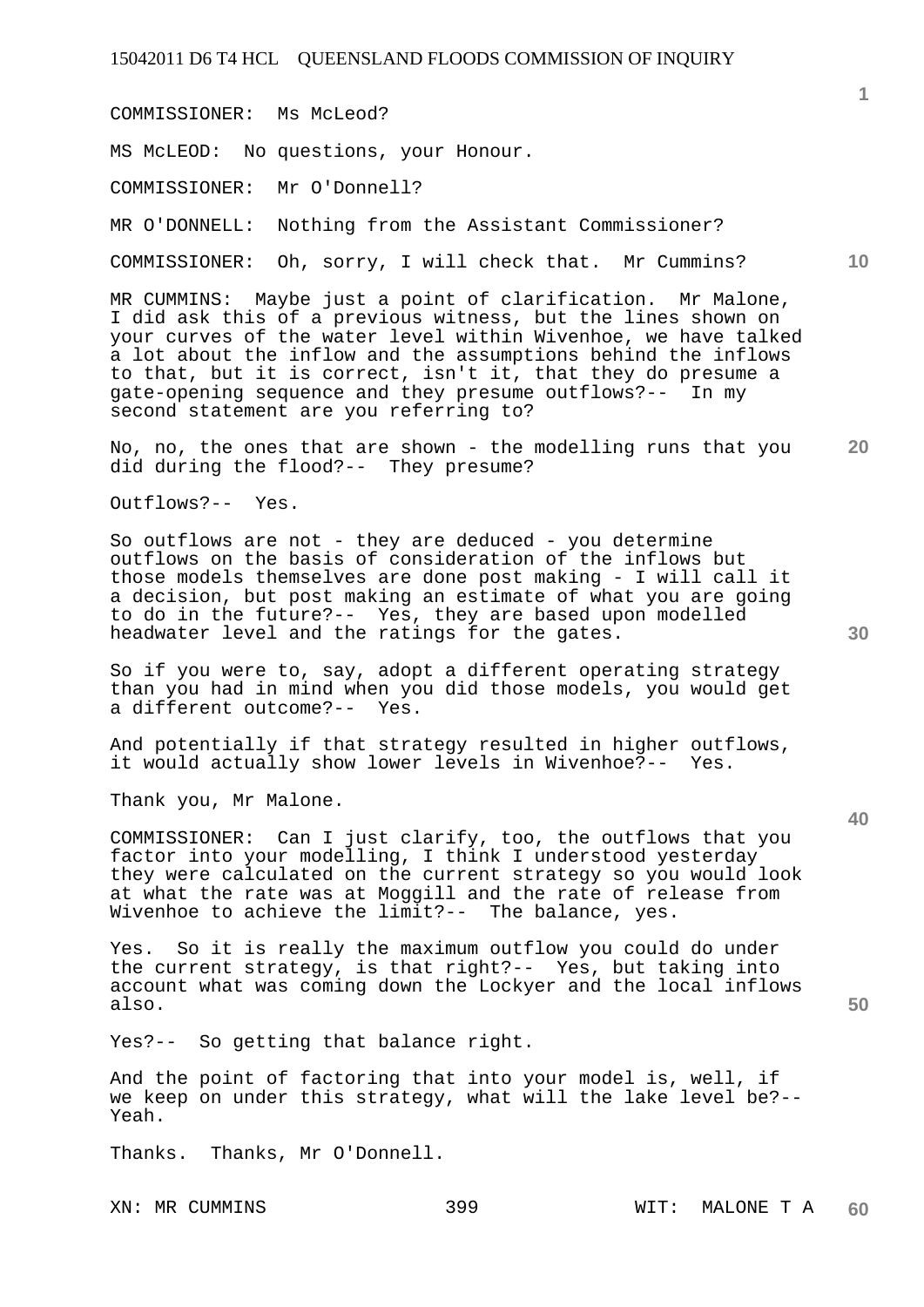**State Reporting Bureau** 

# **Transcript of Proceedings**

**Queensland** Government Department of Justice and Attorney-General

**Copyright in this transcript is vested in the Crown. Copies thereof must not be made or sold without the written authority of the Director, State Reporting Bureau.** 

**Issued subject to correction upon revision.** 

**WARNING: The publication of information or details likely to lead to the identification of persons in some proceedings is a criminal offence. This is so particularly in relation to the identification of children who are involved in criminal proceedings or proceedings for their protection under the** *Child Protection Act* **1999, and complainants in criminal sexual offences, but is not limited to those categories. You may wish to seek legal advice before giving others access to the details of any person named in these proceedings.**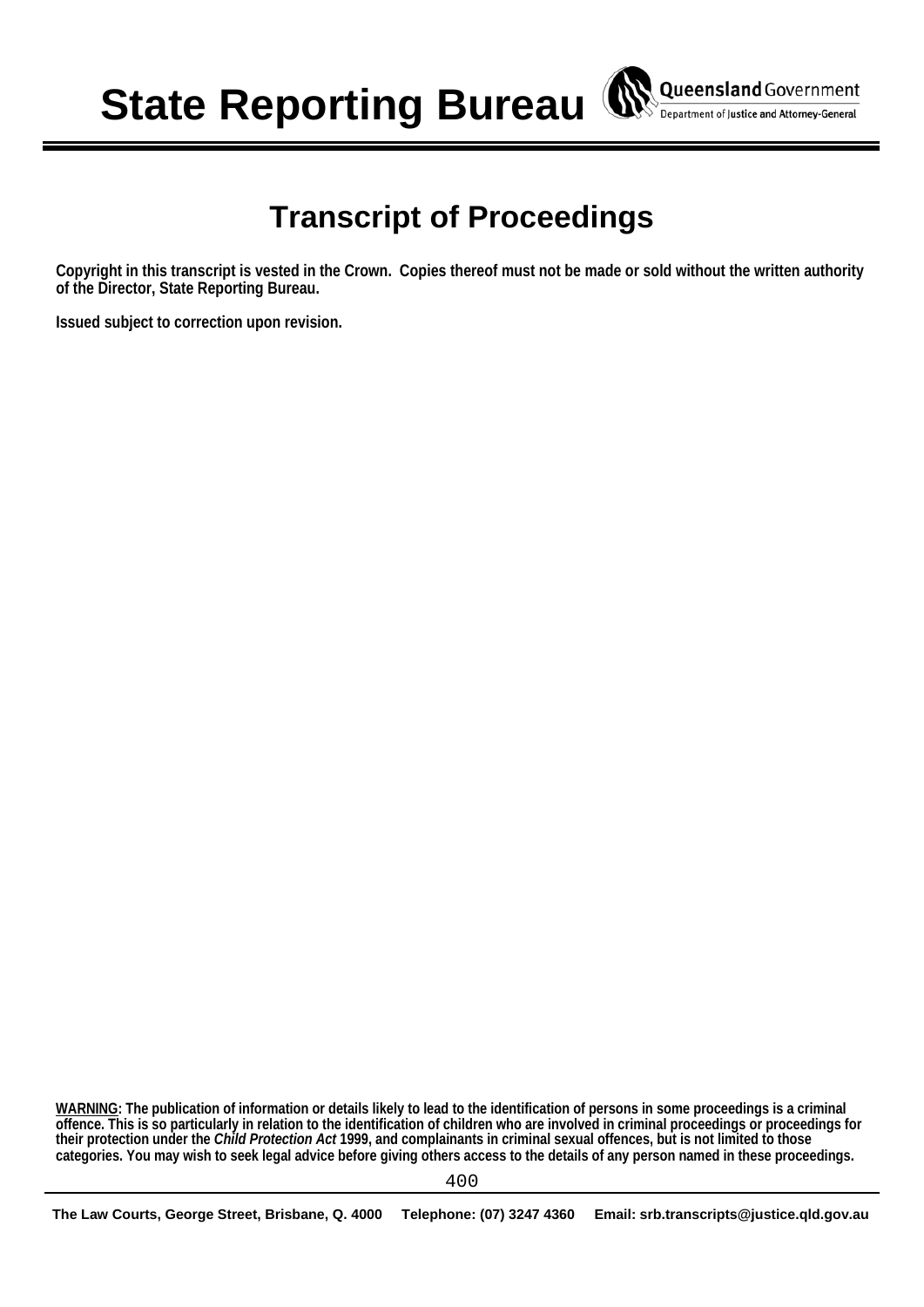MR O'DONNELL: You also factor in the time the water will take to get from Wivenhoe to Moggill?-- We do.

Or from Lowood Creek to Moggill?-- From Lowood to Moggill, yes, which varies according to the magnitude of the event.

**10**  The question the Commissioner raised this morning was whether you communicated to other agencies which strategy you were operating under at any particular point in time. I think you said the answer was no, but you did communicate the Situation Reports?-- Yes.

And they would routine tell other agencies what was the then level in Lake Wivenhoe?-- The level, the releases, et cetera.

The current rate of release, what increases in releases have been decided upon?-- Yes.

And the impact downstream?-- Yes.

Can we look at the range of distribution of the Situation Reports for a moment? Could the witness see, please, Mr Morris's witness statement at appendix 5, page - there are some numbers on the bottom right-hand corner. The concluding numbers are 472. Yes, that's it. Thank you. So, that should be the Situation Report at 5 p.m. on Sunday, the 9th and it sets out there a range of e-mail addresses?-- Yes.

Now, were the Situation Reports during the flood routinely sent to those e-mail addresses?-- Yes.

Without going through them in detail, they obviously cover a number of people within Seqwater, Sunwater, the Brisbane City Council, the Ipswich City Council, who else, Somerset-----?-- Somerset Regional Council.

Yes?-- And Bureau of Meteorology and also the Director of Dam Safety.

Mr Allen?-- Yes.

All right. Did the range of address expand or contract during the flood event?-- They have at times, when people said, "I would like to get the information.", we will add them in to the list.

**50**  All right. And so they would routinely receive this Situation Reports. How long after the reports - how long after the time we see on the reports?-- Oh, how long - as soon as the Situation Report is finalised it's transmitted.

Right. Thank you. If we want to see the addressees on each Flood Report, we can look through the other Situation Reports annexed to Mr Morris's statement, each of which has a range of addressees; that's right, isn't it?-- I'm sorry, yes, yes.

**1**

**20** 

**30**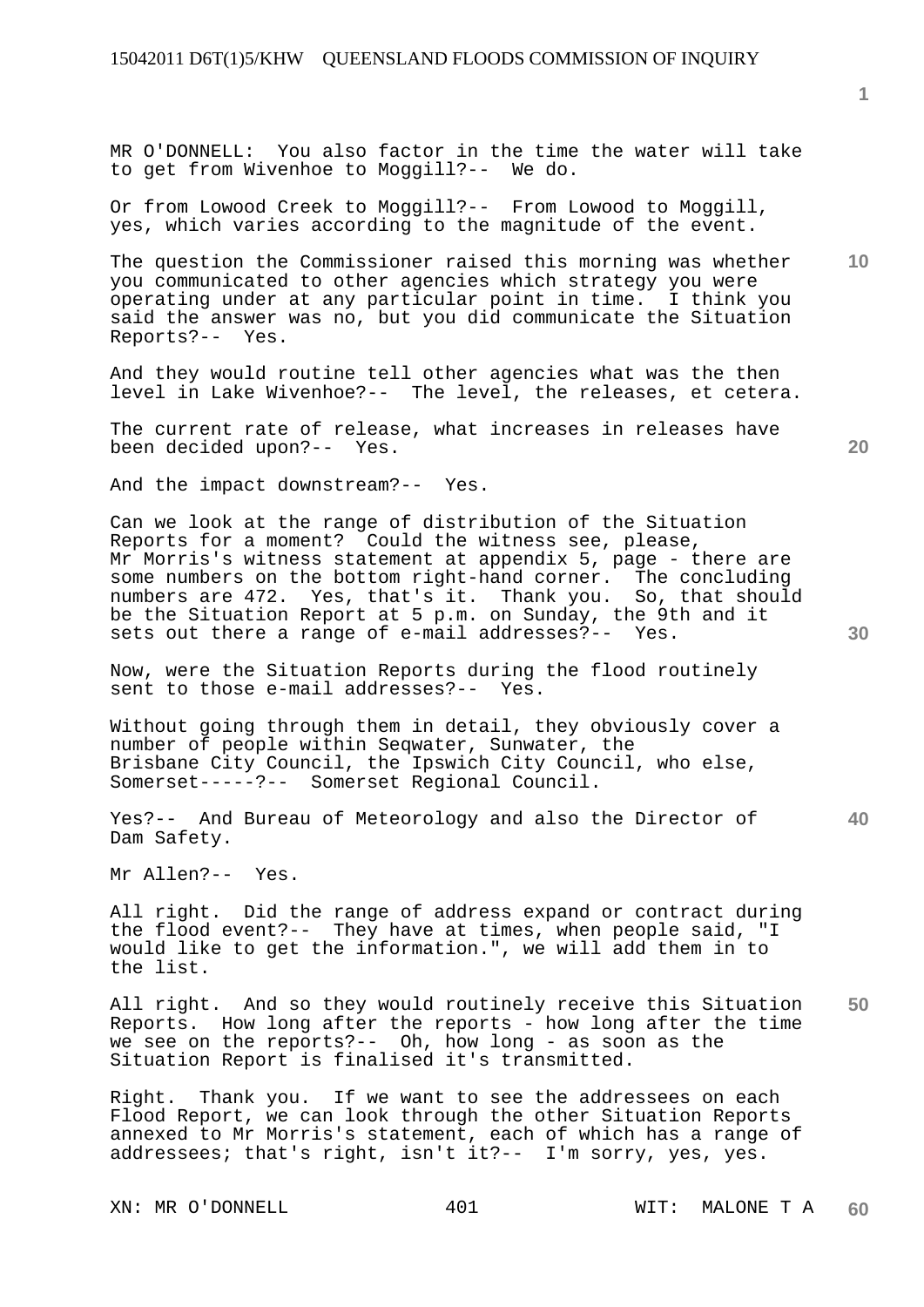Thank you. Given the information that would be communicated to those other government authorities, is there any practical benefit that you can see by also telling them under what strategy the flood engineers were operating at any given moment?-- I don't see any practical strategies. All of those agencies would have copies of the manual, so they could determine it very quickly.

And if they know what the current release rate is and what decisions have been made about increasing the release rate, for their purposes, are you aware of any additional benefit to them in telling them whether you are under W3 or W2 or-----?--I can't see much benefit, no.

All right. Thank you. Can I ask you some questions about the manual, please? Do you have a copy of the manual there?-- I do.

I'm looking at page 29 about W4, but my questions are more broad than that. There was a remark the Commissioner made this morning when talking about the manual, something to the effect that it's a bit of a mess?-- Yes. effect that it's a bit of a mess?--

You were involved in the writing of revision 7 of the manual?-- I was doing some study, yes.

Is it fair to say those who were involved in the writing of revision 7 were engineers?-- Mostly engineers or all engineers.

Is it fair to say when you were involved in writing it, your expectation was it could come to be applied by engineers?-- True.

Without any disparaging of the wonderful profession of engineers, is it fair to say it was written by engineers for engineers to follow?-- True.

**40**  During the flood event, this January flood event, was there at any stage where you were uncertain as to what the manual was telling you to do or uncertain as to what it meant?-- No, I think we were single minded in our understanding of what our requirements were.

Well, can we take W4 for a moment? As to the point in time when it ought to be invoked, what was your understanding of what the manual told you as to what that point in time was?-- For me, the - on my understanding was when we reached EL 74.

When the water level-----?-- Reached EL 74, we were invoking W4, and depending on the rate of rise also.

Now, that reflects what my learned friend Mr Dunning referred to as the rider in the statement, "This strategy normally comes into effect when the water level reaches 74."?-- Yes, if you are sure it was going to get to 74, you might introduce it a little earlier, but you have to have that surety.

XN: MR O'DONNELL  $402$  WIT: MALONE T A

**1**

**10** 

**20**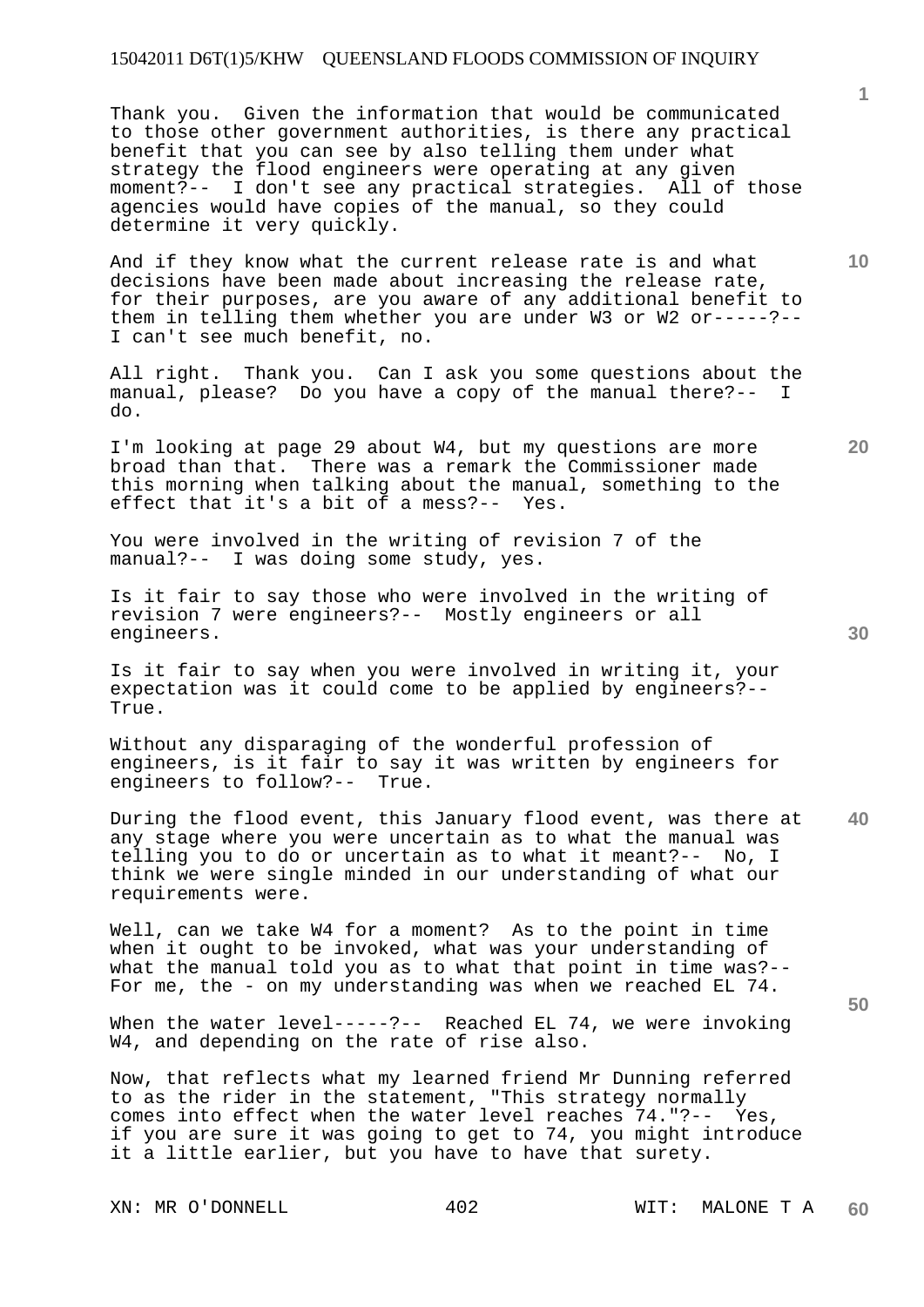How would you describe the rate of confidence that you would need to have of the water getting to 74 to invoke it before the water reached that level?-- It would very much depend upon what our modelling was indicating. If we were in, for example, not a rare event, such as this one, but an extreme event which we could see based upon all the information we had at hand that we were looking at a probable maximum flood, then we may well invoke it earlier.

The following sentence about the Senior Flood Engineer exercising his powers under 2.8, that didn't arise during the January flood, did it?-- No.

So, do you read those two sentences as qualifying the dot point condition at the top of the page about the level predicted to exceed 74?-- Yes.

The other thing I wanted to raise with you is what this page tells you to do once W4 is invoked. My learned friend, Mr Rangiah, asked you some questions about that. Your answers focussed on the sentence in the middle of the paragraph commencing, "Opening of the gates is to occur", and you particularly focus on the words, "Until the storage level of Wivenhoe Dam begins to fall". As a matter of physics, for the level of the lake at Wivenhoe to begin to fall, what must be the relationship between the outflow compared to the inflow?-- For the level to fall, the outflow has to be greater than the inflow.

Did you understand that would have been the basis on which you would have to structure the releases from Wivenhoe if W4 was invoked?-- Yes.

You can close up the manual, thank you. You will need two things, you will need the Flood Report and also your witness statement. If you look in the Flood Report at appendix 2E no, appendix C, it should be the QPF reports?-- Okay.

**40**  Now, I am going to page 176 because it's in the middle of the flood event. So, have you got page 176?-- I have.

It should be the QPF you received on Monday, the 10th, at 10 a.m.?-- Yes.

Right. Do we see that at this time you were normally receiving QPFs twice a day, one at about 10 a.m., once at about 4 p.m.?-- Yes.

**50**  We can see that from the following pages, can't we?-- Yes.

And each would give you a 24 hour prediction. You make some comments about the extent to which you, as a flood engineer, could rely upon these in your witness statement. I am particularly referring to paragraphs 49 and 50?-- Yes.

Would you mind just explaining for us what you're referring to there as the limitations involved in the QPF forecasts?--

**20** 

**10**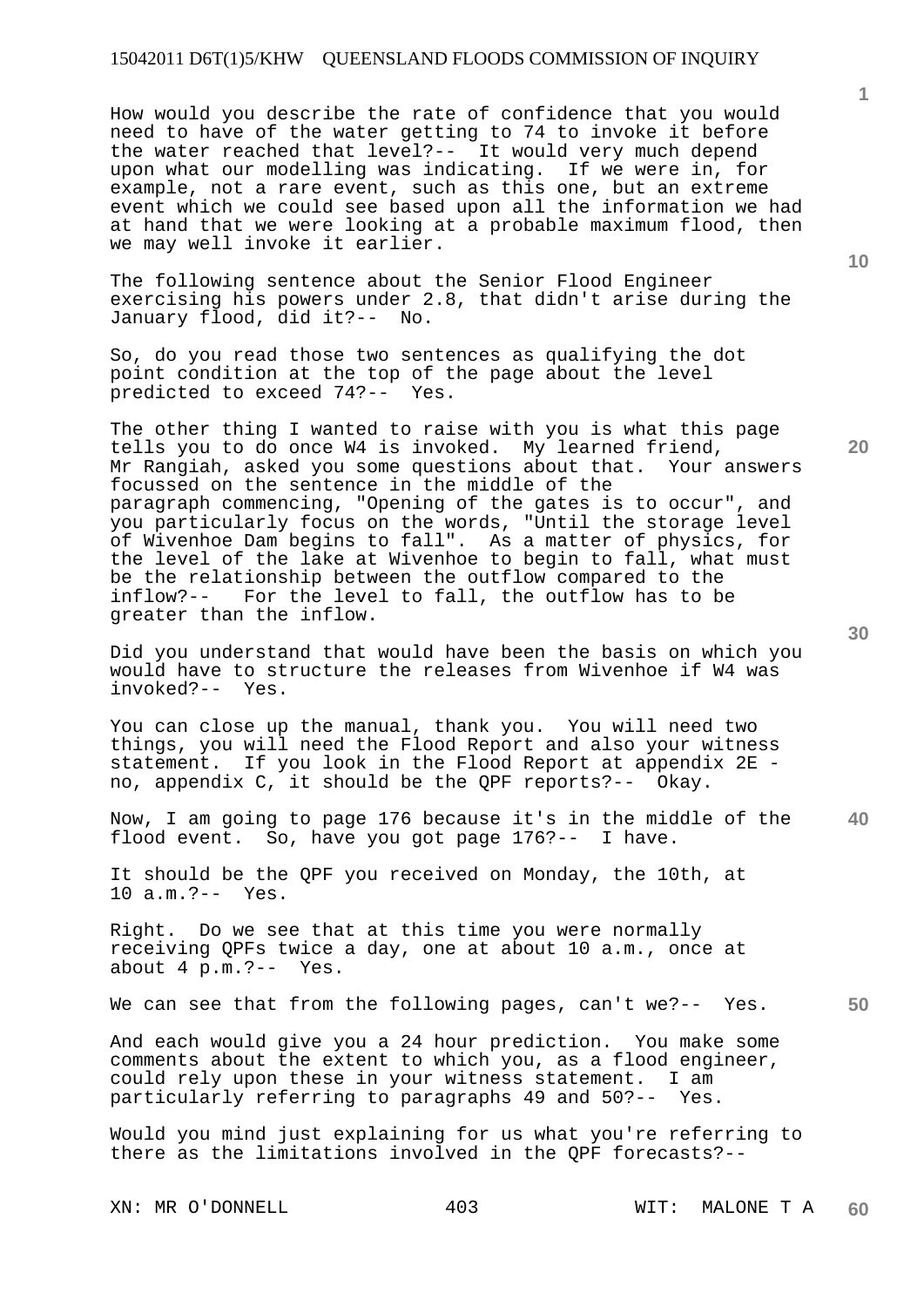What's important in flood modelling is understanding or having a good input into the model of the spacial and temporal distribution of rainfall, and what I mean by that is we have to understand how the rainfall is distributed in the catchment and how it just - how it is distributed with time. Rainfall intensity is a particularly important feature in generating run-off and producing flood-producing run-off, and I say there that if we get 50 millimetres in 24 hours, we will get quite a different volume of run-off and pattern of run-off than if we get 50 millimetres in, say, three hours. So, the QPF which gives us a catchment average over a 24 hour period is not truly indicative of what will occur, it's a best estimate of an average, and so - when you are inputting it into models, it really is not an accurate assessment of what will occur.

You don't know whether it will occur in the first hour or over the last of the 24 hours?-- That's right, we have - gives you no indication of the spacial or temporal pattern that is associated with that QPF.

How does that affect the reliability of the modelling you do with the forecast?-- Very unreliable. I would be reluctant to make decisions based upon a forecast rainfall prediction.

Can I ask also, I notice just from page 176, the prediction there is on the Tuesday between 50 and 100 mils of rain. When you do your with forecast modelling, do you chose 50 or 100 or something in between?-- Something in between, but then you might also do a sensitivity analysis of what happens if we do get the 100.

Have a look at 177. This is on the afternoon of Monday, the 10th at about 4 p.m.. The forecast there is between 25 and 50 millimetres, but isolated falls to 100 mil. How would you factor that into the model?-- You would have to make some subjective judgments. Probably in that case you may do it an average of 50 millimetres and then - yeah, maybe scale it up a bit, 75 millimetres, see what impact that has. That's an excellent example as to why you would not make releases on the forecast rainfall, because on that basis it was very much underestimated.

All right. What about page 178? This is on Tuesday, the 10th. It tells you "falls in excess of 100 mil". How would you use that?-- You just have to go for 100 mils, but I expect we would have been in communication with the Bureau to talk to the flood - people in the Flood Warning Centre as to what their expectation was also.

I will come back to some of those discussions shortly. You can close that up, thank you. You have been asked some questions about whether - some questions focussing on the with forecast modelling, particularly on Monday, the 10th. My learned friend Mr Rangiah asked you some questions. If we go to the time when you began your shift on Monday, the 10th, about 7 a.m., he put to you that there had been a series of models run from the Sunday night to the Monday morning showing the blue line, the with forecast model line for Lake Wivenhoe

**10** 

**1**

**20** 

**30** 

**40**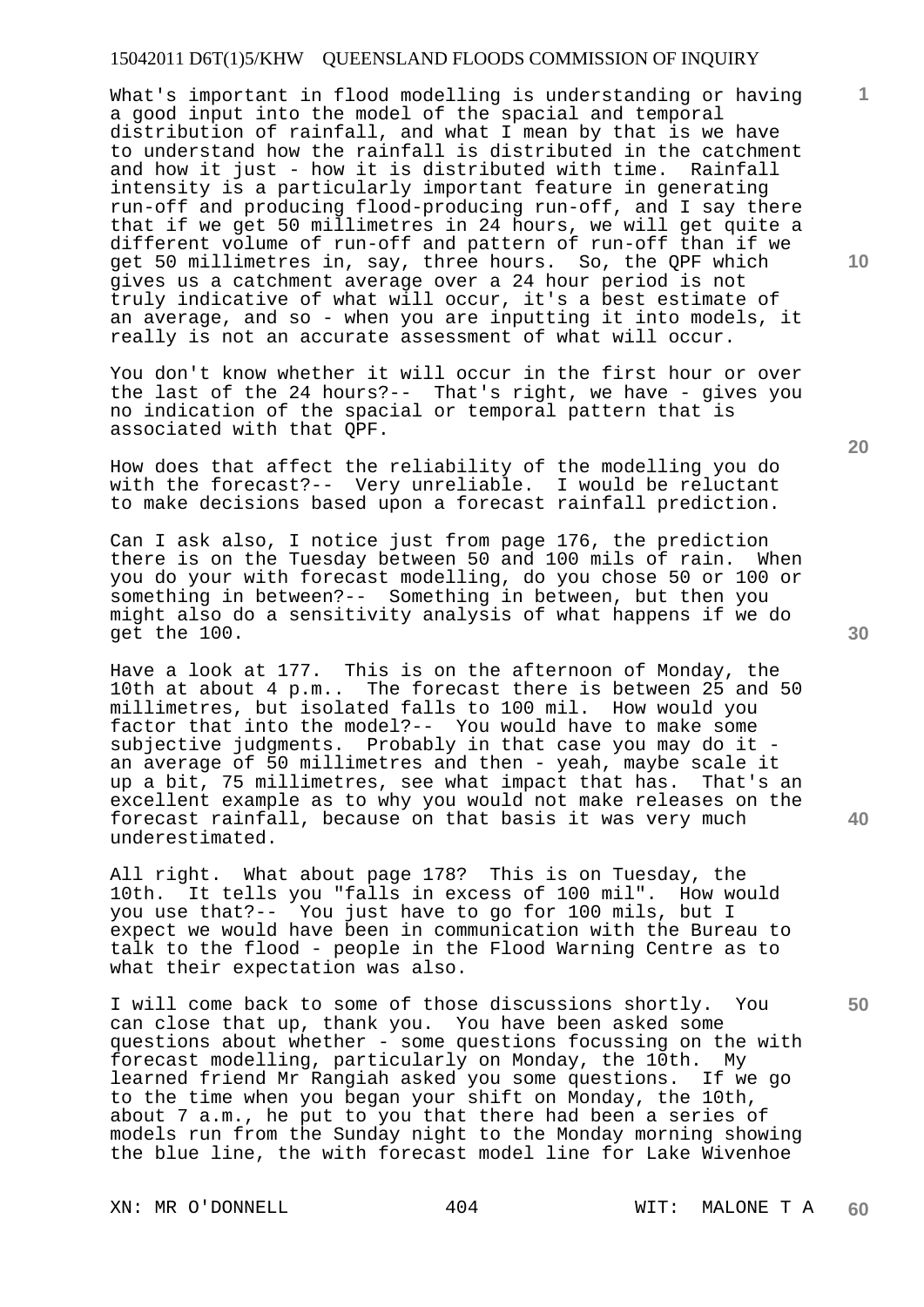as being above 74, and what he was intimating was whether you should have moved to a W4 strategy earlier, 24 hours earlier than you did. I want to get your opinion on this, but can we look at the actual circumstances operating when you began the shift at 7 a.m.?-- Yes.

So, should we look first at what was the lake level and the rate of inflow and outflow? Where should we look first?-- Probably 8 a.m.

Yes. So, it's 8 a.m. on the 10th?-- Yes.

What's the lake level at that time?-- 71.36.

And the rate of inflow?-- Inflow at that stage would have been just reaching its first peak, and then there was just over 10,000 cubic meters per second.

And the rate of outflow?-- The outflow at that stage was 1944 cubic meters per second.

And to see the other conditions applying at the time, where should we look, the Situation Report or-----?-- The Situation Report, yes.

Should we look at that?-- Yes.

There is one that issued at 6.30 in the morning, which I think you will find is at appendix E, page 25?-- Yes.

What are the relevant features-----?-- Sorry.

-----that would bear upon this decision we see from that Situation Report?-- At that Situation Report we were anticipating that the inflow into Gregors Creek into the dam was bigger than January '74 and February 1999. We were also suggesting that the dam level was 70.77 and the estimated peak was still rising, and the Situation Report was 8,800 cubic meters per second, and we were expecting the dam to reach at least 73. - 73.3 metres AHD during Tuesday morning, and we're saying that, "The objective for dam operations at this stage is to minimise the impact of urban flooding in areas downstream of the dam and at this stage releases will be kept below 3,500 cubic meters per second.", and we were expecting the combined flows at the lower Brisbane River to be less than 4,000 if possible.

All right. The Situation Report, also on the first page, under the heading, "Rainfall.", paragraph 3, mentioned, "Rainfall expected to occur in the downstream catchments as the system tracks south."?-- Yes.

What's that referring to?-- Well, at that stage, our QPF or our last QPF had indicated what the depth of rainfall was likely to occur and the weather system that was causing that rainfall was going to be moving south of the dam.

Downstream of the dam?-- In downstream areas.

**10** 

**1**

**20** 

**30**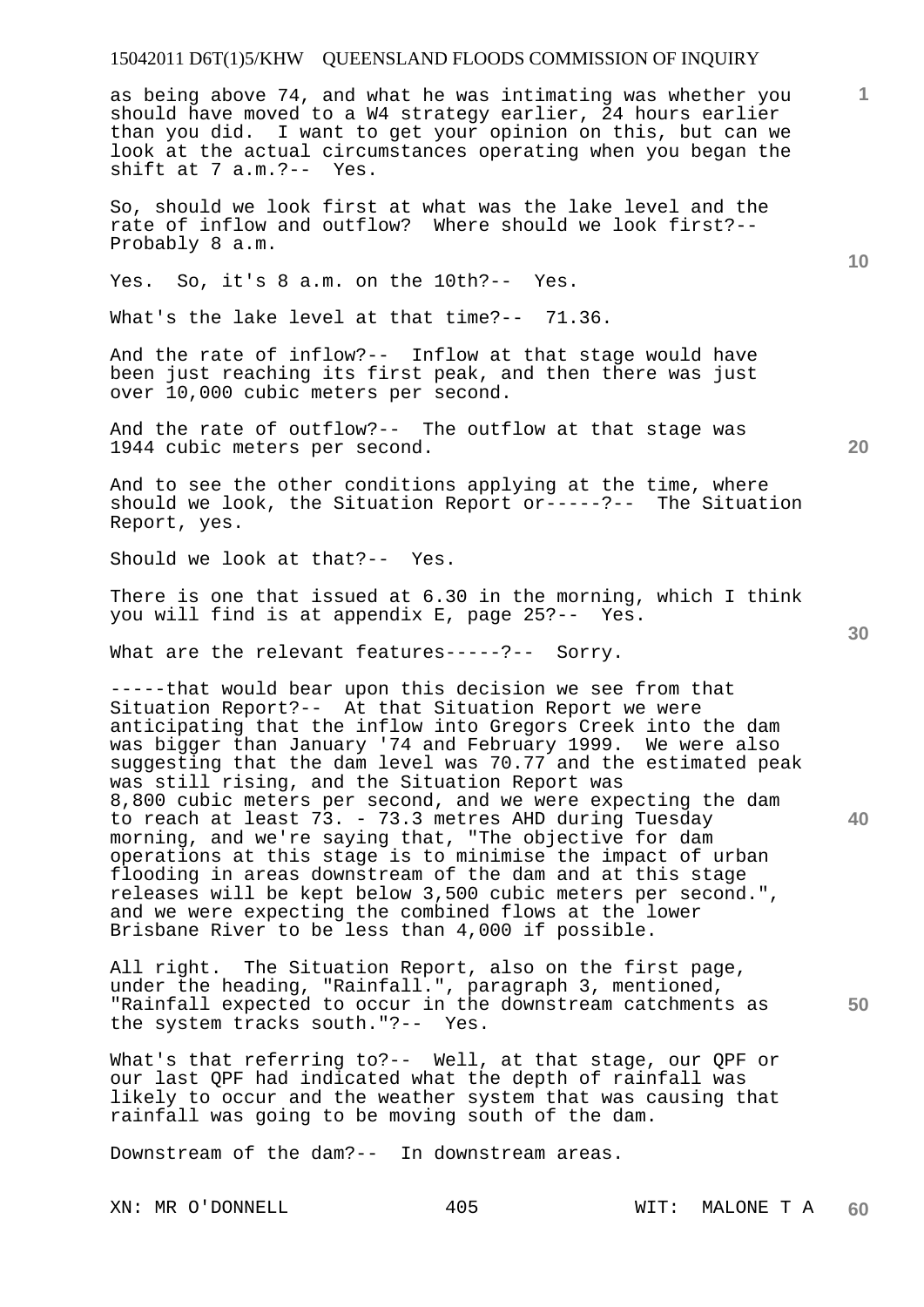Did that influence your thinking as to what release rate was appropriate?-- Indeed. It would mean that if we ramped up the release floods at that stage, we would be exacerbating downstream flooding.

If that rain fell-----?-- If that rain fell.

-----downstream?-- Yes.

Well, there was, though, the factor that you have got a pattern of with forecast modelling showing the blue line above 74. It's been like that all night. Should that have caused you in those circumstances to have moved to a W4 strategy-----?-- No.

-----when you began your shift?-- No, no.

**20**  Why not?-- Because at that stage, we would only have implemented W4 when we had reached EL 74, but at this stage we are still trying to ensure that we did no further damage than what was occurring. If we had have ramped up to W4 at that stage, we could well have made the situation a lot worse.

You had about another three metres?-- Plenty of storage left before we had to make that decision.

You wouldn't make a decision which might exacerbate downstream flooding while you had that three metres remaining?-- While you had that flood mitigation storage available.

Had you made a decision to move to W4 at that stage, what sort of releases would have been involved?-- At that particular point in time, at 8 o'clock on the 10th, the inflow was 10,000. To stabilise the water level at that current level of 71.36, we would have had to start making releases of the order of 10,000 cubic meters per second. That would have been disastrous.

That would have been a higher rate of release than occurred during the flood event?-- Indeed.

Thank you. Was it a situation when you began that shift where you could put your hand on your heart and say, "Well, the dam is at a safety risk right now."?-- Not at that stage, not on the Monday morning, no.

Can we track through the rest of that day? You're there from 7 a.m. to 7 p.m.?-- Yes.

If we look at the events that occurred that day, there's a consistent pattern in the modelling with forecast, the with forecast modelling, where the blue line stays above 74. I think Mr Rangiah read out some figures. It gets up close to 75 at some stages?-- Mmm.

What else happened that day? What can you tell us about the level of the lake and the rate of inflows and outflows?--

XN: MR O'DONNELL 406 WIT: MALONE T A

**10** 

**1**

**40**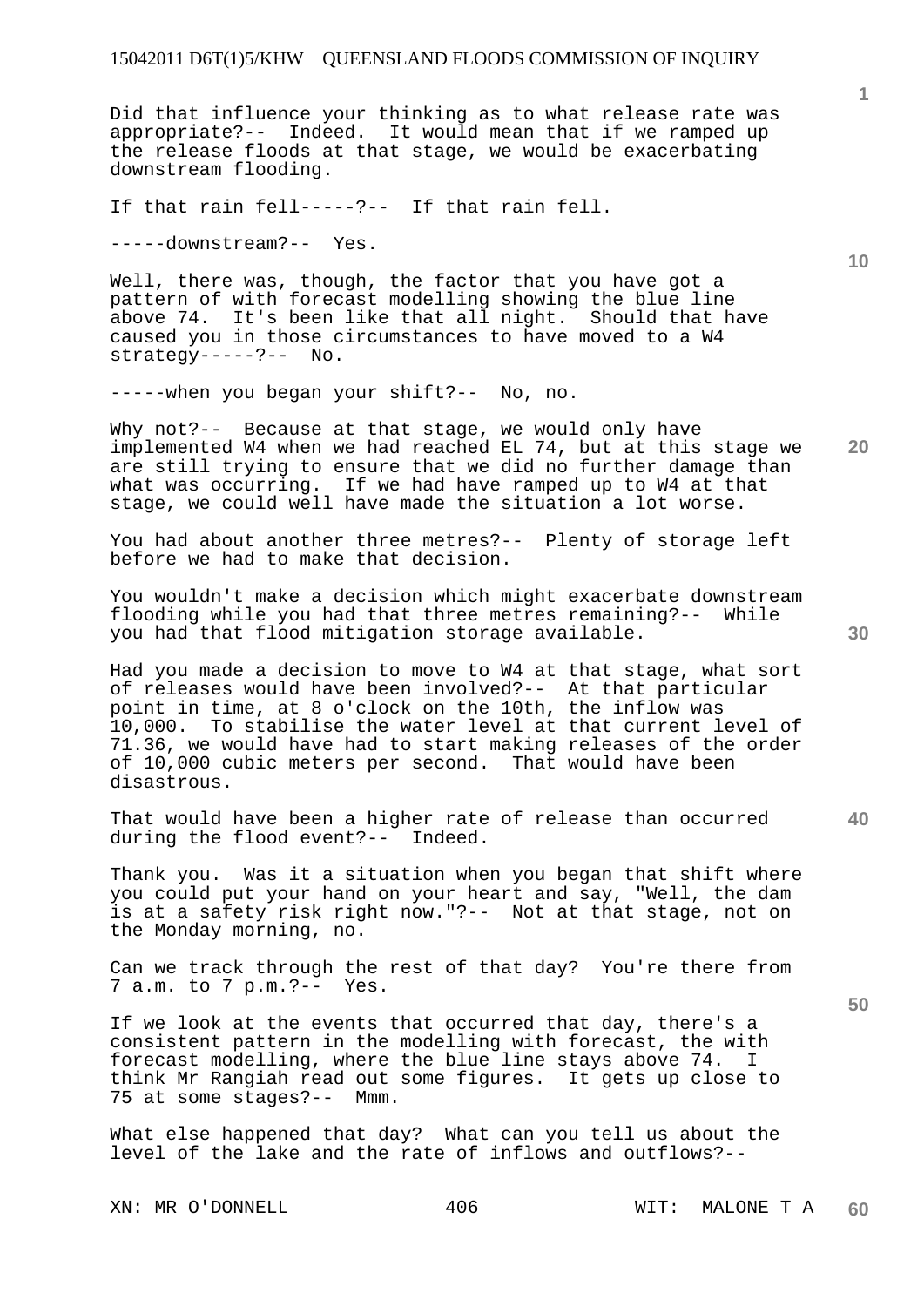During that particular day, yes, the - I'm referring here to figure 9.1.2, which is on page 4 of the Flood Report - it quite clearly shows that at that stage we had or were just about seeing the main peak, the first peak, and we could see expect that if we had no further rain, we would be seeing the dam stabilise at under 74 metres. That was the expectation.

You refer to that first peak of inflow?-- First peak of inflow, yeah, and-----

On the basis if you don't have the second peak, then you could get through the flood event without having to go to W4?-- Indeed, yes.

In the hope of avoiding flooding in Brisbane?-- Yes.

Yes?-- So, up until the end of the day, that seemed to be the case. The rain had eased off. The QPFs at that stage were not indicating the substantial rainfall that we did receive the next day, so at that - by later that day, we were relatively - relatively comfortable with the situation, that we had a good handle on this particular event.

Was there also a factor that if you look at the hour by hour list of the rate of inflow to the dam, that the rate of inflow diminishes?-- After that point in time.

From about 3 p.m. onwards?-- Yes. So that's also indicating that the rainfall had eased off.

Just for the Commission's benefit, does it decrease from about 3 p.m. at the 8,000 CUMECS to about the 4,000-ish figure by the time you are finishing your shift?-- Yes, a substantial reduction in inflows.

What effect did that have on your thinking?-- Again, it was by the end of my shift, I was thinking that, yes, we have this event under control, we were able to store that volume of water within Wivenhoe Dam and release it at a rate which would minimise the impact of downstream flooding.

So, up to the time when you finished your shift at 7 p.m., what was your degree of confidence as to whether you would or would not - whether the water would or wouldn't not reach a level 74?-- I was - would have been reasonably happy that we would not have reached 74 by the end of my shift on Monday evening, even based upon what the QPF said.

**50**  What about that reference to the rainfall system heading downstream of the dam? Can we see what was written about that in the Situation Reports? I think it's mentioned in the one at 12.16, about lunchtime, on the Monday?-- It does say that the rain has continued, the severe weather warning remains current, the QPF indicated that the forecast was for 50 to 100 millimetres for the next 24 hours from 10 a.m. that day, heavy rainfall continues, the situation could deteriorate rapidly, but we will monitor the situation and - not expecting it to significantly worsen.

**10** 

**20** 

**1**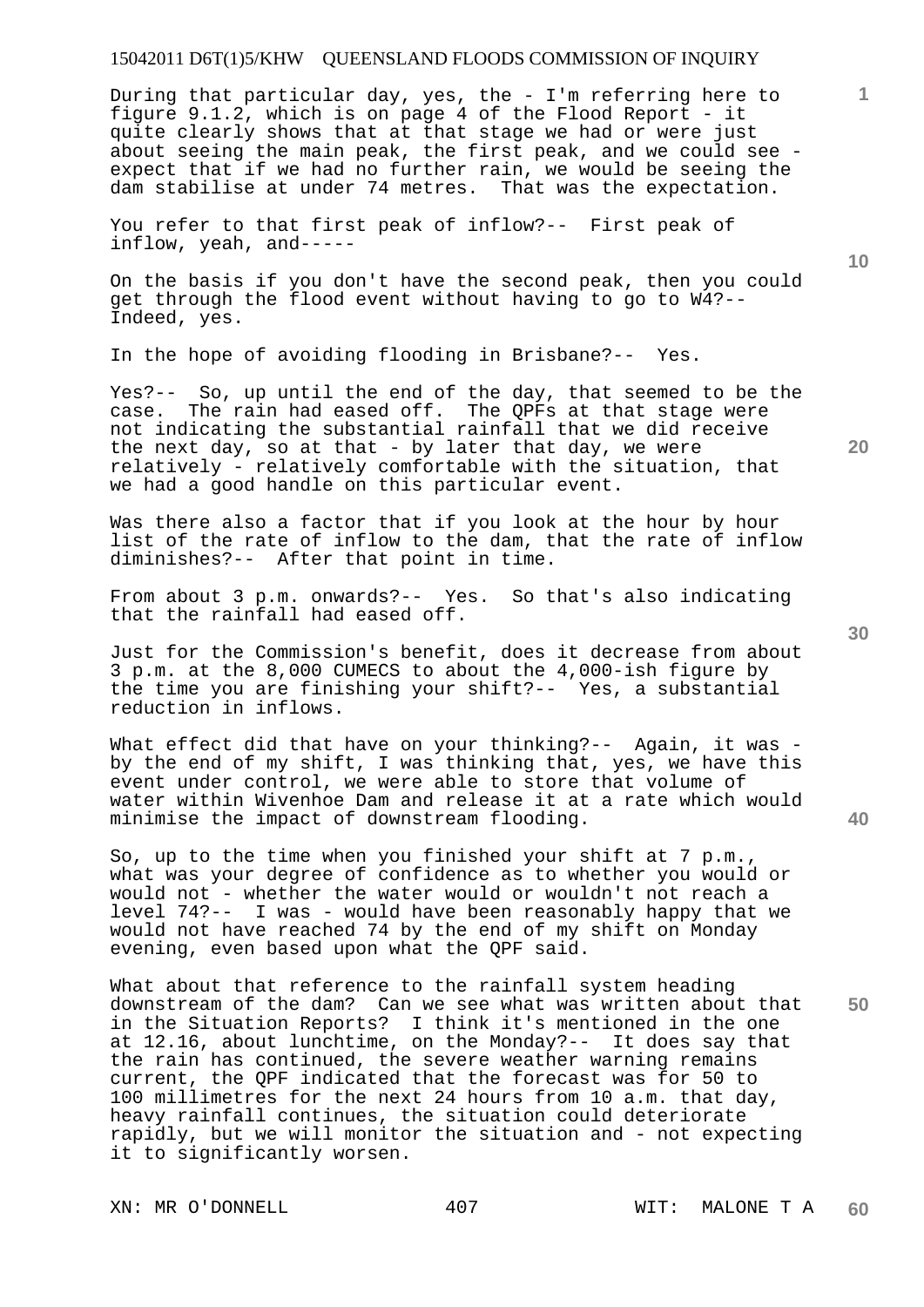And also under the heading, "Impacts Downstream of Wivenhoe Dam.", if you look in the second paragraph I think it mentions the rainfall situation downstream of the dam?-- Yes, "If the predicted rainfall eventuates in the downstream tributary catchments, the resultant combined flows in the lower Brisbane may exceed the threshold of damaging discharge in the urban areas within the next 24 to 48 hours." So, at that stage if we had have started to ramp up our discharges, there was potential we could have exacerbated the flooding downstream.

If you had moved to W4 during that day of the 10th up until the time you finished, your shift finished, what sort of rates of release would you have been making?-- Again, based upon the model or the inflow at the time, that would have been of the order of - starting at 10 a.m. - 8 a.m. in the morning, we would have started releasing at 10,000 and then decreased slowly during the day as the water level stabilised. So, by the end of the shift, I would imagine that we would have been releasing 4,000.

All right. Thank you. By the end of the shift, what was the rate at which you were releasing water? Do we see it is set out in the Flood Report at page 158?-- By 7 p.m. on the 10th, we were releasing 2,277.

Thank you. Let's go then to the morning of the 11th, Tuesday morning. You arrive for work just before 7, I think?-- Yes.

6.45 you say in your statement. Can you tell us what was the situation when you arrived at work?-- The situation was that we had the handover as normal, we discuss the situation with both Rob and John.

Mr Ayre and Mr Ruffini?-- Yes.

He talks to both you and Mr Tibaldi?-- So, it was a combined handover. At that stage, we felt that we were reasonably comfortable with the situation, the dam was managing the inflows, there was some expectation of rainfall throughout the day, but nothing that we didn't think that was going to exacerbate the - or cause that rapid rises. I liked to understand the situation by modelling myself, to - even though - so - even though the handover team had given us advice, I still like to undertake my own modelling and just reassure myself that what they have told me is correct. So, we started to doing some modelling runs at 7 a.m. and then started to realise that the situation was developing very seriously and we'd have to potentially get to W4.

**20** 

**40** 

**50** 

**1**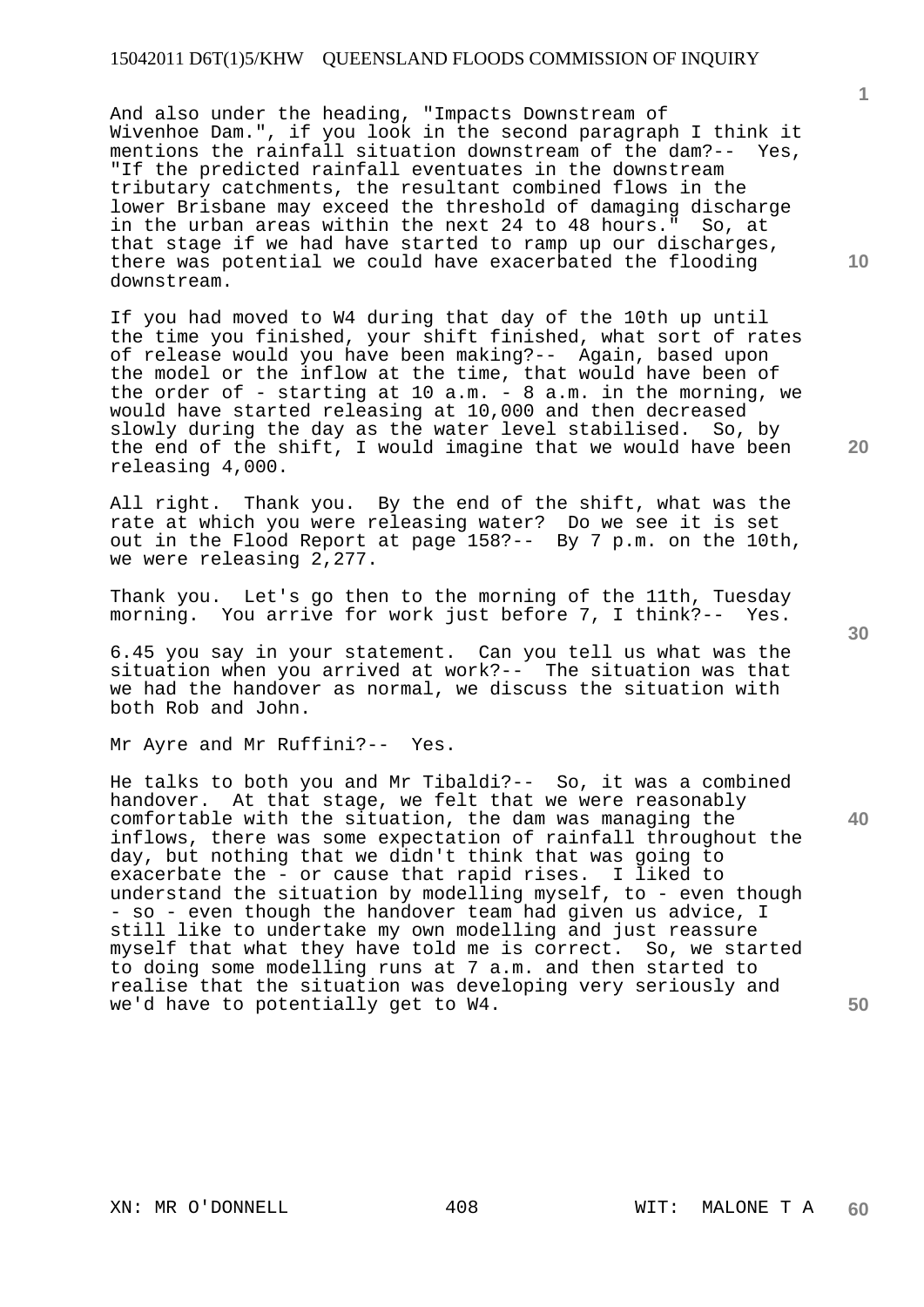I want to take this step-by-step?-- Okay.

Because it is very important. Could we look at the model<br>runs? Do you have a copy of those? Exhibit 22. Should we runs? Do you have a copy of those? look here at model run 36?-- Yes.

And it shows that the red line over 74?-- Sorry, I am looking at the table.

All right. You have got a summary of the results, have you?-- Yes.

You can look at the model if you want to?-- I am quite comfortable with the table, if that's all right.

It shows the red line for the predicted lake level, taking into account rain that's already fallen as being over 74?-- Yes.

So about 74-----?-- Point 3.

All right. And there had been an earlier model run that Ayre and Ruffini had performed, or two earlier model runs showing the red line either at 74 and just nudging over?-- Yes.

And you were aware of that?-- I was aware of that, yeah.

**30**  Right. What was your reaction to this?-- Indeed, that's why I undertook the later model run, to ascertain whether that was still consistent with those earlier two runs.

What's the lake level at this time at 7 a.m. on the Tuesday morning?-- 73.6.

So you have got about 400 millimetres to go?-- To go, yeah.

Is the rate of inflow to the dam increasing or decreasing?-- At that stage we started to get big increases into the dam.

Can you give us some idea of the size of the increases?-- At 7 a.m. the inflow was 6,800; at 8 a.m. it had jumped to 8,060; at 9 a.m. it had jumped to 9,165; and by 10 a.m. it had jumped to 10,376.

All right. How did that compare to the previous hours, the hours before you started-----?-- The hours before we started, the inflows had been - in the early hours around the - indeed, they had been dropping. Up until 2 a.m. the inflow had dropped. From 1 a.m. it was 4,200, or 4,175. At 2 a.m. it was 3,594. It started to climb then slowly for the next few hours until that mammoth increase between 7 and 8 a.m.

So did you and Mr Tibaldi discuss your model run at 7 a.m.?-- Indeed we did. And we decided that the situation was potentially getting very serious. We looked at the rainfall, recorded rainfall, we were looking at the radar to indicate that the rainfall was likely to continue. And that's when we

XN: MR O'DONNELL 409 WIT: MALONE T A

**20** 

**10** 

**40** 

**50**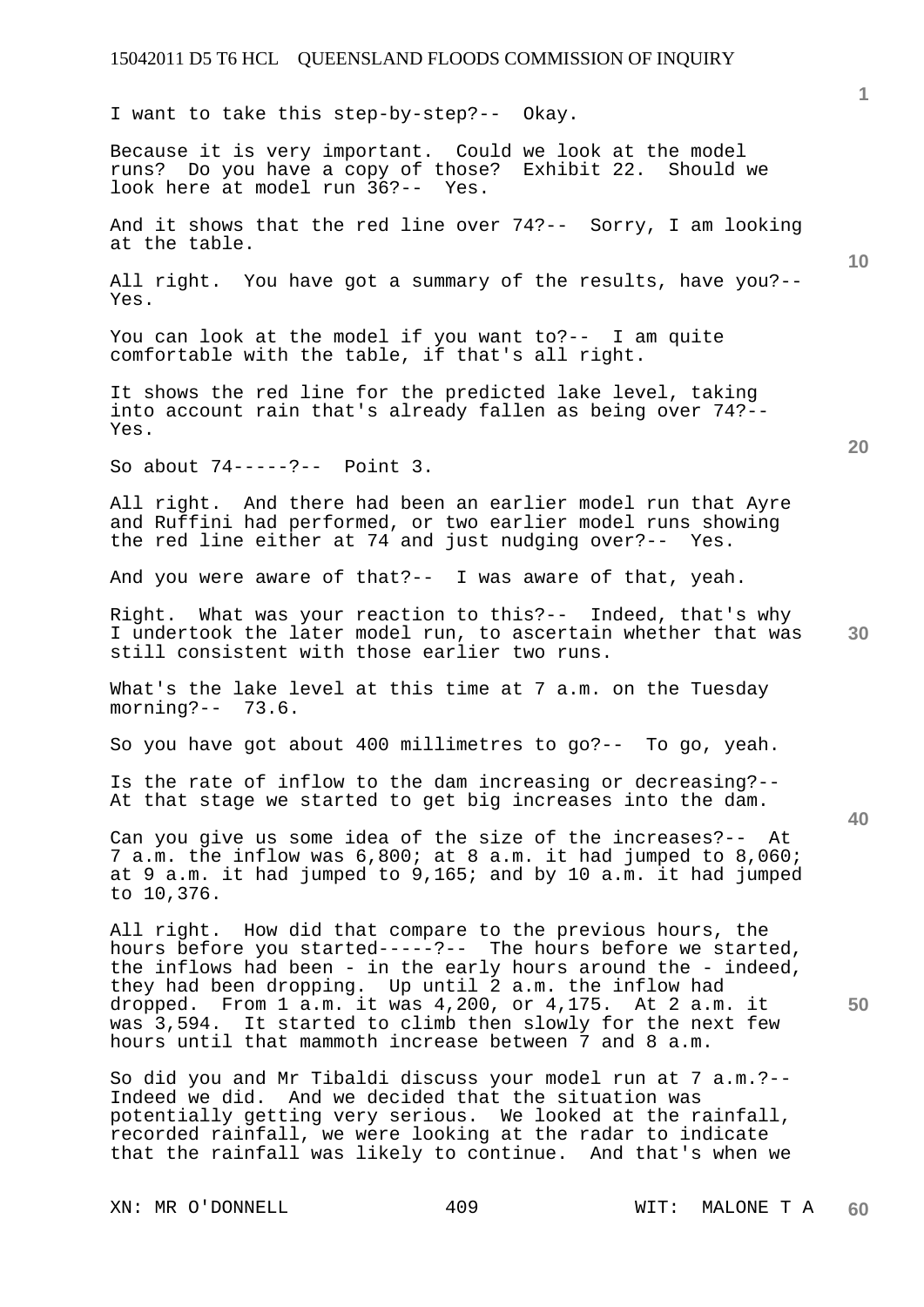got on to the bureau to discuss what the outlook was for the rainfall in the next few hours.

And who talked to the bureau?-- I talked to the bureau.

Do you recall who you spoke to?-- Not exactly, no. I would have called the duty officer in the Flood Warning Centre.

Do you now have a recollection of the discussion?-- No, not really. It would have been of the order of - the impression I would have is, yeah, what sort of rainfall can we expect for the next six to 12 hours. That would have been my questioning of the person I spoke to.

And do you recall the substance of the response you got?-- Well, we're going to get heavy rainfall in the next - yes, it is going to continue. It is - often in these sorts of situations it is very difficult to put numbers on it. The meteorologists, in my experience, will give you a trend analysis. They will say it is likely to continue for the next few hours based on the current rates that have been recorded in the last few hours, or they might give you an indication that it is going to cease in six hours.

Can I press you a bit further about the discussion with the bureau? Can we have a look at the flood log for the moment? Appendix M. I am looking at page 88?-- Yes.

If you look at page 88, 7 a.m. is the reference to your modelling?-- Yes.

The top of 89. There are three discussions with the bureau, if you look at 7.22, 7.35 and 7.56. Just read those to yourself, please?-- Uh-huh.

You're engineer 2?-- Yes.

Do they assist you to refresh your memory as to the matters discussed with the bureau?-- As I said, routinely we would be talking about forecast rainfall. I don't explicitly recall those discussions.

All right. Then what did you do following those discussions?-- We were then undertaking our modelling and at that stage - and noting the heavy rainfall in the area around the bottom end of the catchment. We were continuing to do model runs and updating the rainfall inputs. At that stage we found that there was a departure from what we were modelling with the recorded water levels and so we then had to make some engineering judgments about what we were going to do.

And did you discuss this with Mr Tibaldi?-- Indeed. We were in close consultation with - all the time during this particular morning.

And what did you and he decide to do?-- Well, at that stage we - given that the rainfall was continuing and the rate of rise in the dam was going up at a fairly rapid rate, and we

XN: MR O'DONNELL 410 WIT: MALONE T A

**10** 

**1**

**20** 

**40**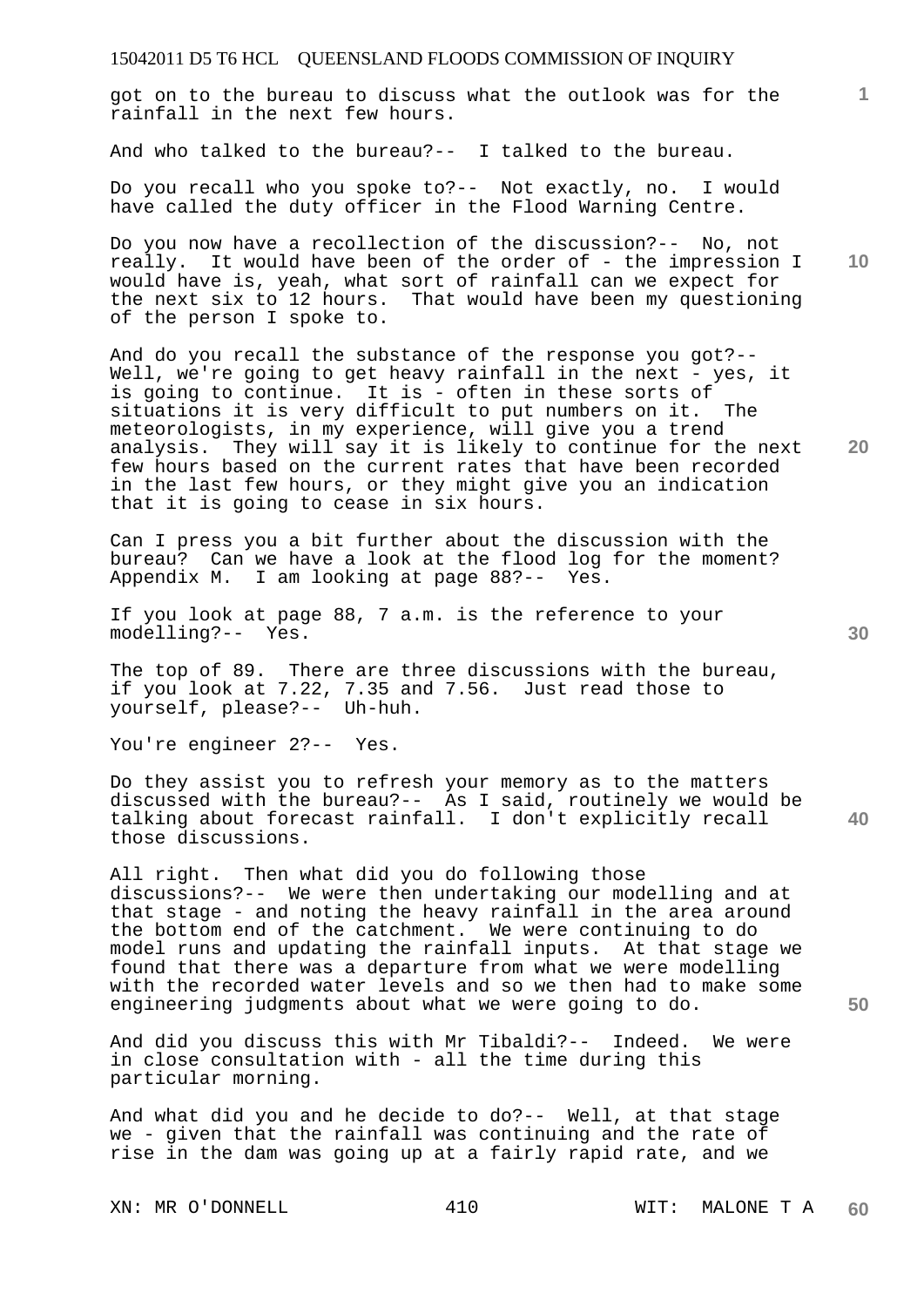didn't have an appreciation or an understanding of when the rain would cease, we then started to follow the manual in regards to making the releases - to ramp up the releases from where we were. By the time we got to EL 74 that's when we had to dramatically increase the releases.

Well, the flood event summary says you reached a decision to move to W4 at 8 a.m.?-- The flood event summary, yes. That would have been our understanding, yeah.

You will see that at page 23 of the flood report?-- Yep.

That's on the right-hand column, the first dot point?-- Yes.

And you did another model run at 8 a.m.?-- Yes.

Model run 37, I think, which again showed the red line over 74?-- Yes.

But at that stage at 8 a.m. what was the lake level at Wivenhoe?-- At 8 a.m. on the 11th?

Yes?-- 73.7.

So you are about 300 millimetres short of 74. So what caused you to go to W4 before the lake level actually reached 74?-- Oh, it was quite obvious that we were going to get - by that stage there was a high degree of certainty that we were going to get to 74, EL 74. Given two things: the heavy rainfall continuing and the rate of rise not slowing down and, indeed, accelerating.

Did the advice from the bureau contribute to that decision?-- I don't recall explicitly whether it did or not, except that heavy rainfall was expected to continue throughout the day.

Is that the advice you received from the bureau?-- Yes. It probably was. I can't be guaranteed.

Do you think that contributed to your decision to move to W4 before the level got to 74?-- Well, it was certainly a part of that process. That was one of three or four inputs into it. We had the forecast of heavy rainfall continuing, we'd seen the rainfall on the ground, we were looking at the rates of rise and that - those three factors would have led us to the conclusion that we would indeed get to 74.

Can you estimate what was your degree of confidence at that time that you would reach - the lake would reach 74?-- Given we were only 300 millimetres off, a very high degree of confidence.

Right, thank you. You can close that up. There was a question the Commissioner asked this morning I just wanted to run through with you in light of the evidence you have just given. You gave some evidence before the morning break that if you did a modelling without taking into account forecast and it showed that the level of the lake would get to 74 at 6

**10** 

**20** 

**1**

**40** 

**50**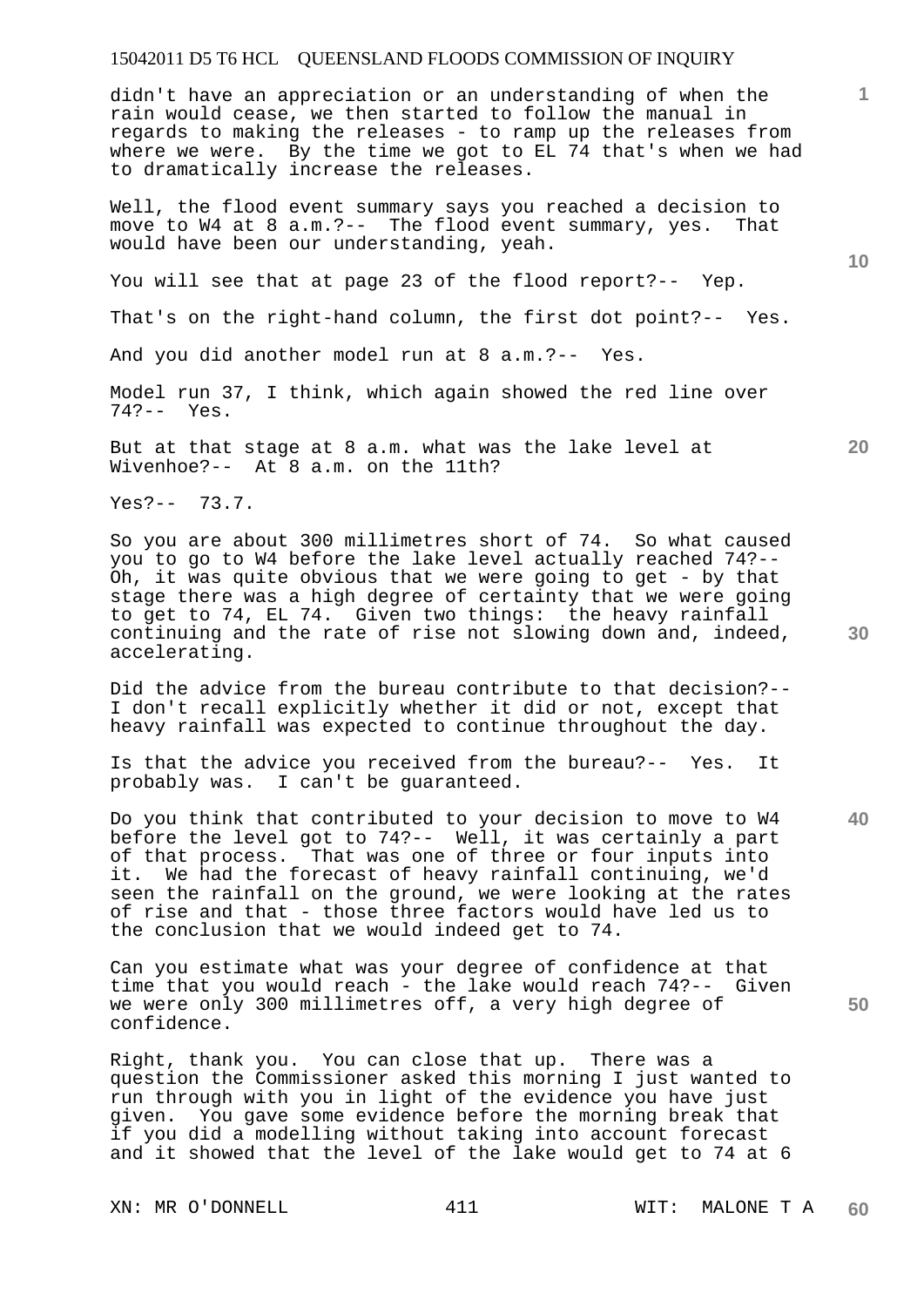p.m., I think the Commissioner asked you, well, at what stage would you move to W4, and you said at 6 p.m. In what actually occurred on the 11th, you moved to W4 a little before 6 p.m.?-- Yes. Yes. It would depend upon how confident I was in that particular prediction. Given the fact it was only it was already at 73.7, it was just - we were highly confident it was going to reach 74.

You must have appreciated at that time the consequences of moving to W4?-- I did. I did.

And what were they, as you saw them?-- I saw that we would be potentially causing people damage to their houses.

Would you have avoided that if you could have?-- If we could have, yes, certainly.

So, for example, when you rang the bureau around 7.20, if the bureau said the rain is about to stop, might that have affected your decision?-- Oh, indeed, yeah. We would have attempted to maintain the releases much lower but then on the other hand we would have had to get - use the discretion under - the senior flood operations engineer has to get an exemption for that.

That would involve Mr Ayre getting approval from Mr Allen-----?-- Correct.

-----to depart from the manual-----?-- Yes.

-----exercising the powers under 2.8?-- Yes.

Thank you. Just a couple of final things. Can we put aside the January flood event and look solely to the future in terms of what should - what's the best position for the manual for the future? One thing that's under consideration by the Commission is should the manual in the future require the flood engineer to make decisions about releasing water based upon the with forecast model? Can I get your view as to what would best serve the public's needs based upon your 30 something years in hydrology and dam operations?-- The aim is always to do the least amount of damage as possible. So it is very difficult to set out - given - given the scenarios which can occur under weather situations, the variation, it is very difficult to set out a prescribed set of rules which will cover every situation. I find it is a very difficult area and I am not quite sure what the answer is. It certainly requires a lot more study and a lot more investigation than a 10 second answer on the stand.

What sort of study or investigation? Can you give us some idea?-- We would have to look at all the historical events and model those and see if we can come up with a strategy which would mitigate floods in all situations and historically; we would have to consider future scenarios, what the possibilities are for rainfall situations in various parts of the catchment, and how would various strategies either mitigator worsen situations. It is - and that's an exhaustive

XN: MR O'DONNELL 412 WIT: MALONE T A

**10** 

**20** 

**1**

**30** 

**50**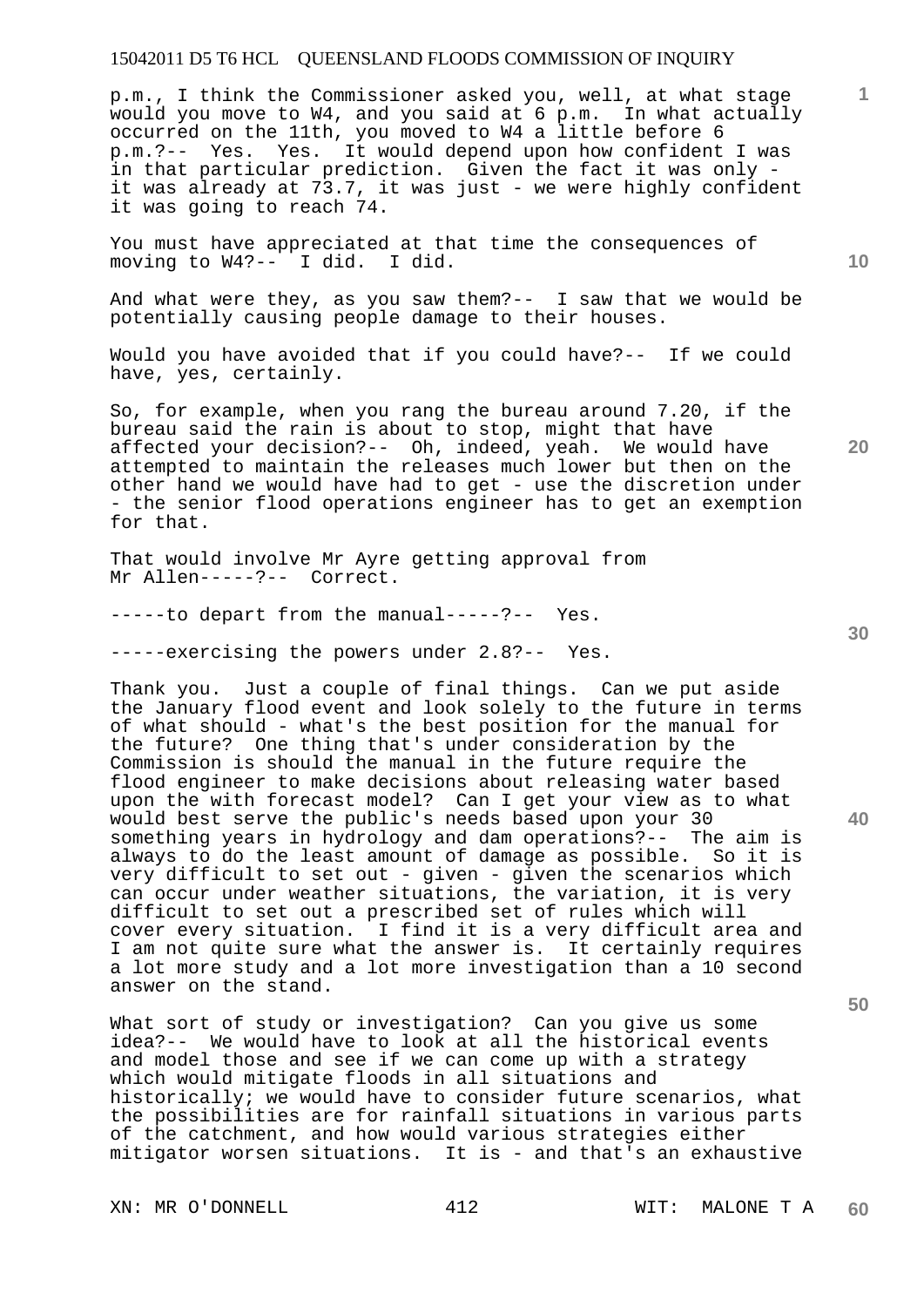study.

So you couldn't comment either way on whether you think the current practice is the best one or whether some different practice would be better?-- All I know is that floods will only get bigger and the droughts will only get longer and that balance between the two is a decision that we have to make as a community.

That's so, but I am really focussing on you make decisions about releasing water based upon the red line or the blue line, it is more that in terms of what in your opinion is the best practice?-- To base your decisions upon what you have the most certainty in rather than the uncertainty, and that's to base it upon the recorded rainfall, the predicted levels based on that recorded rainfall rather than to make decisions on something which may or may not occur. I would be much more comfortable in making releases because I had to, not because I possibly could have to make releases.

There is a preventative measure against the prospect of future rainfall?-- Yes. If the rainfall doesn't occur, then we would be sitting here talking about why did you release when you didn't have to. So that's the dilemma we face.

Is it your opinion the public would be better served by a continuation of the present - what you have described as the present practice?-- Yes.

All right, thank you. Another option that's been raised for the Commission to consider is whether there should be another strategy in between W3 and W4. For the sake of argument we will call it 3A. And under 3A the flood engineer would have greater flexibility to release higher volumes than 4,000 CUMECS before the water level gets to 74. In other words, a much greater discretion. Can you comment whether you think that would be desirable or not?-- I would like to do the studies to see whether that's a viable option. But I - I think within the manual we need to have fairly prescriptive rules, in some respects, or objectives, because when we do operate these dams, it is under very stressful situations and you don't want people having to use subjective judgments to make those decisions.

So you think it is better to have clear lines in the manual rather than-----?-- Indeed.

-----a more general discretion which might give flexibility but have other consequences?-- Has other implications, yes.

Thank you. Does the pressure that's upon the flood engineer during a flood event have a bearing upon this?-- A bearing upon?

The desirability of clearly defined rules versus broad discretion?-- Clearly defined rules obviously makes it a less stressful situation when you know what you have to do.

**10** 

**1**

**20** 

**30** 

**50**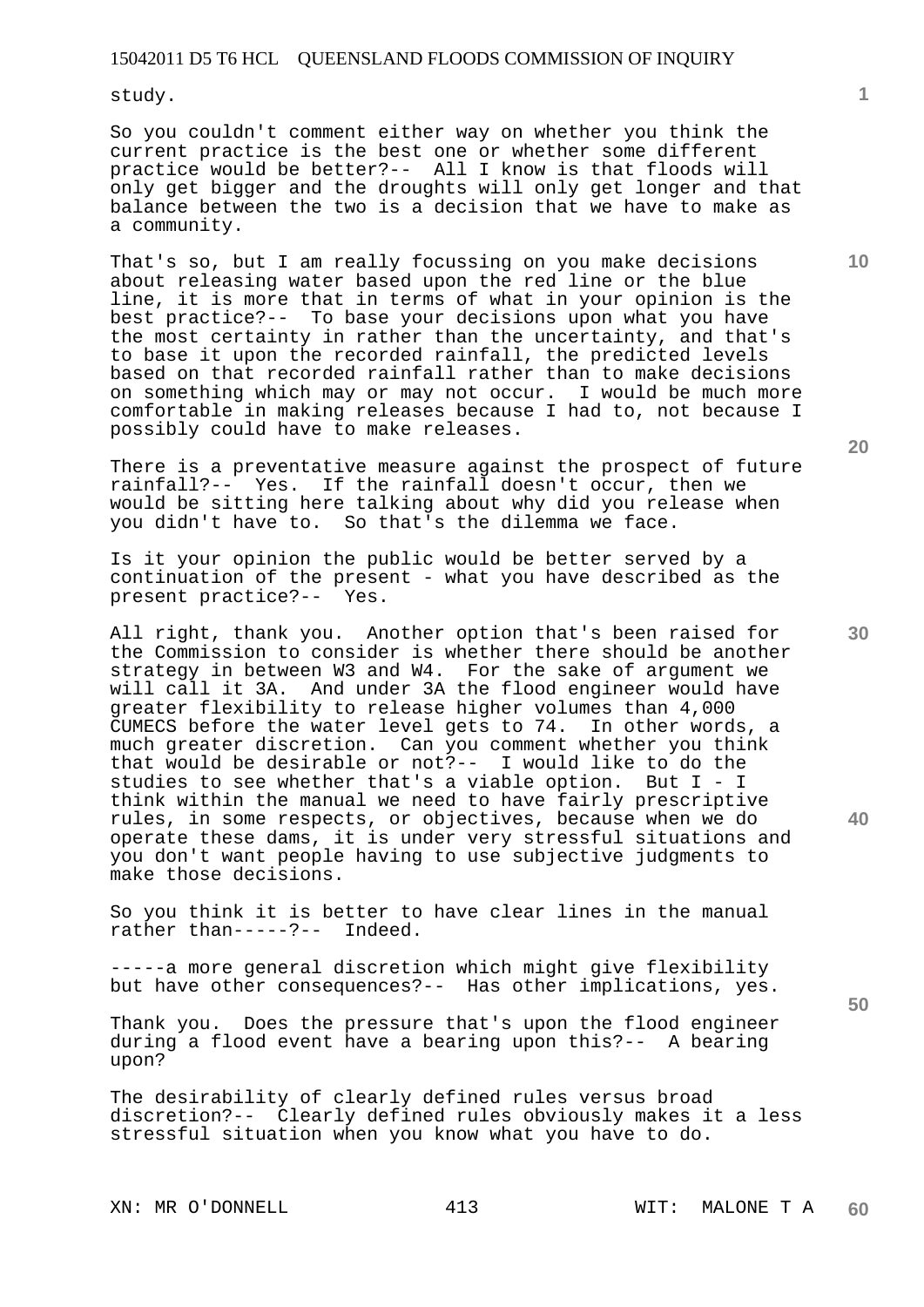Thank you. One last thing: do you have your second witness statement there, Exhibit 33? I am looking at paragraph 3J on page 4. This is dealing with your modelling where there were higher releases earlier from Wivenhoe during the flood event?-- Yep.

And you modelled - we see in figure 1 that if there had been higher releases of 3,000 CUMECS from the Sunday, the peak releases from Wivenhoe would have been substantially less?-- Correct.

Four and a half thousand CUMECS versus seven and a half thousand CUMECS, or thereabouts?-- Uh-huh.

But then you model what would have been the resulting heights in the Brisbane River both at Moggill and at the Port Office, and it is only a minimal difference?-- Yes.

You say in paragraph 3J that part of the explanation for that - part of the explanation for why the reduction in peak flows would not have produced a huge difference in river heights, you say the behaviour in terms of flooding is driven as much by flood volumes as flood peaks. You say in the case of an earlier release strategy, flood volumes do not change?-- That is correct. Over the duration of the event. For example, we have the same volume - we have a given volume at the outlet.

Could you explain for me why the flood volumes matter so much or as much as the rate of the releases?-- It has to do with the quite complex and dynamic behaviour of the river and the interaction with the floodplain. Between Wivenhoe Dam and the mouth of the Brisbane River there are a series of floodplains, what we call temporary floodplain storages. For example, at the junction of the Brisbane and the Lockyer, floodwater is temporarily stored there, it inundates a large percentage of the floodplain but then downstream of that particular location there is a bit of a constriction. So that the rate at which floodwater is released from that particular floodplain storage is governed in large by the constriction. Now, there are a whole series of those floodplain - temporary floodplain storages and constrictions all down through the river. So those floodplain storages fill and then - not then spill, but there is a control or a different mechanism. The behaviour of those floodplain storages varies from event to event. For example, in the 1974 event much of those floodplain storages would have been filled from local run-off, and by the time the main flood came down,then there was not a lot of attenuation of the flood effects. In this particular event the rainfall was less intense on the local areas so there was more of the floodplain storage could be filled and as a result we ended up with significant attenuation. So it is a very complex issue and that's why we have to use these hydrodynamic models to accurately calculate the impact.

Thank you, Commissioner.

COMMISSIONER: Thank you. Mr Schmidt?

**10** 

**1**

**20** 

**30** 

**40**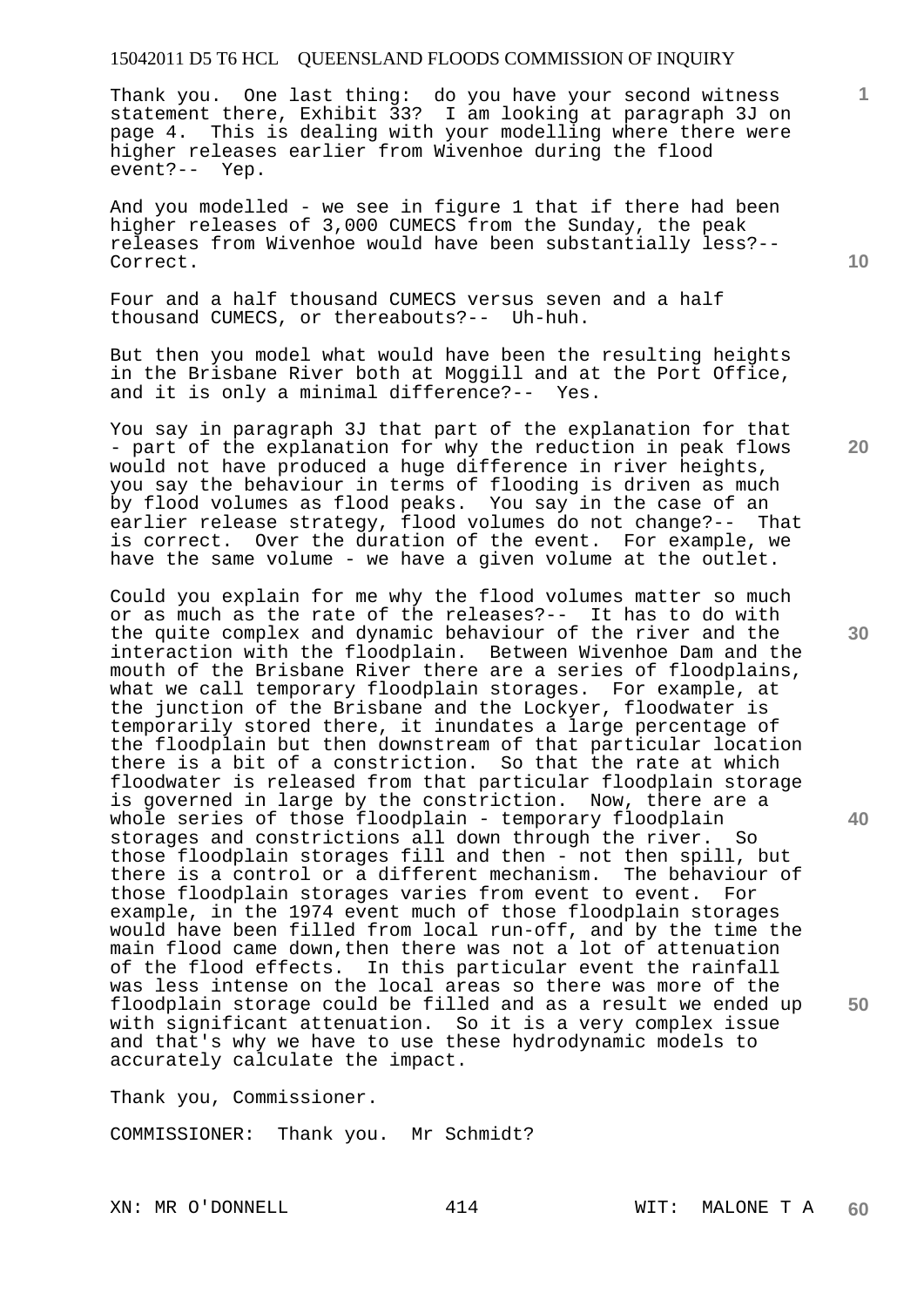MR SCHMIDT: Thank you, Commissioner. Mr Malone, while that floodplain story that you just told is fresh in everybody's mind, can you just explain to the Commission what those floodplains are?-- They are areas of relatively flat ground in and around the river channel.

Would those floodplains be the areas that would contain the majority of the farms along the mid-Brisbane River?-- I don't know.

I would suggest that they probably are. So if that's the case, that this strategy is used to mitigate the flood at Moggill, does that mean that the area just below the dam as you are talking about, the floodplain storages, will be used every time-----?-- Depends on the-----

-----as an option?-- We don't use it, it is just a naturally occurring phenomena. In this particular case we had a combination of three sets of circumstances. We had the releases from the dam, a very large flood - and we have yet to determine how big that flood that came out of the Lockyer Creek - and also the extremely heavy rainfall that occurred in and around Lowood on the morning of those concurrent floods.

So will that modelling for the Lockyer be done?-- I hope so, yes. Yes, certainly.

Thank you. Mr Malone, you worked with Mr Tibaldi on the rewriting of the flood manual?-- I did.

Have you read the submissions of the Mid-Brisbane River Irrigators, Ms Jocelyn Bailey or Mr Darren Zanow?-- I have perused them. I haven't read them in detail.

**40**  Okay. But would you accept that there is a great deal of local knowledge about the character of the Brisbane River between Wivenhoe and Mt Crosby?-- Amongst a lot of people in the community, I would imagine, yes.

As stated in the MBRI submission, government brochure DS 5.1, the flood mitigation manual for the dam, allows for discussions between the action officer and other stakeholders. It is in our report, if you wish to see it?-- I haven't read your report.

COMMISSIONER: What's the document that it actually refers to, Mr Schmidt?

MR SCHMIDT: It is the MBRI - the actual document is the government brochure DS 5.1?-- I am not familiar with government brochure DS 5.1.

We will get a copy, if you like, Commissioner.

COMMISSIONER: That will probably the best source, if you have

XN: MR SCHMIDT 415 WIT: MALONE T A **60** 

**50** 

**20** 

**10**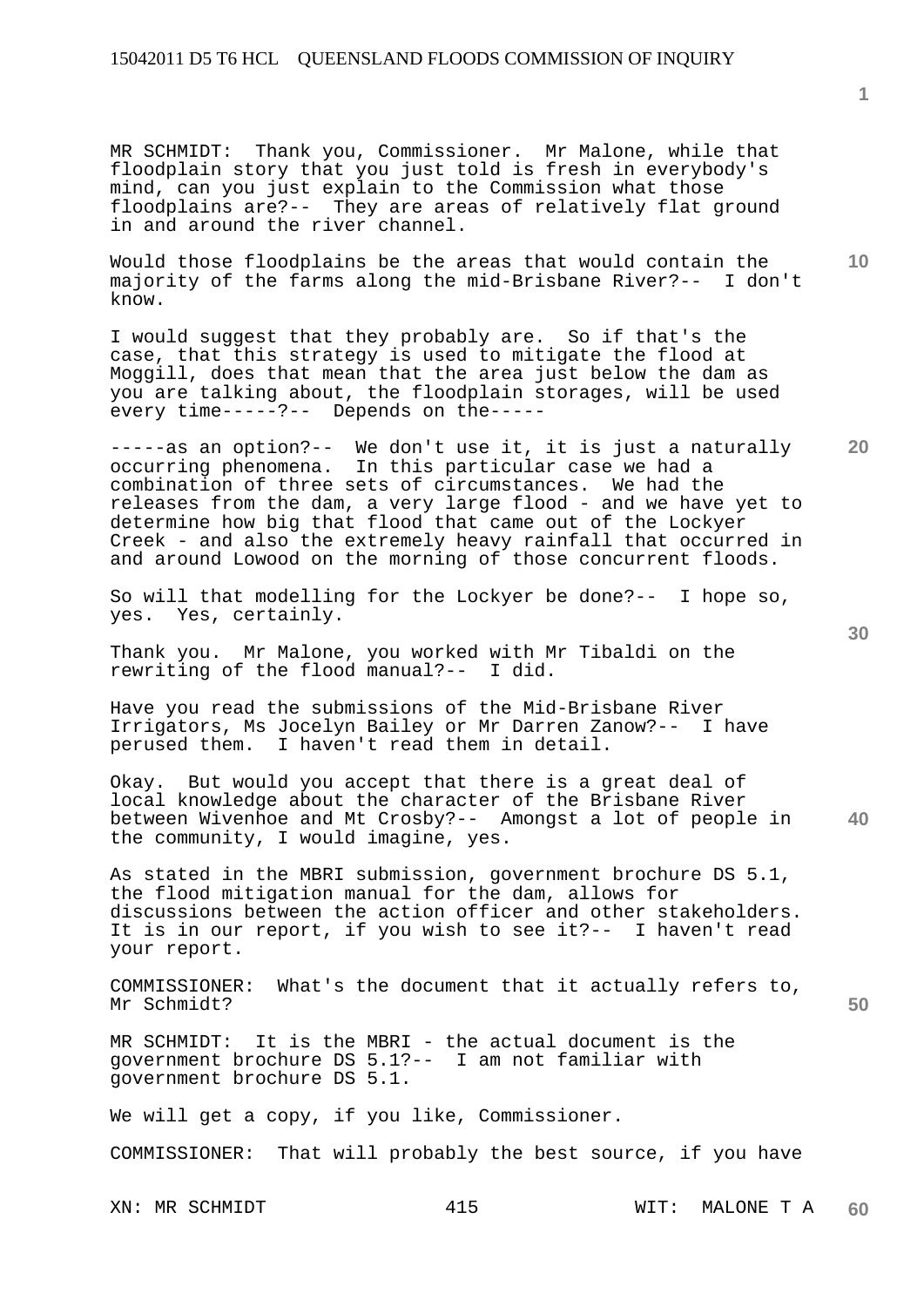got a copy of the brochure, or you can tell us what it says.

MR SCHMIDT: Well, it basically says that the action officer sorry, "Discussions between the action officer and other stakeholders". So you can actually bring other stakeholders into the discussions about the flood manual review.

COMMISSIONER: Who is the action officer?

**10**  MR SCHMIDT: I would imagine the person conducting the review. COMMISSIONER: We would need to know that.

MR SCHMIDT: It refers to it in the government manual, DS 5.1.

COMMISSIONER: Well, are you aware of any capacity to consult stakeholders when you are working on a revision?-- No.

**20**  There seems to be a difference of opinion. It would help to have that brochure, if you can get hold of it, Mr Schmidt. It doesn't have to be now, but you might want to tender it later.

MR SCHMIDT: No worries. It should come up on the screen.

COMMISSIONER: I am not sure. If we've got it it can. Where is it to be found?

MR CALLAGHAN: It has just been sent to your associate, Madam Commissioner.

COMMISSIONER: I see. It is obviously something you might want to take up with Mr Allen, Mr Schmidt, because I see it is endorsed by him.

MR SCHMIDT: Okay, that's fine. I can do that.

COMMISSIONER: I am not suggesting you can't talk to this witness about it.

**40**  MR SCHMIDT: I just wondered if he thought it might be a good idea in the future to actually include other stakeholders, such as the Mid-Brisbane River Irrigators Group in the discussions - in further discussions on future changes to the manual?-- Yes.

Thank you.

COMMISSIONER: Can you get a hardcopy of that brochure? I imagine the Commission has got one somewhere.

MR CALLAGHAN: Yes, we do.

COMMISSIONER: If he can get it after lunch and make it an exhibit. Thanks.

MR SCHMIDT: If you can turn to appendix A from the flood report from Seqwater. Page 2, Exhibit 22. I think we're all fairly familiar with it by now?-- Yes.

**1**

**30**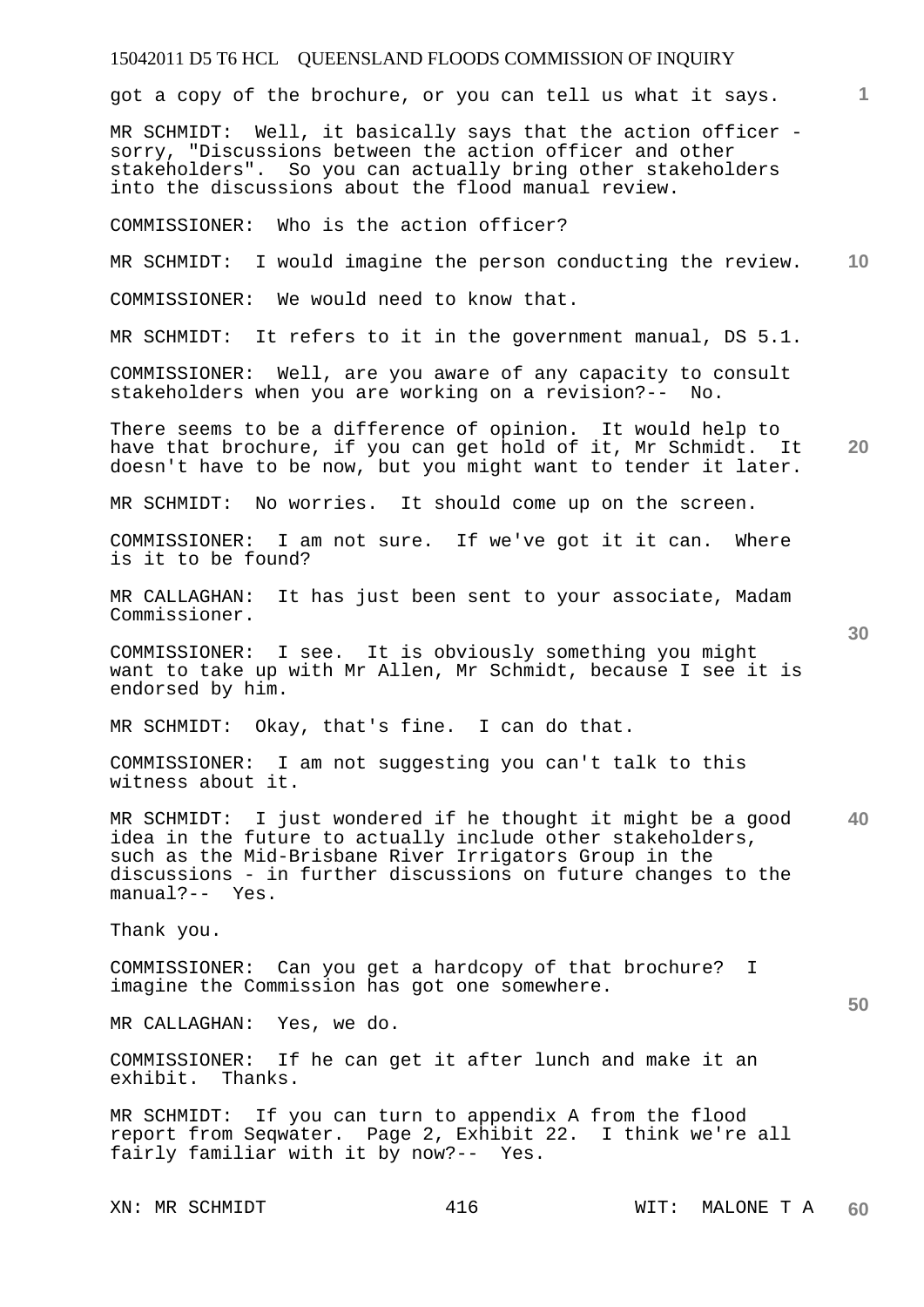Okay. Can you tell me - I can see here that the model run 37 - at model run 37 the current lake level was 73.7, is that correct?-- Yes.

And then at model run 39 the current lake level was 74.39, is that correct?-- That's correct.

Can you tell me the exact time when - or near enough to the exact time when the dam actually reached EL 74?-- I have got here readings at 10 a.m. 73.95 and at 1 p.m. 74.39. So some time between-----

So some time around lunch on Tuesday?-- I would imagine it would be closer to 11 a.m.

11 a.m., thank you. Can you tell me what the inflow rate was at that point in time?-- Sorry, I should have referred to the table in this document rather than that. Yes, this document on page 158 of the flood report says at 11 a.m. the dam level was 74.1 and at that stage the inflow was about nine and a half thousand cubic metres a second.

Nine and a half thousand cubic metres a second?-- Yes.

So at nine and a half thousand cubic metres a second W4 was enacted?-- Yes.

**30** 

**20** 

**40** 

**50** 

**1**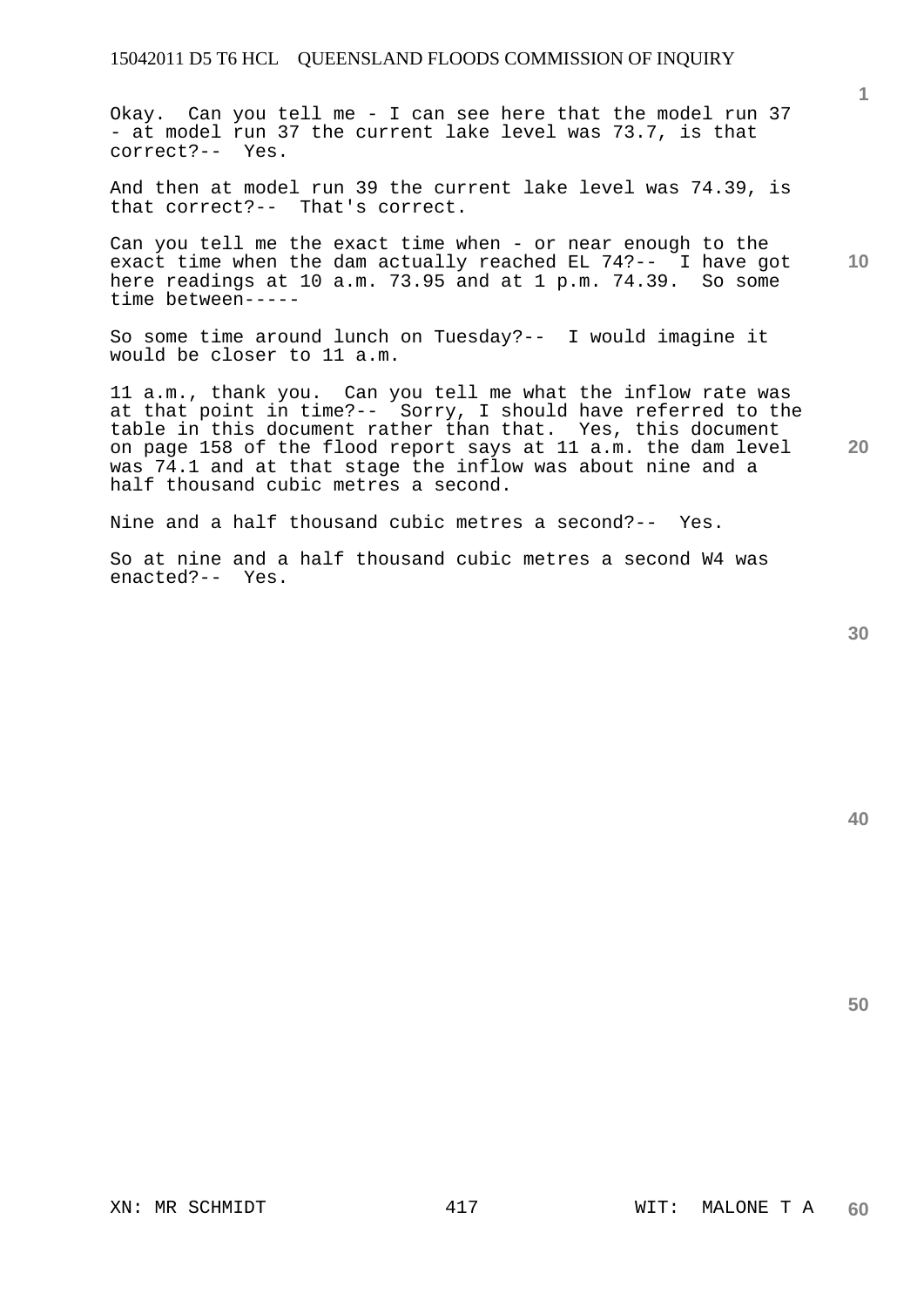So, if what you said before about had you released it earlier when the inflows were 10,000 cubic meters per second, you would have had to release a 10,000 cubic meters per second flow to balance that out?-- Yes?

Is that correct? Well, then, why was there never a 9,000 cubic meters flow released to balance that dam out? It only got to 7.6?-- No, this calculation is - it's a calculated level and if you look at the graph on page - the earliest part of the document, you will see that it's fairly sawtoothed to and that's just a numerical calculation. What actually happens is it's a much smoother curve than that, you can't categorically state that the inflow at that particular point was exactly 9,600.

So-----?-- It's an approximation.

-----you can't categorically state the inflow at the other point was exactly 10,000?-- Not - well, not exactly 10,000, but it was certainly close to that.

Doesn't seem to be much difference there to me, sorry?--  $10,000---$ 

Going back to the modelling, just for further - for future reference maybe, I note that all the blue line forecasts actually cross through the 74 EL mark approximately midday on Tuesday, anywhere from early a.m. to late Tuesday night. None of them actually vary from Tuesday. However, the first red line that actually crosses the 74 mark does it on Wednesday morning. So, I am just wondering to the accuracy of each. I mean, I would consider that being the blue line crossing through 74 on Tuesday and it actually peaked at 11, I think you said, on Tuesday-----?-- No.

That would probably make it a little bit more accurate?-- Sorry, it didn't actually peak at 11 a.m. on Tuesday.

Sorry, not peaked, but crossed the 74 line?-- Yeah.

At 11. So, the modelling is actually showing that was going to happen for - I think it's 12 model runs in a row that the with forecast modelling showed that that was going to happen on Tuesday?-- Yes.

And, in fact, it did?-- Yes, and that's good modelling then.

Very good, very good, but it wasn't taken into account?-- Of course it was. We were expecting to move to Strategy W4 about that time and we did.

Okay. I just thought that maybe because you knew at model 22, which was done on Monday, that there may be some notification of the possibility of going to W4 could have been put out to people who are only two hours from the dam? We don't have the luxury of having a two day period to get the water from Wivenhoe to Moggill, which they have, we have two hours from Wivenhoe to Fernvale, and we just didn't have any warning.

**10** 

**1**

**20** 

**30** 

**40**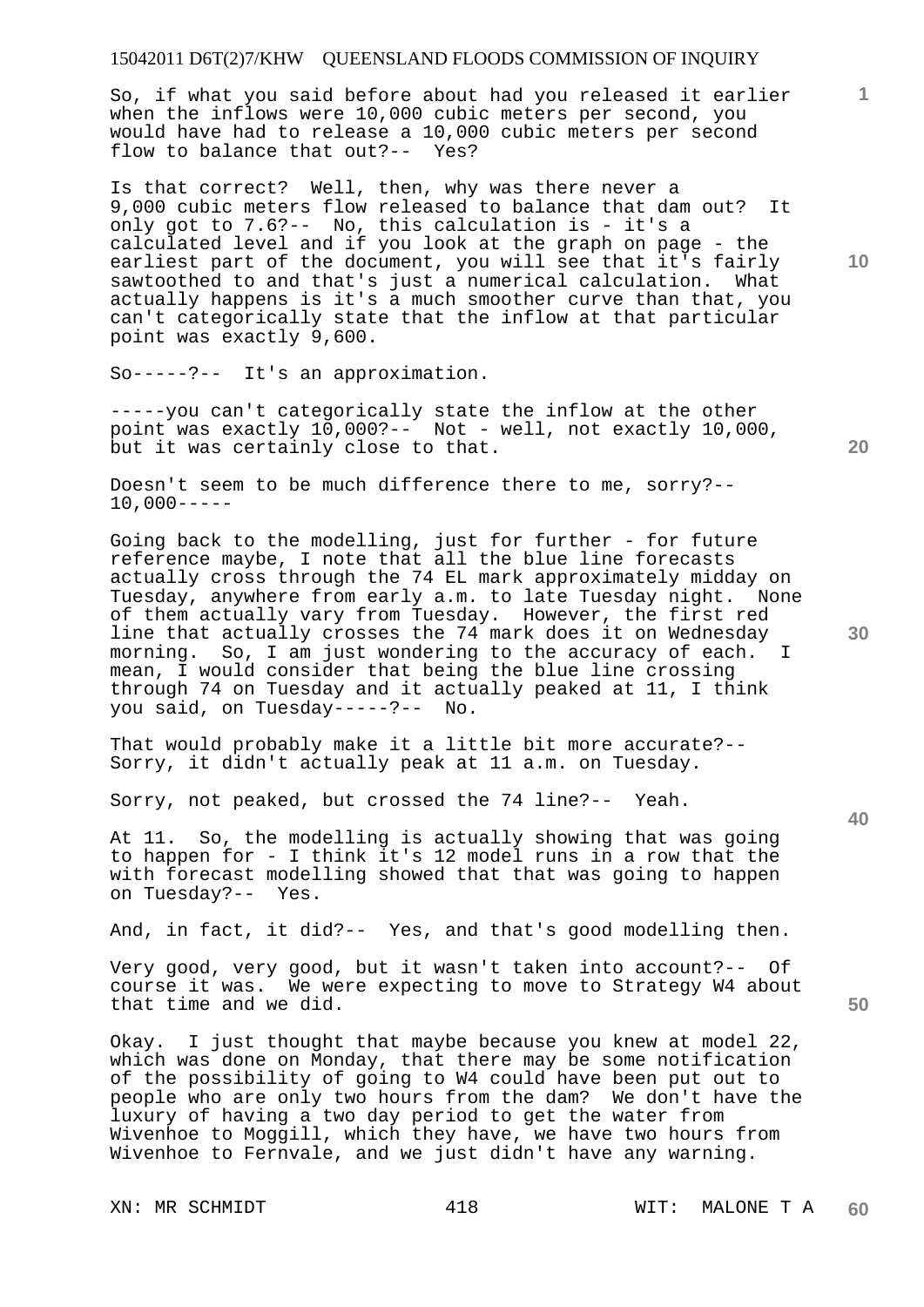Maybe in the future that forecast rainfall could be used to warn areas close to the dam. Would that be possible?-- Everything's possible and, indeed, I would hope that as a result of this event we improved our communication systems and advices.

Okay. Thank you. No further questions.

COMMISSIONER: Mr Callaghan? Will you be long, because if you're not-----

MR CALLAGHAN: I have nothing further for Mr Malone at this time, thank you.

MR O'DONNELL: Commissioner, can I raise something?

COMMISSIONER: Yes.

MR O'DONNELL: We are told the batting order this afternoon is Zanow, then Tibaldi.

COMMISSIONER: Yes. Could I make a request that Mr Tibaldi be called first? He's been under some stress with being called to give evidence. He's very keen to give his evidence and to be finished if possible before this week and not have it hanging over him until May. He's been waiting for some days to give his evidence.

MR CALLAGHAN: He might have been waiting for some day but we have had a witness who's been waiting here all morning. I am conscious of the need to finish Mr Tibaldi. I would like to finish him today too, but we have a witness who will be relatively brief. He's someone who was actually directly affected by the floods and we intend to call that witness. We anticipate the evidence will not be brief. If Mr Tibaldi wants to finish this afternoon, I suspect it's likely in the hands of counsel.

COMMISSIONER: Could we start again at 2.10? Would that suit everybody-----

MR O'DONNELL: Yes, thank you, your Honour.

COMMISSIONER: -----to try and improve the prospects? Anybody got a difficulty with that? That's what we will do then. Adjourn till 2.10, please. And you are excused?-- Thank you.

WITNESS EXCUSED

THE COMMISSION ADJOURNED AT 1.05 P.M. TILL 2.10 P.M.

**20** 

**1**

**10** 

**30** 

**50**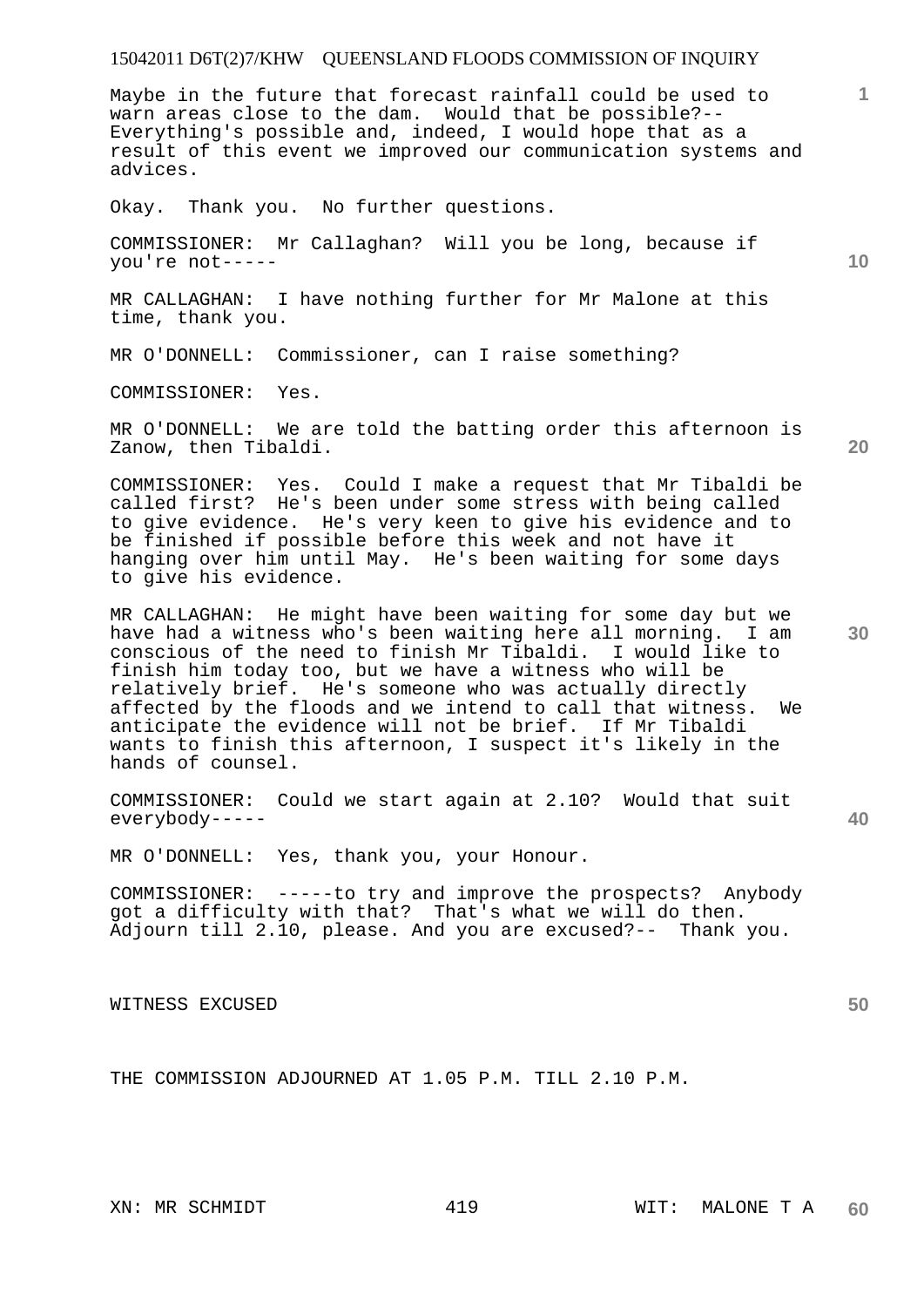| 15042011 D6T(2)7/KHW QUEENSLAND FLOODS COMMISSION OF INQUIRY                                                                                                                                                      |                 |
|-------------------------------------------------------------------------------------------------------------------------------------------------------------------------------------------------------------------|-----------------|
| THE COMMISSION RESUMED AT 2.11 P.M.                                                                                                                                                                               |                 |
| COMMISSIONER: Yes, Ms Wilson?                                                                                                                                                                                     |                 |
| MS WILSON: Thank you, Madam Commissioner. Before we call the<br>next witness, there was a document of DS5.1 the Flood<br>Mitigation Manual for the dam that was referred to in<br>Mr Schmidt's cross-examination. | 10 <sup>°</sup> |
| COMMISSIONER: Yes.                                                                                                                                                                                                |                 |
| MS WILSON: We have a copy, a hard copy of that document. I<br>tender that document.                                                                                                                               |                 |
| COMMISSIONER: That will be Exhibit 49.                                                                                                                                                                            |                 |
|                                                                                                                                                                                                                   | 20              |
| ADMITTED AND MARKED "EXHIBIT 49"                                                                                                                                                                                  |                 |
| MS WILSON: And I understand also this document is available<br>on the DERM website.                                                                                                                               |                 |
| COMMISSIONER: Thank you.                                                                                                                                                                                          |                 |
| MS WILSON: Thank you, Madam Commissioner.                                                                                                                                                                         | 30              |
| COMMISSIONER: Yes.                                                                                                                                                                                                |                 |
| MS WILSON: I call Darren Zanow.                                                                                                                                                                                   |                 |
| DARREN WILLIAM ZANOW, SWORN AND EXAMINED:                                                                                                                                                                         | 40              |
| COMMISSIONER: Thank you, Ms Wilson?                                                                                                                                                                               |                 |
| MS WILSON: Is your full Darren William Zanow?-- Yes, that's<br>correct.                                                                                                                                           |                 |
| Are you the chief executive officer for Zanow Sand and Gravel<br>Pty Ltd and Zanow's Concrete Pty Ltd?-- I am, yes.                                                                                               | 50              |
| And these businesses are owned by you, your brother, and your<br>father?-- Yes, that's correct.                                                                                                                   |                 |
| And this is a business that is a sand, gravel and concrete<br>operation?-- That is correct, yes.                                                                                                                  |                 |
| And it's situated at 1630 Brisbane Valley Highway, Fernvale?--<br>Yes, correct.                                                                                                                                   |                 |
|                                                                                                                                                                                                                   |                 |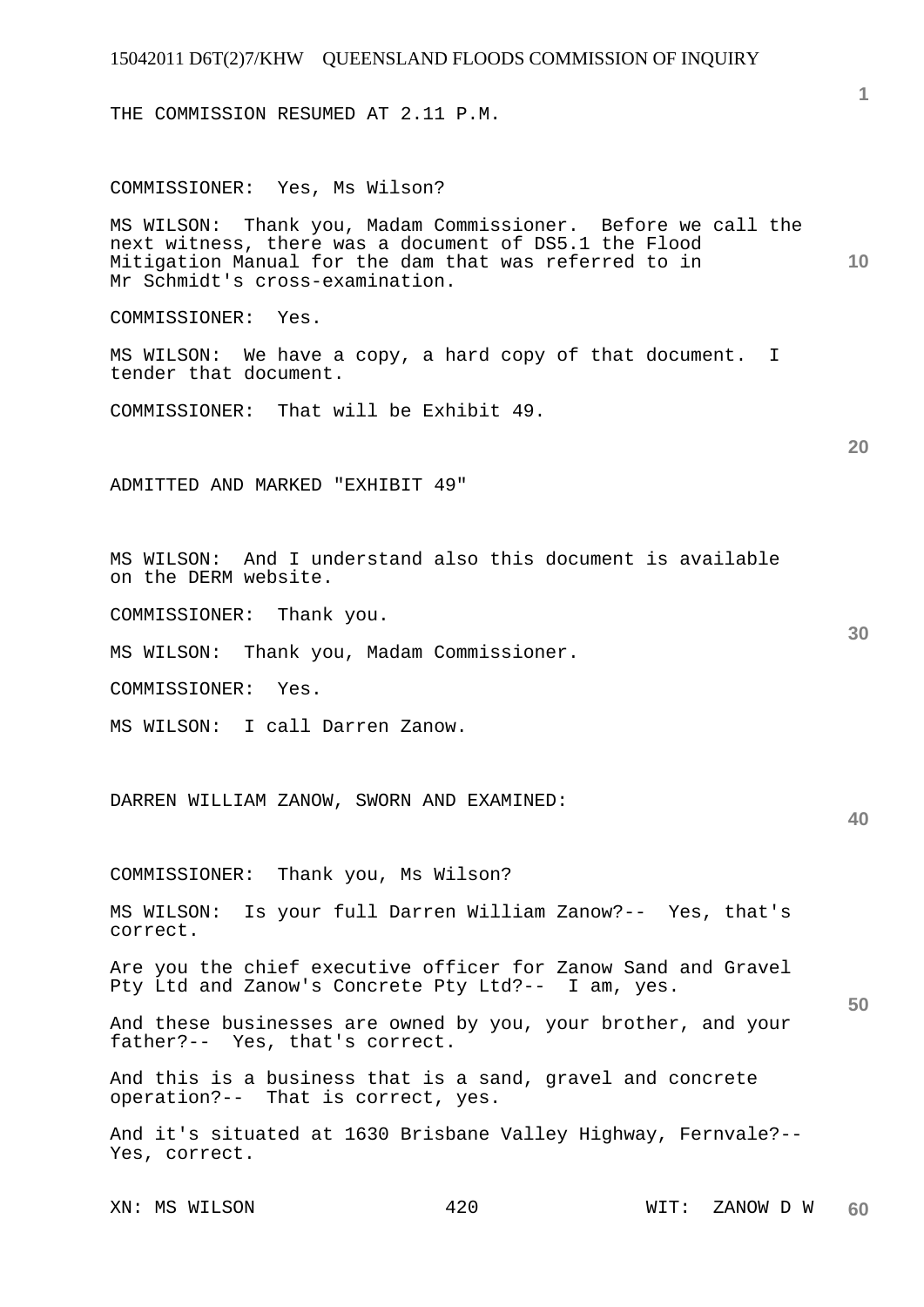|                                                                                                                                                                                             | $\mathbf{1}$ |
|---------------------------------------------------------------------------------------------------------------------------------------------------------------------------------------------|--------------|
| Okay. And you made a statement for these proceedings?-- I<br>have.                                                                                                                          |              |
| And you signed the statement on the 8th of April 2011?-- I<br>did.                                                                                                                          |              |
| And since signing your statement, exhibit marks have been<br>added to your statement?-- Yes, they have.                                                                                     | 10           |
| And you have initialled those exhibit markings?-- I have,<br>yes.                                                                                                                           |              |
| And there are three exhibits attached to your statement?--<br>That's correct.                                                                                                               |              |
| One is the minutes with the meeting with Seqwater on the 10th<br>of December 2010?-- Correct.                                                                                               |              |
| The second is a series of photographs?-- That's correct.                                                                                                                                    | 20           |
| And the third is a submission that you sent to the<br>Commission?-- That is correct.                                                                                                        |              |
| Madam Commissioner, I tender the statement and the<br>photographs.                                                                                                                          |              |
| COMMISSIONER: Exhibit 50.                                                                                                                                                                   |              |
|                                                                                                                                                                                             | 30           |
| ADMITTED AND MARKED "EXHIBIT 50"                                                                                                                                                            |              |
|                                                                                                                                                                                             |              |
| MS WILSON: Now, your business is located on the southern bank<br>of the mid Brisbane River?-- Yes, that's correct.                                                                          |              |
| And that is approximately 17 kilometres downstream of the<br>Wivenhoe Dam?-- Correct.                                                                                                       | 40           |
| And 15 kilometres downstream of the Lockyer Creek intersection<br>with the Brisbane River?-- That's correct.                                                                                |              |
| Now, your operation was established there in 1996?-- Around<br>that time, yes.                                                                                                              |              |
| Okay. And your business has two other properties?-- That's<br>correct.                                                                                                                      |              |
| One of them is in North Booval on the banks of the<br>Bremer River?-- Yes.                                                                                                                  | 50           |
| And the other is at Buaraba Creek at Coominya?-- Correct.                                                                                                                                   |              |
| Now, at paragraph 5, if I can get some clarification, you say<br>that, "The business has experienced many flooding events since<br>1996, including larger events in 1999 and 2010." Are you |              |
|                                                                                                                                                                                             |              |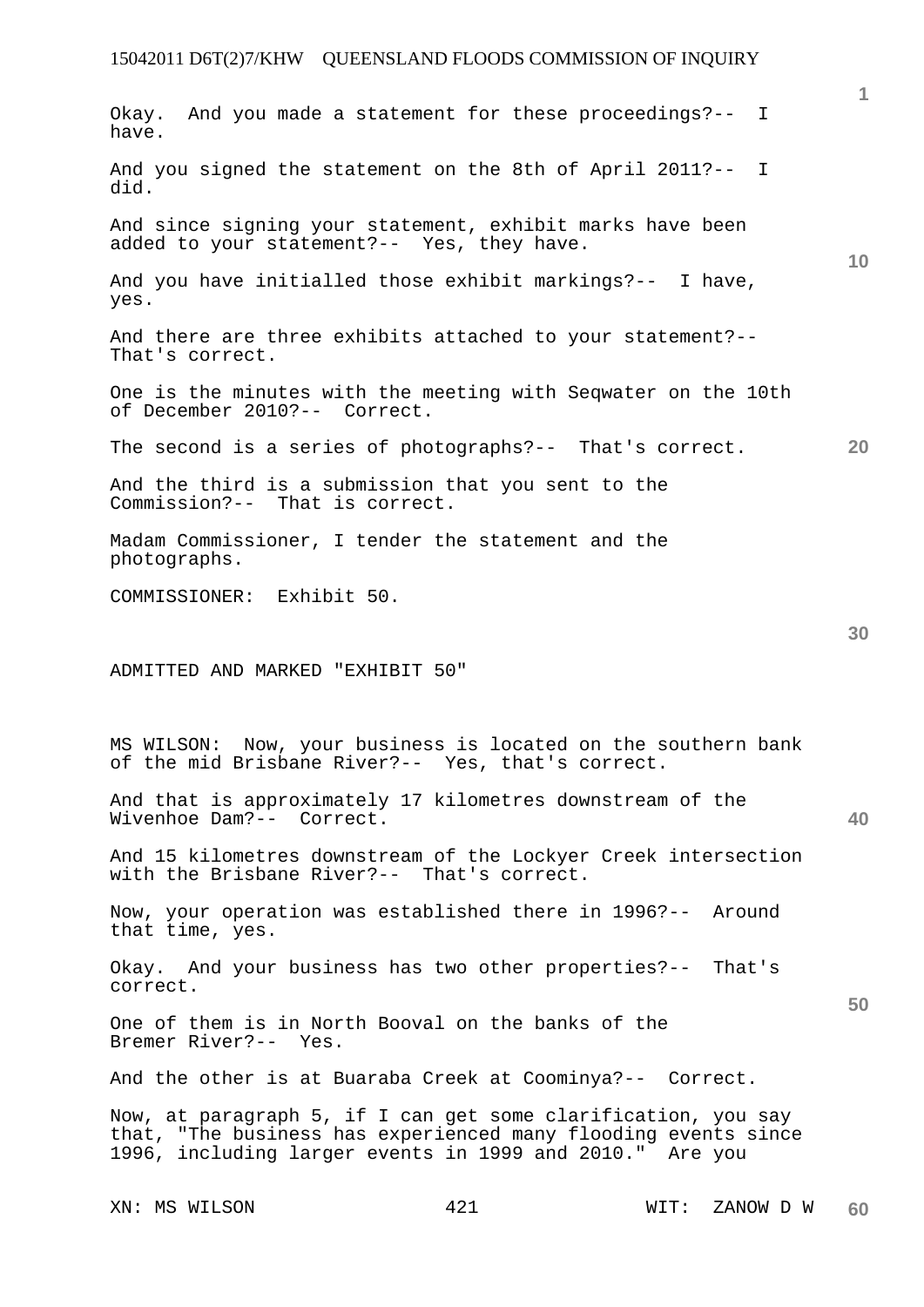saying that the 1999 and the 2010 floods were larger than the floods that you experienced in January 2011?-- No.

Okay. Which was the largest flood that you have experienced out of the three that we have referred to?-- By far the 2011 event. Just from - the '96 event was a significant event, in my mind, a large event.

Now, you have completed an extensive statement which has been tendered so I am not going to take you completely through your statement, but if I can raise just a couple of matters. One of the matters is the communication with Seqwater. Now, you say in your statement at paragraph 13, "On the 10th of December 2010 you accepted an envision that from the Mid River Irrigators to attend a meeting with Seqwater?-- Yes, that's correct.

Okay. Now, is it the case that up to this time you were having difficulties communicating with Seqwater?-- Yes, I was.

Could you tell us about those, please?-- After experiencing flood events, we thought it necessary to establish a line of communication with Seqwater so that we could be - we could be updated on their flood strategies and their water releases. I sent a letter to the CEO and I did get a reply some time later, the exact reply I can't remember, but after numerous telephone conversations with - in particular trying to talk to the CEO about this, I didn't get any response other than to, "Listen to media reports", and I made it clear that media reports were usually glorified or usually incorrect and their level of detail was not sufficient for me to enact my flood management plan on site.

When he told you to listen to media reports, was that in relation to the operation of the dam and the release of water, or was that in relation to weather events?-- Both.

Now, is it because of the lack of communication with Seqwater that you became a member of the Mid Brisbane River Irrigators?-- Around the time of early - late November, early December my brother and I purchased a property across the road, across the highway, from the quarry and that - as part of that purchase a water allocation became available of which we took the water allocation, and I thought it would be sensible to become a member, as well as I knew other people that were members of the organisation as well, and they had the same problem that I had receiving information from Seqwater.

And at paragraph 13 in your statement you say that on the 10th of December 2010 you accepted an invitation from the Mid Brisbane River Irrigators to attend a meeting with Seqwater?-- That's correct.

Now, after that meeting, was there any change in the communications that you received from Seqwater?-- There was. I joined the database, along with the nominated people on the

**20** 

**10** 

**1**

**30** 

**40**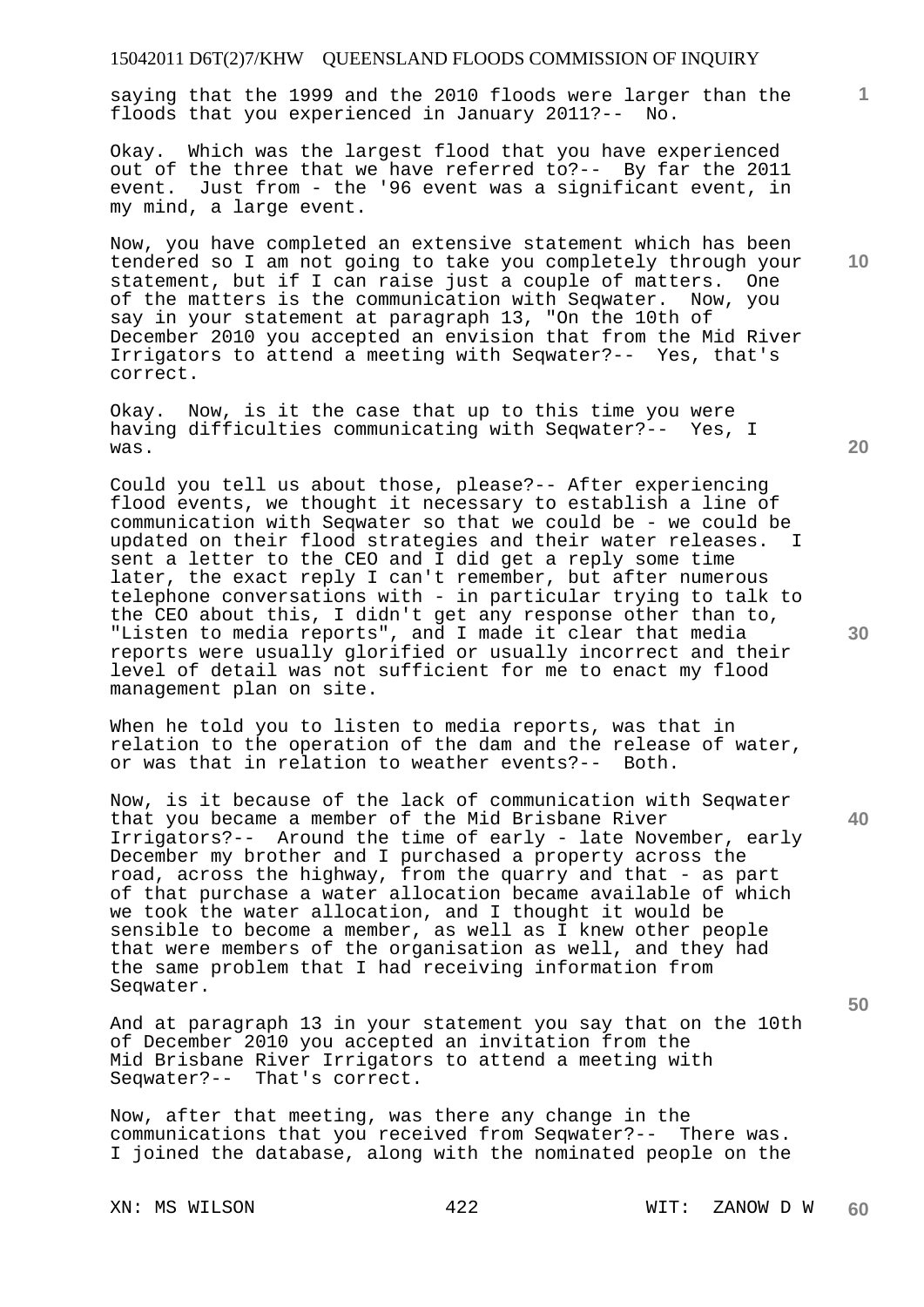Brisbane River Irrigators' committee, and other people, I might add, and were part of e-mails that were regularly sent, and those e-mails kept us updated on Wivenhoe releases.

Okay. And you talk in your statement about a Mr Graham Keegan, a senior water engineer of Seqwater, sending out the e-mails?-- Yes, that's correct.

And that this was an excellent way of informing you of the releases and the volumes?-- He was very good, yes.

And why was that important for you?-- Only - well, when they adjust the gates at the dam, there's probably only - depending on the size of the flood event, there's only between one and two hours lag time before the water is affecting quarry operations, so having this line of communication is absolutely vital in ensuring that I can protect my business from flooding events from Wivenhoe.

**20**  And this line of communication did assist in the protection of your business assets?-- It saved us a lot of money, yes, once we that had line of communication, of course.

Now, the inundation of your properties, you say, began on the afternoon of the 9th, but hit critical stage between - on the Tuesday, the 11th between 10 a.m. and midnight?-- Yes, that's correct.

Okay. And had you at that point in time had an opportunity to be able to move some of your assets and infrastructure on your Fernvale property?-- We did, yes. A lot of the mobile infrastructure we actually moved three times in the space of three days.

Why was that?-- Well, because earlier we - earlier on we believed that the flood event wasn't going to reach the magnitude that it did, so we - our flood plan said - well, we believed that the flood would get to a certain level. On the Saturday night actually Graham Keegan assisted us in seeing what level that would get to, so we made preparations to get to move equipment to higher ground so that we had some immunity, and then, of course, on the Tuesday morning when it continuously rained and we were informed we'd needed to move them again, so we moved them to slightly higher ground and then, once again, later on that day or later on that morning, we moved them again, and actually later on that night.

The damage that was caused to your properties is set out in paragraph 54 of your statement and you say that it amounts to an approximate total of \$9 million. Was that in relation to the Fernvale property or all three properties?-- All three properties.

What about in relation to the Fernvale property, can you give an estimate?-- In relation to the Fernvale property, around about three and a half million dollars, yes.

Now, Mr Zanow, attached to your statement was some

**10** 

**1**

**30** 

**50**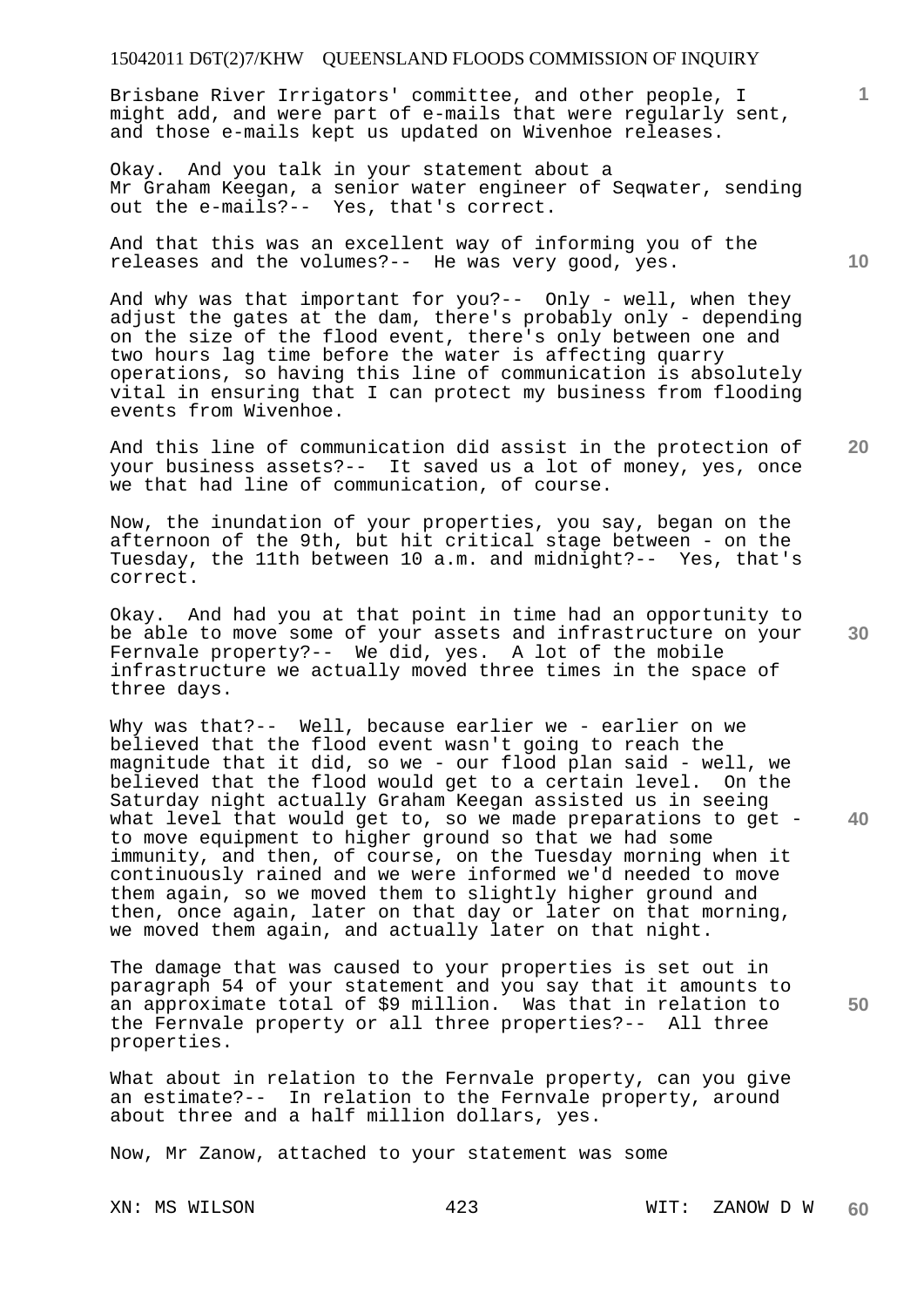photographs. There's many photographs and we can just have a look at a few. You will see them on the screen. Now, can you tell us what - this is a photograph of a truck on its side?-- Yeah, this is a photograph of a dog trailer actually and the velocity of the water has obviously tipped it over. In the background, you can see a stockpile of processed material there and that there was the high watermark.

Sorry, when you say "that there", which mark are you referring<br>to?-- This is the - see there's a vivid line across there. This is the - see there's a vivid line across there, that's actually the high watermark when the water peaked on late on Tuesday night, early on Wednesday morning. In the background, there's the Fernvale - some Fernvale - some houses of Fernvale.

So, there's a line just a short way down from the peak of that pile of sand behind?-- Correct.

And that's where the water got to?-- That's right, that was the peak.

And now how far away is that pile from the Brisbane River?-- That pile would be approximately 350 to 400 metres from the river.

And when was this photograph taken?-- This photograph was taken on Thursday, around lunchtime.

And that's the Thursday of the week of the flooding?-- Correct.

If we can have a look at the next photograph? Mr Zanow, was this your office?-- Yes.

Okay?-- We have - on the quarry site we have six offices of which five were totally destroyed. Underneath there is the only office that survived the inundation, and at this point that's - the offices are around between 200 and 250 metres from the river on the high bank, and the - most of our offices, yeah, were actually washed away and haven't been found yet.

Okay. Well, perhaps if we can look at the next photograph? This is not one of your offices, is it, that's another-----?-- That was the batch office for the concrete plant.

How far would the batch office be away from the Brisbane River? We can see the river in the background?-- Around about 300 metres away from the river on the high bank.

Now, if we could have a look at the next photograph? Now, when was this photograph taken, Mr Zanow?-- Also on the Thursday.

Okay. And where was this photograph taken? Whereabouts on your property was this?-- This is also at the quarry, around about 300 metres - 350 metres away from the river, not far from the first photograph.

**10** 

**20** 

**1**

**30** 

**40**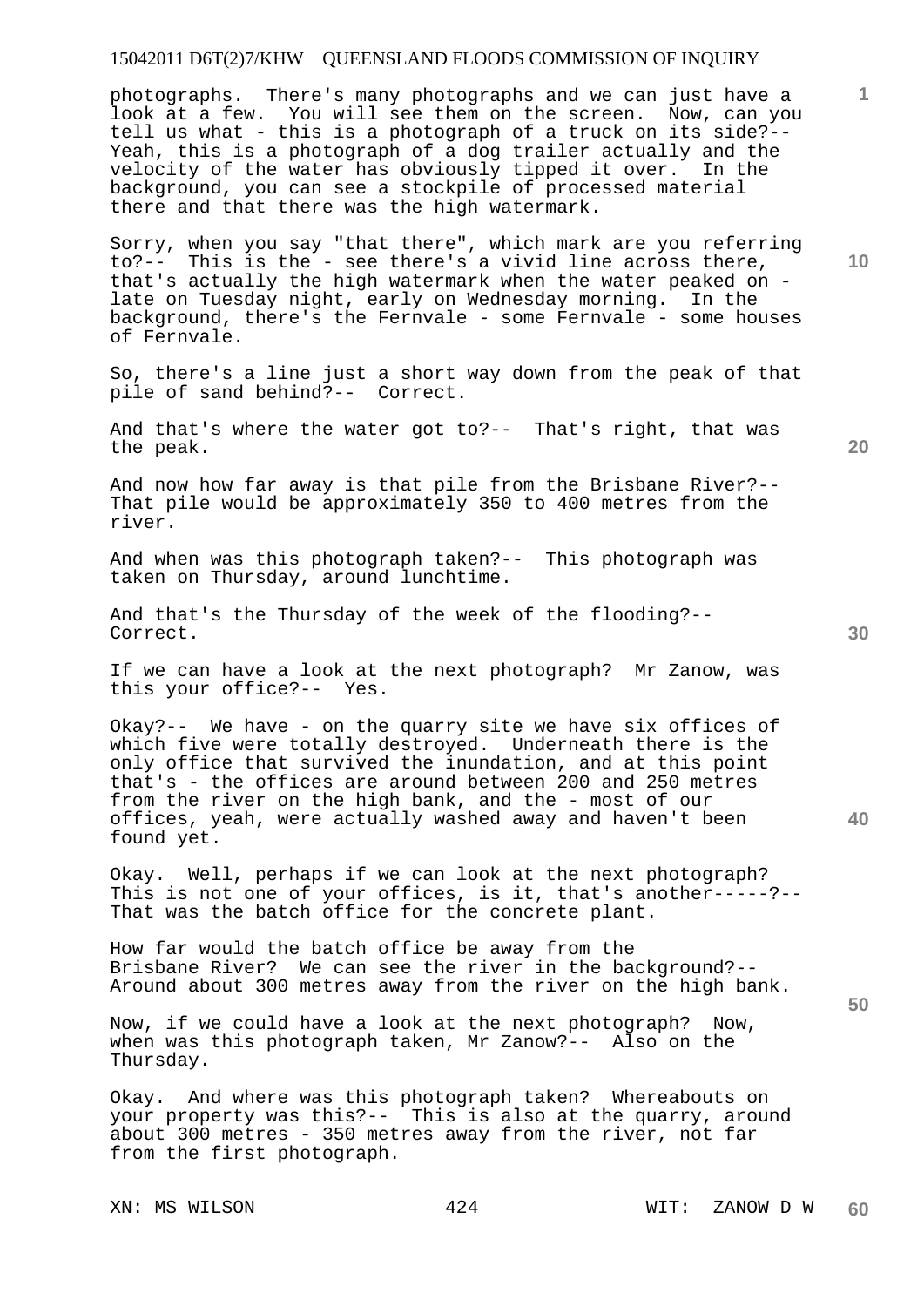And did that water eventually recede?-- It did, yes.

When was that? When did the water eventually recede?-- It the water in that part of the quarry receded over a number of days, probably four or five days, I suppose.

And the next photo is the photo of another office on your property?-- Yeah, that's another angle of the first one, so that was the only office that survived.

And, finally, the final photo is a photograph of - appears to be a water tank?-- Yes.

Is that your water tank?-- Yes, it is, yes.

What is it resting upon?-- The water tank is resting on part of our fixed plant and equipment, our fixed sand processing equipment, and this conveyer here on the left-hand side was turned over, knocked over by the velocity of water. I might add the velocity of water was extreme. I have never, ever seen water come down the river so fast ever in my life and I have seen a few flooding events, and this is obviously - these photos show the velocity of the water was absolutely incredible.

Thank you. If I can take you to your submission where you made some recommendations and if I can take you to DW2 at page 18 - DW3 - and if I can take you down to number 5? One of your recommendations is, "Implementation of a direct warning system to be maintained and managed by the dam operators using at least three modes of communication or warning." Can you give us examples of what you are referring to when you are referring to at least three modes of communication or warning?-- The three proposed modes would be something like an e-mail, a text message, perhaps a siren warning system. During the height of the flood we had no electricity, we had no mobile phone coverage. Also in Fernvale there was no water supply, potable water supply, so there needs to be a multitude of warning systems and I think that even some sort of siren in the town would be useful.

Thank you, Madam Commissioner. That is the evidence.

COMMISSIONER: Thank you. Mr Rangiah, are you happy to go next?

MR RANGIAH: I don't have any questions.

COMMISSIONER: All right. Thank you. Mr O'Donnell?

MR O'DONNELL: My learned friend, Mr Pomerenke, has some questions, your Honour.

COMMISSIONER: Thank you. Mr Pomerenke?

**10** 

**1**

**20** 

**30** 

**40**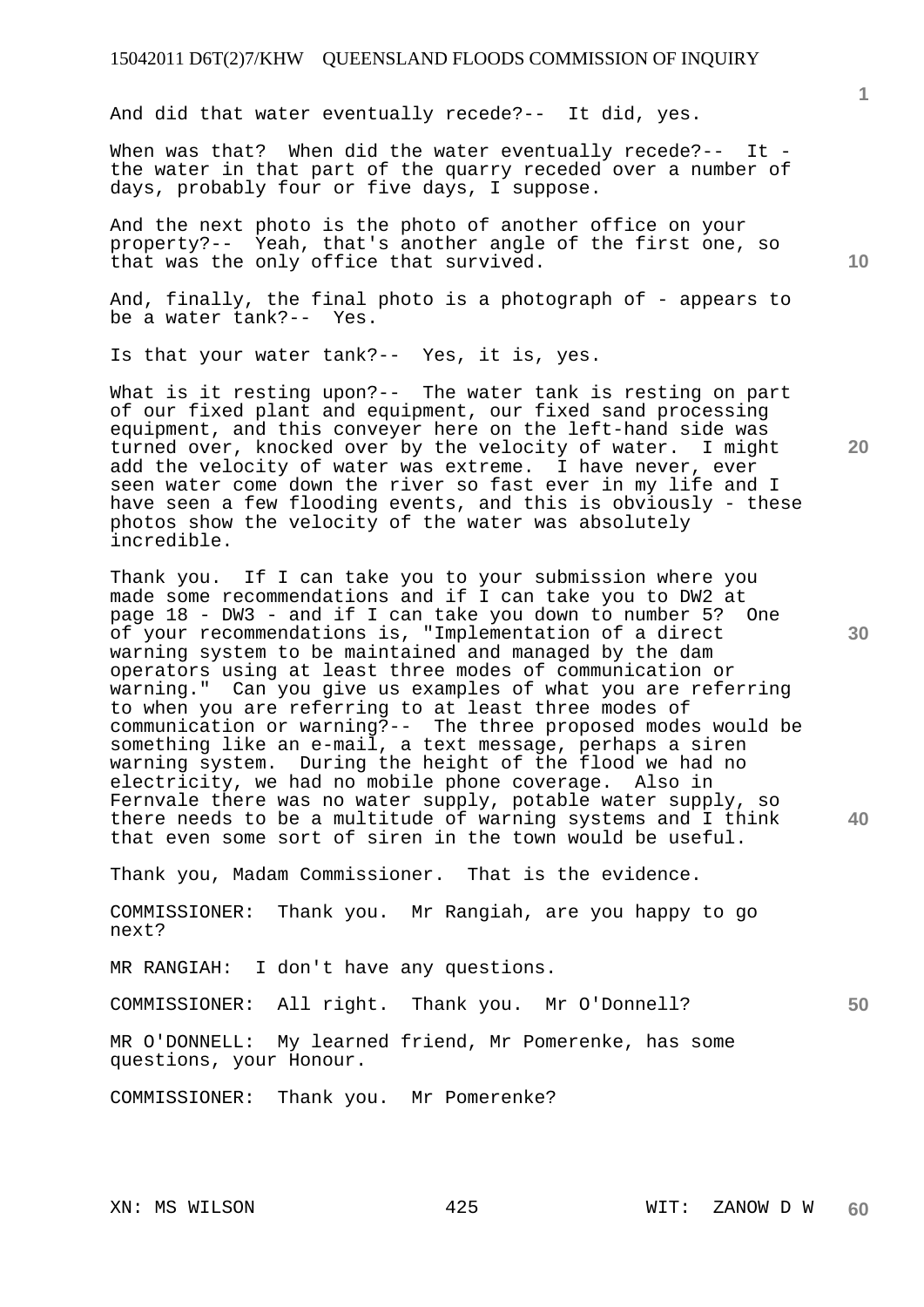MR POMERENKE: Thank you, Commissioner. Could Mr Zanow be shown Mr Keegan's statement, please? Mr Zanow, I just want to ask you some questions about your communications with Graham Keegan. Could you go to the first exhibit to Mr Keegan's statement, which is GK1, and there should be some page numbers in the bottom right-hand side corner.

COMMISSIONER: Could you speak up, Mr Pomerenke? You are a very quiet team.

MR POMERENKE: Sorry, Commissioner. There should be page numbers in the bottom right-hand corner?-- Yep.

Page 1. Do you see that's an e-mail sent on Wednesday, 5 January 2001 at 12.26 p.m.? Do you have that?-- Yes, yes, I do.

And you're one of the recipients of that e-mail?-- Yes.

And if we just look to the content of the e-mail, if you go to the second substantive paragraph of the e-mail and if you just read that to yourself?-- Yes.

You can see that this is an e-mail that's being sent to you before the release of any flood waters from the dam?-- Yes.

And it's telling you that they - it is likely that they will be releasing flood waters in the near future?-- Yes, that's right.

And then in the next paragraph Mr Keegan is asking you to please be prepared?-- Yes, that's correct.

Could you go, then, to page 60, please? Do you have that?-- Yes, I have.

**40**  Sorry, Mr Zanow, we are just waiting for it to come up on this screen. So, what we see at page 60 is the conclusion of an e-mail exchange between you and Mr Keegan, and if we go over the page to page 61, we see the beginning of that exchange?-- Yes.

And do you see the e-mail sent at 8.26 p.m. from Mr Keegan and in the first paragraph he tells you what the current releases-----?-- Yes.

-----from Wivenhoe are? In the second sentence of the first paragraph he tells you what the aim is in terms of releases?-- Yes.

And then in the next paragraph, reference is made to the Bureau of Meteorology warnings and he tells you about some possible scenarios based on those Bureau forecasts?-- That's right, and that's on Saturday, yes. Probably, just to clarify, we have an immunity at the quarry of around 1750 cubic meters per second, so on Wednesday that's quite fine, we wouldn't evacuate or wouldn't do a heck of a lot at

XN: MR POMERENKE  $426$  WIT: ZANOW D W

**10** 

**30** 

**20**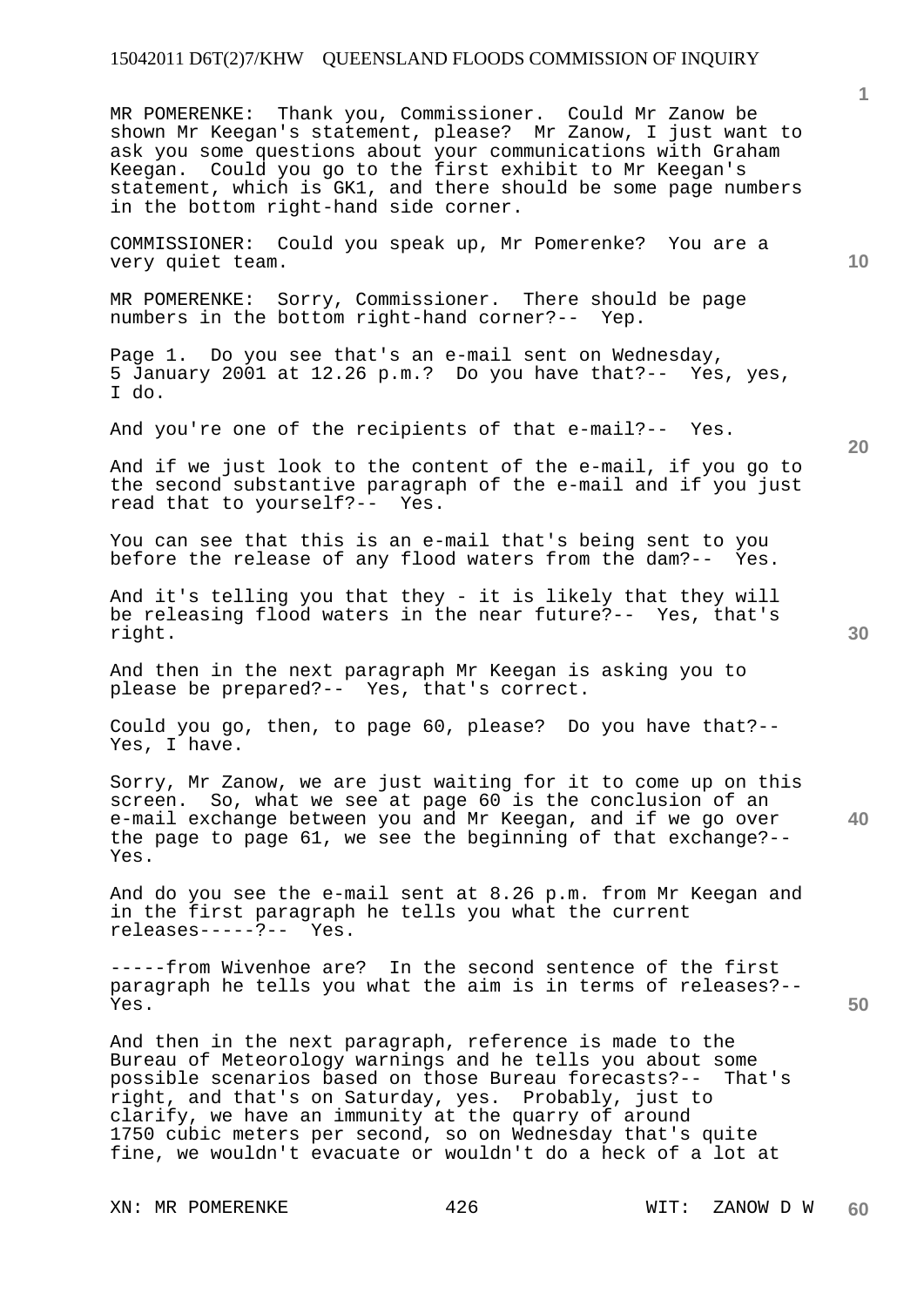the quarry.

Yes?-- Because, okay, we're expecting rain, we know we're expecting rain, we would ensure that our levee bank on the western extraction is in place-----

Yes?-- -----which it was, and wait for further advice.

Yes?-- So, on the Saturday, that's when we became - because of these e-mails, that's when we became concerned as to what might happen.

Yes. Just in that paragraph that goes from page 61 over to page 62, you can see that one of the scenarios he's talking about, based on the forecasts, is that, "There might need to be larger releases from Wivenhoe Dam if heavy rainfall strikes our catchments." So that was useful information for you to have going into-----?-- Oh, definitely useful. Probably what we also were talking about further was the fact that our levee bank that we construct also allows more water to be released by Wivenhoe Dam to probably up to 200, even potentially 300 cubic meters per second-----

Yes?-- -----because it keeps the water off the southern approach to the highway bridge.

Yes?-- Therefore, it gives you guys or gives Seqwater the ability to make larger releases without closing the Fernvale or the Brisbane Valley Highway.

Yes, I understand. Would you mind turning to page 70 for me, please? Do you see that's an e-mail from Mr Keegan to you on the Sunday night at 10.27 p.m.?-- Yes.

And it commences, "Sorry, but this is bad news.", but nevertheless it was news that you needed to hear. If you go, then, to page 74, and if you scroll halfway down the page, we should see an e-mail from Mr Keegan to you at 1.11 a.m. on the Monday morning, a couple of hours later, and I think you refer to this in your evidence-in-chief. You said that he knocked up some heights for you?-- Yes.

Is that the e-mail you were referring to?-- That's correct.

It is? And then by 6.09 a.m. the following morning you say you were frantically working. That's working on your evacuation strategies?-- That's correct.

**50**  And I won't bother taking you to any more e-mails, but really these are the sorts of communications that you were referring to in paragraph 18 of your statement when you said that, "Graham was a shining example of what can be achieved with cooperation and that he should be awarded for his efforts."?-- Definitely, definitely.

Thank you, Mr Zanow?-- Thank you.

COMMISSIONER: Ms McLeod?

**10** 

**1**

**20**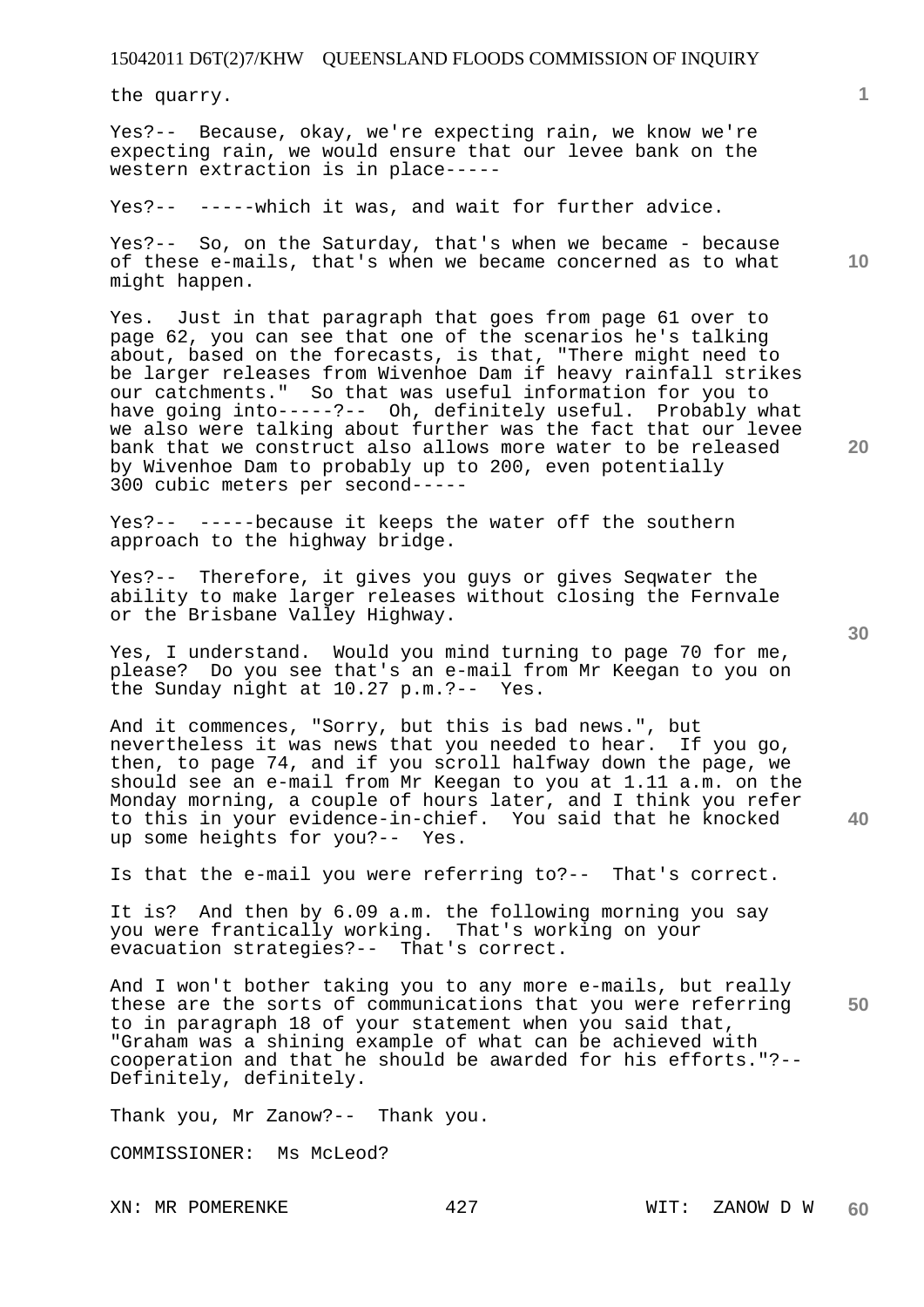MS McLEOD: No questions. COMMISSIONER: Thank you. Mr Dunning? MR DUNNING: No questions, thank you. COMMISSIONER: Mr Flanagan?

MR FLANAGAN: Just one question, Mr Zanow. In relation to your North Booval site at the Bremer River, to your knowledge did that site flood in 1974?-- Yes, it did.

And how would you describe the - from your own knowledge of the flooding in 1974, I think that's through your older relatives, but your own knowledge of the 1974 flood compared to the flood event in 2011?-- It's common knowledge through Ipswich, of which I have been a resident of the Ipswich all my life and my father and other relations, in particular Sydney Street, Brassall, there was a lot of houses washed away. On our side at North Booval that has been in the family since before the '74 flood-----

Yes?-- -----there was very little, if any, flow in the river down there. I was chasing cattle out of the flood water on Wednesday morning at around about 7 o'clock, and there was very little flow coming down the river and it was very obvious that the flooding certainly from let's say Wulkuraka, maybe Leichhardt in Ipswich, down to the mouth of the Brisbane River and the Bremer River was definitely back up from the release from Wivenhoe Dam. That was a definite.

Thank you.

COMMISSIONER: Mr MacSporran?

MR MacSPORRAN: I have nothing, thank you, your Honour.

COMMISSIONER: Mr Ambrose?

MR AMBROSE: Nothing.

COMMISSIONER: Mr Telford?

MR TELFORD: Nothing, thank you, Commission.

COMMISSIONER: Mr Schmidt?

**10** 

**1**

**20** 

**30** 

**40**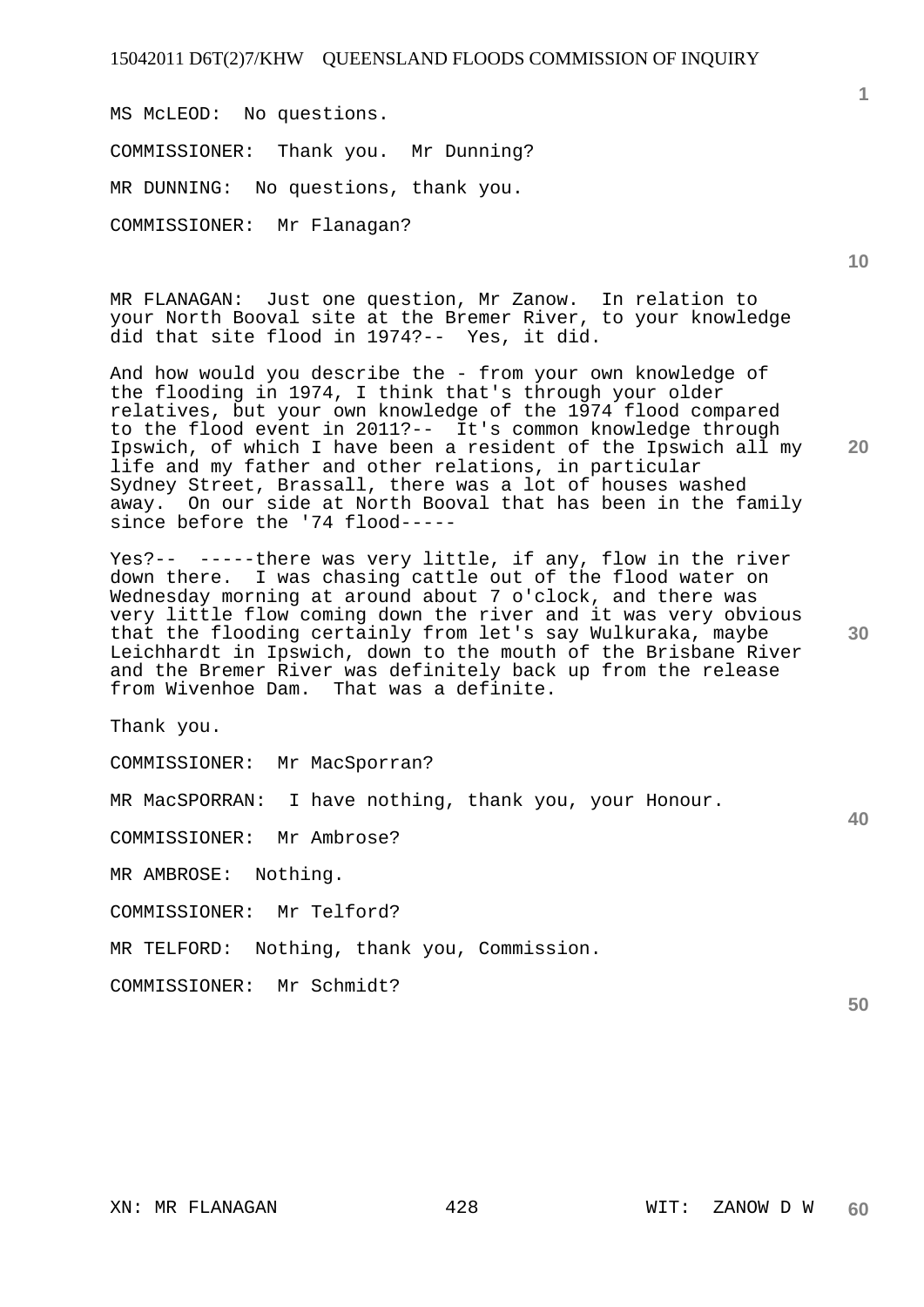MR SCHMIDT: Thank you, Commissioner. Mr Zanow, what reliance, if any, did you place on the BOM website in the lead-up to the flood?-- A huge amount of reliance.

So, you were actively searching information from BOM?-- Yes. Look, all of the time in the lead-up, especially on the Saturday and the Sunday, in particular, until the - we lost power at the quarry site, we were looking at the BOM website continuously. So, that was a very - a vital tool for us to be able to assess what rainfall was occurring. The other assessment we made was we had information that was given to us freely via telephone on Sunday, in particular, of the huge rain event that had fallen in the catchment, Wivenhoe, and friends had rung us and said, "You better get all your gear out because there's going to be a big flood." So, on Sunday we began those preparations, even before Seqwater said we should - you know, there's going to be larger flow. We knew that there was going to be a larger flow in the river.

Okay. After the event, did you actually check to see how accurate the BOM forecasts and BOM website was?-- Well, I thought it was very accurate, in particular the radar is obviously, you know, updated every 10 minutes, I think you get a frame, so that was certainly very, very useful.

Conservatively what would you think you would have saved in lost equipment with this information?-- With that information, difficult to ascertain, but certainly in the seven figures.

Okay. In paragraph 44 of your statement, you say that you lost all communication and after that you only had your iPhone. That was at 6.30 a.m. on Tuesday morning, was that correct?-- That's correct.

So, is that how you received the last of the e-mails from Mr Keegan?-- That is correct.

**40**  So, if you didn't have that iPhone you wouldn't have been able to receive those e-mails?-- No, no. The e-mails didn't come through very quickly, because the mobile phone service in Fernvale was very - was very, very patchy.

I take you back to the meeting on the 10th of December where we attended with Seqwater. Can you recall whether that was the - the e-mail was actually their first option of notification to us?-- Yes, I think it was.

**10** 

**1**

**30**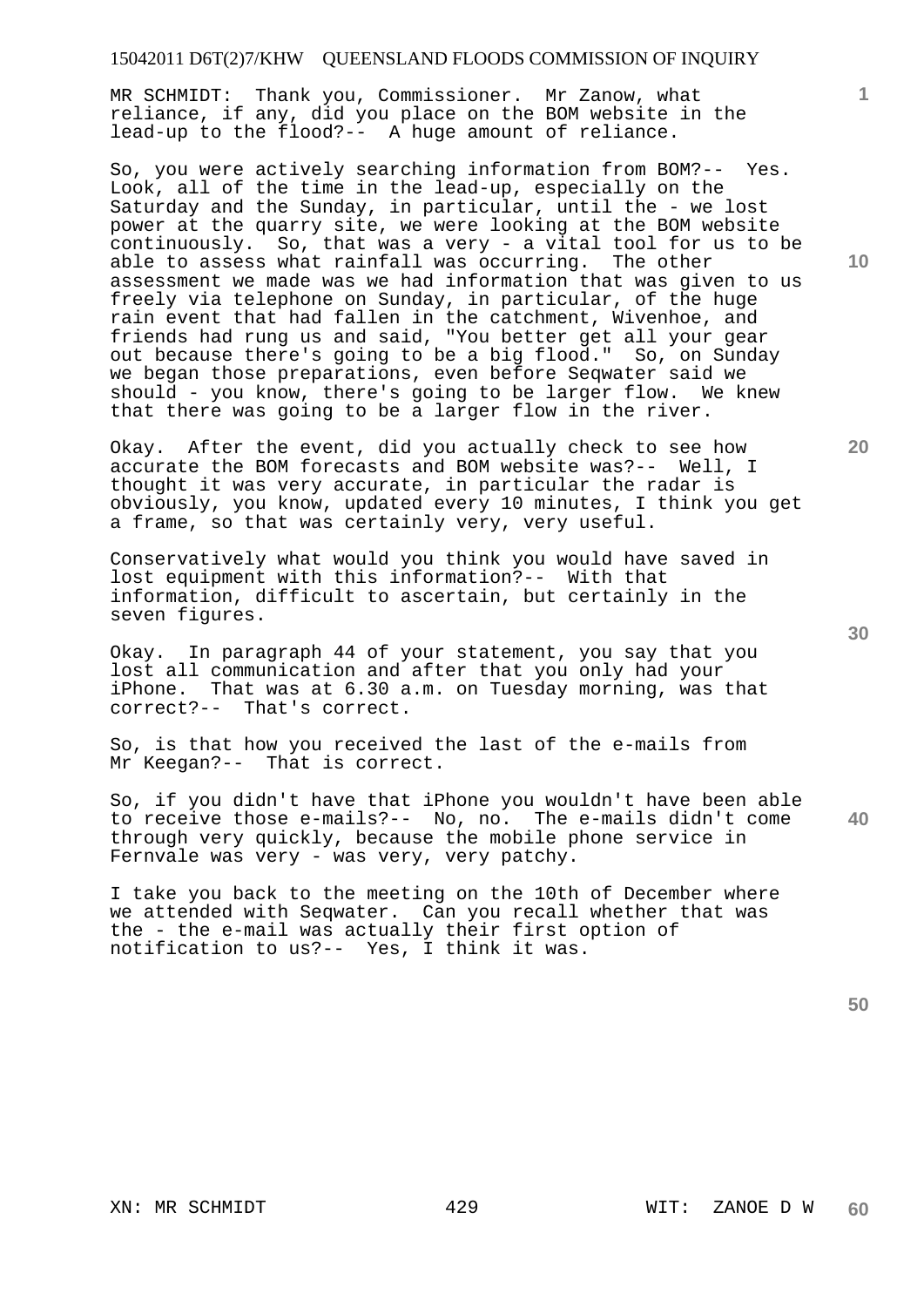Okay. Thank you?-- I think - sorry, I think there was also there was talk of the 1300 number.

1800?-- 1800 number, and potentially some sort of text message system, but there was a lot of talk as to - and a method of communication, but initially there was going to be no communication whatsoever until the participants in the meeting were quite vocal and forceful to say, "We need some sort of communication.", of which I was one of them, so that we could be fully informed of what was happening.

**20** 

**1**

**10**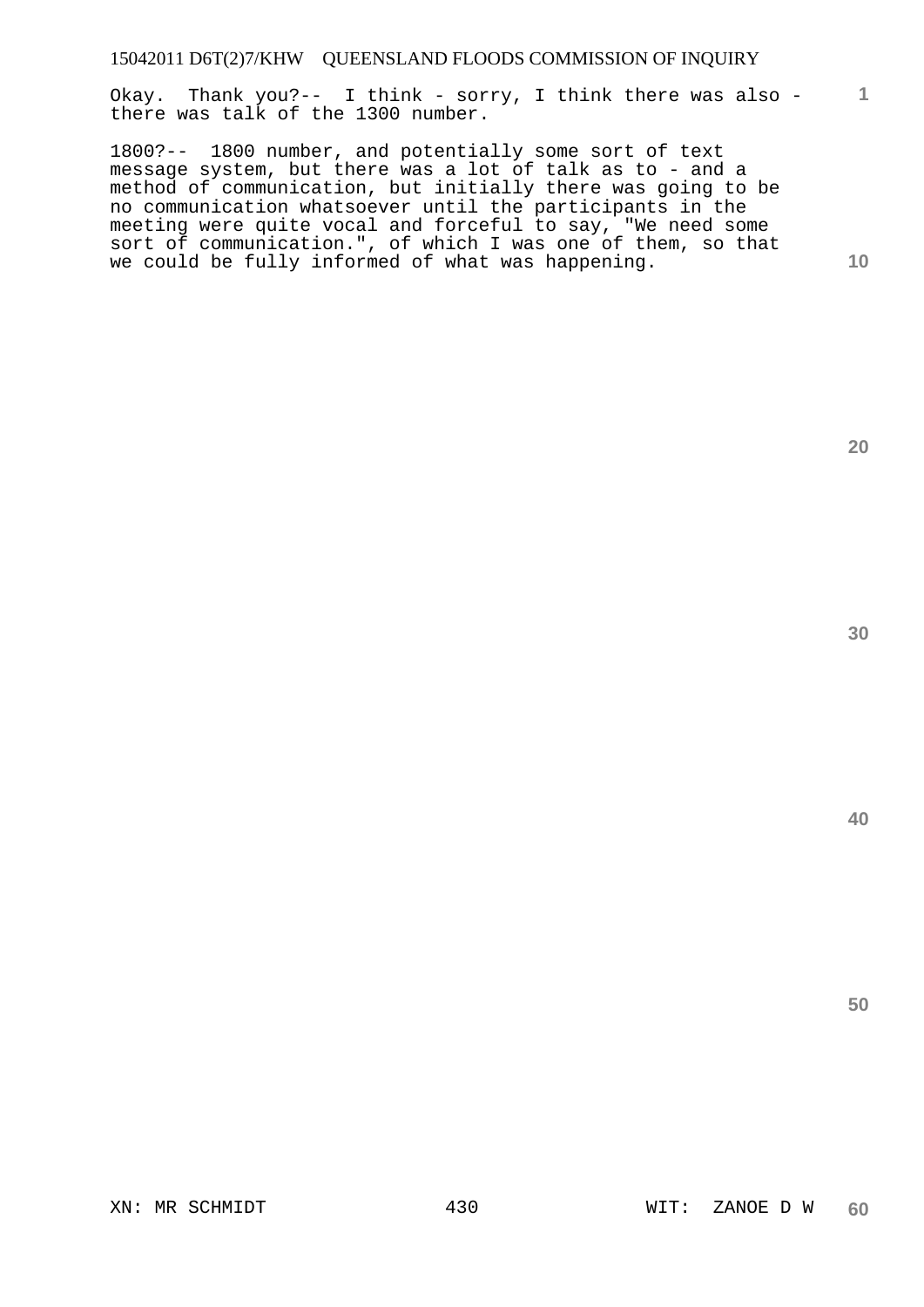Okay. So if anybody in Fernvale hadn't had an iPhone and wasn't on the list, they probably wouldn't have got any information at all, would they?-- No, no. Unless it came through some sort of emergency service, of which there were very few and far between in Fernvale.

So that's after the power went, of course?-- That's right.

Had you not had that iPhone you wouldn't have got the email that said "but in the meantime, please check your options for relocation"?-- No, I wouldn't have, no.

Okay. Do you know firsthand what happened to the people in the immediate locality in Fernvale that didn't have that message?-- Well, I do know, and I was there on the Tuesday afternoon and Tuesday evening, in particular the flood peak was at night in Fernvale, the flood peak was higher than the '74 flood for a shorter period of time, obviously, than the '74 flood. People were being woken up laying in water in their homes. The quarry - and probably some people here would have seen in the media that after the flood event the quarry, which was our quarry, levee bank burst which was incorrect. There was a lot of misinformation in Fernvale. There was a lot of people that had suffered a lot of loss in Fernvale. And I believe if they had have been notified earlier or notification could have got to them, I think those people, in particular in Tidmarsh Court, Schmidt Road, a lot of those low lying areas could have evacuated and actually got some of their belongings out. We have an employee who got out with his house keys and that's all he had.

Just to clarify a point, you have nothing to do with the quarry that was mentioned yesterday that was in the Upper Brisbane river?-- No, our quarry is below the dam wall. We have nothing to do with the quarry upstream. Ours is an off stream alluvial sand and gravel deposit, so it is not an on-stream deposit.

Thank you.

MS WILSON: No other questions, Madam Commissioner. May Mr Zanow be excused?

COMMISSIONER: Mr Zanow, you are excused, thank you.

WITNESS EXCUSED

MS WILSON: The next witness is Mr Tibaldi, Madam Commissioner.

**10** 

**20** 

**30** 

**40**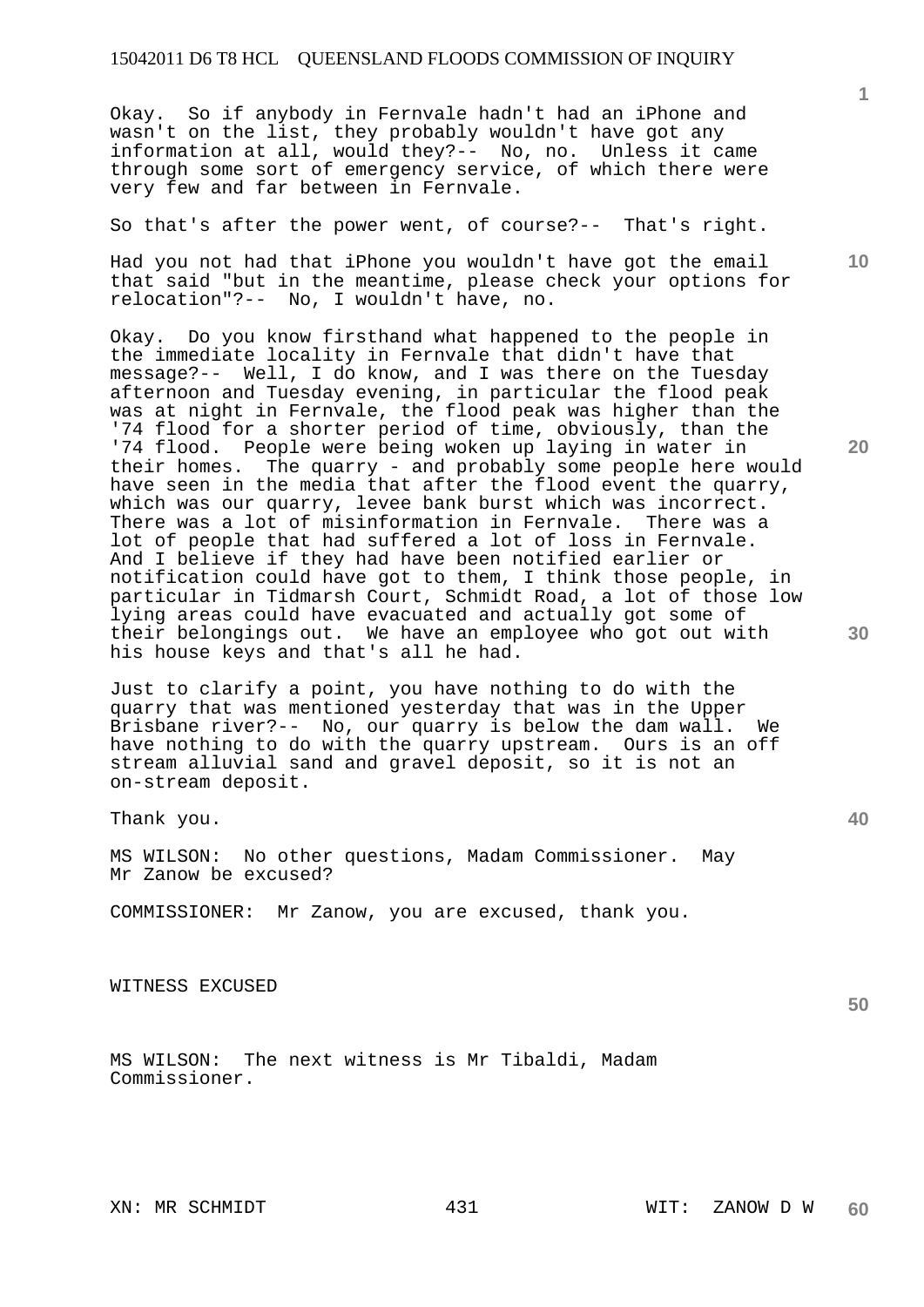JOHN VICTOR TIBALDI, SWORN AND EXAMINED:

COMMISSIONER: Thank you. Take a seat.

MR CALLAGHAN: Could you tell the Commission your full name and occupation, please?-- John Victor Tibaldi, a Principal Engineer, Dam Safety with Seqwater.

Mr Tibaldi, you've made a total, I think, of four statements for the purposes of this Commission, is that correct?-- Yes, that's correct.

They are dated respectively 25 March 2011, 1 April, 11 April and 14 April, is that correct?-- That sounds correct, yes.

All right. I tender those four statements, Madam Commissioner.

COMMISSIONER: They will be 51, 52, 53 and 54 respectively, according to date.

ADMITTED AND MARKED "EXHIBIT 51"

ADMITTED AND MARKED "EXHIBIT 52"

ADMITTED AND MARKED "EXHIBIT 53"

ADMITTED AND MARKED "EXHIBIT 54"

**40** 

**50** 

MR CALLAGHAN: Thank you. Mr Tibaldi, you also took part in an interview with Commission staff on the 29th of March, is that so?-- Yes, that's correct.

I tender a copy of the transcript of that interview.

COMMISSIONER: Exhibit 55.

ADMITTED AND MARKED "EXHIBIT 55"

MR CALLAGHAN: Turning back to your statement of 25 March, and subject to the corrections which you have made to that statement in subsequent statements, you affirm and stand by

**10** 

**20**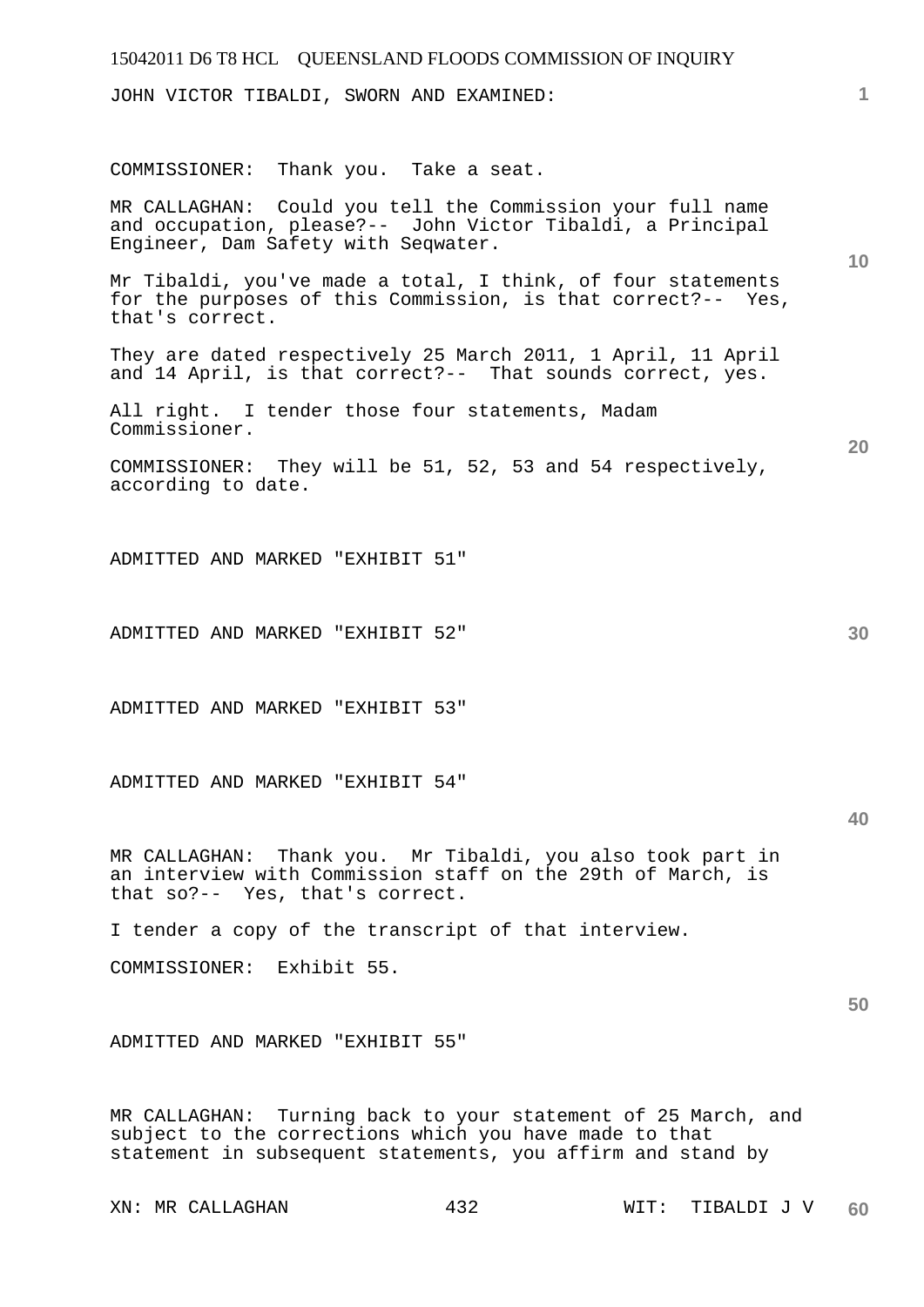the contents of that statement?-- Yeas, I do.

Can I take you then in that statements to paragraph 67 and 68?-- Is this my first statement?

Yes, of that first one, please. I think you can take it that we're all familiar by now with the subject matter to which you refer in those paragraphs, that is to say a communications between the Brisbane City Council and the Flood Operations Centre. What I wanted to ask you is this: you say at the time you made that statement you still did not know what the true threshold is, is that right?-- Yes, that's correct. In my third statement I have clarified my understanding of what the definition of that threshold is.

Yes?-- And my understanding of that definition is the level at which floodwater goes over the habitable floors of houses in urban areas.

That's right?-- In terms of that definition, that's correct, I am still - there is still some uncertainty about - in my mind, anyway, as to what that level is.

In that context - and please accept it is not being contended in the big scheme of things that this misunderstanding had any great effect upon the events of January this year - but it is the case, isn't it, that the manual as drafted requires that when you are in a W3 situation, a primary consideration is the concept of urban inundation?-- That's correct, yes.

And that's what you have to have in mind as a flood operations engineer when you are in W3?-- That's the primary consideration but lower level objectives are also considered.

That's right. It is a balancing exercise, isn't it?-- Could be described that way.

All right. However you describe it, it is a bit hard to give effect to it, I would suggest to you, if you don't know the precise manner in which it can be achieved?-- I would certainly agree that there needs to be a lot of clarity about what different flows at Moggill - you know, what they mean in terms of flooding in Brisbane. There is some uncertainties there to do with tides and storm surge which can also affect flooding in Brisbane-----

Mmm?-- -----but it would be, I think, just naturally advantageous that if you knew with certainty what flows at Moggill are doing in Brisbane, that would be helpful.

All I am getting to - ask you to agree with is that such uncertainties make it hard to achieve the objectives?-- I think that follows, yes, I agree.

They are the types of uncertainties which could be resolved in - or at least exposed during training exercises?-- That's - I would agree with that.

**10** 

**1**

**30** 

**20**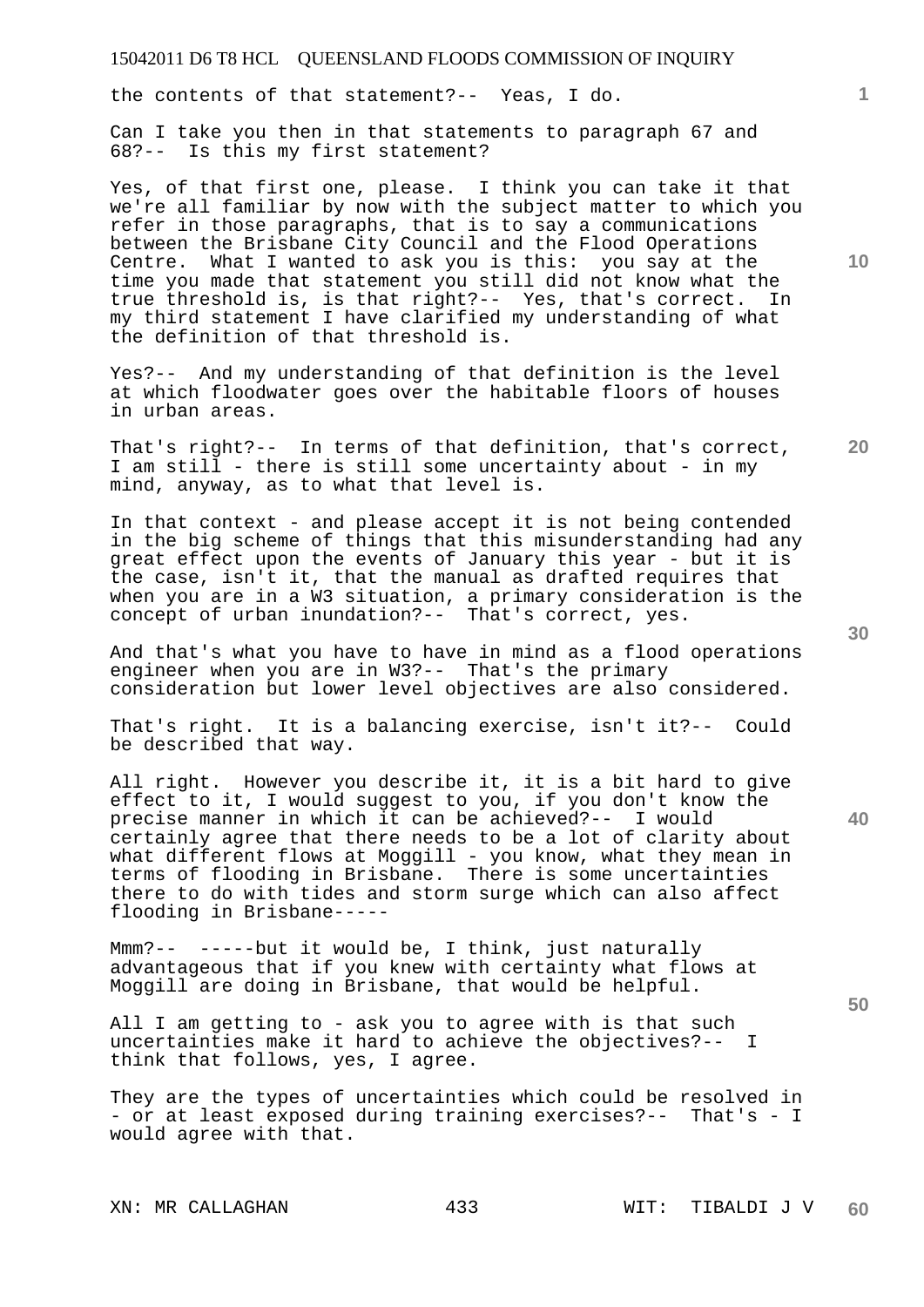If you had a training operation which involved all the relevant agencies, that's the type of thing-----?-- Yes.

-----which could be resolved?-- Yes.

And have you ever been engaged in a training exercise which involved the consideration of the operation of the dam at this level?-- I believe that when I was in my role between '96 and 2005 when I was responsible for the operations of the dam, there were training exercises that I would have been involved in at that time as an operator of the dam but not as a flood control engineer.

Thank you. Can I take you to paragraph 17 of that statement? Sorry, paragraph 17 of the statement of the 11th of April, I mean?-- Will it come up on the screen or-----

I hope so.

COMMISSIONER: It should come up on the screen. You can always look up the hardcopy as well, if you want?-- Is that the first statement or the-----

MR CALLAGHAN: That's the third one, I think. The one of 11 April?-- Yes, I have that.

Can I take you to paragraph 17? You acknowledge there that adopting an early release strategy on the night of Sunday 9 January 2011 may have reduced the peak of the flow?-- Yes, I do.

I just wonder whether you are just acknowledging that as a theoretical possibility, or whether you base that on any modelling you have done, or how you have worked that out?-- I certainly haven't done any modelling on that. I have also put a couple of qualifiers there that you may note.

I do. I was really just interested in whether you had done any modelling on it?-- No, I haven't.

I am not trying to overlook those qualifications, which are, as you say, self-evident in your statement. If you turn then to the concept of the manual, and in, I think, your second statement you specifically address something about the history of the manual. You refer in paragraph 8 of that statement to meetings and various other communications which were involved in the process of drafting revision 7 to the manual. Do you agree with that?-- Yes.

At this stage, Madam Commissioner, I would like to tender a large number of documents in the possession of the Commission. We've done a separate index which itemises 10 separate bundles, whether it can go in as one exhibit with the index on top.

COMMISSIONER: How about we make each separate bundle an exhibit. So if you want to read to me what they are, those ones?

**10** 

**1**

**20** 

**40**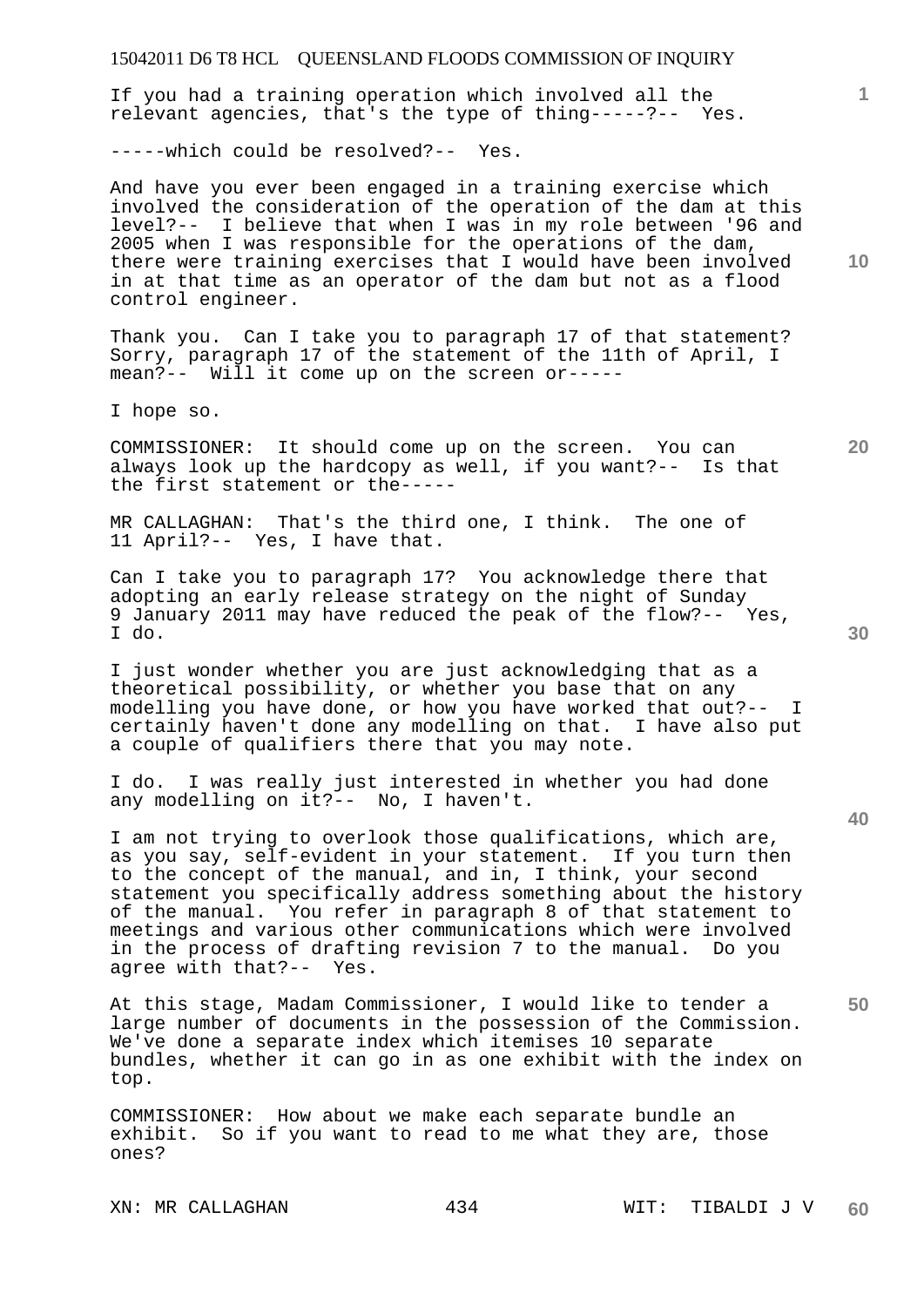**1 10 20 30 40 50**  MR CALLAGHAN: Well----- COMMISSIONER: Is there a logic to the bundles? MR CALLAGHAN: Well, yes, by date. The first one relates to a meeting of 14 August 2009. COMMISSIONER: The documents in relation to that will be exhibit 56. ADMITTED AND MARKED "EXHIBIT 56 MR CALLAGHAN: 28 August 2009. COMMISSIONER: 57. ADMITTED AND MARKED "EXHIBIT 57" MR CALLAGHAN: 14 September 2009. COMMISSIONER: 58. ADMITTED AND MARKED "EXHIBIT 58" MR CALLAGHAN: 7 October 2009. COMMISSIONER: 59. ADMITTED AND MARKED "EXHIBIT 59" MR CALLAGHAN: 15 October 2009. COMMISSIONER: 60. ADMITTED AND MARKED "EXHIBIT 60" MR CALLAGHAN: 23 October 2009.

XN: MR CALLAGHAN 435 WIT: TIBALDI J V **60**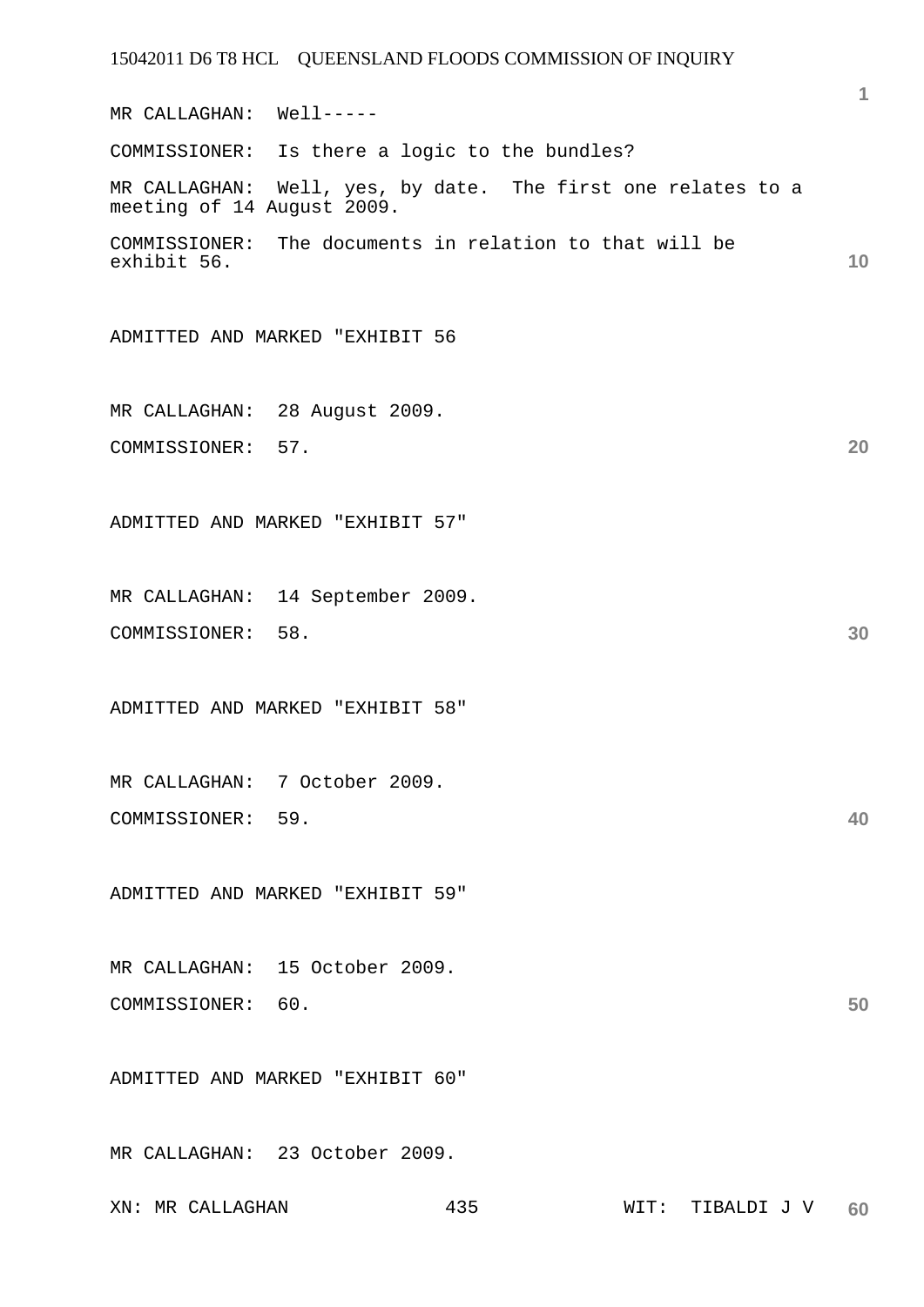COMMISSIONER: 61.

ADMITTED AND MARKED "EXHIBIT 61"

### **10**  MR CALLAGHAN: 6 November 2009. COMMISSIONER: 62.

ADMITTED AND MARKED "EXHIBIT 62"

**20**  MR CALLAGHAN: Then the next document is an email of 26 November 2009.

COMMISSIONER: 63.

ADMITTED AND MARKED "EXHIBIT 63"

MR CALLAGHAN: The next an email of 1 December 2009. COMMISSIONER: 64.

ADMITTED AND MARKED "EXHIBIT 64"

**40**  MR CALLAGHAN: Finally, the notes on November 2009, revision as at 1 December 2009.

COMMISSIONER: 65.

ADMITTED AND MARKED "EXHIBIT 65"

**50** 

**30** 

**1**

MR CALLAGHAN: Would it be helpful to tender the index as a separate exhibit?

COMMISSIONER: I think it probably would. I don't know about a separate exhibit. You might just hand it to my associate for her assistance.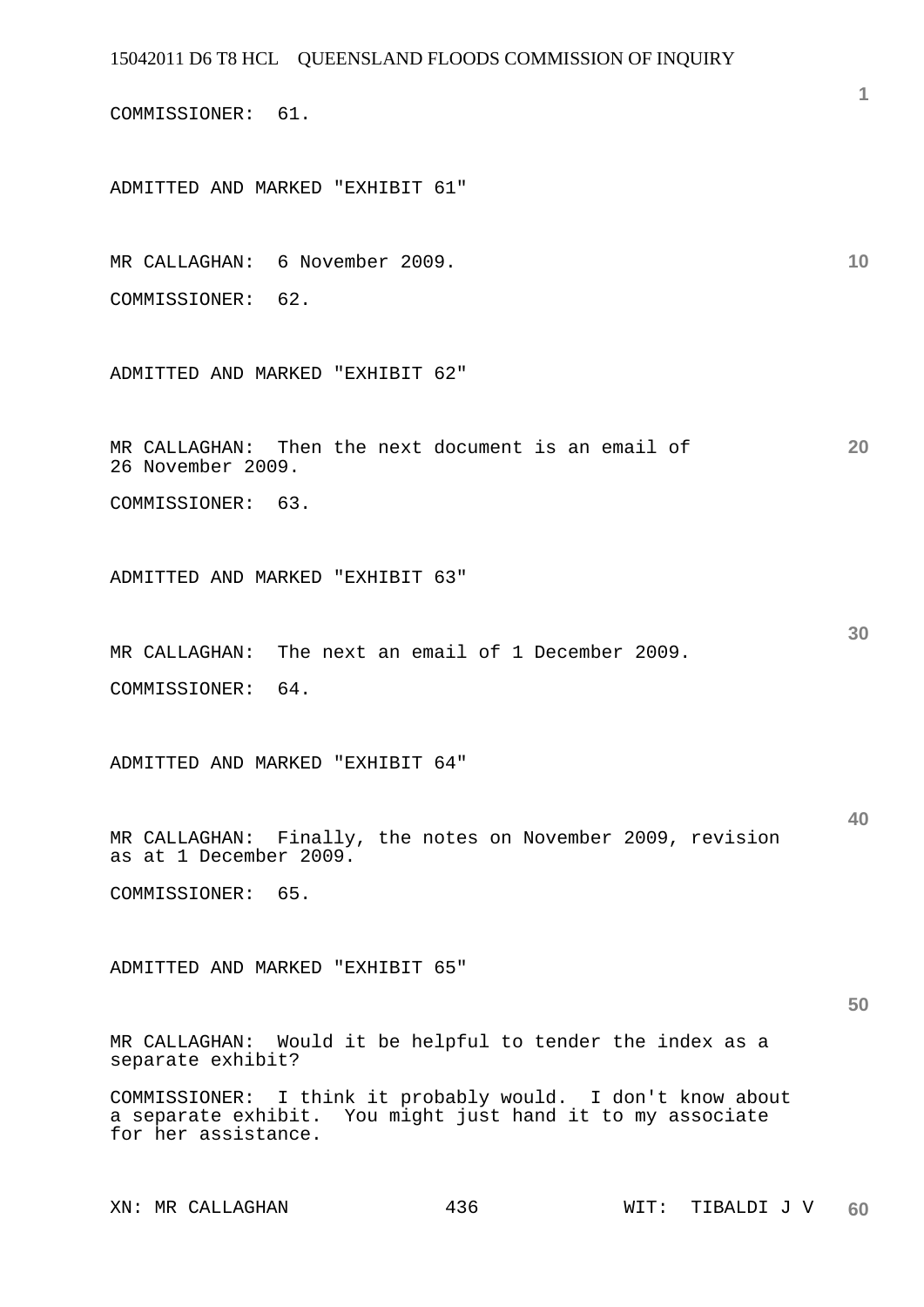MR CALLAGHAN: All right.

Mr Tibaldi, those documents go to the revision of the manual and I will just come back to one aspect of that in a moment, but first of all I just wanted to address some general propositions about where the manual might go from here. You would agree, of course, that after an event like the one we've just had, the whole manual should be reviewed on the basis of all known information?-- It must be reviewed. That's a requirement of the manual.

Yes. You have already, I think, suggested or adopted suggestions that there need to be some minor corrections, such as the standardisation of some language?-- I believe in my either first or second statement I noted to one ambiguity in the manual that I was aware of and also I think a table in appendix J there are some arithmetical errors.

There is also the concern about the need for the concept such as prediction to be standardised; at some places it is worded as "predicted", at some places it is worded as "likely", and so on, that sort of thing is something I think you have commented on?-- Not that I can recall in my statement.

Or adopted in the Seqwater report?-- Not that I can recall in my statement but I will stand corrected if you point something out.

Okay. What about the proposition that the dam has to be lowered back to full supply level in seven days? It has been suggested that that's something that can conflict with the competing objectives at the lower strategies?-- Well, if you are going to override that requirement, there is a risk associated with that in terms of another flood event impacting on the dam within that period.

All right?-- So-----

**40**  Is that a risk which could be addressed by at least a qualification that regard be had to weather forecasts in that regard, or that it could be something which could be suspended if there was positive indication of fine weather for a predicted period?-- Well, I believe that that type of requirement is there now. You know, I mean, it comes down to what you are referring to in terms of draining down. Are you referring to-----

I can tell you, if you are asking, I am referring to the requirement that the dam be lowered to full supply level after a flood event within seven days?-- What are you saying by after a flood event? Is that the peak of the event or-----

Well, is that something that the manual makes clear?-- I believe it does. It talks about when the peak of the event passes through the dam. I think that's the wording.

Is that when you perceive the requirement to kick in that it be lowered to full supply level within a set period of time?--

**10** 

**20**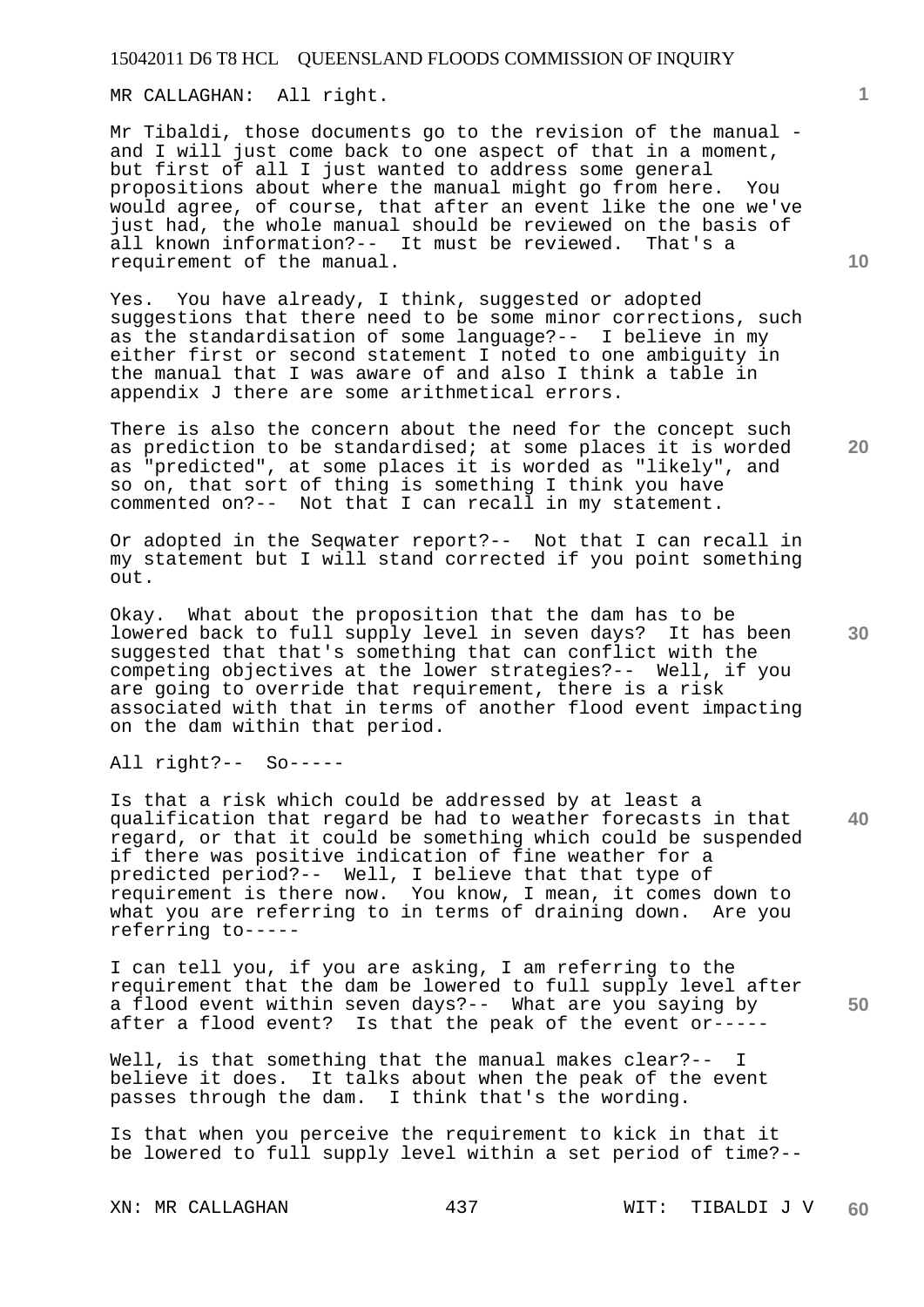Well - yes, I do, and it is talking about being substantially lowered, I guess, within that period of time. I mean, I think if you look at the drain down this time, it may have taken slightly longer than seven days, so there is not always an absolute strict requirement. I guess if you look at this time, because, you know, there was - the weather forecasts were favourable. I don't know if we were quite on 67 by the seventh day. I could be wrong here.

That's what I am getting at. Is that something where the manual perhaps needs to give a bit more precision as to what is actually required and how it is to be done?-- Well, if people see that as a priority, as something that requires clarification in their minds, yes, could do.

Do you have a copy of the manual there?-- Yes, I do.

It has been suggested that you were the principal author of this revision of the manual, is that correct?-- I certainly am responsible for all the drafting based on input.

Yes?-- From people more experienced in these matters than myself.

Sure. I think we're familiar with the process of consultation and input from many others, but the actual drafting was done by you, is that right?-- That's correct. Are you familiar with why the manual revision was undertaken and the objectives and process behind that?

Yes?-- All right.

I would like to take you to page 22, and specifically to the paragraph more or less in the middle of the page, the paragraph beginning, "The strategy chosen at any point in time"?-- Yes, I can see that.

**40**  All right. Is that a paragraph that's been drawn to your attention in recent times in preparation for this Commission's hearing?-- I am aware of that paragraph. Not specifically in relation to this hearing, though.

Nobody has drawn your attention to it specifically in recent times?-- Do you mean in the last two days or-----

Well, any time in the last week, I suppose, or two weeks?-- Not particularly.

All right. Well, are you aware that there has been some attention paid, for example, to the phrase "using the best forecast rainfall" on the second line of that paragraph?-- I am aware there has been some discussion about forecasting and the value of forecasting. I think that's addressed in my first statement.

Let me ask you this: do you have a memory of the manner in which this paragraph was drafted?-- I believe I do.

**20** 

**30** 

**50** 

**10**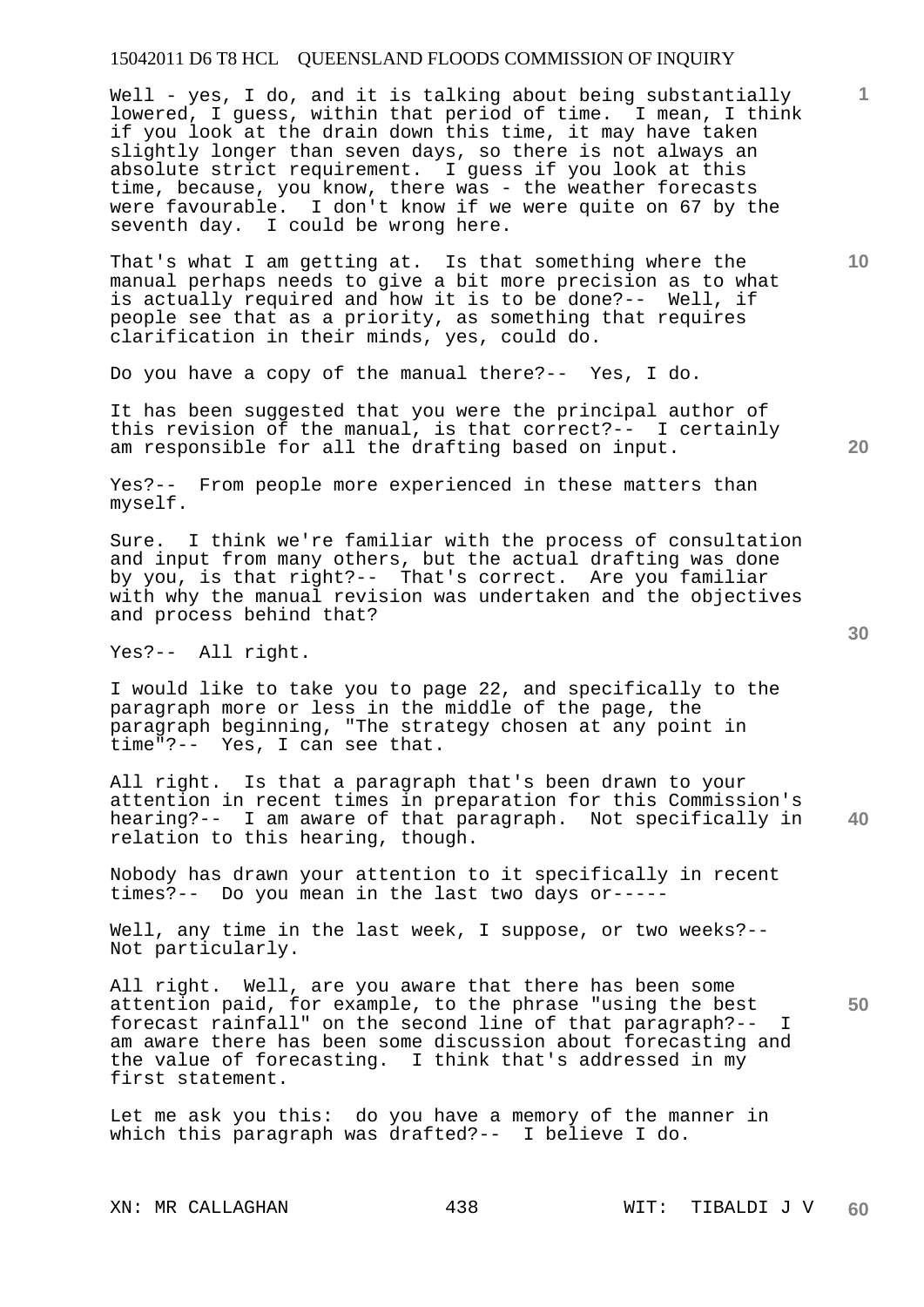All right. What was your thinking in drafting the paragraph in that fashion? Did you intend it to be expressed that it was a requirement that predictions as to lake level be made using best forecast rainfall?

MR O'DONNELL: There are two questions in that. Perhaps my learned friend could put them one at a time so Mr Tibaldi can deal with them.

COMMISSIONER: Mr Callaghan?

MR CALLAGHAN: Well, we will take it slowly. You accept that the paragraph as written-----

MR O'DONNELL: Well, that wasn't either of the questions.

MR CALLAGHAN: No, it wasn't. I am taking it slowly.

MR O'DONNELL: The first question was-----

MR CALLAGHAN: I was taking it slowly for those who didn't follow.

MR O'DONNELL: -----what was your thinking in drafting 8.4 as you did.

COMMISSIONER: But, Mr O'Donnell, if Mr Callaghan wants to ask a different question, he is not obliged to ask the original ones. But I think you should just listen to what he asks and see if it is objectionable.

MR CALLAGHAN: Mr Tibaldi, does the paragraph relate to the manner in which the level of Wivenhoe Dam is predicted during a flood event?-- I think I need to explain to you the intent of that paragraph and-----

Look, if it is going to save time-----?-- I think it will.

-----if you want to approach it that way, then please do?-- Perhaps I could run through 8.4 by way of example, or something like that, it will only take a few minutes, and just explain 8.4. Would you like me to do that?

I would like for you to explain to us the intent of the paragraph, yes?-- I think I just need to give a bit of background here because I think just jumping in and focussing in on a few words is really not, you know, giving all that information. The intent of the review was about, I guess one of the things we looked at was getting more explanation into the manual from what existed previously, and particularly some sections of the manual, say, for example, the previous W3 which previously consisted of a couple of sentences in the previous Somerset operational description, which consisted of a page. Having, I guess - in the flood team we had two very experienced people who had been involved for 20 years in the manual and history of the manual and had a lot of knowledge in their head, and you had two relatively inexperienced people in Mr Malone and myself who were required to use the manual for

**20** 

**40** 

**50** 

**30** 

**10**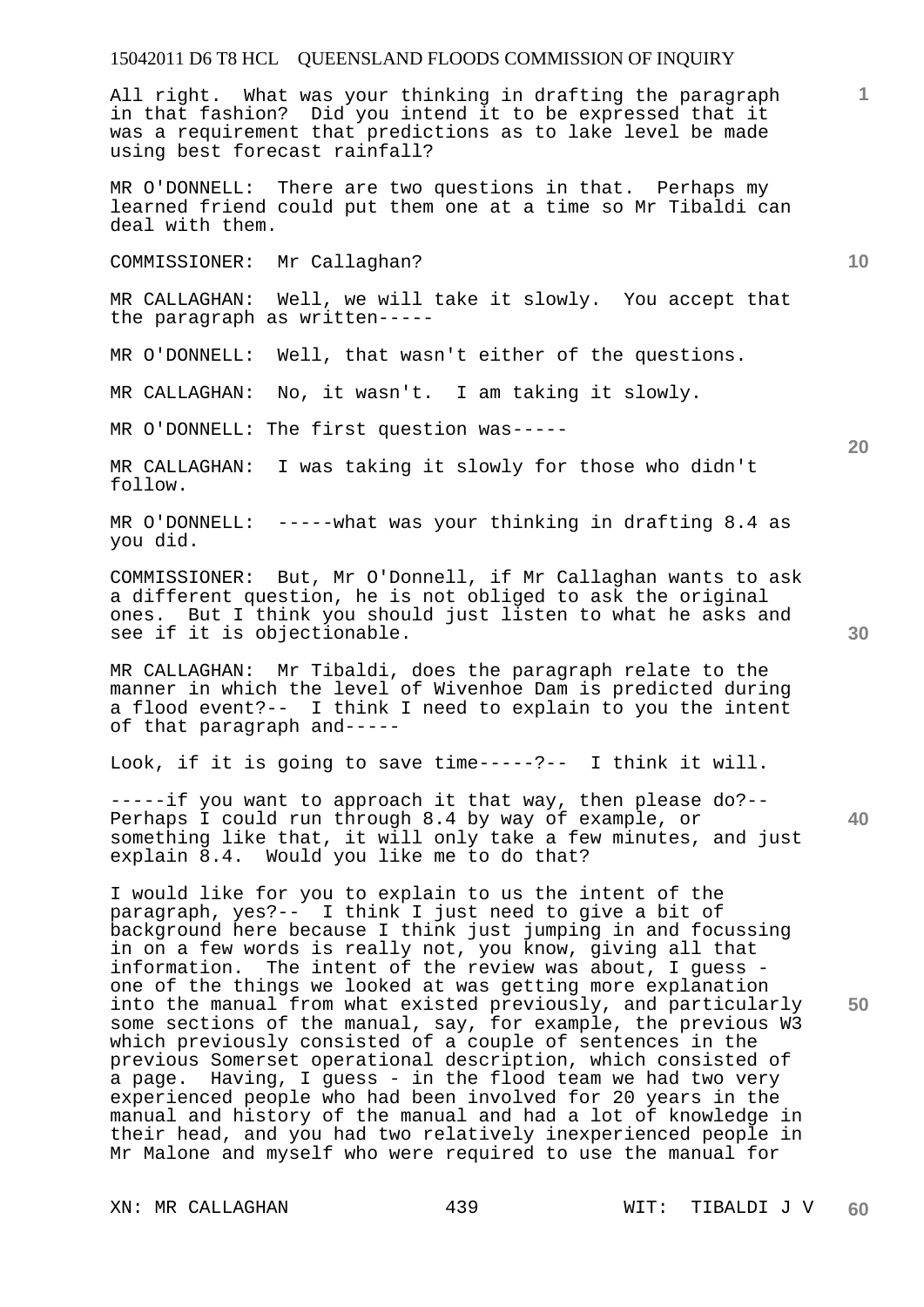an operational sense. I guess our view was there just wasn't enough operational detail in the manual. I mean, two sentences for me for W3, which is what's in version 6, and a page for Somerset, there just wasn't enough. So the intent of the review was, really, not to change the objectives of the manual or the intent of any strategy but try to get the knowledge that was in the two experienced engineers' heads and also the Dam Safety Regulator, who has also been involved for almost 20 years in the manual on to paper so that we could take advantage of that in a flood event. And I think also from a succession planning point of view we thought it was important to try and get that knowledge on paper. So that was the intent. So I guess with 8.4, what we're trying to do, or what we tried to do there is describe the process of what people do and what they have always done in terms of making operational decisions. Now, you will notice there is two parts to 8.4. You will notice there is the paragraph you have referred to which talks about getting all your information together before you make a decision, and a key part of that information is the forecast rainfall, okay? So you want to get - essentially what that paragraph you are referring to is saying in the three dot points below is, right, at the start of the decision making process let's get our information together and let's produce some graphs that would be similar to what is seen in appendix A of the flood report. Okay? So appendix A of the flood report has an actual rainfall line, a forecast rainfall line and a stream flow rainfall line. The stream flow is obviously the historical stuff. So the first thing you do in your decision-making process is get that together and what we're saying in that paragraph, the intent of it, is all those things - if you want to make the best decision possible, you need to use all those things. Then it comes down to the weight at which you will assign to the forecasts, and I think that's really the key question. The manual allows you to assign zero weight to a forecast if you wish. The weight you assign to a forecast will depend on the reliability of that forecast as provided by BOM. If the BOM say it is a very reliable forecast - and there are three circumstances that were discussed in the preparation of the manual where it was considered that you could get a forecast from BOM which would be considered reliable, or certainly more reliable than normal, in which case in those cases you may assign more weight to a forecast than otherwise you normally would because generally - and I refer to Peter Baddiley's statement, senior hydrologist with 30 years' experience at the bureau, who said in his statement that's been supplied to the Commission there is great uncertainties with the quantitative forecasts and they are not suitable for operational decision-making. But certainly there is some circumstances and there was three that was discussed in the formation of the manual where you may put more weight on a forecast and you may consider that in decision-making. So what I am saying is, yes, the intent of that paragraph is to consider forecasts, but if we read on through here we will see that the manual actually gives you the ability to apply a weight to those forecasts and the general forecasts we get from BOM we're applying zero weight in terms of our operational decision-making. As I said, what I tried to do was describe

**1**

**10** 

**20** 

**30** 

**40**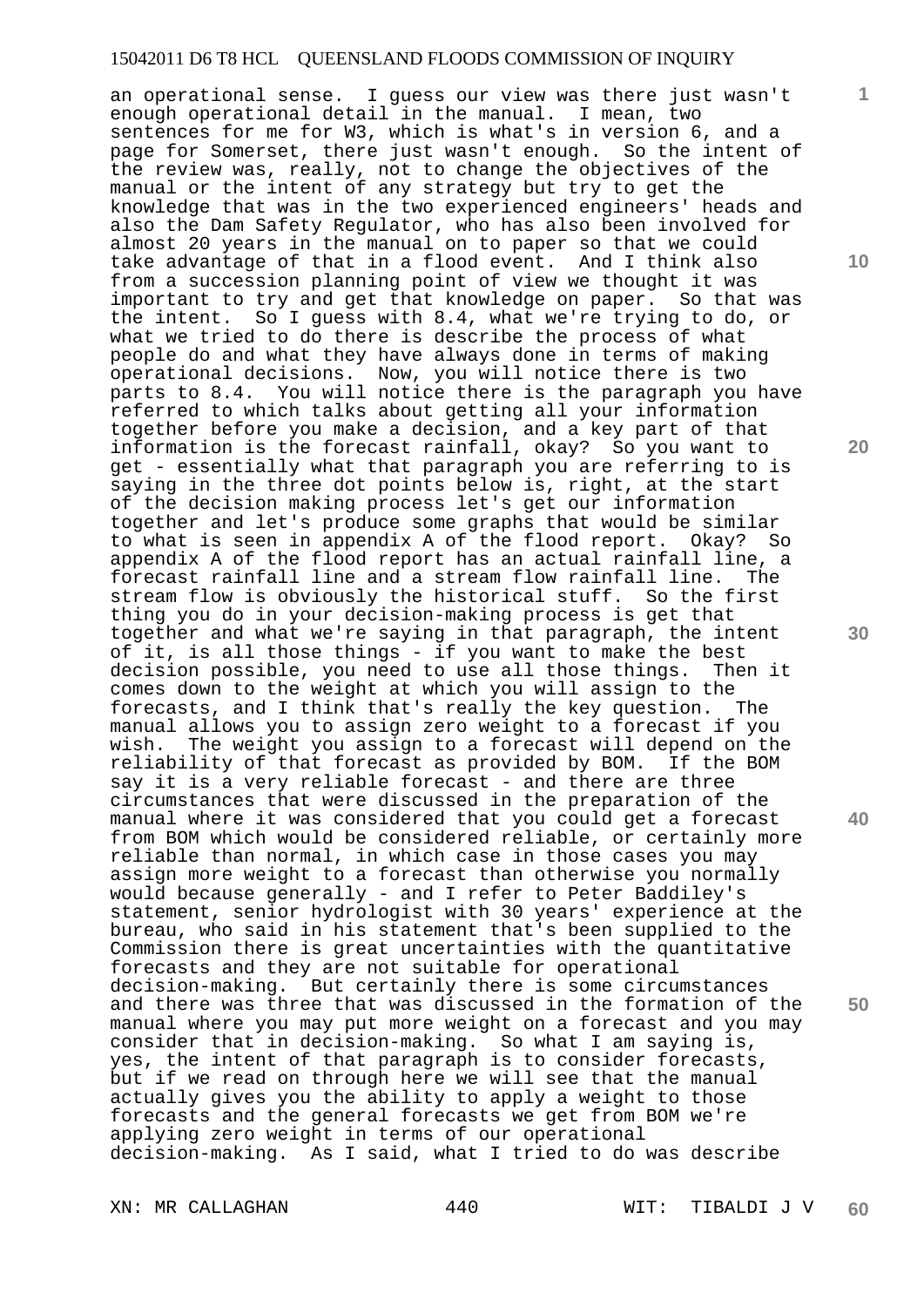the process that has always been used. That was my best attempt at it. I accept that if it is difficult to, you know, understand or it might require some additional information but that's what I did at the time. It was agreed by the other engineers that it made sense and it was certainly approved by the regulator. I don't approve the manual, it is approved by DERM. So just in terms of using forecasts, if you go to the flowchart, which is where you, I guess, apply the weight in terms of whether you wish - you know, what consideration you wish to give to a forecast, the flowchart - and if you just look at the note prior to the-----

Sorry, are you on page 23 now?-- The flowchart is on page 23 and the sentence prior to the flowchart says: "A flowchart showing how best to select the appropriate strategy", so previously we have got all our information together, now we're coming to the stage where we're going to select the appropriate strategy - "a flowchart showing how to best select the appropriate strategy to use at any point in time is shown<br>below." So once you've got all your information together, now So once you've got all your information together, now you have got to select your strategy, now you go to the flowchart. You will notice in the flowchart that forecast is not mentioned at all, but the engineer that has to choose the strategy has to make an engineering judgment or a judgment about what is likely. He is asked essentially two questions about what is likely. The first question is about the likely level in Wivenhoe Dam. Again, he has got to make a judgment on what is likely. He can assign whatever weight his judgment feels worthy in terms of the forecasts. Now, as I said, generally given the great uncertainties in the QPF as provided by BOM, no weight is provided to those forecasts. However, as I said, there are three circumstances under which you may provide - assign some weight to those forecasts. Now, they none of the three - I will explain what the three circumstances are. None of them were encountered in the January 2011 event and the flood operations I have undertaken, I have never encountered one of these circumstances. However, the manual must account for all possibilities. So it was thought prudent to allow provision in the manual that if you encounter these circumstances the provision was there.

And those three are?-- The three circumstances are - and this is my recollection of what was discussed in terms of the meetings - one was there is certain, I guess, weather events that - rainfall events that can be predicted with more certainty than others, and the example - I am not a meteorologist, so you would have to get a meteorologist to discuss this matter with - an example, as I understand it, might be a large, stable, slow moving rain depression which a meteorologist might be able to make a judgment that he can give you - he or she could give you a forecast with a deal of certainty as to a quantitative amount of rain that would come from that system over a catchment area. So if we got that advice from the bureau that says, Well, yes, we're giving you a QPF but it is not an ordinary QPF", because this system is something that's well known and something that can be predicted in advance, we would certainly give more weight to

XN: MR CALLAGHAN 441 WIT: TIBALDI J V **60** 

**1**

**20** 

**40**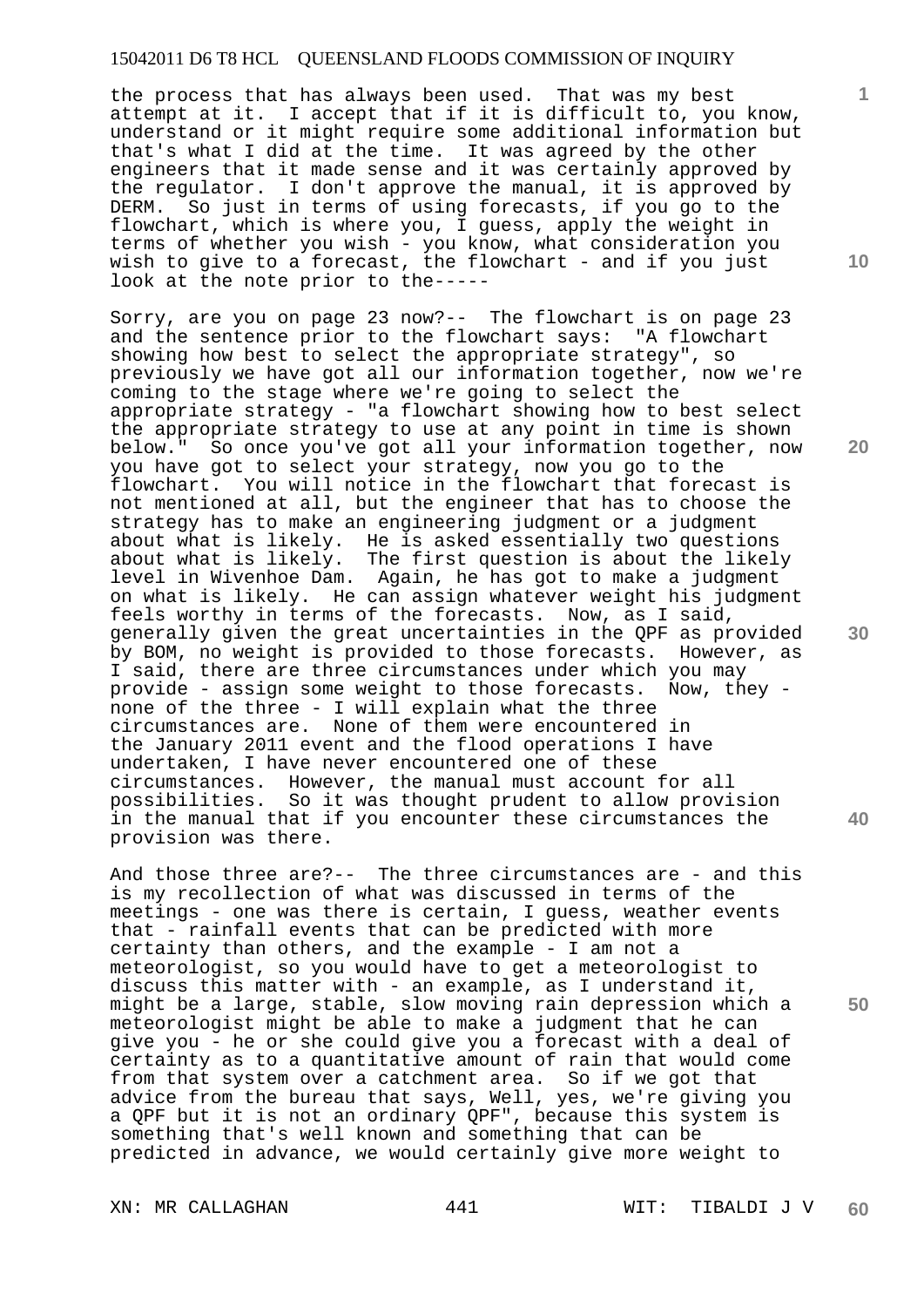**10**  that forecast than we normally would, because, as I said, the regular forecasts have a great deal of uncertainty, the quantitative forecasts, and I assume you have heard about that. The second circumstance might be there was some consideration and we had been briefed or had talked to the bureau at that stage about advances in forecasting and an expectation that at some point in the future, in the short future there could be considerably more certainty attached to the forecasts that they will provide, and we felt that the manual needed to account for that. That was our thoughts.

**20** 

**1**

**30** 

**40**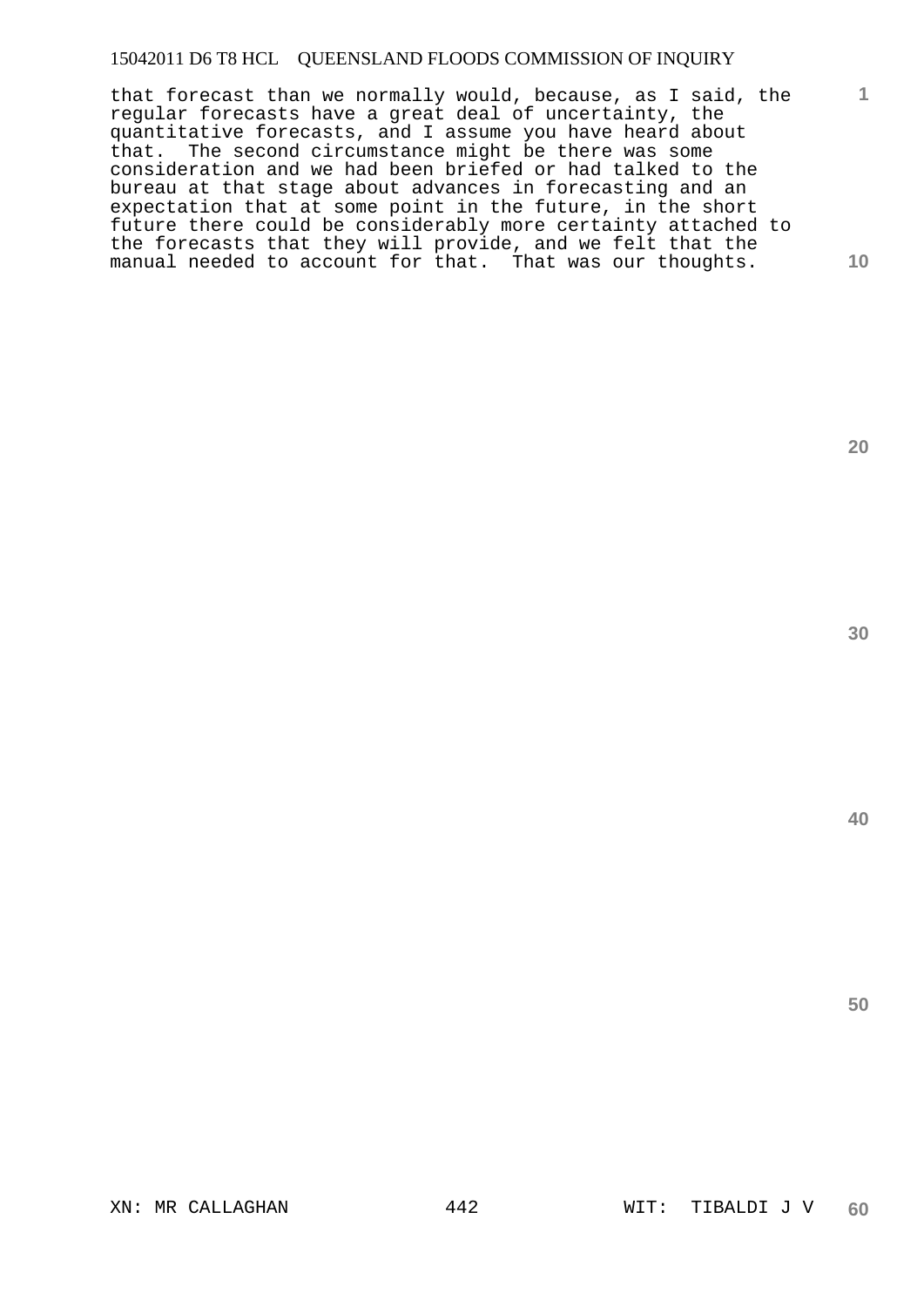And the third circumstance was to do with mobilisation of the flood centre, where it was thought that in terms of preparation sometimes it might be better to mobilise on the basis of a forecast. So, you might give more weight to a forecast during a mobilisation period of an event, so that, you know, you're in there, in the centre, you're ready, you can take whatever action is necessary and you can track the event. So, they were the three circumstances that I recall were discussed in terms of taking forecasts into account. Otherwise, as I said, generally the weight provided and the discussion at that time was that certainly you are aware of the forecasts, you might be aware of the movement of the systems, but in terms of your strategy selection, you're applying very little weight, often zero weight, in my case always zero weight, to the QPF because of the uncertainties.

And specifically on that last point, if we look at the flowchart, we go straight down from start, and if we're going in a straight line down towards W4 the question to be asked, "Is Wivenhoe likely to exceed EL 74.0?", that would be an always a zero weight situation of the kind you describe; is that right?-- No. I said there was three circumstances under which you might give weight to a forecast and certainly the first two of those circumstances where you had a - which wasn't encountered in January 2011-----

All right, I'm sorry?-- We had a certain meteorological system that the Bureau were advising you, "Look, we have got a very high expectation and there's a very high probability that this will - almost a certainty that that will produce a certain amount of rain, well, then, we would certainly take account of that in making a decision to proceed to W4. I certainly would anyway.

All right. That wasn't the case this January?-- No, there was no systems of that nature, there was no - I think if you read section 6 of the report where we have examined the forecasting data, you know, there was a lot of - I mean, it just wasn't right generally and that tends to be the norm and, again, I refer you to Peter Baddiley's statement who - I think he's quoted the first paragraph of section 6 of the report in terms of totally agreeing with Seqwater, that it's also the Bureau's position and the Bureau have given that advice-----

I have let you talk quite a lot and I am not concerned so much about the event itself as the manual and how it might be improved at the moment?-- Okay.

And from what you are telling me, the references to forecasting in the manual you wanted to leave open or the collective thinking of those who were involved was to leave open the opportunity to take those - take forecasts into account in those three situations?-- That was certainly my understanding of the discussions, that's what I wrote and that was what was approved by everyone collective.

And the third of those situations really has nothing to do with the operation of the dam itself, it is just when you

**10** 

**1**

**20** 

**30** 

**50**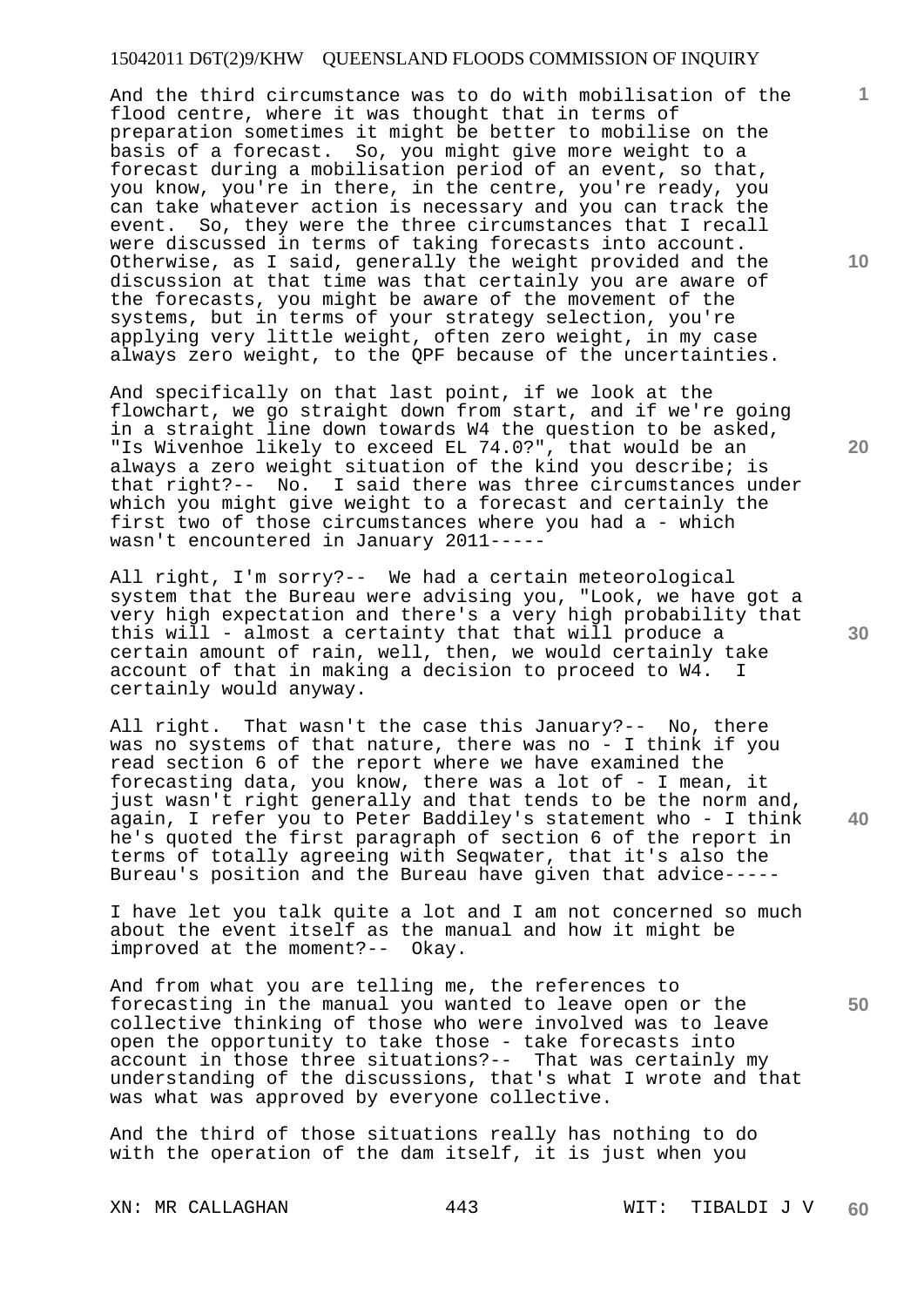might actually mobilise the Flood Operations Centre; is that right?-- Correct.

The second of those, I suppose, is something that could happen any time in the five years between revisions of manuals?-- Well, that was the thinking. I mean, it's not a quick process because gazettal is involved and there's some legal processes there, so, I mean, it's not a quick process to amend the manual, so the thought was to leave that provision in the manual that you would take into account forecast.

What you wanted the manual to do was to leave open room for flood engineers' discretion to have regard to advances in meteorological technology or developments?-- Well, the experts in forecasting are the Bureau, they're certainly not myself. I can't speak for the other flood engineers. I'm very reliant on advice from the Bureau in terms of forecasts and I certainly have heed to their advice, particularly if they were to tell me that certain forecasts they were providing, a quantitative forecast, they were providing a great deal of certainty.

But you wanted that to be reflected in the manual somehow, the possibility that forecasting technology could improve and that you should be able to take it into account if it did?-- Correct.

And you think that's something that should be reflected in a manual of that kind?-- I believe so.

Yes?-- If it's not reflected and that situation arises, you are in a very difficult position.

And the first situation that you describe is one where there is a very obvious weather event such as - I think you say a large rain depression which just can't go ignored?-- I am told that situation could arise, but that's something you would have to discuss with the Bureau.

**40**  Certainly?-- But certainly when I - we wrote that section, I can recall there was some discussion about that.

Okay. That's something, looking forward, to something which could in conjunction with the Bureau be reflected in a form of words which might be included in the manual to clear up doubt about the sorts of things to which you might have regard?-- Yeah, look, I think any - any suggestion of the way in which we could clarify the use of forecasts so that it's clear in everyone's mind would be beneficial, no doubt about it, and obviously there is some confusion about it, without question, not amongst the flood engineers, I believe but, amongst others.

That's clear enough, I think, as far as you're all concerned, you are all of one mind as to what it meant. It is when the rest of us start looking at it that the problems start; do you agree with that?-- Yes, I do.

XN: MR CALLAGHAN 444 WIT: TIBALDI J V **60** 

**30** 

**10** 

**20** 

**1**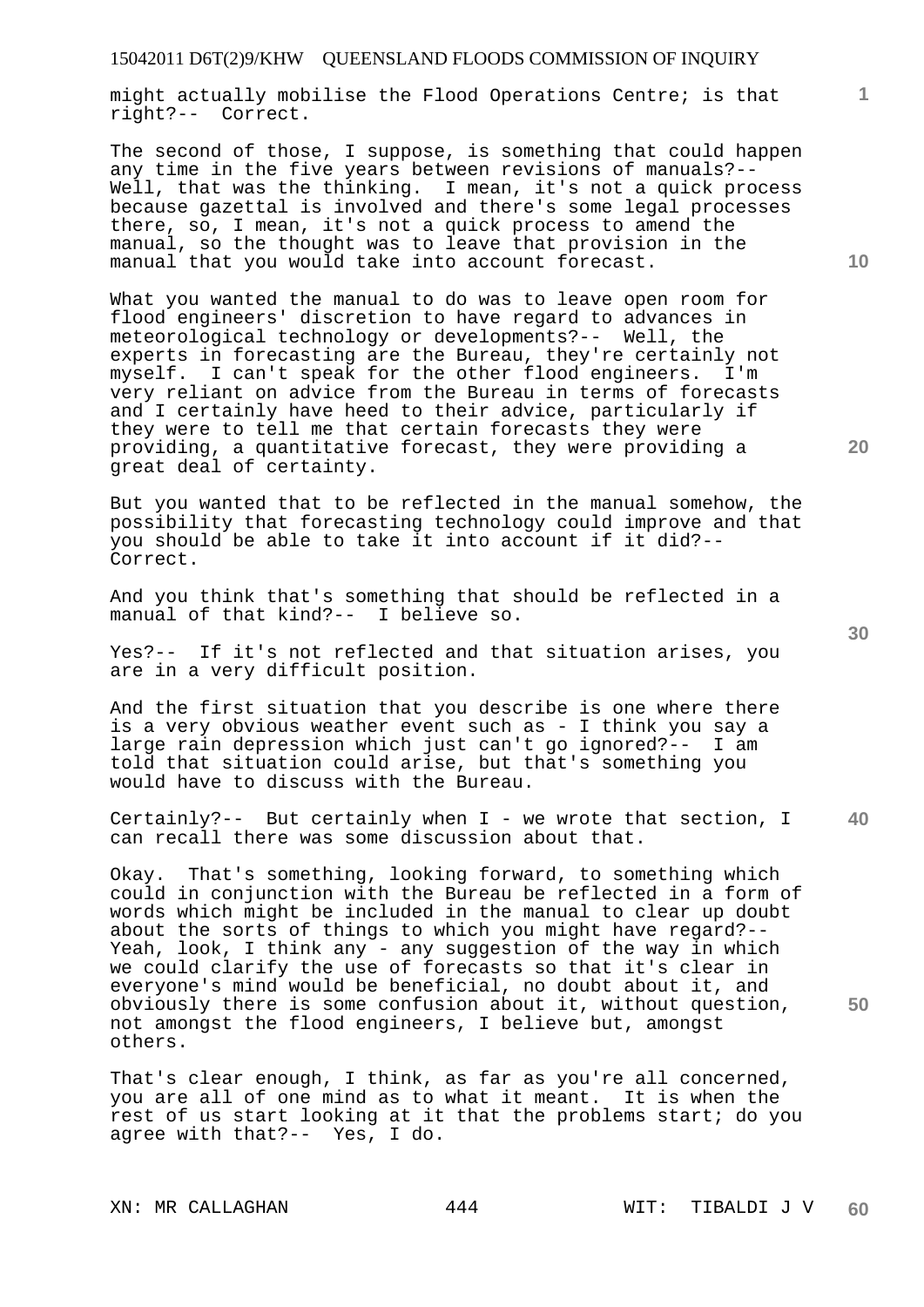Well, tell me, of course a major review's got to happen. Are you aware of anything that's happened already?-- I've written a paper to our CEO in terms of what I would consider the process for such a review.

May I ask when you did that?-- Several weeks ago.

Okay?-- Perhaps longer.

And you have suggested the process for the review?-- Well, I have suggested a process. I think - I guess - you know, it's something that - I believe why it hasn't proceeded was there was consideration and it was a matter that would be considered by the Commission and it was probably inappropriate to proceed.

Well, the manner in which the manual is expressed might certainly be something on which the Commission will express an opinion, but the content is always going to depend upon the input of people like yourself, isn't it?-- I don't think it's just the flood engineers, I think there's - certainly the community have a role, local governments have a role, the Bureau have a role. I think there's a lot of stakeholders and I think that this flood has certainly highlighted that, that you know, and certainly the community - I think everyone's got a role in really having input into the manual. I mean, the dam is not big enough to satisfy everybody in terms of both flood - just the flood mitigation but also water supply, and I think the way in which the manual is written affects everyone in South East Queensland, the whole community, and as such I think everyone needs to have a bit of a voice or opportunity for a voice.

There is no argument about that, but can I ask you, just assume for the moment that this Commission did not exist, how would the situation be approached? What would be happening as regards the manual at this moment?-- Well, as I said, the manual requires - I could refer you to the section.

I know it has to be-----?-- Okay.

-----reviewed. We understand that. That's what I am asking?-- There's a section that requires the review. I guess a process would be developed by I guess the major stakeholders in the review, and they would certainly be DERM, the three relevant councils and Seqwater, and possibly other players like the Water Grid Manager and the Water Commissioner, and once that process was agreed upon, it would be followed.

Is that any different from what happened last time?-- The revision 6 and 7?

Yes?-- Well, I haven't yet - the background for revision 7 I did ask you about - it's a completely different process. Do you wish me to explain that to you?

No, it's all right. I come back to my question as to what's

**30** 

**50** 

**20** 

**10**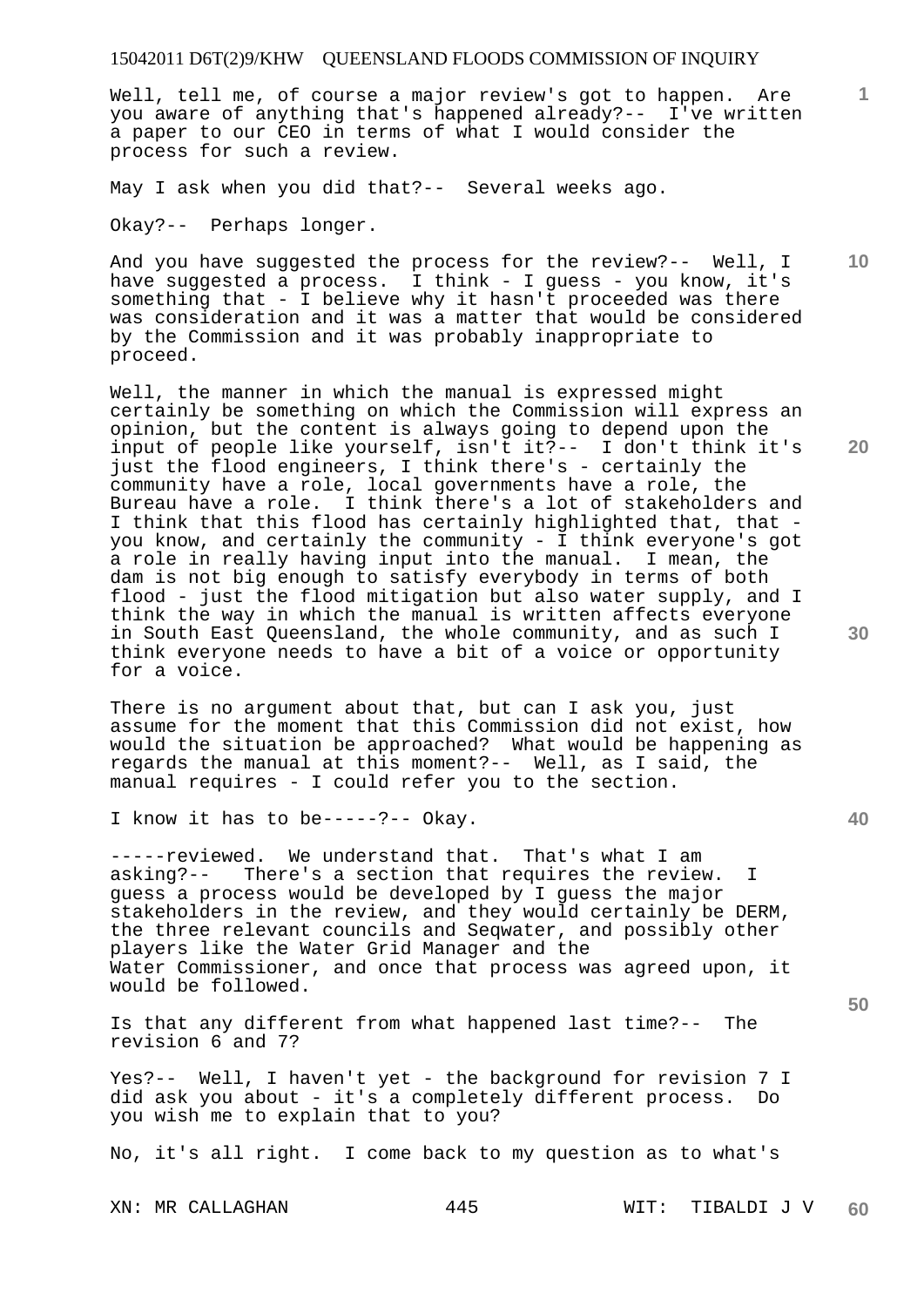actually happening now though. You have suggested something to your CEO; is that right?-- I believe I've put forward a suggestion, yes.

All right. And we'd like to know are the sorts of things that you are suggesting things which might be effected before the next wet season?-- Well, I think the review's going to be a challenge. I mean, just the process, deciding on what that is, I think, will be a challenge. Certainly if you are looking at major changes to the manual, you are looking at a lot of engineering investigations to give you some assurance that the changes you are going to make won't make things worse.

My question is are those engineering investigations underway now?-- There's some work underway in terms of the hydraulic models of the river, which will be helpful in the review of the manual, but, I guess, the issue is that the main people that would be involved in the investigation are obviously busy, people such the four flood engineers, the Dam Safety Regulator, et cetera, so, yeah, it's bit difficult to start.

I will let you get underway as soon as you can. Thank you.

COMMISSIONER: Mr Rangiah?

MR RANGIAH: I might just flag that because there's significant overlap in the evidence of Mr Tibaldi with some of the other witnesses who have given evidence, I propose to proceed in a reasonably summary way in the interests of not wasting time.

COMMISSIONER: Yes. That would be appreciated. We understand what your issues are. It's not as if they have not been fully absorbed.

**40**  MR RANGIAH: Yes. Thank you. Could I ask you to turn to paragraph 46 of your first statement, please?-- Yes.

Do you see that in the third sentence you said, "However, operational decisions about dam releases are not made upon the basis of these with forecast results."?-- Yes.

And by "operational decisions", were you referring to decisions about the rates of release?-- Well, decisions about rates of release are based on strategies and the selection of the strategies I thought I explained just before. I can go through that again if you wish.

No, I just want you to answer the question, that's all?-- Sorry, I don't quite follow the question.

You have referred in that sentence that I have taken you to to the expression "operational decisions". You see that?-- Yes, yes, I do.

**10** 

**1**

**20** 



**30**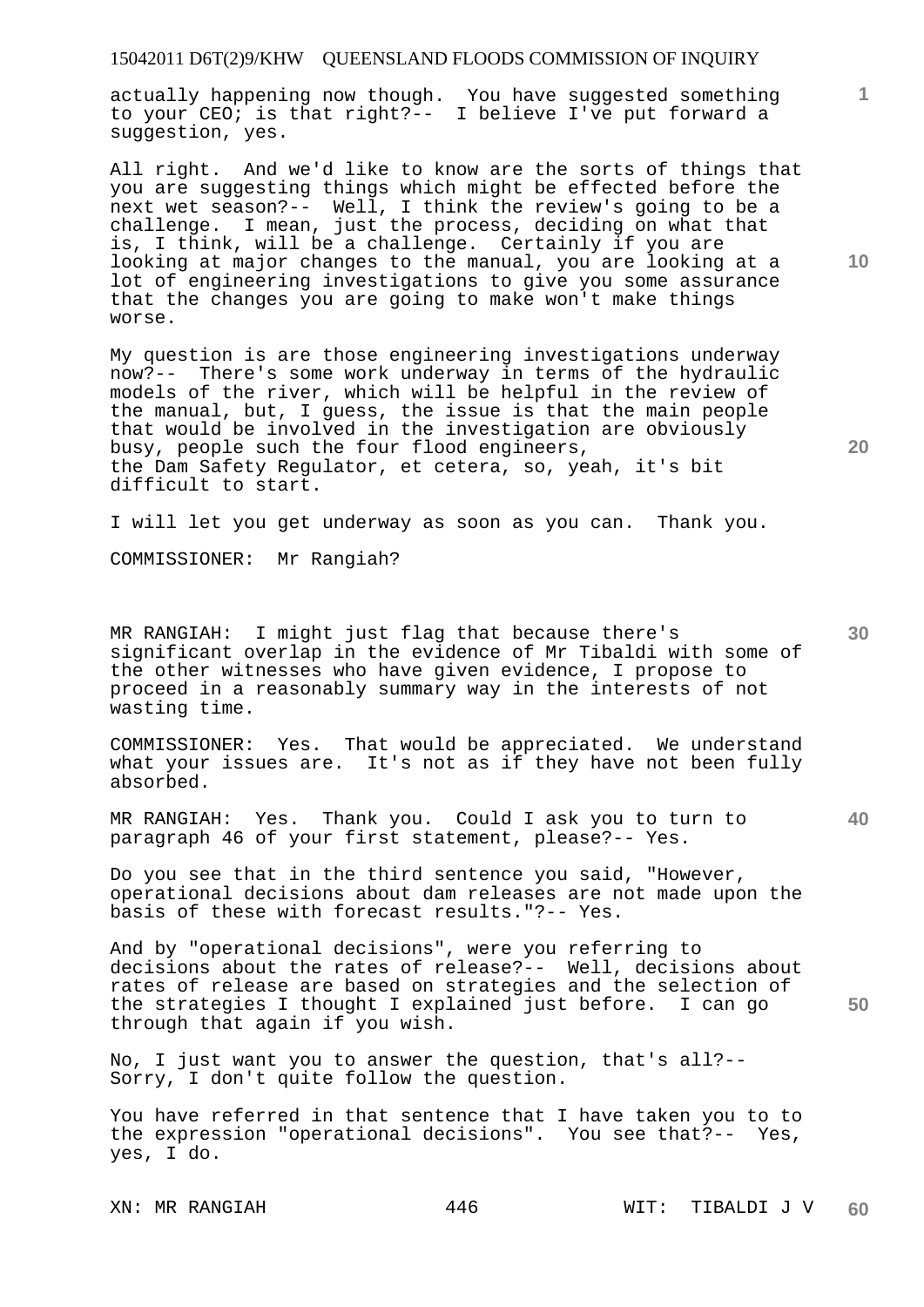By that expression "operational decisions", are you referring to the rates of release of water?-- That would be one operational decision, yes.

Decisions about the rates of release?-- That is one operational decision, yes.

All right. So, in other words, decisions about rates of release of water are not made on the basis of with forecast results?-- Well, as I explained, if the forecasts are considered unreliable, no, we don't use the forecast results. However, if - and that's the standard situation, and I guess that statement refers to the situation of the January 2011 flood, but, as I explained before, if I got a forecast where the Bureau were telling me that they're providing this forecast with a higher level of certainty, particularly a quantitative forecast, well, that would be completely - if I said I wouldn't apply that, that would be conflicting with what I said previously.

In summary, is it the case that you give no weight to forecasts in making decisions about rates of release, except in the three exceptional circumstances that you earlier discussed? You can answer it yes or no?-- I think that's a fair statement, yes.

Now, were you the principal author of the report on the operation of Somerset and Wivenhoe Dam?-- It was a joint effort by the four of us. I did the initial drafting for a number of sections.

Could you take up that report, please?-- Beg your pardon?

Could you pick up the report?-- Yes.

If you can turn to page 1?-- Yes.

And there's a heading, "Executive Summary."?-- Yes, I can see that.

Did you write that executive summary?-- As I said, that was a joint effort amongst the four of us. I would have done the initial drafting, but everyone would have had some input into the final.

Then you see there's a heading, "Background."?-- Yes, I can see that heading.

**50**  And then the second paragraph says, "As it is not possible to provide a specific procedure for dam operation during every possible flood event, the manual takes the approach of inviting objectives and strategies to guide operational decision making during a flood event." Did you write that?-- I could have. I probably - I'm not sure if that was in the original draft, but I that's a quote - I think that whole paragraph is - more or less we were trying to give some background so we have taken some words almost directly out of

**20** 

**40** 

**10**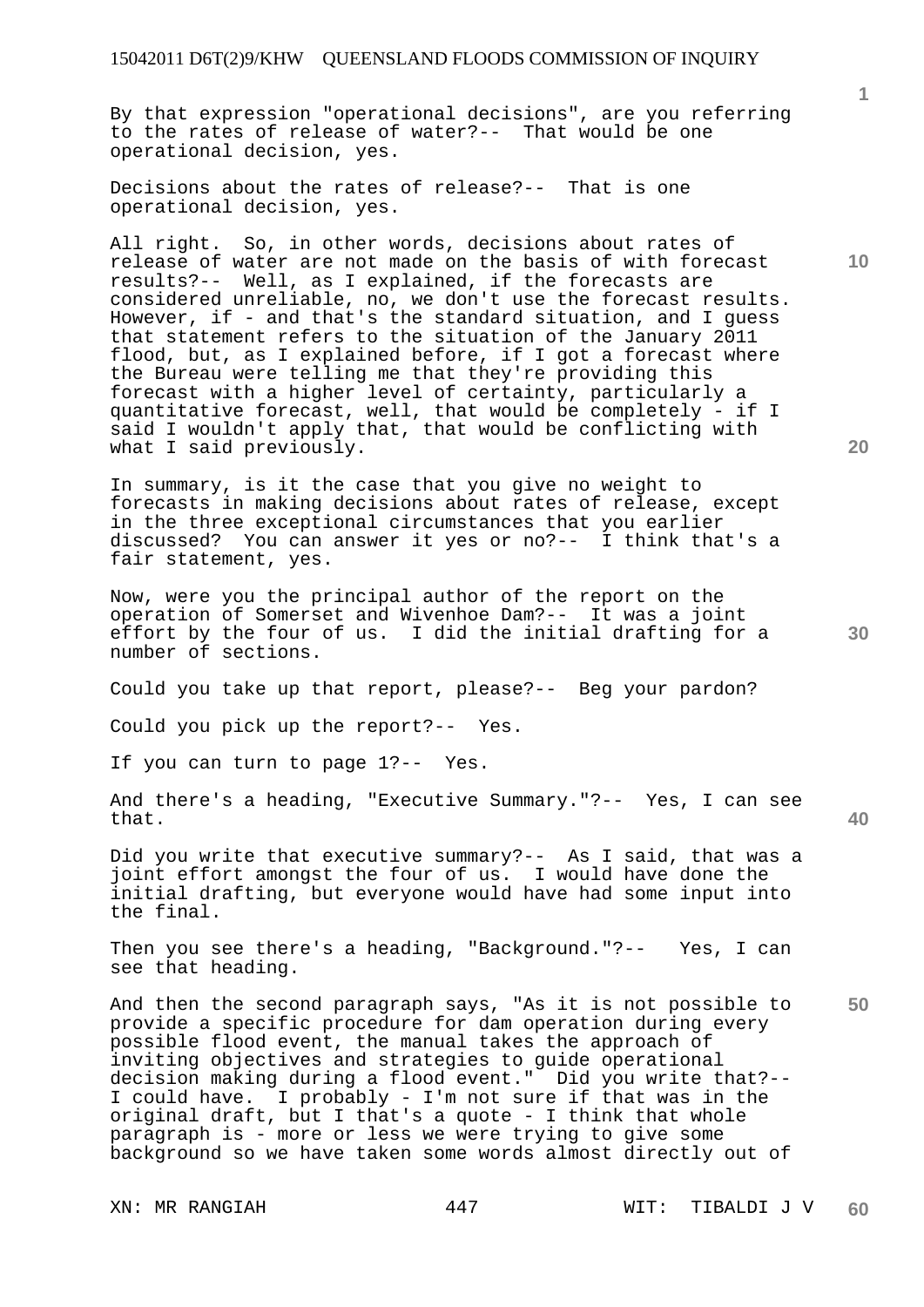the manual there.

Now, this was a document that was not intended simply for the benefit of other flood engineers, was it?-- No, the - I think if you look at previous reports that have been done after floods, they are a different format to this. In this one, we tried to give - I guess we had an awareness that it would be read fairly widely and that the public would have an interest, the community would have an interest in reading the report.

And, in fact-----?-- We took that into account in drafting our report.

In fact, it's been published-----?-- Yes.

-----on the internet?-- Yes. I wasn't aware that was going to happen when I was writing it, but I am aware that that has occurred, yes.

Now, the next sentence says, "The objective followed and the strategy chosen at any point in time depends on the actual water levels in the dams as well as flood modelling predictions base on best observed rainfall, forecast rainfall and stream flow information available at that time." Did you write that or draft it?-- That's a direct quote out of 8.4, that sentence appears in 8.4 of the Manual of Operations.

**30**  Not quite, but was this your interpretation of paragraph 8.4 of the manual?-- Oh, look, I don't know if I wrote that sentence but essentially it's similar to the manual. I am not sure what your point is.

To a member of the public reading this-----?-- Yes.

-----wouldn't this indicate that when choosing a strategy you take into account forecast rainfall?-- I can't speculate on what people might look at that - I mean, I guess I'm not a writer but as an engineer I have had to write the report. If I have written that sentence - you know, I have tried my best to give background. If people don't understand it, well, I can't do - you know, what would you have me do? I mean, I can't speculate on what people might or mightn't think about that. You would have to ask - you would have to do a survey.

I will move on. Can you turn over the page to - it is page numbered (iii)? Do you see there's a subheading, "Operations During the January 2011 Flood Event.", and then there are the numbers one to four, and then the next sentence says, "Rainfall forecasts in the early stages of the event did not support flood releases being made from Wivenhoe Dam greater than those that occurred."?-- Yes.

Now, does that suggest that rainfall forecasts were taken into account in deciding the flood releases that were made?-- It certainly wasn't my intention to - I did write that sentence and that certainly wasn't my intention when I wrote that sentence. What I was trying to point out there was that I think at about the time that - around that time there was

**10** 

**1**

**20** 

**40**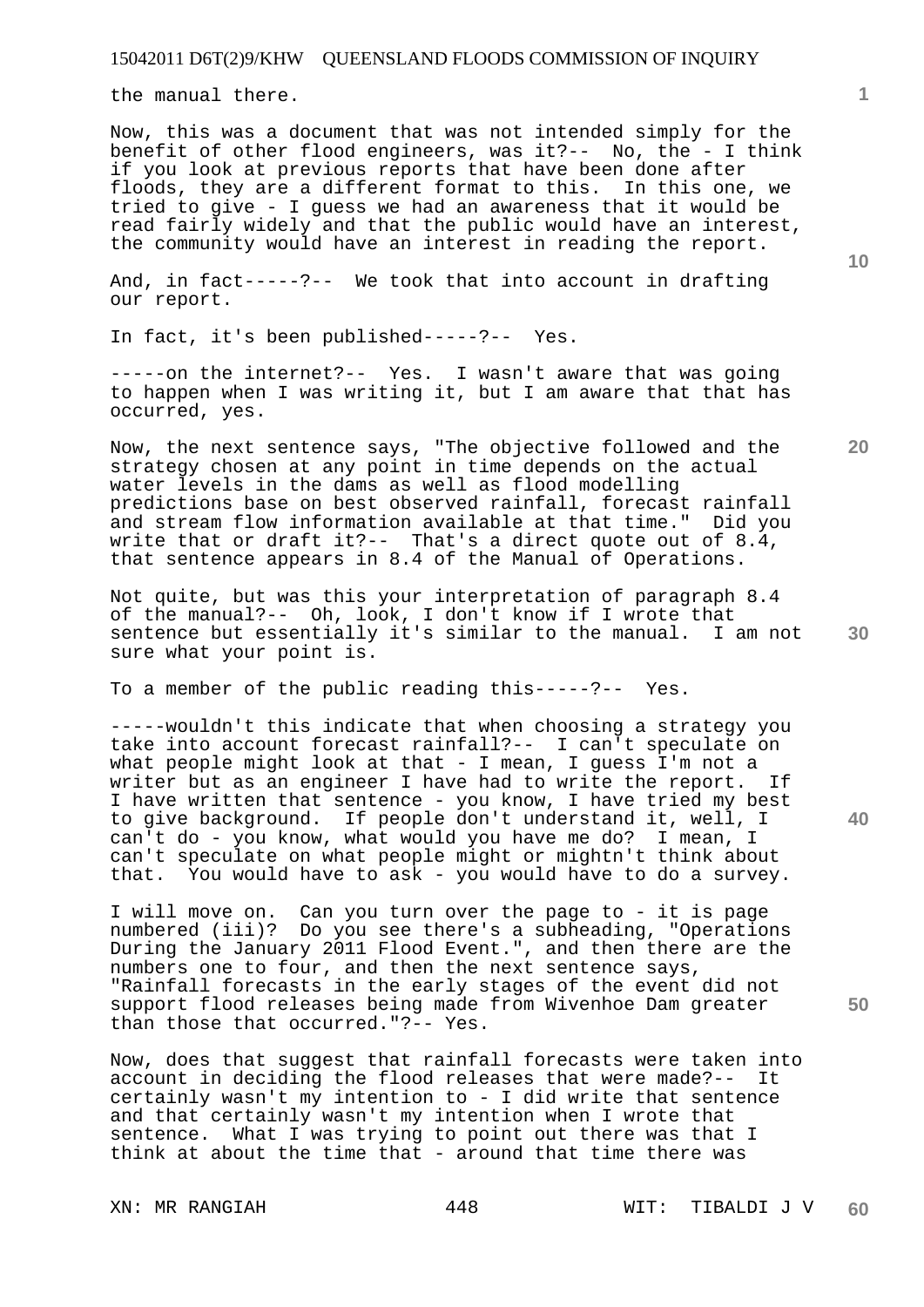certainly a lot of questioning about, you know, why forecasts weren't used and why weren't the forecasts followed, and I wasn't trying to point out that whether we do or do not use forecasts in the manual, what I was trying to refer to there was the discussion that was had in section 6 of the report where we have actually analysed the forecasts and really - you know, just, I suppose, to satisfy people's curiosity more than anything else as to what the forecasts were and just refute the fact that the forecasts really did give a very good indication of the rainfall that actually occurred, because the forecasts did not, and we have clearly gone through that in sections - primarily section 6.2. So, that sentence is a reflection of 6.2, not about what we did or didn't take into account-----

So, is it the case-----?-- -----in makings decisions.

Is it the case that in making decisions about the rates of release of water, you disregarded any rainfall predictions?-- Well, I thought I explained this before and I can explain it again. The weight you put on a forecast as required by the manual is to do with the certainty of that forecast, and the forecasts that were provided to us in January 2011 were provided with a low level of certainty. So, we gave no weight to those forecasts and I think the fact they were with a low level of certainty, there's a reason for that, because if you look at how the forecasts compared to actual rainfall, they don't compare very well, and that's discussed in section 6.2 of the report.

Is the short answer that you agree with my proposition that you gave no weight to the rainfall forecasts when deciding release rates?-- I gave no weight to them, yes, that's correct.

COMMISSIONER: Not a lot or none; which is it?-- Beg your pardon?

Not a lot or none?-- Well, I guess what the manual tried to do, and, I suppose, that - the view is that you always have an awareness of the forecasts. I think you would - I think you would be not making the best decision you could if you had no awareness of the forecasts and what the manual is encouraging you to do is have a look at the forecasts and see where they're taking you. Certainly we had an understanding of where the forecasts were saying the system might head and I think that's a bit of a clue. I mean, the facts were the quantitative forecasts, which were the best forecasts, were so badly wrong that they weren't usable, and the forecast runs that are contained in the report aren't strictly quantitative forecasts, aren't strictly the QPFs, and that's explained in You may have seen that.

You might be getting off the track a bit?-- They were highly scaled up QPF forecasts. So, they weren't even the best forecasts anyway, we were using scaled up forecasts, otherwise you were - just were getting results that were so low in your - they just weren't usable.

**30** 

**40** 

**50** 

**20** 

**10**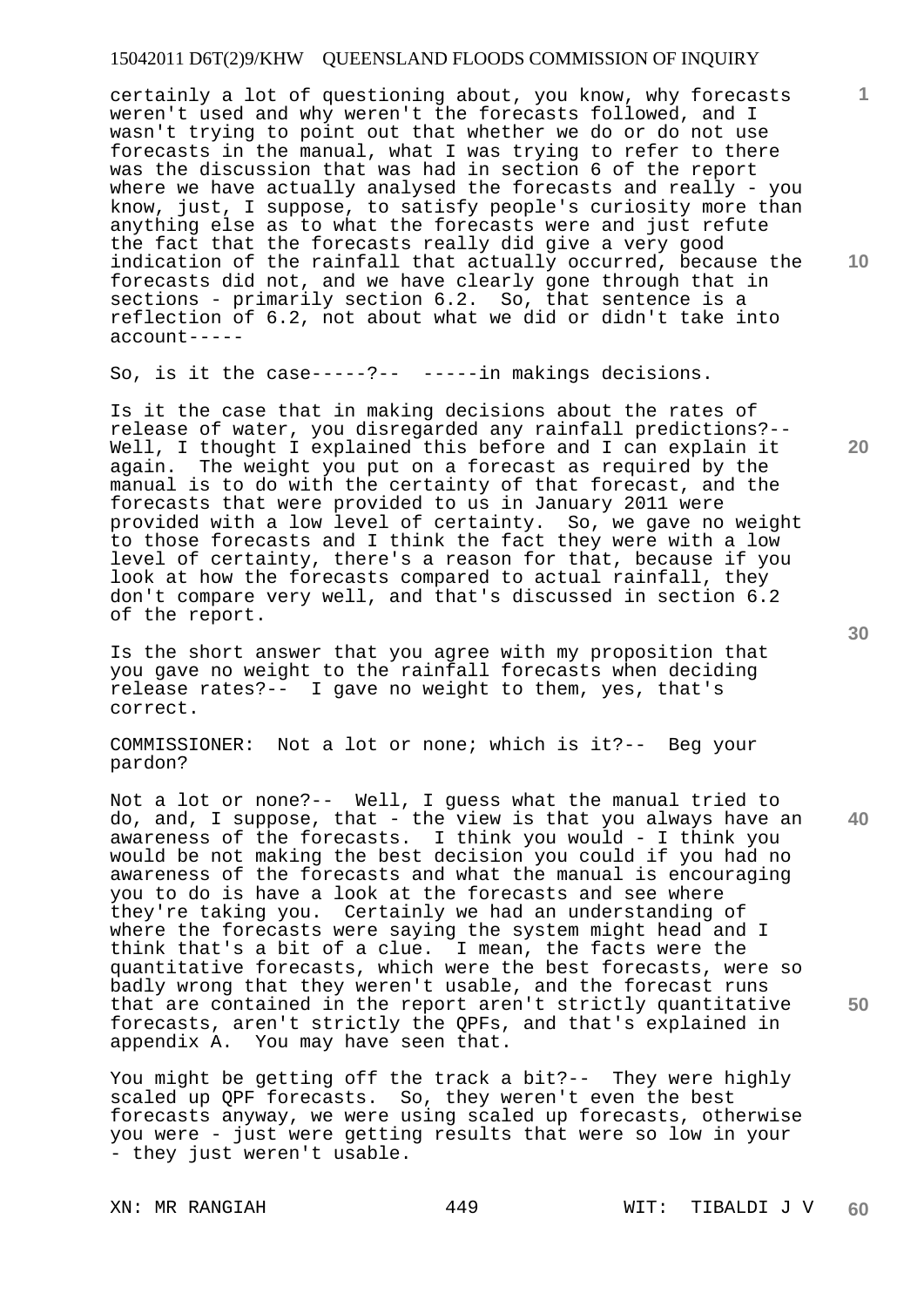MR RANGIAH: All right?-- I can explain that if you wish.

No. I think the point you have been making, though, is that you - or you have accepted that you didn't give any weight to the rainfall forecasts in making decisions about release rates?-- Because they had such a low level of certainty, correct. I said that.

Now, you were on duty from 7 a.m. on Monday, the 10th of January; is that right?-- Monday - yes, I was.

And I suggest to you that there were a number of runs that had been done in the early hours of that morning that showed predicted peak levels in Wivenhoe of over 74 metres using a with forecast model?-- Yes, but just bearing in mind that forecast was a scaled up QPF forecast, wasn't a QPF forecast.

Can you just answer it yes or no?-- I am aware of those forecasts, yes.

All right. And can I take it from the answers you have already given that you didn't take those predicted levels into account when making release decisions?-- Well, I wasn't on that night. I mean, the decisions associated with those runs would have been made the night before I came on, like you use the most up-to-date model runs to make your decisions-----

All right?-- -----not ones that were undertaken in the past.

When you came on at 7 o'clock, there were further model runs which also showed levels of over 74 were predicted on a with rainfall basis, for instance, at 9 o'clock and 12 o'clock?-- Look, I haven't got those runs in front of me. I can get them in front of me, but if you were telling me they're over 74, I believe you.

But, in any event, you didn't take those into account when making release decisions?-- No. I have said several times now that we did not take the forecast runs into account because of their low levels of certainty.

Thank you. I have nothing further.

COMMISSIONER: Thank you, Mr Rangiah. Mr Dunning?

MR DUNNING: Thank you. Commissioner, like Mr Rangiah, where I have consistently got the same answer from other witnesses in the same area I wasn't going to revisit the matter.

Mr Tibaldi, just a couple of very brief questions. The first topic I want to deal with was this issue that you will be aware is regarding the reference to 4,000 CUMECS being the upper limit of nondamaging flows in Brisbane. Are you familiar with the issue I am referring to in W3?-- I am aware of that, yes.

**20** 

**10** 

**40**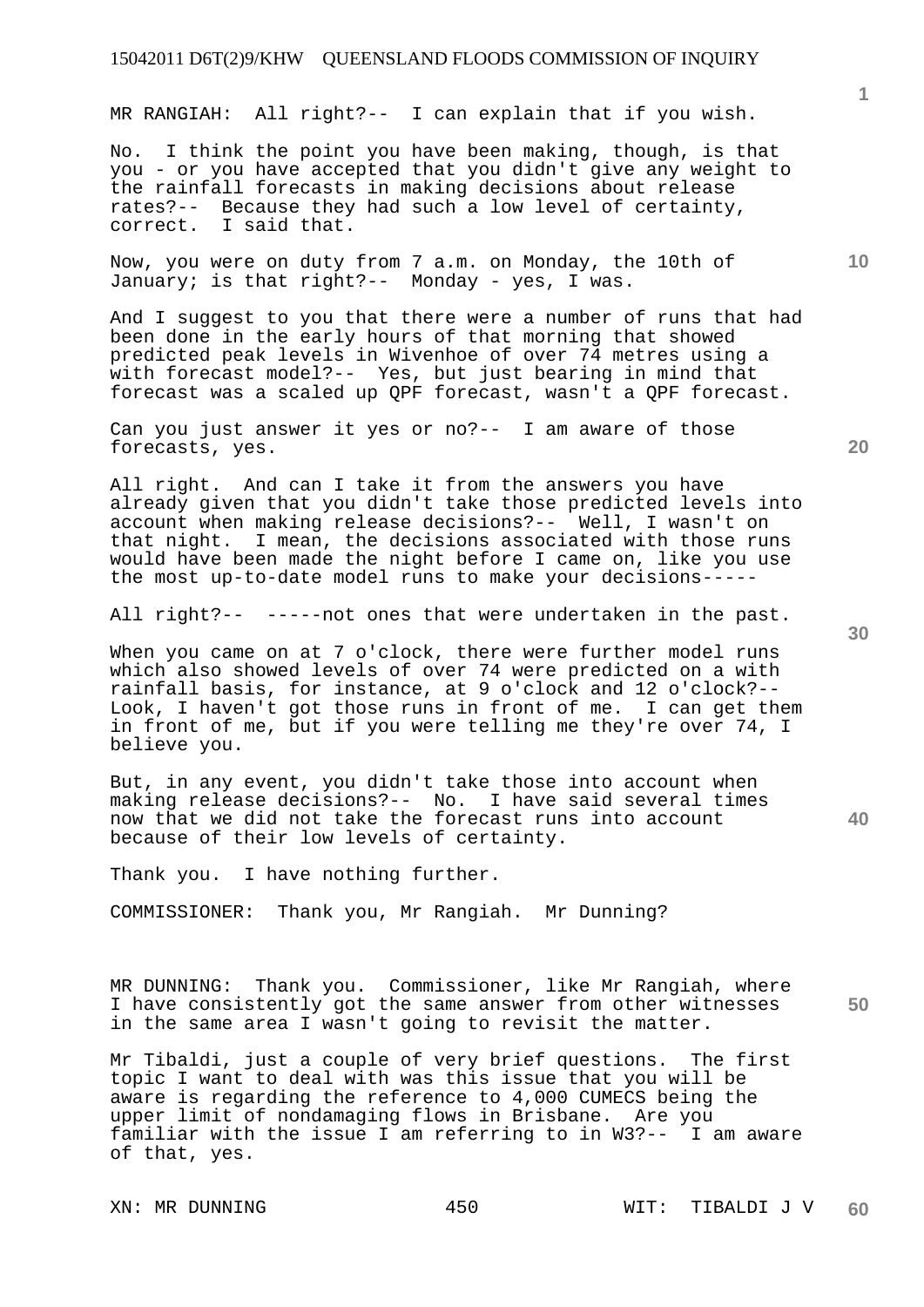All right. Are we right in understanding the totality of all of your statements on this topic really to be that you took that to be a reference to the rate at which there would be an inundation above habitable floors in Brisbane?-- That's correct.

As opposed to flood damage in Brisbane more generally?-- That's right.

Thank you. And you will agree with me that you had no - this issue to the extent it was an issue for you had no operational impact?-- It had a slight impact but it had no impact on the final release rates or final flood levels or anything like that.

Would you agree with me it was immaterial in the scheme of the event?-- Yes, I have made that statement in my third statement, I believe.

Thank you. Can I move, then, please, to the decision that was made by you and your colleague, Mr Malone, regarding maintaining flow rates at 2,000 CUMECS. In this regard, Commissioner, may Mr Tibaldi please see Exhibit 23? Can I ask you, please, to go Monday, the 10 January for me, and in particular the 6.30 a.m. entry? Sorry, has Mr Tibaldi got a copy of Exhibit 23?

COMMISSIONER: I am not sure, but it will come up on the screen in front of you, Mr Tibaldi?-- If it comes up I will certainly read it instead of-----

MR DUNNING: What will come upon on the screen for you in a moment is the log for 10 January 2011 at 6.30 a.m.?-- It's not there yet. I will find it.

COMMISSIONER: It's there now, Mr Tibaldi?-- Sorry, what time was that?

MR DUNNING: 6.30 a.m.?-- Okay.

See the reference there to Wivenhoe Directive 9?-- What's the reference?

The reference at 6.30 a.m. to issue Wivenhoe Directive Number 9?-- Oh, I see. Yes, I see Wivenhoe Directive Number 9, yes.

**50**  That was the directive that had been issued by the nightshift, whom you and Mr Malone were taking over from at 7 o'clock?-- Yes, that would be correct.

All right. Thank you. And you had and Mr Malone at 8.30 issue Wivenhoe Directive 10. You will see the reference at 8.30?-- Yes, I do, that's - that would be correct.

That was a product of some additional modelling that you and Mr Malone did and taking into account, amongst other things,

**1**

**20** 

**10**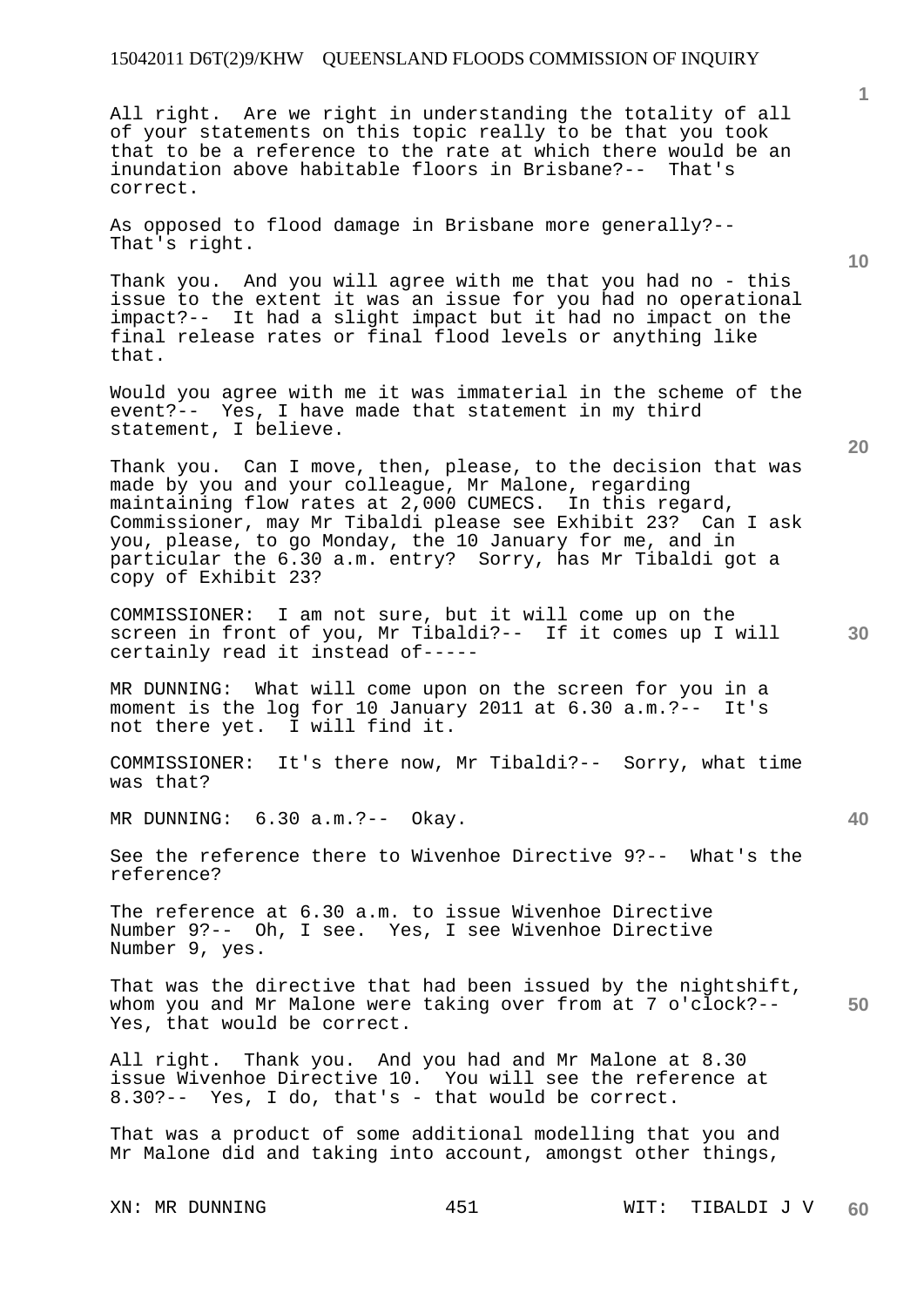the fact that it was now appreciated that a flow rate of 3,500 was the limit of nondamaging flows to Brisbane?-- Yeah. From my view, as I had some concerns about the 3,500 based on the information that I received from Mr Ruffini at handover and before we exceeded that threshold, I wanted to just clarify with the council and have a discussion with the council about exactly what it meant.

**10**  If you could just attend to my question? What we see there is at 8.30 you and Mr Malone issue Wivenhoe Directive 10. See that?-- Yes.

And the effect of it was to reduce the flows that had been anticipated by Wivenhoe Directive 9; agree?-- Correct.

**20** 

**40** 

**50**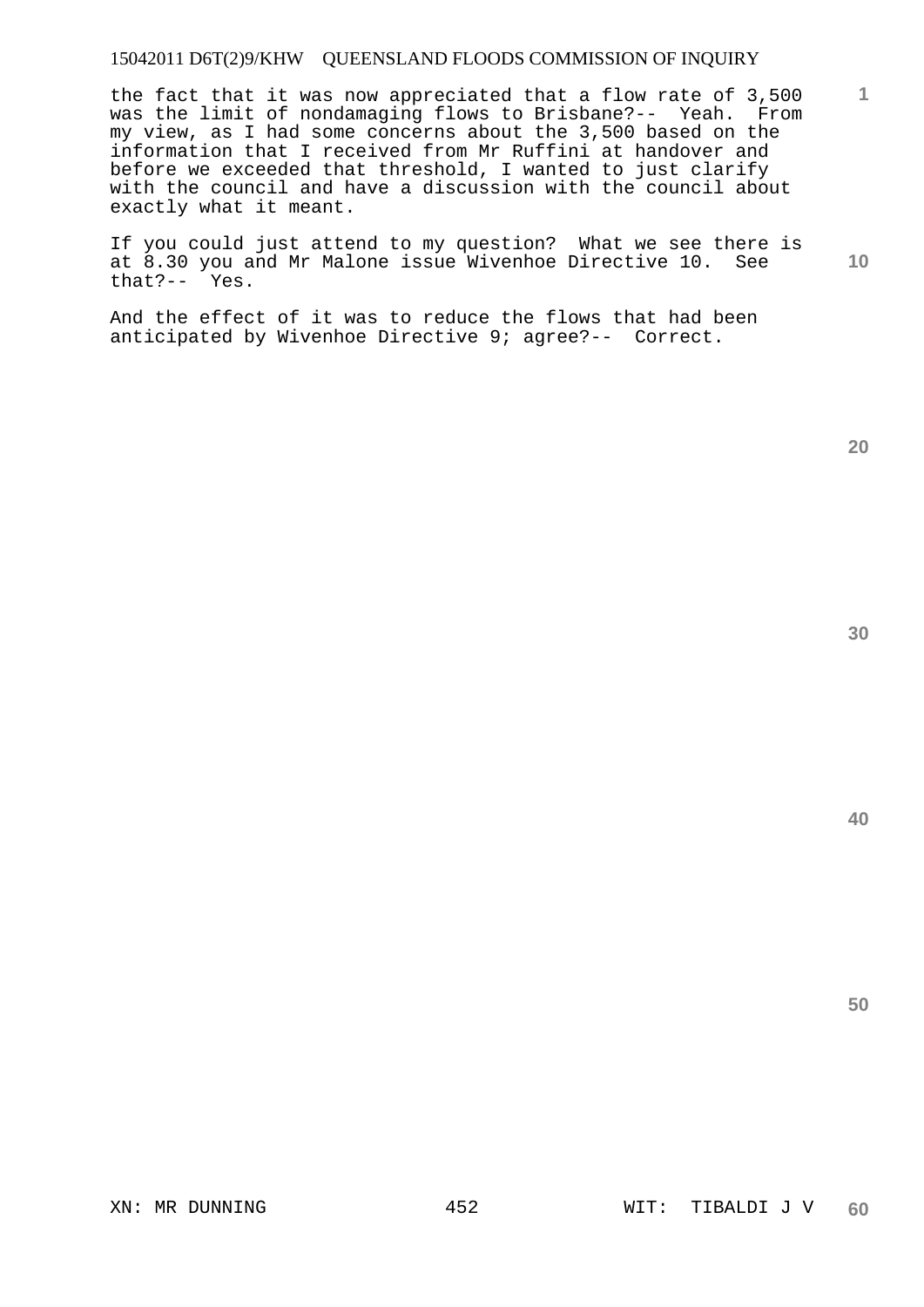Can you then go, please, to the 9.38 a.m. entry. You will see the telephone call to which you were referring a moment ago?-- The 9.38, yes.

So your discussions with Brisbane City Council are in fact about an hour after or a bit over an hour after you had decided to keep the flow rates at around 2,000 CUMECS, agreed?-- Yes, but we did try to ring the council at 8.30 and we were - at that stage we were taking on the hour openings. So it was paused at  $9$  - you know, we could have got back into stride again at 10 if we wished to, if we thought that was prudent.

Focussing this time, though, on my question, you issued Wivenhoe Directive 10 about an hour and 10 minutes before you actually spoke to the Brisbane City Council on the topic?-- That's correct.

Thank you. And insomuch as paragraph 67 of your first statement suggests to the contrary, you would accept that it is in error?-- It could be - do you mind if I have a quick look?

Not at all?-- Why do you think that's in error?

Because to the extent that it suggests that the decision that was made was one because you couldn't ignore the advice that you received at 9.38, in fact you'd made the decision at about 8.30. It might have influenced you through the balance of the day, but you had already made the decision to issue Wivenhoe Directive 10?-- Yes, but you will notice that the second part of Directive 9 had - the next operation was at 10 a.m., so we could have resumed Directive 9. I mean, from the point of view of giving the guys at the dam a bit of advanced notice, you know, that was the purpose of Directive 10.

**40**  Thank you for answering my questions. No further questions, thank you, Commissioner. Before I sit down, may I ask one thing? Would you prefer to be addressed as Madam Commissioner or Commissioner?

COMMISSIONER: I really don't have any strong view. Whatever springs to the lips would be just fine.

MR FLANAGAN: Commissioner, I have no questions.

MR MacSPORRAN: I have no questions.

COMMISSIONER: Thank you. Mr Ambrose?

MR AMBROSE: No questions.

COMMISSIONER: Mr Telford?

MR TELFORD: No, thank you.

COMMISSIONER: Ms McLeod?

**20** 

**10** 

**30**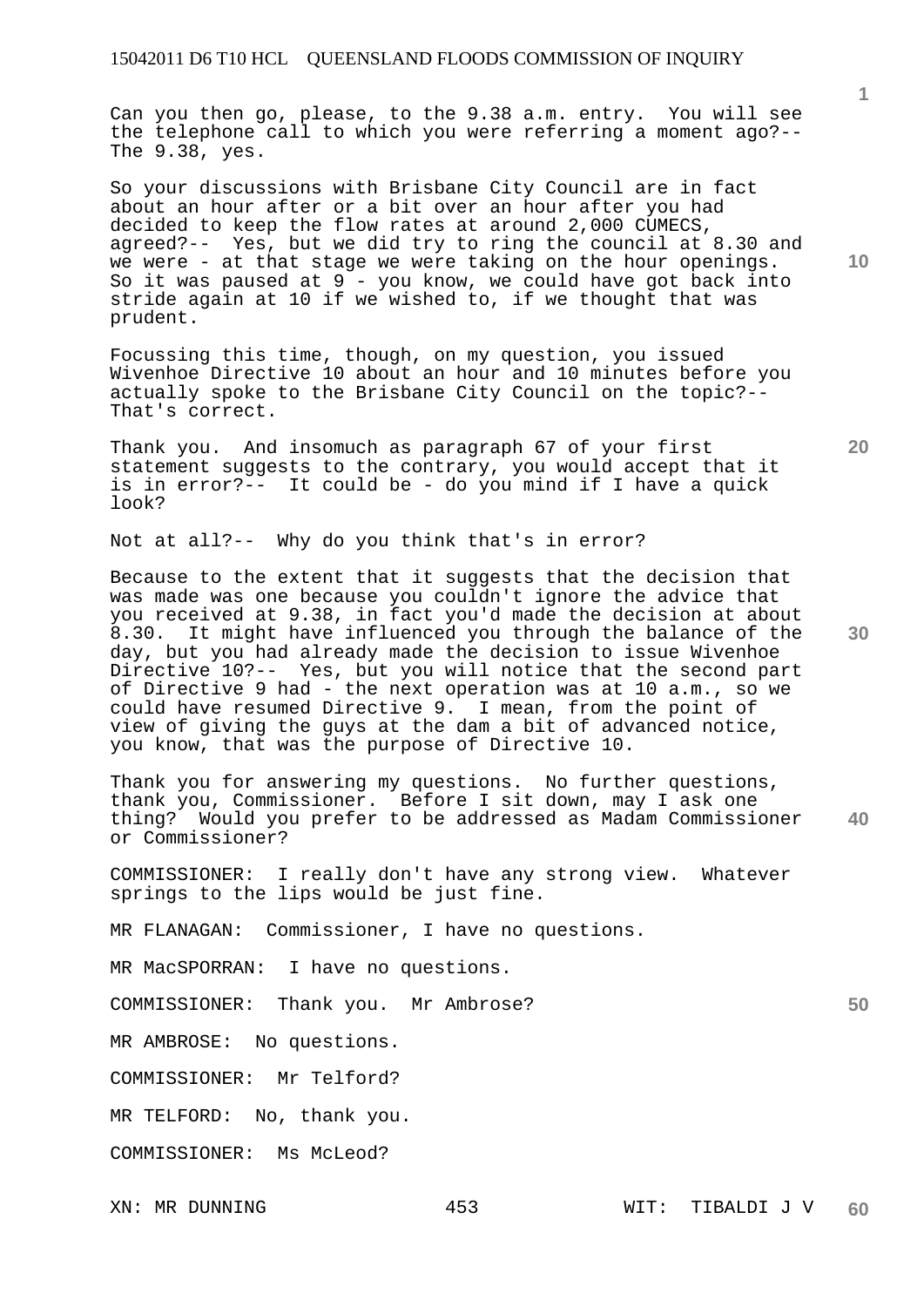MS McLEOD: Our position is that we have covered our issues with Mr Ayre sufficiently.

COMMISSIONER: Thank you for that. Mr O'Sullivan, no questions?

MR O'SULLIVAN: No questions.

COMMISSIONER: Mr Cummins?

MR CUMMINS: No, Commissioner.

COMMISSIONER: Thank you. Yes, Mr O'Donnell.

**20**  MR O'DONNELL: Modelling - let's talk about modelling. Have you got Exhibit 22, the set of model runs?-- I think so, yes. This is all the model runs?

Yes?-- Yeah.

I am looking at volume 2. I have just picked 25 as an example. If we look first at the red line, so the modelling based upon the rain that's already fallen and ignores the forecast rain?-- Do you wish me to look at 25, the graphs?

Yes, just as an example. I am looking at page 133, the modelled Wivenhoe Dam inflows?-- Okay.

Now, you say in your witness statement, your first witness statement at paragraph 45, there is a margin for error even in the red line?-- Yes, that's definitely correct.

You put it as a plus or minus five to 10 per cent?-- Of that order. It is difficult to estimate exactly but I will stand by that.

Does that mean it could be up to 10 per cent above or 10 per cent below?-- Plus or minus 10 per cent is either 10 per cent higher or 10 per cent lower, within that band.

What sort of factors can affect the reliability of the red line?-- Oh, a large number of factors. What the model's doing is looking at how rain falls on the ground and how it flows through various terrain towards streams and the time that takes and the quantity of rain. Now, one of the primary factors is your rain gauge coverage. You can have intense rain falling between rain gauges which may give you an incorrect picture of what's happening across the catchment. You can have the opposite of that as well, so that certainly produces uncertainties in all hydrological models, not just these ones we're dealing with at Wivenhoe.

Does that margin for error affect decisions about releasing water or changing strategies?-- It is a consideration - I

**1**

**10** 

**30**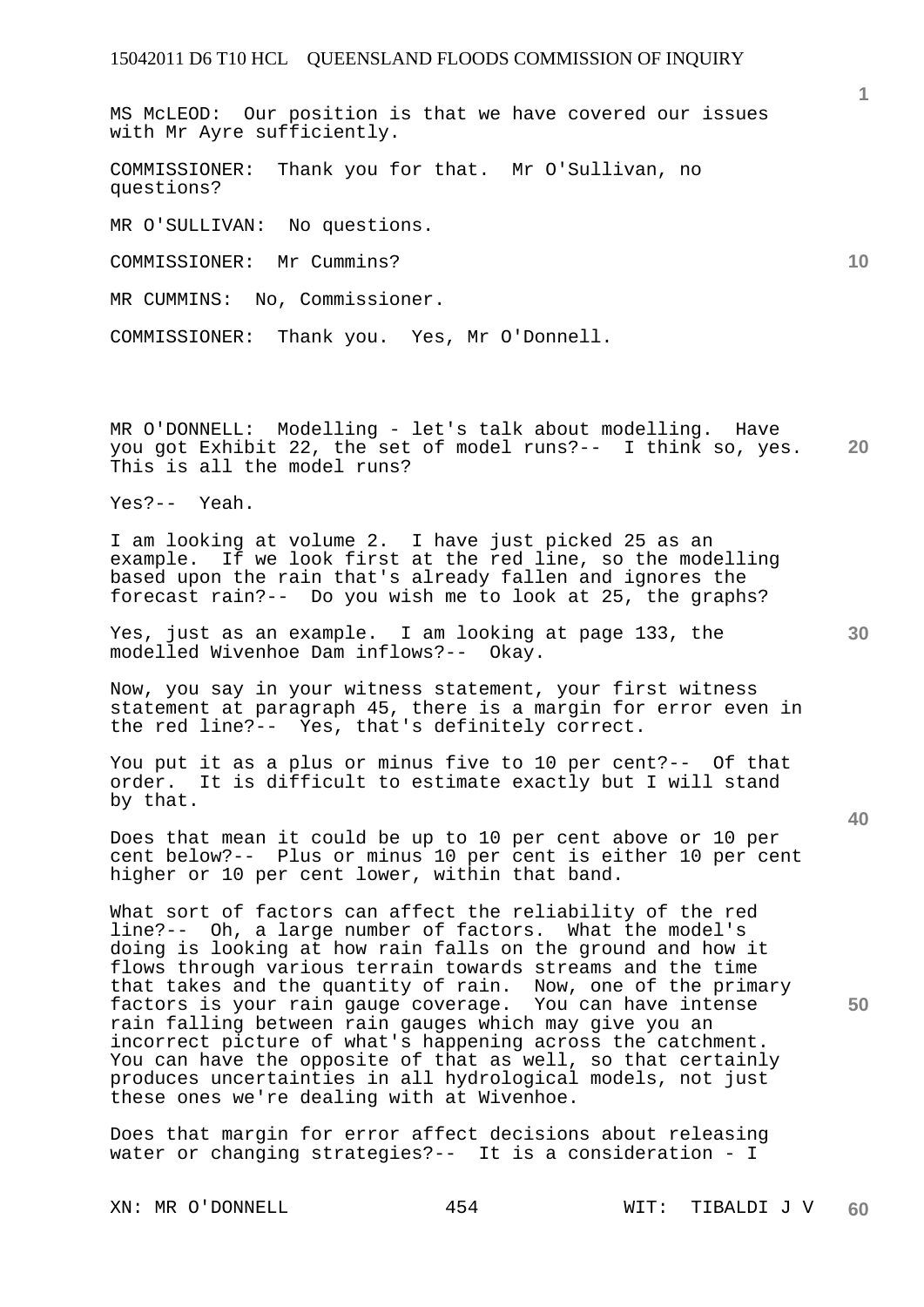have certainly said in my statement that if you take the step to go to W4, which is a step that is going to certainly involve flooding of urban dwellings, you would want to be certain that you are going to exceed EL 74 before you take that step. Very certain.

If the lake level is not at 74 and you are relying on modelling of its predicted level based upon rain that's fallen, given the margin for uncertainty, how would you reach the necessary degree of confidence?-- I guess you would be looking for a result that is clearly over 74 based on rainfall on the ground. You would also be looking, I guess, for an indication - you know, as we did on that Tuesday, an indication from the bureau that there is - the rain is not going to stop suddenly, there is plenty of rain still to be had, and that you have just got no other option other than you know, you have got great certainty that you are going to exceed 74. You would not do it lightly.

I think you also say in paragraph 45 of your first statement that you would be reluctant to move to a W4 situation on just one model run showing the red line over 74?-- Certainly if that model run was just over EL 74 and you were still well below 74, that wouldn't be enough for me if I was making that decision alone.

All right, thank you. Then let's look at the model with the rainfall forecast, the blue line. Can we look at that for a moment? I am interested in how the modelling marries in with the QPF documents. Would you mind turning them up? They are in the flood report appendix C. I have gone to ones on the 9th of - page 174, 9th of January, the Sunday evening?-- Yes. I would like to talk about QPFs, if I may?

Well, I am asking you how they factor into the model?-- How they factor in? Okay, I will explain. I will just have to give a bit of background. I will explain as quickly as I can.

COMMISSIONER: We have heard a fair bit about them already. You will allow for that? We do understand what they are?-- I just want to make the point that the manual requires the use of best forecast, which is the QPFs. We certainly - in the model runs that are displayed in appendix A, we haven't strictly used the QPFs, we have used something much, much bigger than the QPFs. So that when people say to us, well, this is what the forecast said, why didn't you act on that, they just need to be aware those forecasts aren't the QPFs in those model ones; they are something much, much bigger. I am happy not to discuss that provided it is clearly understood.

MR O'DONNELL: No, I think maybe you had better discuss that?-- Okay. I will just refer you to the explanation of appendix A, which is at the beginning of appendix A in the flood report. It is in appendix 1. There is a paragraph there which is the fourth paragraph down starting at the second sentence.

So you are looking at appendix A, page 1?-- Appendix A, page

**10** 

**1**

**20** 

**30** 

**40**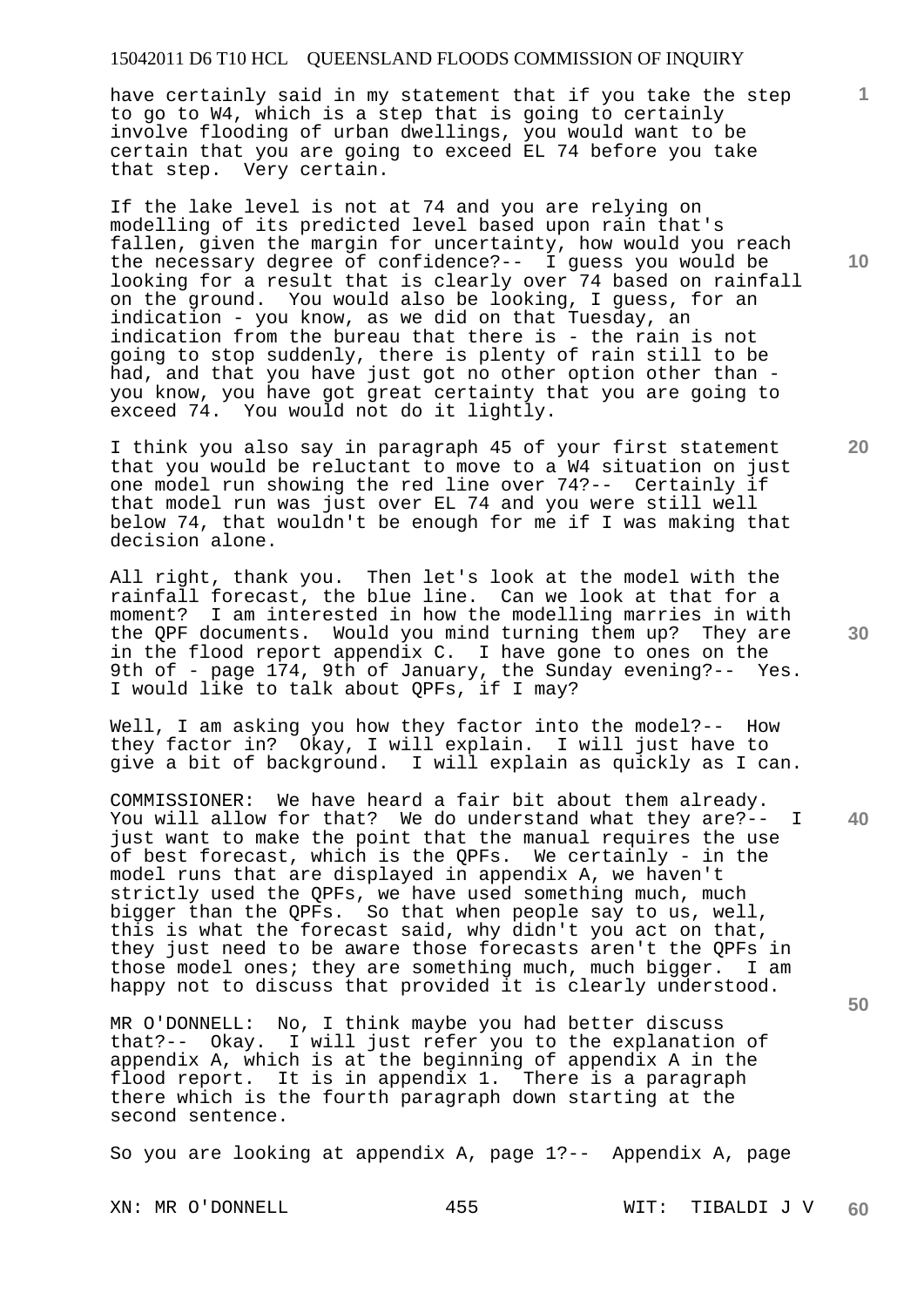1. This is the introduction to appendix A. The second sentence of the fourth paragraph down, which is the second last paragraph from the bottom: "The forecast rainfall model results supply a full 24 hour catchment average rainfall forecast from the BOM QPFs to the model run. This is regardless of the model run time in relation to the time of issue of the forecast and is regardless of the rainfall since the forecast was issued. In effect, this provides a worst case 24 hour scenario." What that means - I had written quite a bit about that in section 6 of the report but we took it out. We were worried about it being perceived as another criticism of the forecasts. What that means is that if you get a 24 hour - the QPFs are typically issued at 10 o'clock and  $4$  p.m. - 10 a.m. and  $4$  p.m. If you get a OPF issued at  $4$ p.m., it is saying you are going to get a certain amount of rain, say 50 millimetres of rain, in the 24 hour period. So what it is saying strictly is that once you have got the 50 millimetres, don't expect any more because you are only going to get 50. And that 50 millimetres could occur uniformly through the 24 hours or it could occur very quickly. It depends on the weather systems and such. Now, often in the event we would come to do a model run and it might be, say, six or seven hours, or a period of time after the QPF was issued and we would have already got the amount of rain that the QPF had forecasted. So, strictly speaking, if we were to use those runs we should just use actuals, because the forecaster told us we were going to get 50 millimetres, or whatever, within the 24 hour period and we'd already got it. So if you are going by the forecast you shouldn't be expecting too much more. But, clearly, that wasn't appropriate. Clearly, it wasn't appropriate because it was still raining. So what we actually did - so the QPFs are the best forecast. That's what the best forecaster was telling us. What we did was then add the full volume of the QPF in again, which effectively in some cases doubled or more. I think in one case it may have tripled the QPF and you are taking that into account, essentially, in those forecasts. So then it comes down to how much reliability is in that forecast? I mean, you are just arbitrarily doubling up or maybe tripling the QPF. You know, again, just the uncertainties there. There is not a lot of science in that but that's the best we could do. So I think why that's relevant is it does talk about - in the manual it uses the word "the best forecast" and the best forecast is the QPF. Those forecast runs you have seen in appendix A, they are not the QPF. They are not the QPF. So that needs to be understood. They are something much greater than the QPF. They are scaled up.

From what you say some would be based on the QPF but as the as the extent of the 12 hour gap between QPFs proceeds, it could be based more and more on something additional to the QPF?-- The ones that would be based on exactly the QPF are the model runs that are done at the time the QPF is issued. All other model runs would generally include - I think every other model run would include more rainfall than what's in the QPF, than what's in the best forecast.

With your real time receipt of information of rain that's

XN: MR O'DONNELL 456 WIT: TIBALDI J V **60** 

**10** 

**1**

**20** 

**30** 

**40**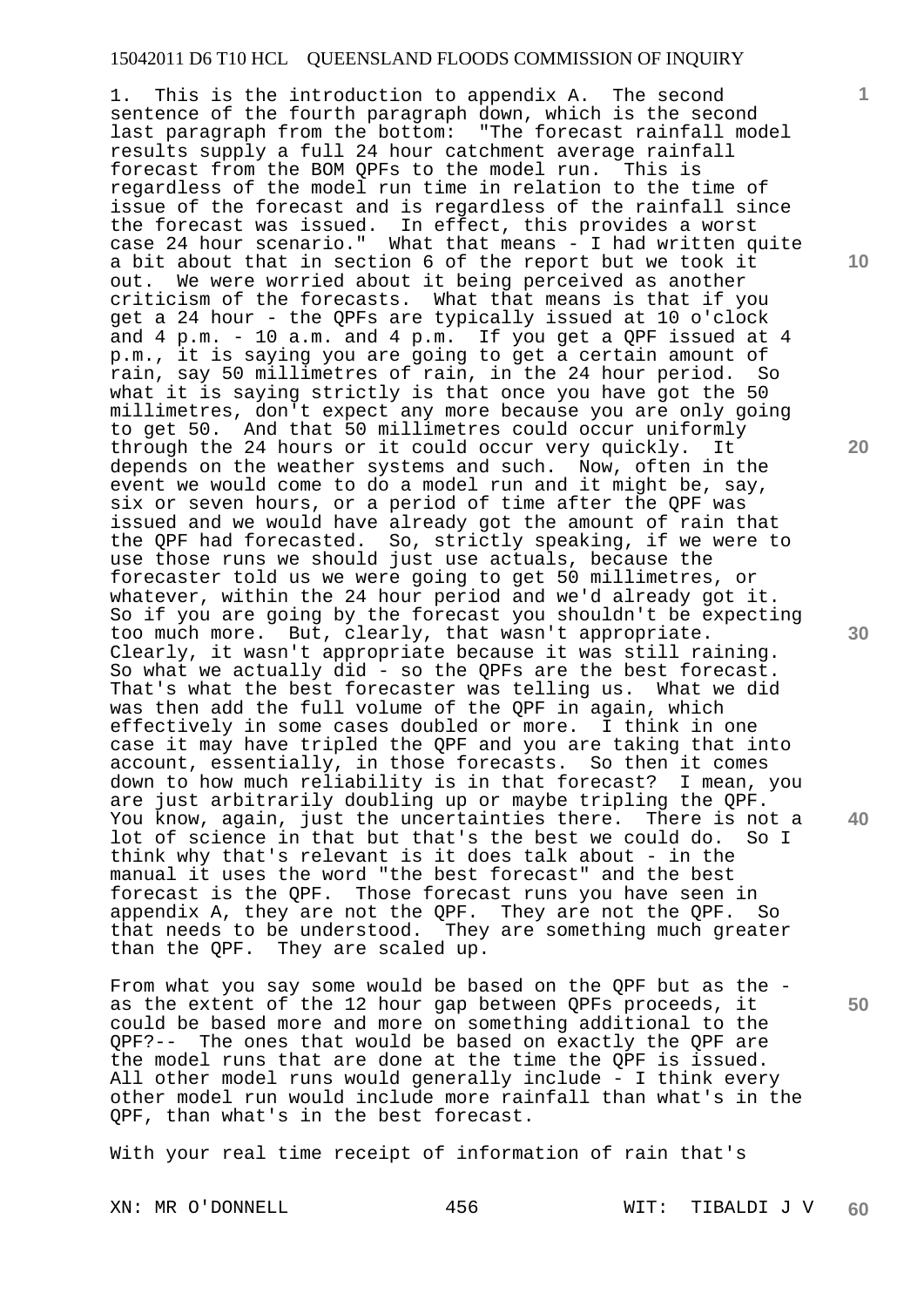falling, when you are doing a model run you have got the real time information as to what rain has been recorded?-- That's correct. What's recorded in the rain gauges, which may not necessarily reflect the full catchment conditions but it is the best we have.

So even if that equalled or exceeded the QPF 12 hour forecast, you might add something additional in?-- Our practice was to - our practice in all of those model runs is to add the full QPF in again. The full QPF.

Why was that? Why would you just say, well, we have already received the forecast, so we will just stop there?-- Well, I mean, to do that, I think, was unrealistic. I mean, obviously the forecast was just way wrong so you had to add something in.

Why was the forecast obviously way wrong?-- Well, it was forecasting 50 millimetres in 24 hours, for example, and you might have had - six hours may have passed and you might have had 100 millimetres. So that forecast has to be wrong.

Was it affected then by whether it is still raining in the catchment or not?-- Well, we can see rain in real time, so we were aware that rain was still falling, so it would have been - you know, our judgment was it was just wrong to assume no more rain. You can't - again, it is this whole principle of how much emphasis you put on the forecasts. I mean, you can't - particularly with the uncertainty - and we just can't blindly accept them, and here is an example and we didn't blindly accept it because obviously they were wrong.

All right, thanks. Did that affect, then, the weight you give to the with forecast blue line modelling and your decisions about releasing water?-- That's right. As I said, we gave no weight during the event because there was no basis on which we could provide - you know, we could give them weight.

One other thing you said in answer to Counsel Assisting the Commission, that during the flood event forecasting was just not right, and you added "that tends to be the norm", and then he stopped you. I am interested in the statement "that tends to be the norm". Could you tell us about your own experience of forecasting?-- Well, I am not being critical of the bureau, and I will refer to statements I have previously made on this, most notably my first statement, but the bureau say themselves very clearly that quantitative forecasting, it is just the moment - the way the science is, they cannot give us any sort of forecast with any sort of certainty. If you are talking about quantitative forecasts. That's what they tell us. Again, I refer to Peter Baddiley's statement where he says - I have certainly had the discussion with him on many occasions. He says that that's our shared understanding and he has told us that on many occasions. And I fully agree. I am not an expert in those matters. I take the advice of experts.

No, I was asking about your experience?-- Well, my experience

**20** 

**10** 

**1**

**50**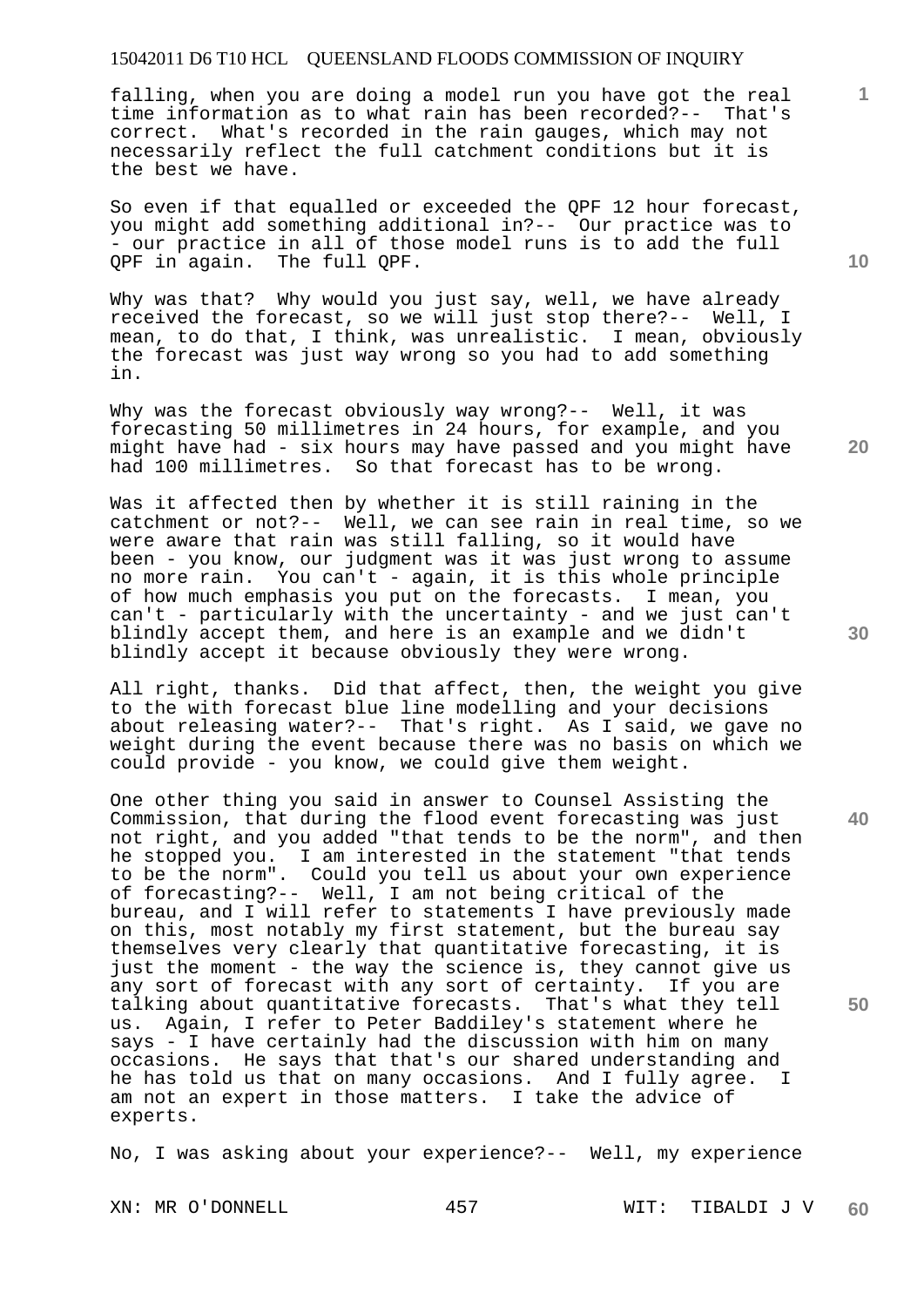is they're - well, they are up and down. I mean, certainly they are an indication that rain may fall but I have seen quantitative forecasts for, you know, relatively large amounts of rain and none has fallen. I have certainly experienced that, without question.

One issue the Commission is looking at is looking to the future. Put aside the January event for a moment and just think about the future. Whether the Commission should recommend that the manual make it mandatory for flood control engineers to make decisions based upon with forecast predictions and modelling. Can we have your views please? What would be in the public interest?-- You would certainly have to define exactly what you meant by with forecast. As I said, we have scaled up the QPFs there considerably. It would be a high risk strategy, in my opinion, and you would certainly run a risk of, you know, causing a lot of urban damage when it was unnecessary. It would be very risky. My knowledge of forecasts, it is not something I would endorse, but I guess the scope of the current review, everything is on the table and that bears some discussion, for sure. Certainly the views of the bureau, I would be very interested in what they thought of that. That would be a departure from their current view, I believe.

Assuming the views are as per Mr Baddiley has expressed them to you, do you think they would be in the public interest for the Commission to make that recommendation for the future, or not?-- I - as I said, I don't think it would be a suitable strategy. That would be my view. So it wouldn't be in the public interest.

All right, thank you. Can I move to something else? Do you have the manual there?-- Yes.

Would you mind looking at page 29?-- Yes.

One issue that's arisen for the Commission is whether there is uncertainty as to the triggering for moving to W4. One thing that's been said is that the first dot point on the page when the level is predicted to exceed 74 allows you to make a decision to move to W4 when the level is below 74 but there is a prediction it will get to 74. Another view is, if you count down below that box, the paragraph commencing, "This strategy normally comes into effect as contemplating you only move to 74 when the water level actually crosses that line or in the 2.8 situation when the senior flood engineer exercises his discretion to depart from the manual." When you were conducting the flood event in January '11 did you have a view as to what was the event which would dictate a move to the W4 strategy?-- In my view the movement to W4 is when you have what I would consider to be 100 per cent certainty that the lake is going to exceed EL 74. The statement where it says "normally comes into effect" I believe is to give quite a lot of encouragement to whoever is making the decision to really show that, you know, you certainly have a very - you are expecting - you are certainly going to reach EL 74. That's my view. And on the morning of the Tuesday I was certain in my

XN: MR O'DONNELL 458 WIT: TIBALDI J V **60** 

**10** 

**1**

**20** 

**40**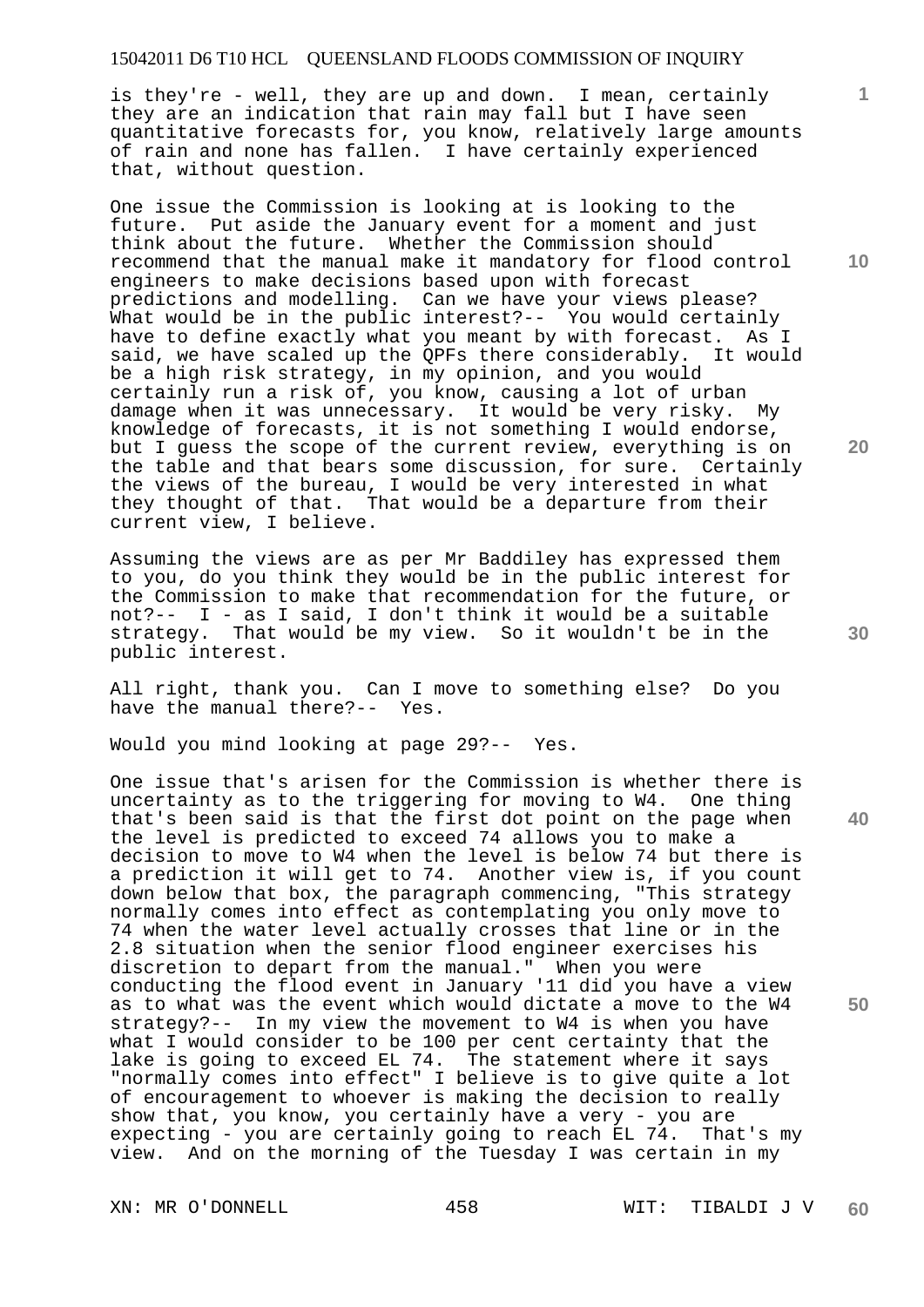mind that we would exceed EL 74 and that's why we made the decision to transition to W4.

I am coming to that decision shortly. The other thing that's come up here is if you move to W4, what does the manual tell you should then be the release rates? Did you have an understanding about this in January?-- Well, yes, the release rates - you essentially increase release rates until the water level stops rising.

All right. Well, how would you determine what would be the release rate?-- Well, those release rates will be dictated by your inflow rates, so essentially it will rise - it will stop rising at some point when you've balanced against your inflow rates.

Does that mean the outflow has to exceed the inflow?-- Exceed or match inflow. That will stop rising, yes.

**20 30 40**  Thank you. You can close that. One other thing: it has been said that generally this manual has a number of ambiguities or uncertainties. You were a party to writing the manual. When you were using the manual, have you yourself - or during the January flood event, did you yourself find any point at which you found the interpretation ambiguous or uncertain?-- There is two points. I have noted both of them in my statement. The flowchart on page 23, in my view there is an error in that flowchart because - and it is also not consistent with a statement I think that's at the bottom strategy W1 on page 26. There is certain times where you just can't apply the intent of strategy W2. W2 really assumes that the bulk of the water is emanating from Lockyer/Bremer. So if that isn't happening, you just can't apply the intent of strategy W2. It is just not possible. In those circumstances, I believe, you know, it is consistent with the statement on the bottom of page 26 which says, "If the level reaches EL 68.5 in Wivenhoe Dam, switch to strategy W2 or W3 as appropriate." I believe that statement to be correct and that isn't strictly consistent with the flowchart on page 23. So that's an ambiguity that I agree needs attention.

You are referring there to the box in the middle of page 23?-- That's right.

Where the maximum flood has to be less than and less than?-- That's right. It is saying under those circumstances you transition to - you transition to strategy W2 but, as I have said, there are circumstances that you just can't do that because the intent of strategy 2 can't be applied. So there should be a little maybe decision box in there to say can you apply the intent of strategy W2? If so, yes, you will go that way. If not, go to strategy W3.

What's the other respect in which you found the manual uncertain or ambiguous?-- Well, I didn't - there was no uncertainties for me. But I pointed out I think there is an arithmetical error in a table on appendix J.

**10** 

**1**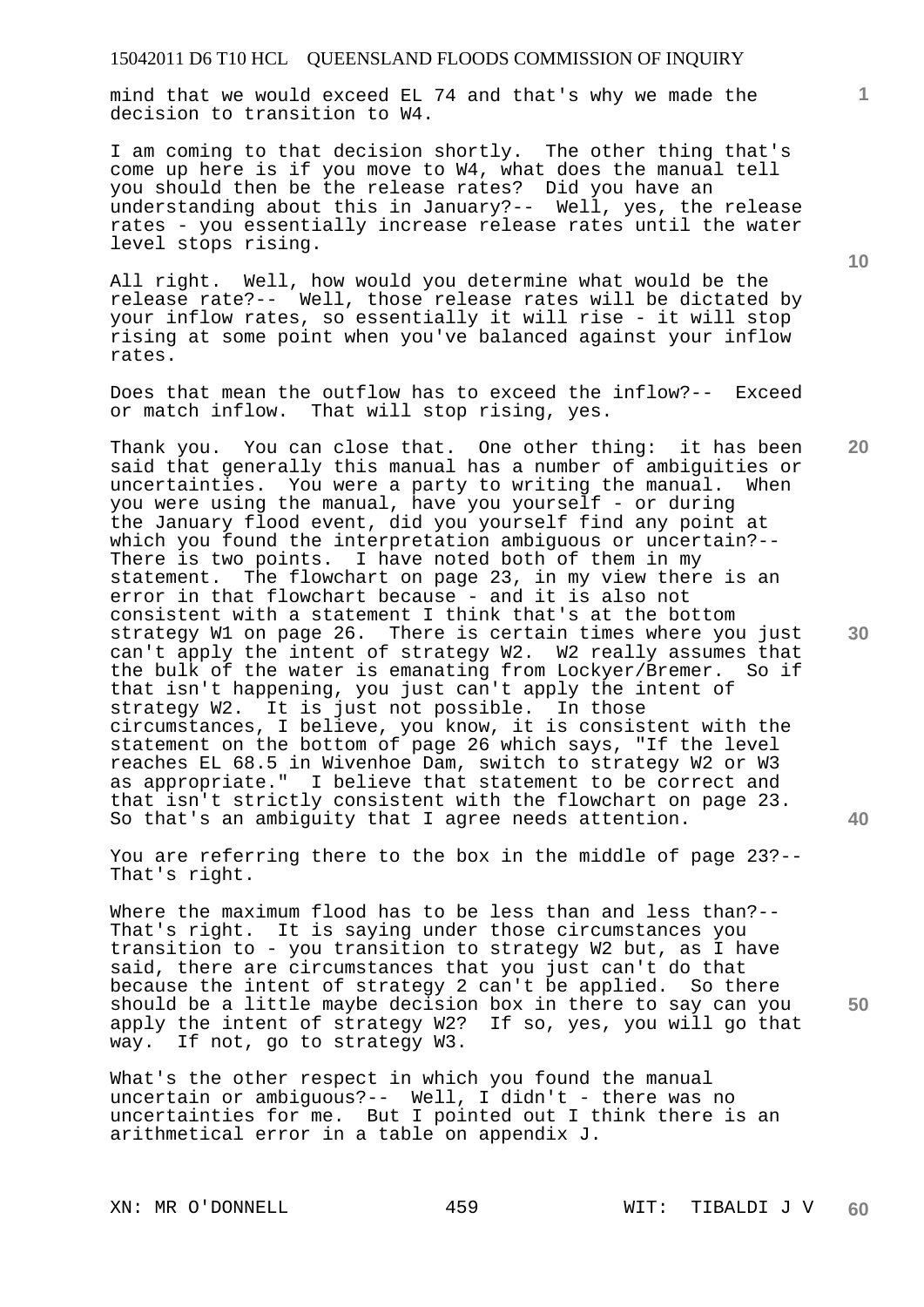Leaving that aside, is there other any other respect in actually using the manual in the January '11 flood event you found the manual uncertain or you were unclear as to what the manual required of you?-- I was comfortable using the manual.

You can close that up. Can I take you back to some of the decisions you made on the Monday the 10th and Tuesday the 11th? And I will move through these as quickly as I can. You commenced your shift on Monday the 10th at about 7 a.m.?-- Yes.

A matter that has been raised is that over the previous Sunday night and Monday morning there were a number of model runs where the with forecast model run show the blue line for the level at Wivenhoe as being consistently over 74. So it is said, well, there is a pattern, a pattern showing that if the rainfall falls as predicted, the level will exceed 74. The question is should you, when you commence your shift on Monday morning, the 10th, have moved immediately to a W4 strategy? Before you answer that, I wouldn't mind if you would tell us what was the factors which were relevant to whether you stayed in W3 or moved to W4, lake level, rates of inflow, rates of outflow, and whether in your view that consistent pattern of the blue line warranted a move to W4 earlier?-- Well, firstly, I will say the only reason the blue line was above 74 is because we were scaling up the forecast. But that aside, I accept the pattern was there.

By scaling up the forecast you mean what you discussed before-----?-- Correct.

-----where you take the QPF and on the assumption that rain had fallen, you add to it-----?-- Yes.

-----for the forecasting exercise?-- Yes, correct. But that aside, if we look at, I guess, model run done on Monday the 10th, 9 a.m. - I am not sure - hang on, I have got the full list of model runs here. Looks like the first model run that day on the 10th would have been run 26. So the Wivenhoe level at that time was 72.9.

What time are you addressing?-- Sorry, 9 a.m. on Monday the 10th.

Yes?-- So you were asking me about the decisions I made after-----

Yep?-- -----coming in on shift?

Yes?-- That's the first model run after I came in on shift. So we would have looked at certainly the level in Wivenhoe. We're seeing it at 72.9, so we've still got a fair amount to go before we get to EL 74. We've certainly seeing with that model run we're predicting a level in Wivenhoe of - sorry, I was looking at the wrong column. The actual level in Wivenhoe was 71.56. That's the current level and we were predicting a maximum level of 72.9. So even on the predicted level of 72.9, and also that model run had a flow at Lowood - a flow at

**10** 

**1**

**30** 

**50**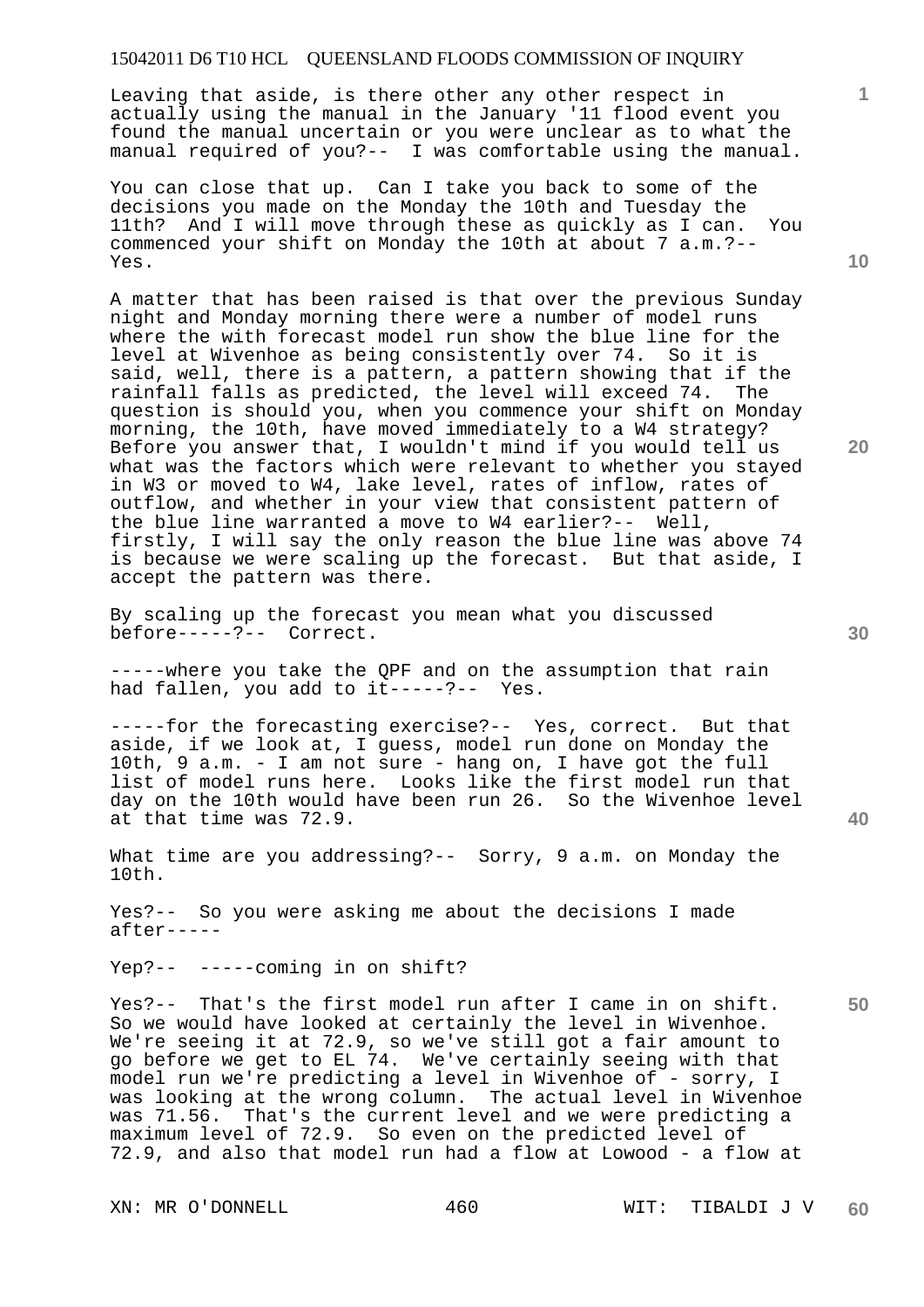Moggill of only 3,400 - 3,420, so we had a bit up our sleeve at Moggill as well and we were really getting nowhere near EL 74. So on that basis - you asked me whether I would be transitioning to W4? There is just no justification at that time. You have still got - you are well below - I mean, even your predicted level is still well below 74. You have got no certainty - nothing to suggest, really, you are going to get to 74.

Well, you have got that consistent pattern of with forecast modelling where the blue line is over 74. That's what's being said. Should that have caused you to think we will get to 74?-- As I said, we're scaling up those forecasts. I mean, they were the best forecast information we had. If we'd applied that, I don't think we would have got to 74 because we would have applied just the QPF without scaling it up. And also the uncertainty - I don't think you would have got there anyway. But also the uncertainty in the forecast, there is just no - that wouldn't have influenced me to transition to W4 at that point.

Let's progress during the day. You worked that day until 7 p.m.?-- That's correct.

Can we look at what happened during that day? Again, there was a steady pattern of the with forecast modelling all through the day with the blue line over 74. So the question is should you have moved to W4 at some stage before the end of the shift?-- Well, again, I don't believe so. There is just - it is a similar sort of thing. I think if we look maybe at something late in the day there-----

Yep?-- -----so at - a good one might be to look at, say - I think a good one to look at is probably the 5 p.m. 5 p.m.'s probably one that's well worth looking at.

**50** 

**10** 

**1**

**20**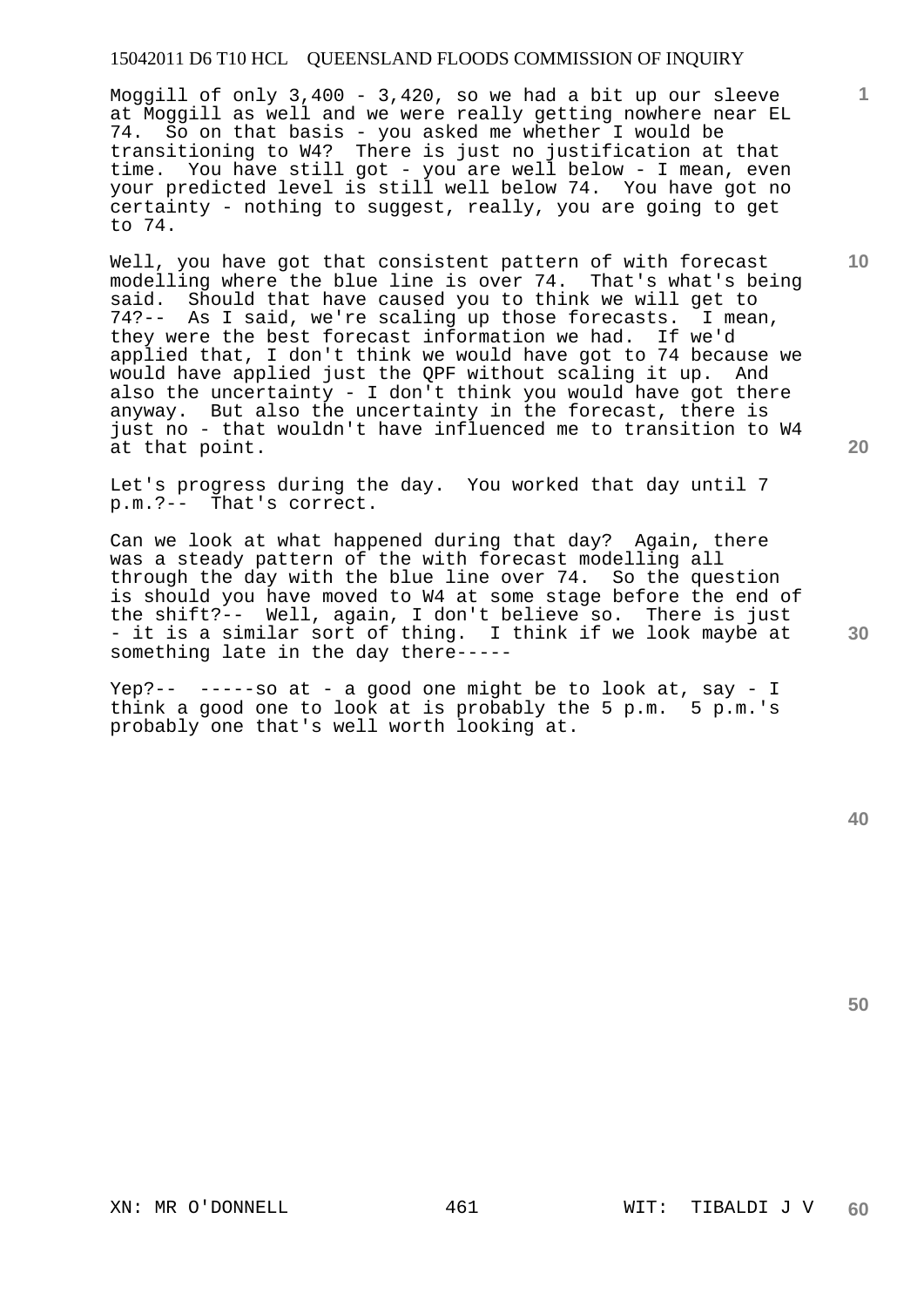If you look at 5 p.m., again, the predicted level is still under 74. I think by that stage, we were starting to think about it, we were getting up there, even on our predicted level, and certainly we had a fair rise in the dam that day. We'd increased the flow at Moggill - they were up around the 4,000, so we were on the limit, so at that stage, you know, we were certainly starting to have some thoughts about it. If you look - why I pointed you to that one is if you look at the forecast run at that time, which would have - so it would have had the QPF - full QPF in it, because the QPF would have been issued at 4, I doubt if the - I think you can see the discrepancy too between the predicted level at 4, it dropped from - with forecast, it dropped from 75.7 to 74.6, and then at 8 o'clock was down to  $74.\overline{3}$ . So, actually there was there's a pattern there of the predicted level on forecast going down, going down quite substantially actually and from 75.7 to 74.1 over a period. So, yeah, look there's just nothing there - I mean, we would have been thinking about it for sure. We would have certainly had some considerations to it, but, again, just the justification's not there. I mean, you go to 74, you are certainly going to flood houses, you know, and that has a great effect on people, and it is just not something we do unless we absolutely have to.

Can I point out also if you look at the Flood Report, page 158, the rate of inflow into the dam?-- So, that's in the afternoon. Well, yeah, the inflow is certainly decreasing and I guess probably if you look at the rainfall that's actually on the ground then, it's possibly on the way down as well. I mean, you can check that in the section 7, but, yeah, I agree with you. I mean, that's a factor as well. Looking at inflows, they're certainly on the decrease. I say we were hoping certainly at that time that we could squeeze by. Around that time also we started to become aware of what was happening in the Lockyer, there was massive flows potentially doing to be coming down the Lockyer because of the flash flooding that occurred late that afternoon, and - you know, we just had no real understanding of that at that time, the volumes and the flow rates associated with that, we were aware it was happening, but we didn't know what it was going to mean, we had no control over those flows, so to ramp up releases at that time potentially on the back of those flows, just would have been absolutely disastrous.

You mean the combination if you'd increased the releases at Wivenhoe together with flash flooding from the Lockyer?-- That's correct, that's what I'm-----

**50**  Could have been had affects where-----?-- That would have affected - you know, all the way down to Brisbane, and we just did not have an understanding at that time as to what those volumes or flow rates would be from the Lockyer, and given that we just had no justification really whatever, it appeared we could contain the flood within the dam. That was certainly our hope. You know, there's just - I didn't think it made sense to - well, I had no consideration at all actually to transition W4 at that point in time.

**10** 

**1**

**20** 

**30**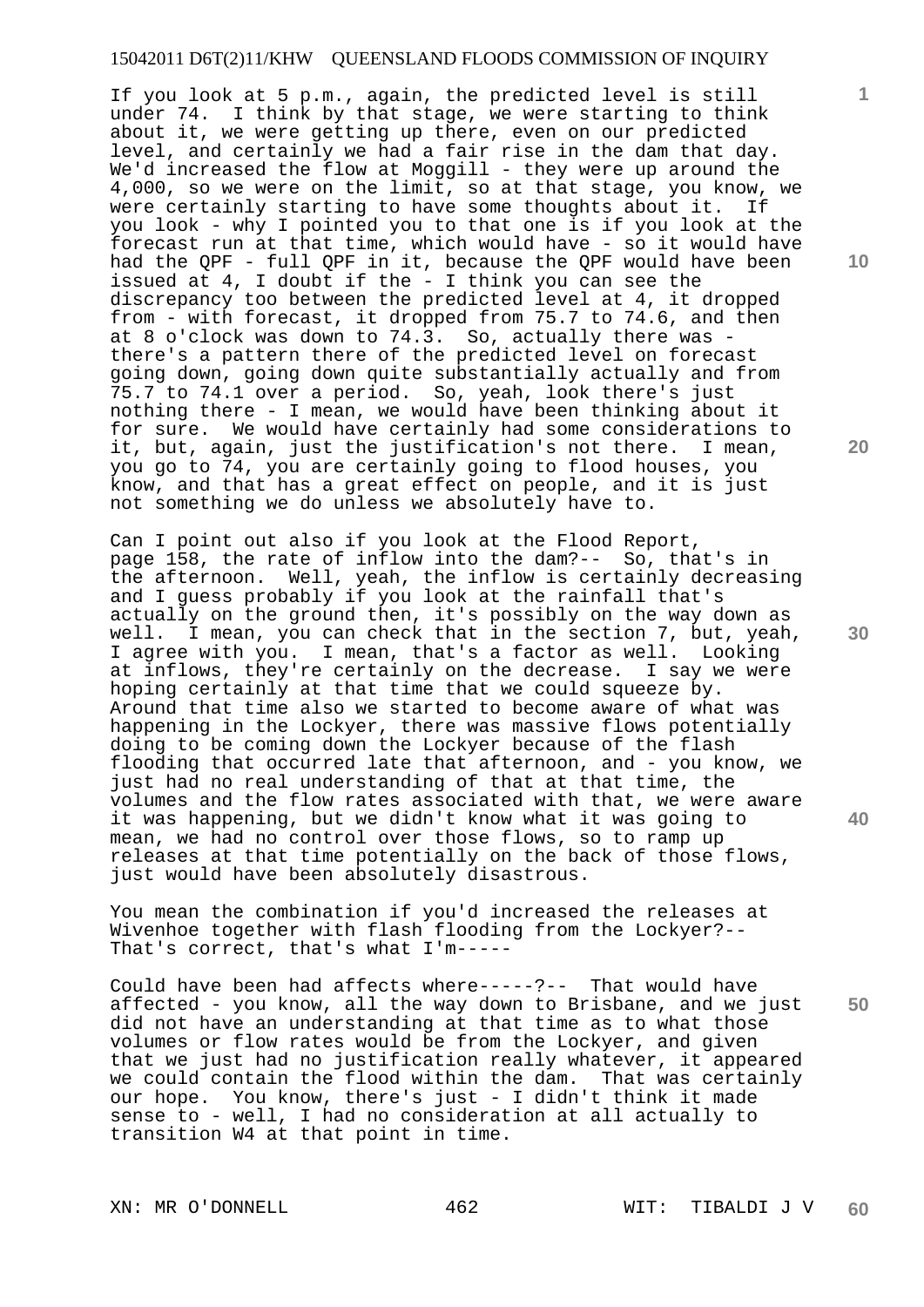All right. You mentioned the flash flood in the Lockyer in the Flood Event Summary. Can I take you to that, please, page 21 of the Flood Report?-- Twenty-one of the Flood Report?

Yes, the left-hand column, last dot point, you say there you received information from the Bureau of Meteorology at 5.32 of the flash flood in the Lockyer but you had no volume or flow details?-- Yes, that's correct.

Could I direct your attention to the right-hand column, last dot point, "Strategy continued to be not releasing flows that could cause high level urban inundation until it was certain it could not be avoided. Model results continue to indicate this was possible." Does that reflect your thinking at the time?-- That's an exact reflection of my thinking at that time.

Did you discuss this with Mr Malone when you finished your shift at 7 p.m. on the 10th?-- We would have been discussing that concept through the day and that would have been discussed at handover.

You start your next shift on Tuesday, the 11th-----?-- Yes.

-----at about 7 a.m.. What was the position when you arrived at work?-- My recollection was that we had handover, we arrived early, maybe half an hour early, had a handover.

That's from Mr Ayre and Mr Ruffini?-- Mr Ayre and Mr Ruffini were on. Look, we were on the borderline of transitioning. There was optimism with Mr Ayre and Mr Ruffini that we could sort of hang on to contain the flood. They'd discussed the previous night, you know, maybe if the rain was diminishing, there could be a possibility of just keeping it at EL 74 for a short time and they discussed that matter with the Dam Safety Regulator, but we were certainly on the borderline at that point and heavy rain had commenced, which Mr Ayre and Mr Ruffini directed us to at about 4 a.m., or a bit later than that, in the catchment.

Heavy rain where?-- In the Wivenhoe catchment, you know, generally, but certainly in the vicinity of the lake. When we look the real time rainfall system, it allows you to look at that very quickly and clearly when you - you know, at any time, most particularly at the start at each shift, and we had a look at that and realised that we were certainly on the borderline at that time. So, my recollection of events were we did a model run.

There was a model run at 7 a.m.?-- That would have been the model run at 7 a.m.

You can look at that if you wish to or you may recall it?-- So, as I said, we got in about 6.30, we had a handover, the guys had finished a long shift, and they left. Understandably they needed to get some rest. We quickly did a model run.

**10** 

**1**

**20** 

**30**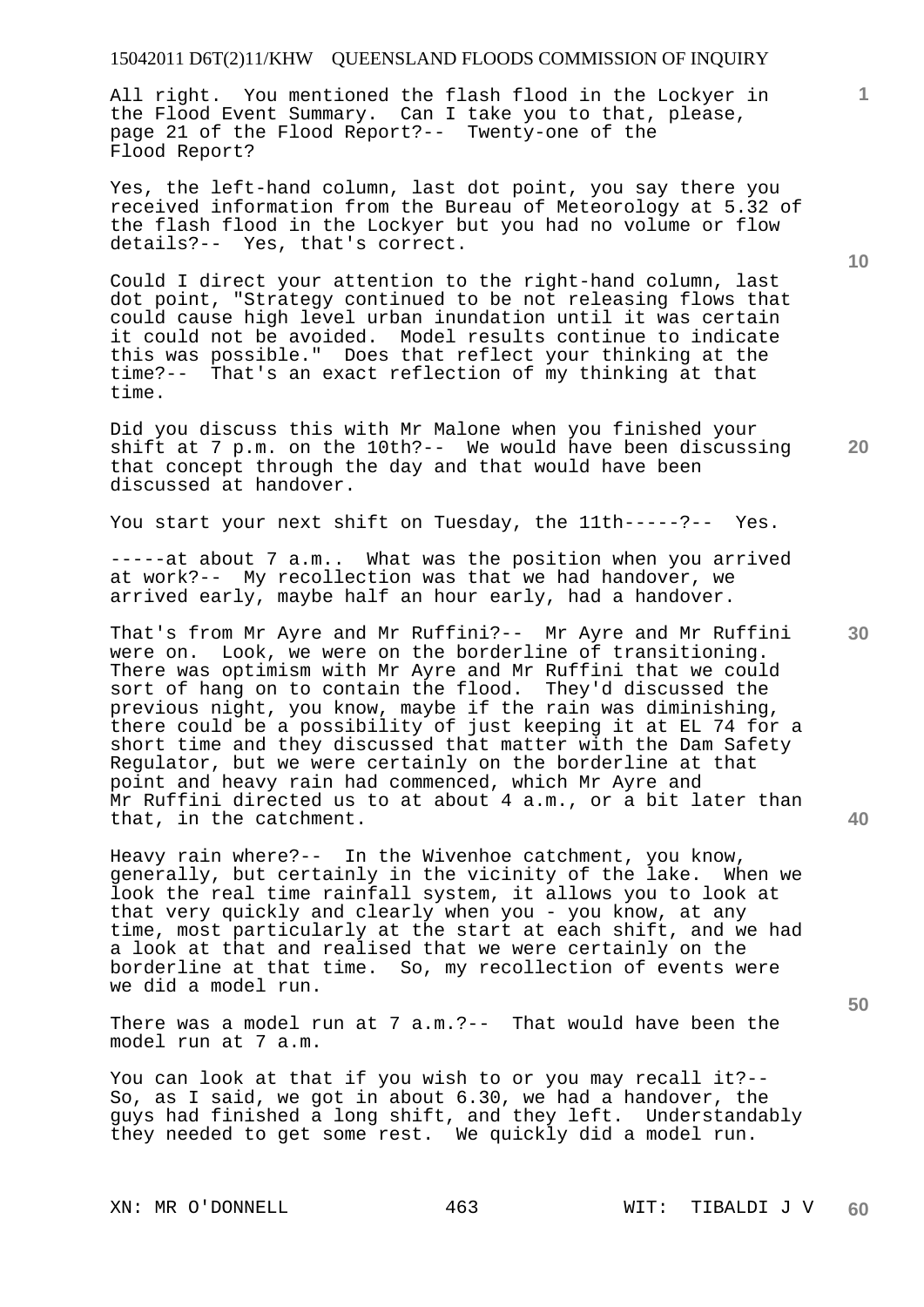Is that model run 36?-- Yes, that's model runs 36. If we look at model run 36 - sorry, a with forecast. If we look at model run 36, without forecast, we see that we're getting a level well over 74.

What was the level of the dam at the time you commenced your shift?-- It was 73.6, so-----

And the rate of inflow at that time to the dam?-- The rate of inflow was very high, it had gone up - just looking at the models there, it had gone up 200 millimetres since 4 o'clock, and it rose another almost 100 millimetres between 7 o'clock and 8 o'clock. So, I guess, you know, looking at the - that model run, we expected we were going to go to W4. That wasn't - you know, something that - sorry.

The log records some calls between the Flood Operations Centre and the Bureau of Meteorology between 7 and 8. Do you recall were you involved in those?-- I recall those calls, because after we did the model run, we, I guess, just wanted to do a sanity check. The model run really show us we were probably going to go to W4, there was no option, and we wanted to really just make sure that - you know, check the advice of the Bureau, check they were seeing the same thing we were seeing in terms of rainfall on the ground, in terms of what they expected the forecast would be, what they expected the rain would do during the day, whether there was any possibility that they thought the rain might stop suddenly or something of that nature, and they also do model runs for the upper Brisbane, so they're also calculating flows into Wivenhoe.

Do you recall were you directly involved in talking to the Bureau?-- No. Normally if I'm on with Terry, because he's worked for the Bureau, he knows everyone there, he normally does those calls.

Did he report back to you as what the Bureau told him?-- Yeah, certainly. I mean, I can't recall if one of those calls was a conference call or not, I just can't recall it, but I certainly recall him saying, "Look, the Bureau have an expectation the rain will continue. They're seeing the same things we're seeing. We have got to go to W4.", and that's how it was.

Went to W4 at 8 a.m.?-- Yes. I think - you know, we sort of looked at the rainfall through that hour and realised we had no choice. So, at 8 a.m. we made the decision and we started informing people. I think one of us - I think - my recollection was, and I'm not certain if it's reflected in the log, I think it is, was that I started making some phone calls to the CEO of Seqwater, to the Dam Safety Regulator. At that time Terry was finishing off a model run, and then he made some more calls, I believe, to the councils, and could have been others.

There's another model run at 8 a.m.. Can you recall what came first, the decision to move to W4 or the 8 a.m. model run?-- The decision to move to W4 came first. I mean, we didn't - we

**10** 

**1**

**20** 

**30** 

**40**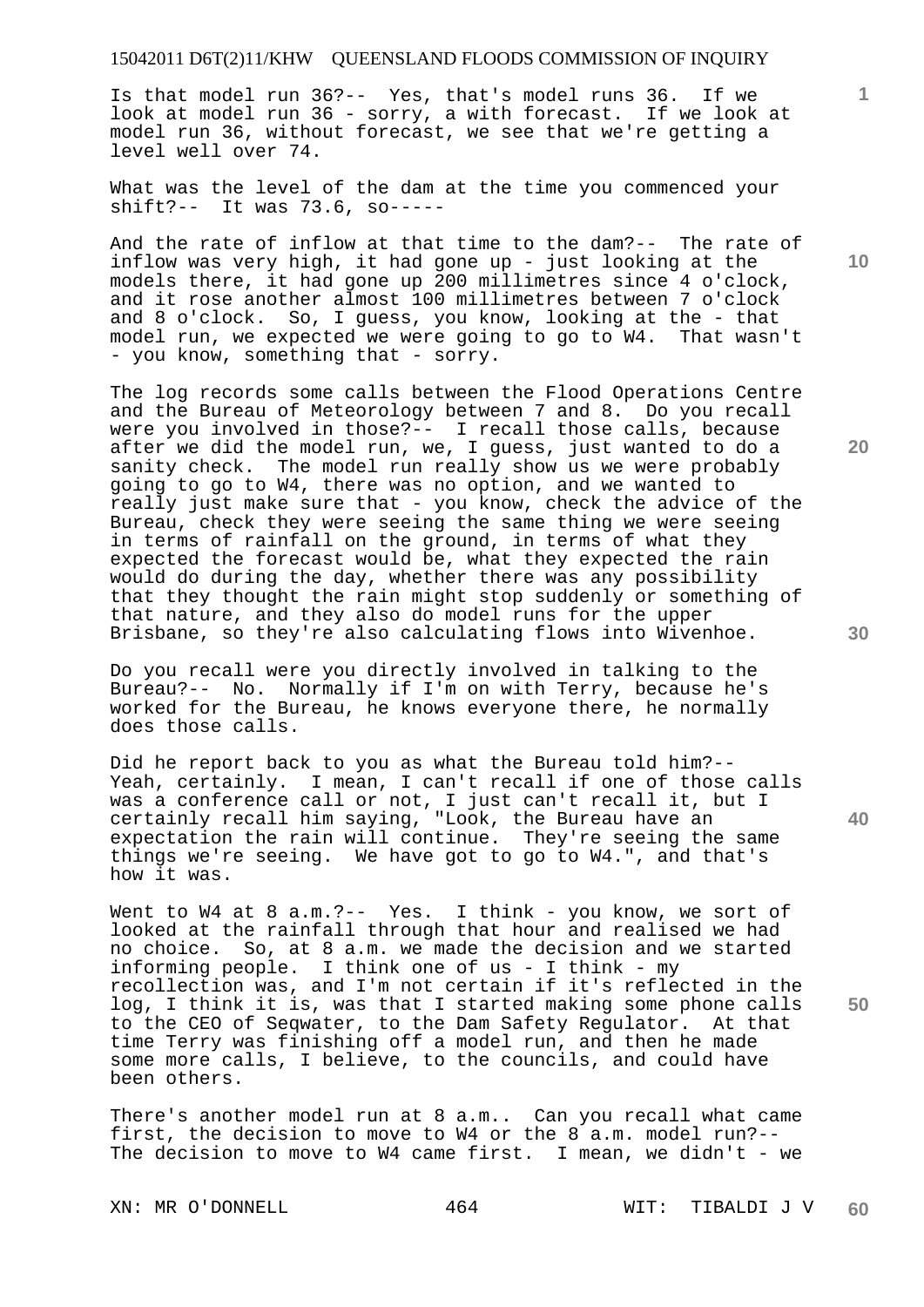had to do the model run because we had to give the outflows to the Bureau, but it was obvious from the rain on the ground, if you look at the rainfall spike that occurred in that period, I didn't need to do a model to know that the next - that run at 8 o'clock was going to show that we were way over the EL 74, you can see it from the rain on the ground.

According to the Flood Report, page 158, at 8 a.m. when you made the decision, the level of the lake was then 73.7, so it's still short of the 74 mark?-- Yes, that's right, but, as I said, I had certainty. You could see from the rain on the ground in the model runs there was just certainty we were going to exceed EL 74, you know, I was certain in my mind that we were going to exceed EL 74 and we had no choice, and not just exceed it either.

Right. Did you appreciate the consequences of moving to W4?-- I did.

Could you see any alternative?-- I couldn't.

Can we look at what happened after you moved to W4 in terms of the rate of releases compared to the rate of inflows? So, I am looking at the Flood Report at page 158. I just want to compare the outflow and the inflow columns. So, at 8 a.m. in the morning the inflow is 8060 CUMECS, the outflow is 2753. Are you with me?-- Not yet. Sorry, at 8 a.m., yes, the inflow was - sorry.

8060?-- Yes, sorry, yes, total inflow.

Inflow is 2753?-- Yes. I can see that.

Over the next few hours the rate of inflow increases up to over 11,000 CUMECS per second?-- Yes.

And the rate of outflow increases fairly quickly?-- Yes.

Until you get to a point where the rate of outflow exceeds the rate of inflow, which looks to be about 5 p.m. - no, 7 p.m.. Am I reading that correctly?-- The outflow exceeds inflow for the first time at 7 p.m., 1900, that's correct.

All right. From that point on, the outflow exceeds the inflow for the next few hours?-- Yes.

Did that represent a situation where the level of the lake had began to fall?-- That's right. The levels stabilises and then at 9 p.m., 2100, it began to fall slowly. Once it began to fall, in the interests of trying to reduce flooding downstream as best we could, we commenced closing the gates.

All right. Thank you. Just a couple of last things before I sit down, one issue that's arisen for the Commission to consider is looking to the future, whether there should be an interim strategy between W3/W4. One suggestion has been that there should be an interim strategy so that if you get a fast rise in the level of the lake but you are not yet at 74, in

**10** 

**1**

**30** 

**20** 

**40**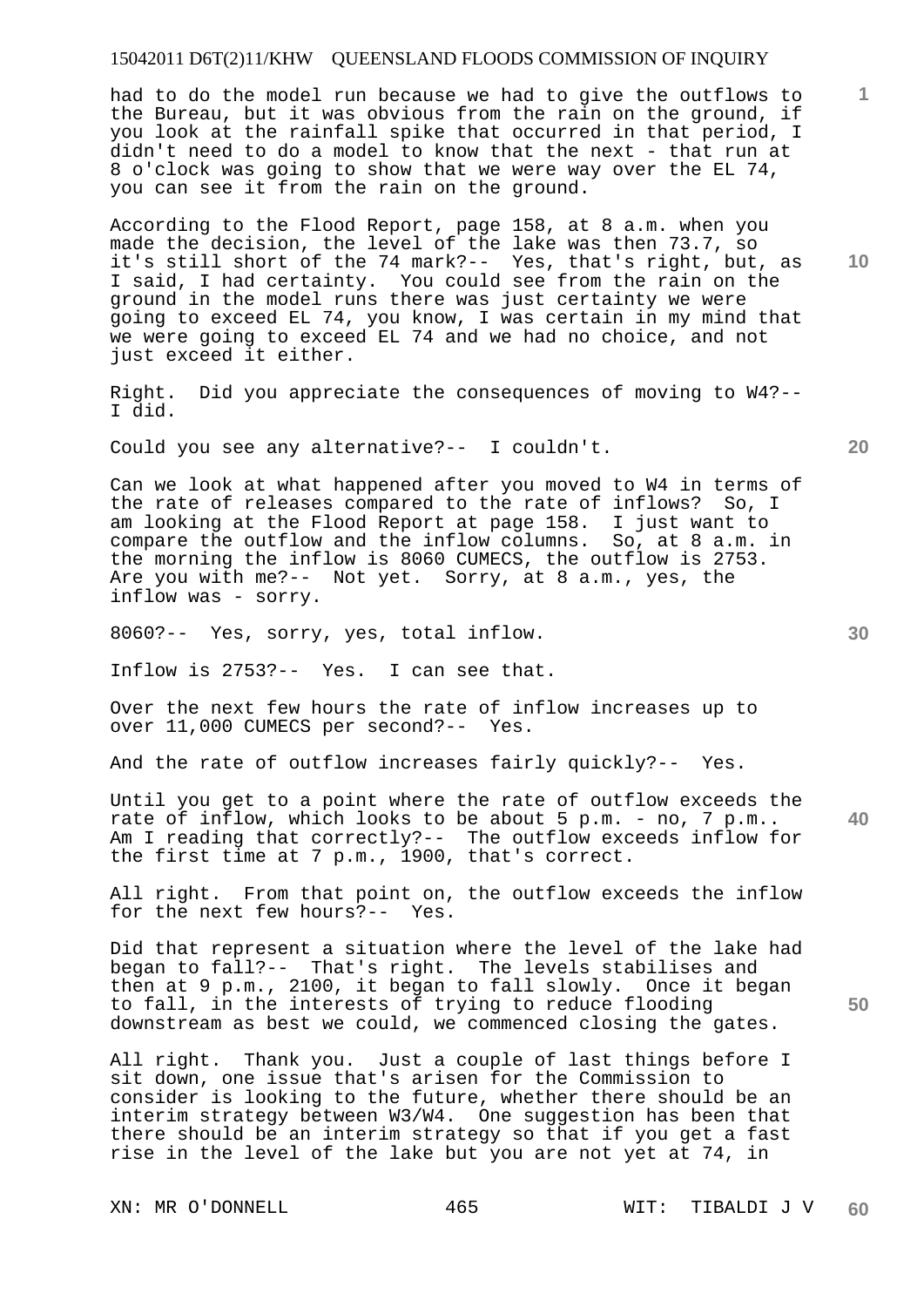other words it's not appropriate to invoke W4, there should be an interim ability to have much higher releases than would generate 4,000 CUMECS at Moggill; in other words, a much wider discretion to the flood engineers during the flood event. Can we get your views on whether you think that would be a benefit or not?-- Well, the provision for discretion is there now and provision for that type of discretion is there now in, I believe, section 2.8 of the manual. So, if the senior flood engineer believes that he can take actions contrary to the manual with the aim of reducing flooding, he could take those actions, actions similar to what you're suggesting. You know, I mean, whether there would be advantages of explicitly having that as a strategy, I couldn't answer that. It would require a lot of discussion. I am not sure how you would frame that provision. I am not sure of the benefit, so I can't - as I said, I think it would require a lot of discussion by a lot of people to - well, firstly frame it and then once you frame it, investigate whether it's - you know, looking at design floods and actual floods, you know, historical floods, make an assessment as to whether it may or may not be beneficial. I don't know, couldn't tell you, couldn't say.

Do you have a view on the question of whether the manual is giving a clearly defined set of rules for the flood engineers or giving them a wide discretion?-- Well, ultimately, you want the best result. Clearly defined is - you know, notionally you'd think that's better, but I question, given the broad range of uncertainties to do with forecasting and flows and modelling and particularly just the nature of the weather, whether it's possible to have procedures that are so clearly defined it's just a step by step, I just - I don't<br>believe it's possible to do that. That's my view. If you believe it's possible to do that. That's my view. could do that, theoretically you could have a computer program to manage the releases. That would be good, but I don't think it's possible. I think unavoidably you have a number of matters when you're operating the dam that because of the uncertainties that require judgments, they just require judgments, professional judgments, and how you avoid that, I don't know. I don't believe you can.

All right. One last thing. Would you mind opening the Flood Report at the Executive Summary, (iv)?-- Is that here somewhere? Yes.

 $(iv)$  ?-- Yes.

It shows the rate of inflows to Wivenhoe during the flood event?-- Yes.

**50**  You have been asked to calculate the volume of inflow on three days, the 9th, 10th and the 11th of January?-- Yes. I was asked that question and I calculated it at approximately 1,000 - one and a half million megalitres.

Thank you. Thank you, Commissioner.

COMMISSIONER: Mr Schmidt?

**10** 

**1**

**20** 

**40**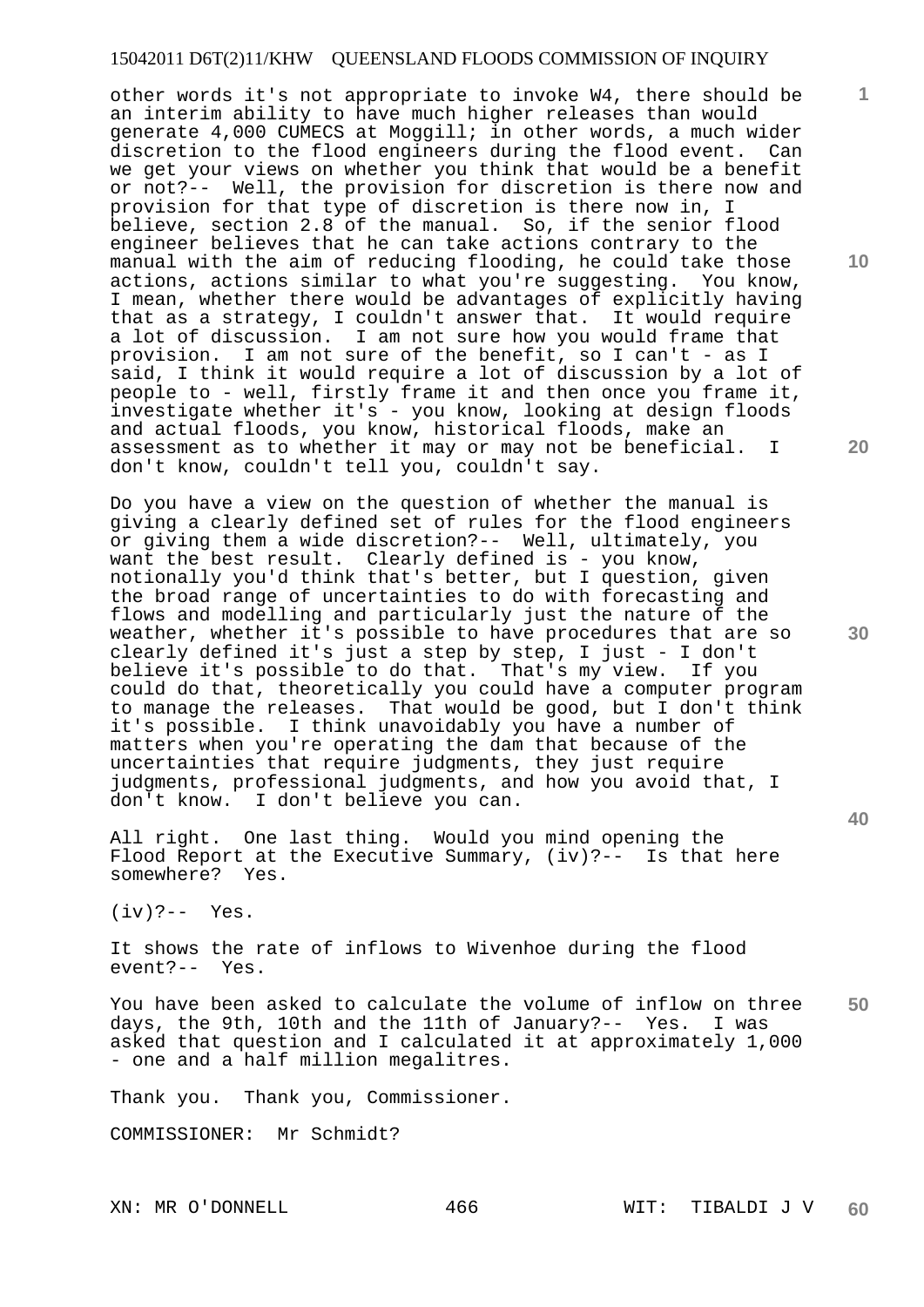MR SCHMIDT: To save Mr Tibaldi coming back, I have only got a few questions. Mr Tibaldi, good afternoon. I represent a group of farmers along the Mid Brisbane River under the banner of the Mid Brisbane River Irrigators and one of our major concerns is the drain down phase?-- Yes.

I would just like to ask a few questions about that, if I can?-- Sure.

Since 1988 every flood event in the Mid Brisbane region, large or small, has had an impact either major or minor on the stability of the banks and bank slumping and mainly caused by the rapid drain down face, the seven day phase. Is the reason for this rapid drawdown phase because of the risk of flood events happening in close succession; is that correct?-- That's the reasoning in the manual, yes.

Would there be a percentage of risk in that? I mean, roughly?-- You're asking me to estimate a percentage? I couldn't.

Okay. Well, do you consider that this is a greater risk than the almost 100 per cent risk of damage to the riverine environment?-- Look, I think - you know, damage to the riverine environment is a consideration and since the last review it's there as an objective. Essentially what we try to do is mimic the natural situation as best we can, but certainly, you know, we have talked about this review of the manual and this review's very different to the last review, there will be a lot of people involved, you know, just by the notion of it or the nature of it, I should say, excuse me. You know, the environment - I mean, what you're referring to is important, I am not saying it isn't, and we would welcome input on ways and certainly  $I - it$  would be good to put on the table ways of - you know, seeing if there's any way to meet your concerns. I mean, as a flood engineer operating under the manual, the more information I can get from people that are impacted - it comes a bit to this understanding of, you know, flows at Moggill. I mean, that's helpful, you know.

It is just that we have been actually raising this issue with Seqwater for possibly the last five to six years and have been given no - no ability to add our input, so that would be greatly appreciated if we were considered in that project, because I think we have some valuable input to give living right on the river, and that sounds like it could be good. Thank you.

COMMISSIONER: Mr Callaghan?

MR CALLAGHAN: No, thank you, Madam Commissioner. May Mr Tibaldi be excused?

COMMISSIONER: Pretty much on the dot, Mr Tibaldi. You are excused?-- Excellent. Thank you.

**10** 

**1**

**20** 

**30** 

**40**